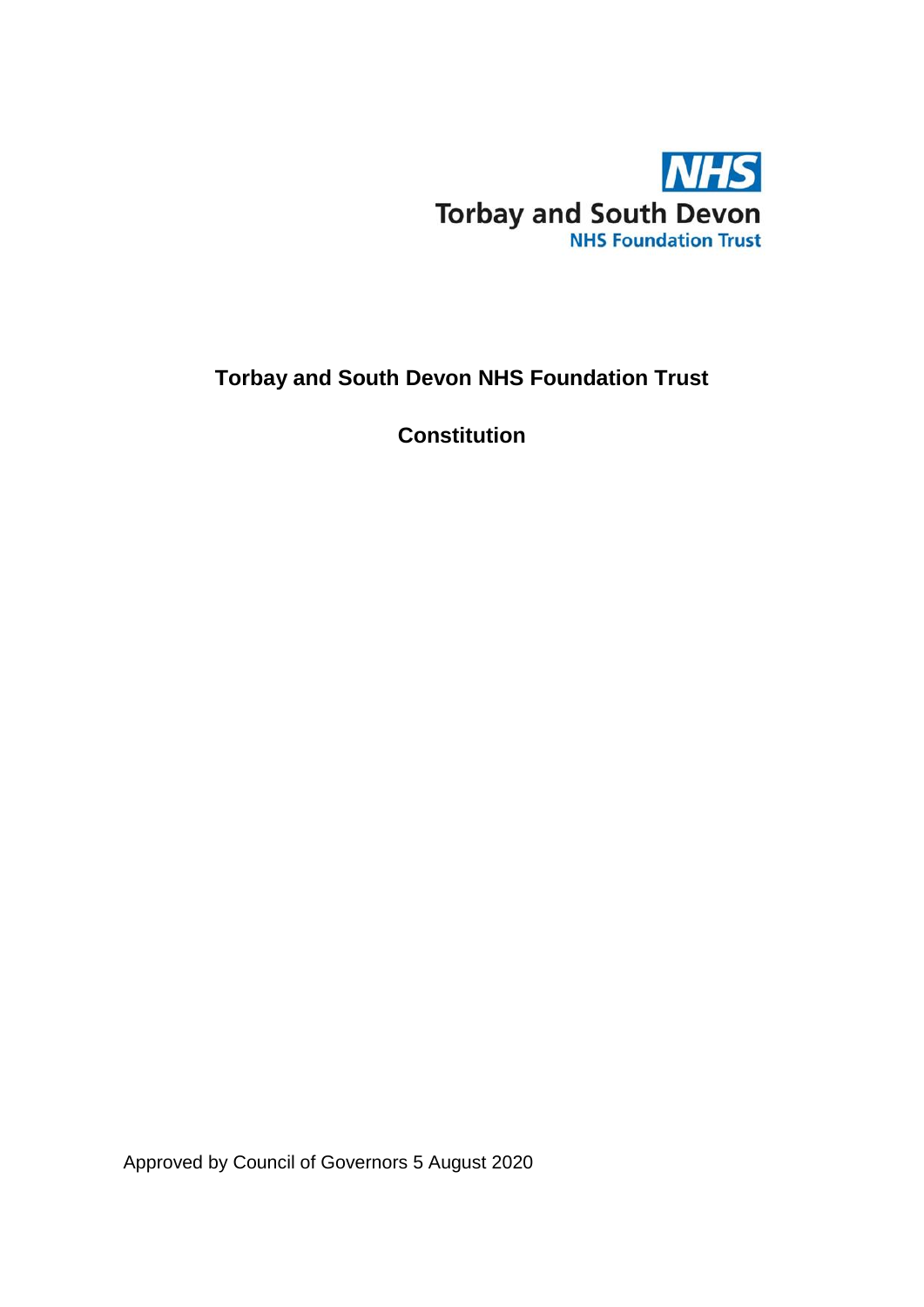# **Torbay and South Devon NHS Foundation Trust Constitution**

#### -------------------------------- **TABLE OF CONTENTS**

--------------------------------

|     | Paragraph<br>Page no                                                  |                 |
|-----|-----------------------------------------------------------------------|-----------------|
| 1.  |                                                                       | $\overline{4}$  |
| 2.  |                                                                       | 4               |
| 3.  |                                                                       | 4               |
| 4.  |                                                                       | 5               |
| 5.  |                                                                       | 5               |
| 6.  |                                                                       | 5               |
| 7.  |                                                                       | 5               |
| 8.  |                                                                       | 6               |
| 9.  |                                                                       | 6               |
| 10. |                                                                       | 7               |
| 11. |                                                                       | 7               |
| 12. |                                                                       | 7               |
| 13. |                                                                       | 8               |
| 14. |                                                                       | 8               |
| 15. | Council of Governors – disqualification and removal                   | 8               |
| 16. |                                                                       | 9               |
| 17. |                                                                       | 9               |
| 18. |                                                                       | 10              |
| 19. |                                                                       | 10              |
| 20. |                                                                       | 10              |
| 21. | Council of Governors - conflicts of interest of governors             | 10              |
| 22. |                                                                       | 11              |
| 23. | Council of Governors – further provisions (optional)                  | 11              |
| 24. |                                                                       | 11              |
| 25. |                                                                       | 12              |
| 26. | Board of Directors – qualification for appointment as a non-executive | 12 <sub>2</sub> |
| 27. | Board of Directors – appointment and removal of chairman and other    | 13              |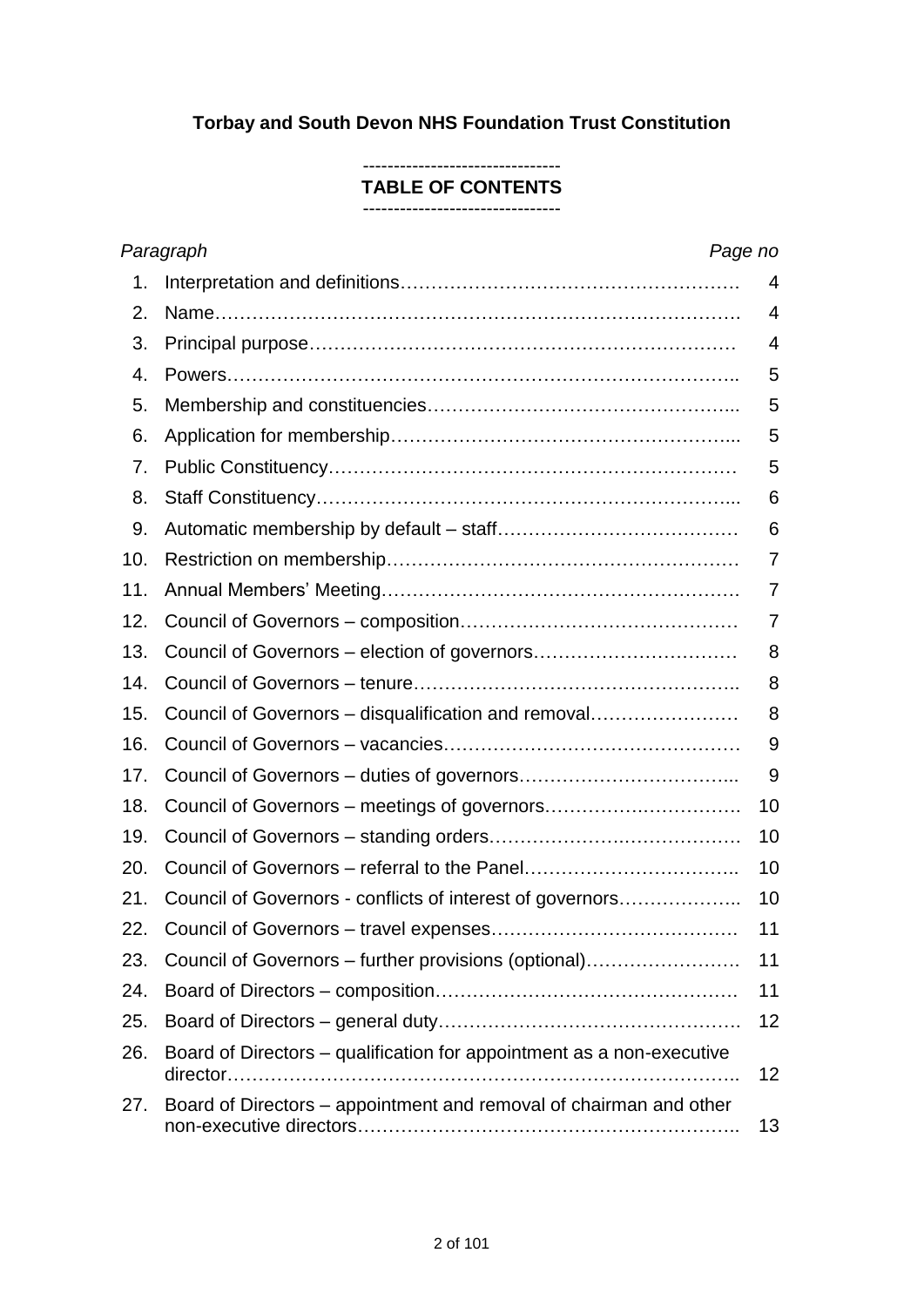| 28. | Board of Directors – appointment of initial chairman and initial other | 13 |
|-----|------------------------------------------------------------------------|----|
| 29. | Board of Directors – appointment of vice chairman                      | 13 |
| 30. | Board of Directors - appointment and removal of the Chief Executive    | 13 |
| 31. | Board of Directors – appointment and removal of initial Chief          | 13 |
| 32. |                                                                        | 14 |
| 33. |                                                                        | 15 |
| 34. |                                                                        | 15 |
| 35. | Board of Directors - conflicts of interest of directors                | 15 |
| 36. | Board of Directors – remuneration and terms of office                  | 17 |
| 37. |                                                                        | 17 |
| 38. |                                                                        | 17 |
| 39. |                                                                        | 17 |
| 40. |                                                                        | 18 |
| 41. |                                                                        | 19 |
| 42. |                                                                        | 19 |
| 43. |                                                                        | 19 |
| 44. |                                                                        | 20 |
| 45. | Presentation of the Annual accounts and report to the governors and    | 20 |
| 46. |                                                                        | 21 |
| 47. |                                                                        | 21 |
| 48. |                                                                        | 22 |
| 49. |                                                                        | 23 |
|     |                                                                        | 24 |
|     |                                                                        | 25 |
|     | ANNEX 3 - COMPOSITION OF COUNCIL OF GOVERNORS                          | 26 |
|     |                                                                        | 28 |
|     | ANNEX 5 - ADDITIONAL PROVISIONS - COUNCIL OF GOVERNORS                 | 80 |
|     | ANNEX 6 - STANDING ORDERS FOR THE PRACTICE AND                         | 86 |
|     | ANNEX 7 - STANDING ORDERS FOR THE PRACTICE AND                         | 92 |
|     |                                                                        | 94 |
|     |                                                                        | 98 |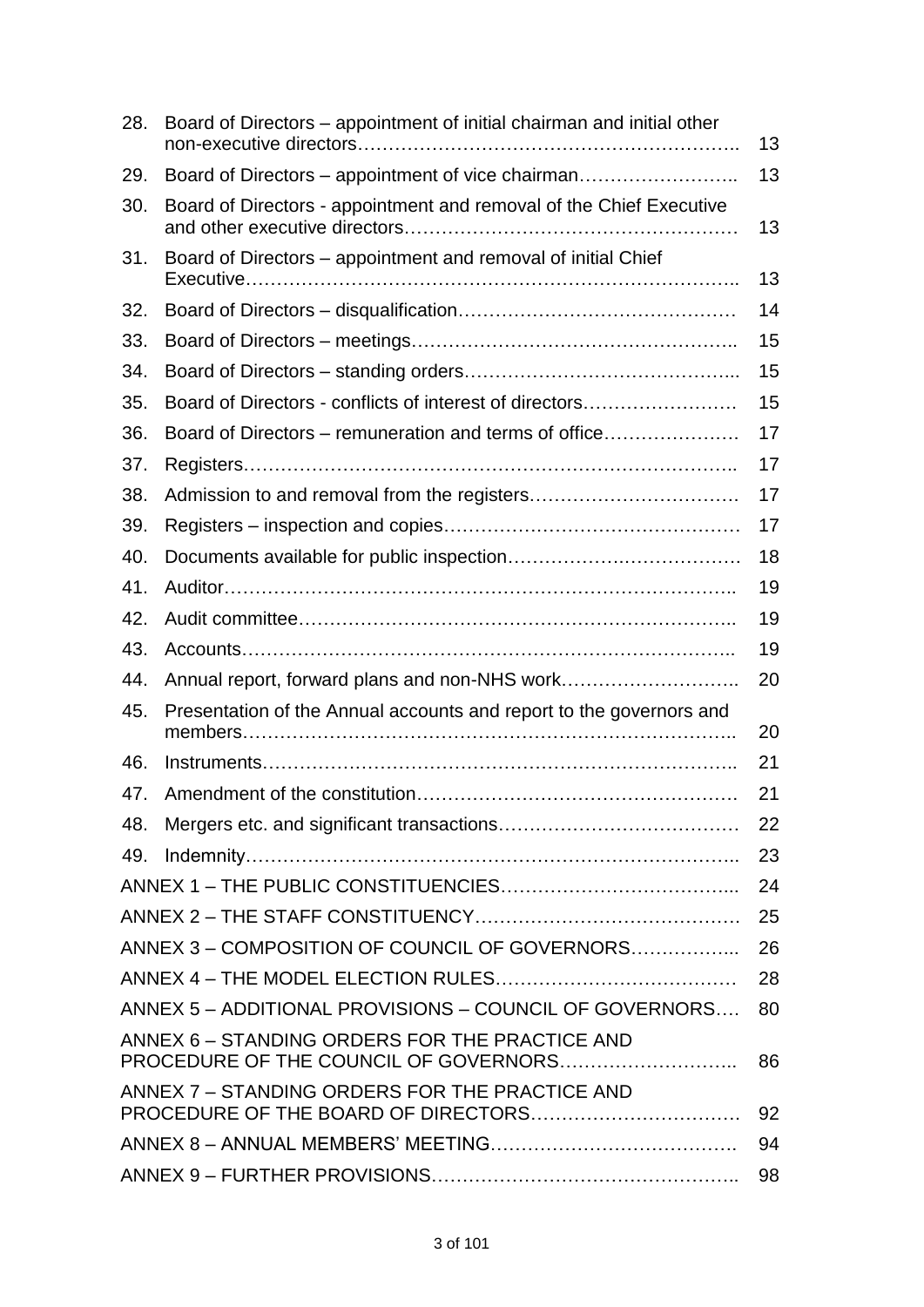# **1. Interpretation and definitions**

Unless otherwise stated, words or expressions contained in this constitution shall bear the same meaning as in the National Health Service Act 2006 as amended by the Health and Social Care Act 2012.

Words importing the masculine gender only shall include the feminine gender; words importing the singular shall import the plural and vice-versa.

**the 2006 Act** is the National Health Service Act 2006.

**the 2012 Act** is the Health and Social Care Act 2012.

**Annual Members Meeting** is defined in paragraph 11 of the constitution.

**constitution** means this constitution and all annexes to it.

**Monitor** is the body corporate known as Monitor, as provided by Section 61 of the 2012 Act.

the **Accounting Officer** is the person who from time to time discharges the functions specified in paragraph 25(5) of Schedule 7 to the 2006 Act.

# **2. Name**

The name of the foundation trust is Torbay and South Devon NHS Foundation Trust (the Trust).

# **3. Principal purpose**

- **3.1** The principal purpose of the Trust is the provision of goods and services for the purposes of the health service in England<sup>1</sup>.
- **3.2** The Trust does not fulfil its principal purpose unless, in each financial year, its total income from the provision of goods and services for the purposes of the health service in England is greater than its total income from the provision of goods and services for any other purposes.
- **3.3** The Trust may provide goods and services for any purposes related to:

<sup>&</sup>lt;u>.</u> <sup>1</sup> The principal purpose is as set out in sub-section 43(1) of the 2006 Act and must be included in the constitution by virtue of paragraph 2(2). The paragraphs which follow reflect other provisions in section 43.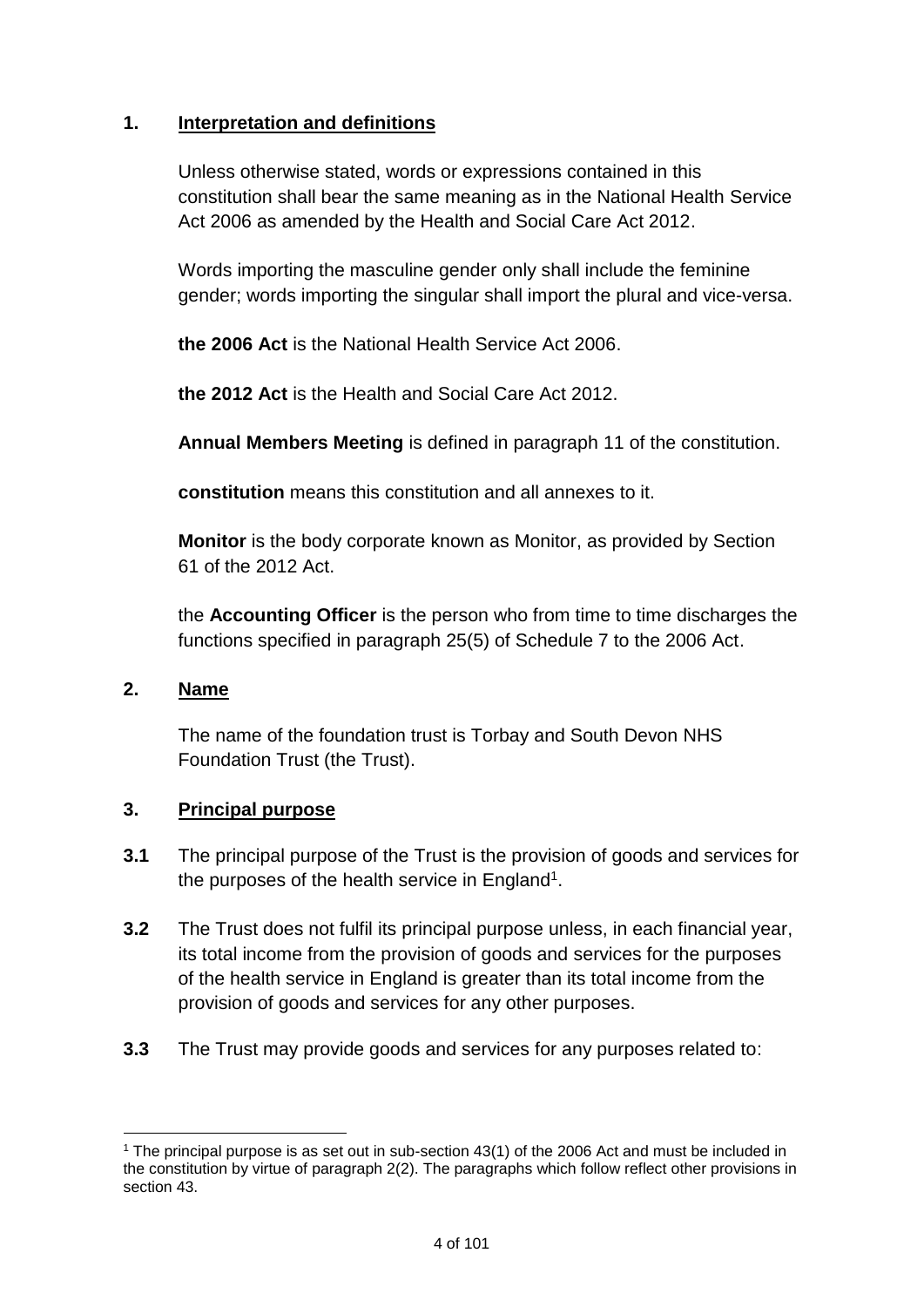- **3.3.1** the provision of services provided to individuals for or in connection with the prevention, diagnosis or treatment of illness; and
- **3.3.2** the promotion and protection of public health.
- **3.4** The Trust may also carry on activities other than those mentioned in the above paragraph for the purpose of making additional income available in order better to carry on its principal purpose.

### **4. Powers**

- **4.1** The powers of the Trust are set out in the 2006 Act.
- **4.2** All the powers of the Trust shall be exercised by the Board of Directors on behalf of the Trust.
- **4.3** Any of these powers may be delegated to a committee of directors or to an executive director.
- **4.4** Where the Trust is exercising functions of the managers pursuant to Section 23 of the Mental Health Act 1983 (as amended), those functions may be exercised by any three or more persons authorised by the Board of Directors, each of whom must be neither an executive director of the Trust nor an employee of the Trust.

# **5. Membership and constituencies**

The Trust shall have members, each of whom shall be a member of one of the following constituencies:

- **5.1** a public constituency; and
- **5.2** a staff constituency.

# **6. Application for membership**

An individual who is eligible to become a member of the Trust may do so on application to the Trust.

# **7. Public Constituency**

- **7.1** An individual who lives in an area specified in Annex 1 as an area for a public constituency may become or continue as a member of the Trust.
- **7.2** Those individuals who live in an area specified for a public constituency are referred to collectively as a Public Constituency.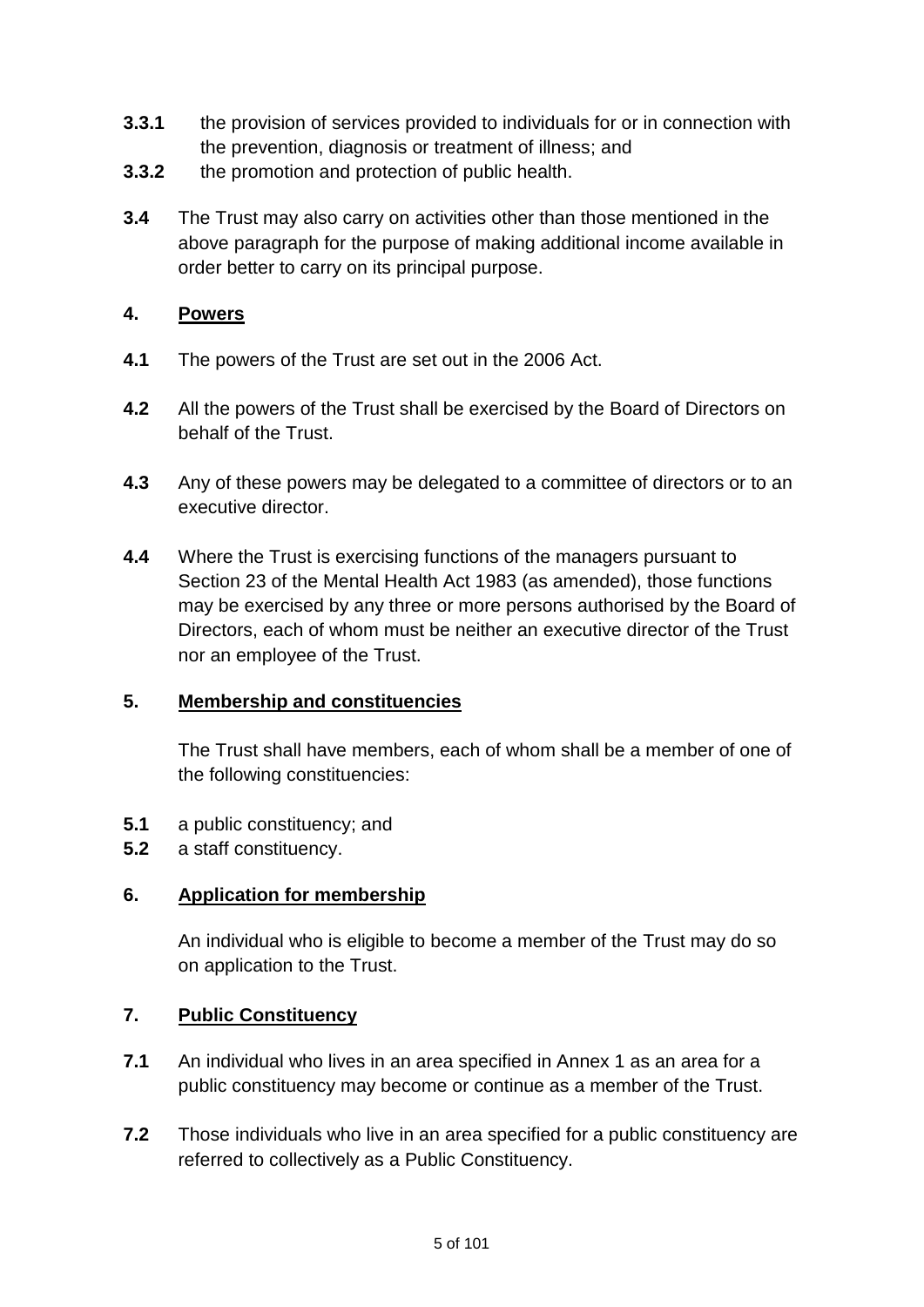**7.3** The minimum number of members in each Public Constituency is specified in Annex 1.

# **8. Staff Constituency**

- **8.1** An individual who is employed by the Trust under a contract of employment with the Trust may become or continue as a member of the Trust provided:
- **8.1.1** he is employed by the Trust under a contract of employment which has no fixed term or has a fixed term of at least 12 months; or
- **8.1.2** he has been continuously employed by the Trust under a contract of employment for at least 12 months.
- **8.2** Individuals who exercise functions for the purposes of the Trust, otherwise than under a contract of employment with the Trust, may become or continue as members of the staff constituency provided such individuals have exercised these functions continuously for a period of at least 12 months.
- **8.3** Those individuals who are eligible for membership of the Trust by reason of the previous provisions are referred to collectively as the Staff Constituency.
- **8.4** The Staff Constituency shall be divided into six (6) descriptions of individuals who are eligible for membership of the Staff Constituency, each description of individuals being specified within Annex 2 and being referred to as a class within the Staff Constituency.
- **8.5** The minimum number of members in each class of the Staff Constituency is specified in Annex 2.
- **8.6** The Secretary shall make a final decision about the class of which an individual is eligible to be a member.

# **9. Automatic membership by default – staff**

- **9.1** An individual who is:
- **9.1.1** eligible to become a member of the Staff Constituency; and
- **9.1.2** invited by the Trust to become a member of the Staff Constituency;

shall become a member of the Trust as a member of the Staff Constituency without an application being made, unless he informs the Trust that he does not wish to do so.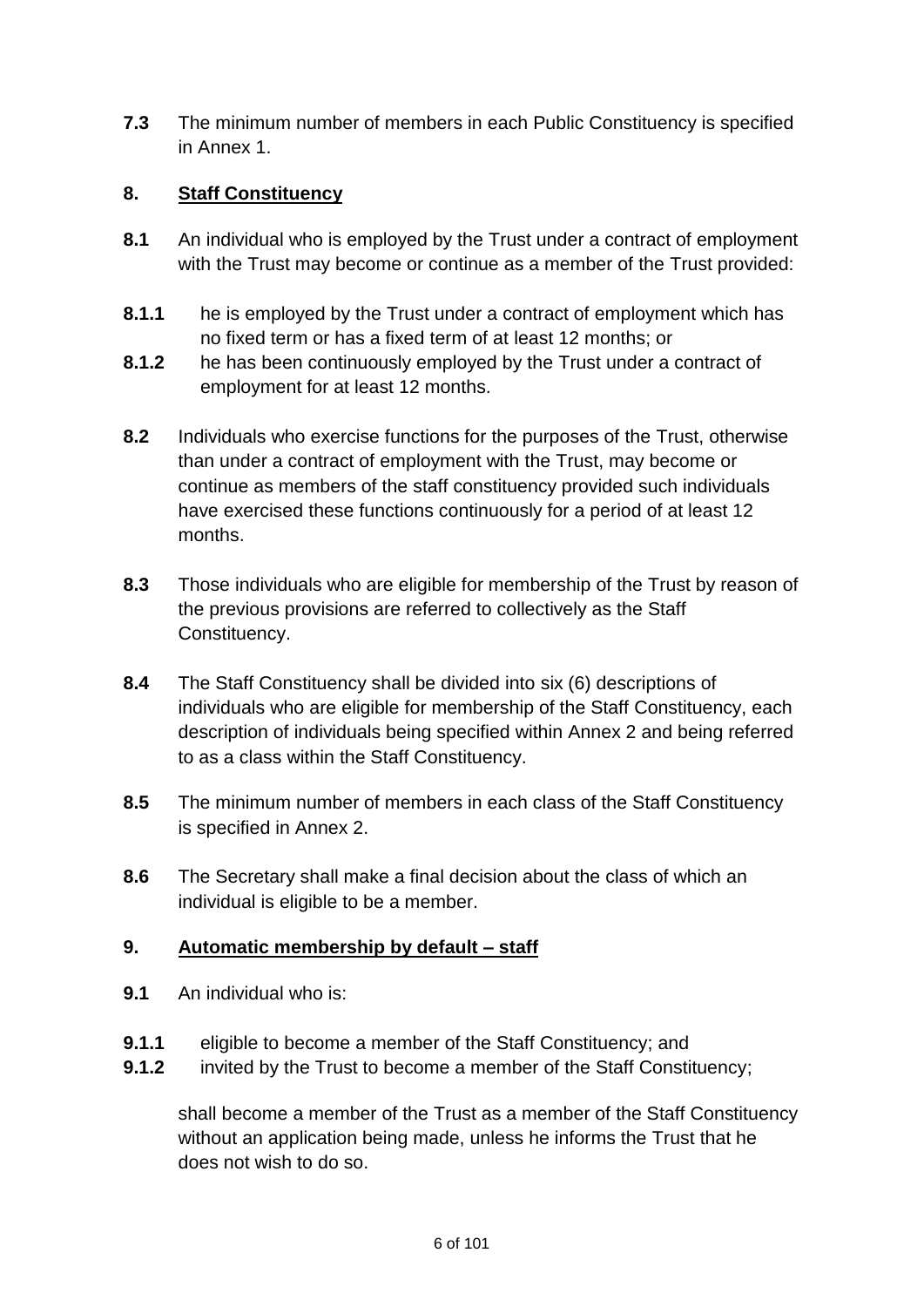**9.2** The Secretary shall make the final decision about the Constituency an individual shall be eligible to be a member.

### **10. Restriction on membership**

- **10.1** An individual who is a member of a constituency, or of a class within a constituency, may not while membership of that constituency or class continues, be a member of any other constituency or class.
- **10.2** An individual who satisfies the criteria for membership of the Staff Constituency may not become or continue as a member of any constituency other than the Staff Constituency.
- **10.3** An individual must be at least fourteen (14) years old to become a member of the Trust.
- **10.4** Further provisions as to the circumstances in which an individual may not become or continue as a member of the Trust are set out in Annex 9 – Further Provisions.

### **11. Annual Members' Meeting**

- **11.1** The Trust shall hold an annual meeting of its members ('Annual Members' Meeting'). The Annual Members' Meeting shall be open to members of the public.
- **11.2** Further provisions about the Annual Members' Meeting are set out in Annex 8 – Annual Members' Meeting.

# **12. Council of Governors – composition**

- **12.1** The Trust is to have a Council of Governors which shall comprise both elected and appointed governors.
- **12.2** The composition of the Council of Governors is specified in Annex 3.
- **12.3** The members of the Council of Governors, other than the appointed members, shall be chosen by election by their constituency or, where there are classes within a constituency, by their class within that constituency. The number of governors to be elected by each constituency, or, where appropriate, by each class of each constituency, is specified in Annex 3.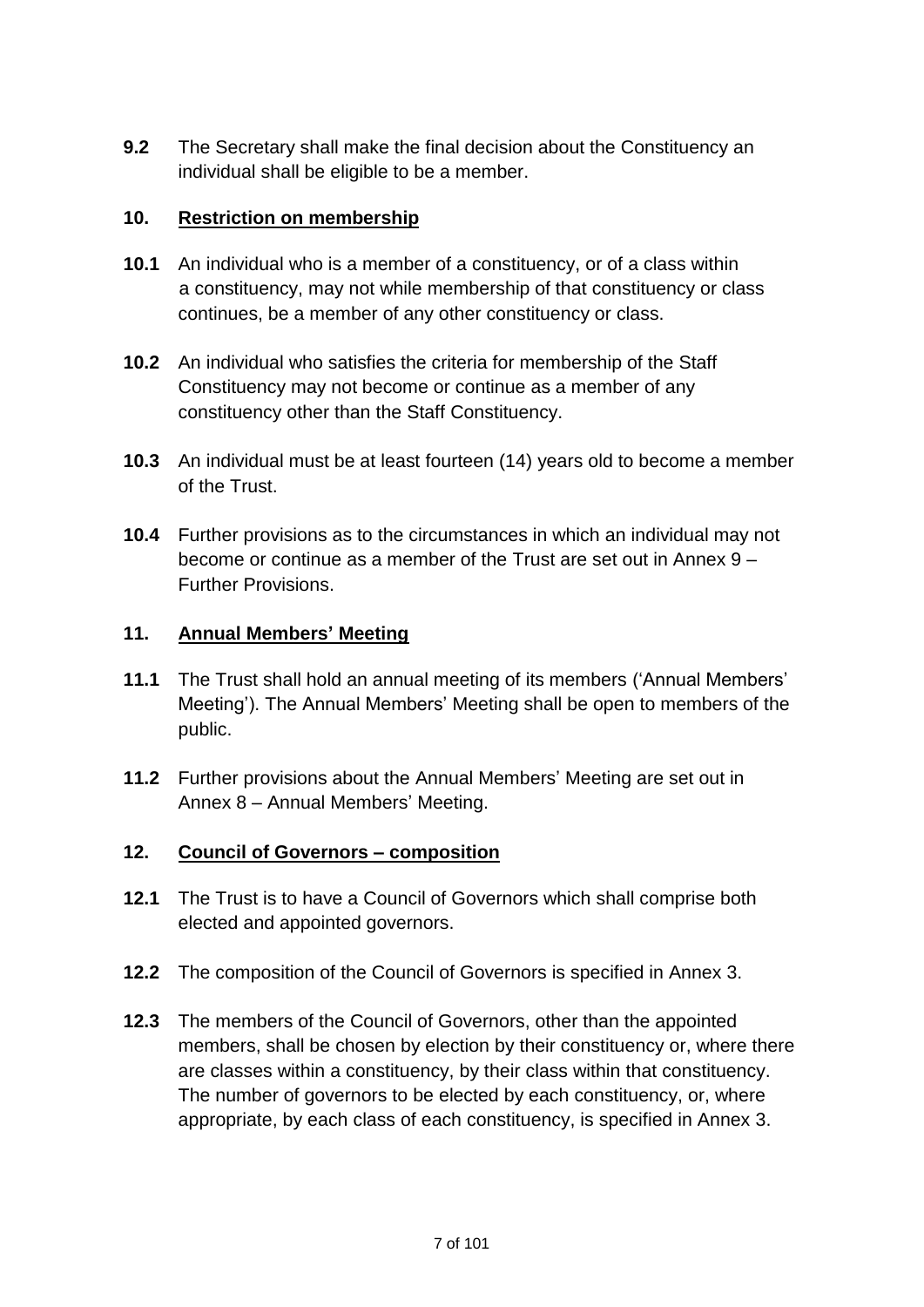# **13. Council of Governors – election of governors**

- **13.1** Elections for elected members of the Council of Governors shall be conducted in accordance with the Model Election Rules on the basis of single transferable vote (STV) polling and the Model Election Rules shall be construed accordingly.
- **13.2** The Model Election Rules as published from time to time NHS Providers form part of this constitution. The Model Election Rules current at the time of their adoption under this constitution are attached at Annex 4.
- **13.3** A subsequent variation of the Model Election Rules by NHS Providers, or any other subsequent body with the authority to do so, shall not constitute a variation of the terms of this constitution for the purposes of paragraph 48 of the constitution (amendment of the constitution).
- **13.4** An election, if contested, shall be by secret ballot.

# **14. Council of Governors - tenure**

- **14.1** An elected governor may hold office for three (3) consecutive terms up to a maximum period of nine (9) years.
- **14.2** An elected governor shall cease to hold office if he ceases to be a member of the constituency or class by which he was elected.
- **14.3** An elected governor shall be eligible for re-election at the end of his term.
- **14.4** An appointed governor may hold office for a period of up to nine (9) years.
- **14.5** An appointed governor shall cease to hold office if the appointing organisation withdraws its sponsorship of him.
- **14.6** An appointed governor shall be eligible for re-appointment at the end of his term.

#### **15. Council of Governors – disqualification and removal**

- **15.1** The following may not become or continue as a member of the Council of Governors:
- **15.1.1** a person who has been adjudged bankrupt or whose estate has been sequestrated and (in either case) has not been discharged;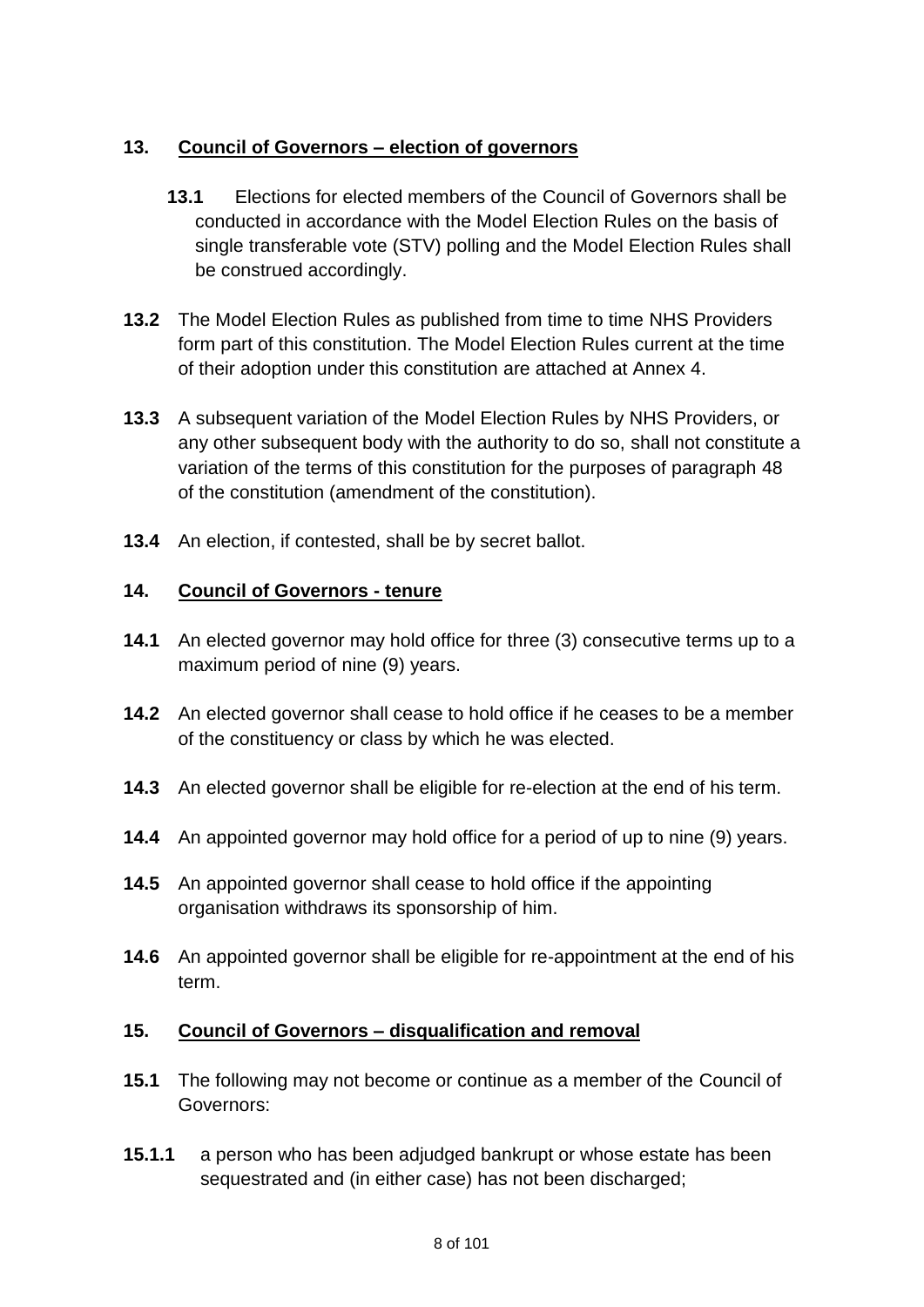- **15.1.2** a person who has made a composition or arrangement with, or granted a trust deed for, his creditors and has not been discharged in respect of it;
- **15.1.3** a person who within the preceding five years has been convicted of any offence if a sentence of imprisonment (whether suspended or not) for a period of not less than three months (without the option of a fine) was imposed on him;
- **15.1.4** a person is the subject of a sex offenders order;
- **15.1.5** a person in relation to whom a moratorium period under debt relief order applies (under Part 7A of the Insolvency Act 1986);
- **15.1.6** a person whose tenure as a governor has been terminated in accordance with paragraph 4.4 and/or 4.5 of Annex 5; or
- **15.1.7** a person whose tenure as a governor of another foundation trust has been terminated for cause.
- **15.1A** Further provisions about eligibility are set out in Annex 6.
- **15.2** Governors must be at least sixteen (16) years of age at the date they are nominated for election or appointment.
- **15.3** Further provisions as to the circumstances in which an individual may not become or continue as a member of the Council of Governors are set out in Annex 5.

#### **16. Council of Governors – vacancies**

- **16.1** Where membership of the Council of Governors ceases for reasons of removal or resignation, public and staff governors shall be replaced in accordance with the following procedure:
- **16.2** Replacement will be by selecting the person with the next highest allocation of votes in the previous election for the constituency or class represented. The replacement governor shall serve the remainder of the term of office vacated by the previous governor. If there is no such person, then the seat shall remain vacant until the next annual election is held.

# **17. Council of Governors – duties of governors**

- **17.1** The general duties of the Council of Governors are:
- **17.1.1** to hold the non-executive directors individually and collectively to account for the performance of the Board of Directors; and
- **17.1.2** to represent the interests of the members of the Trust as a whole and the interests of the public.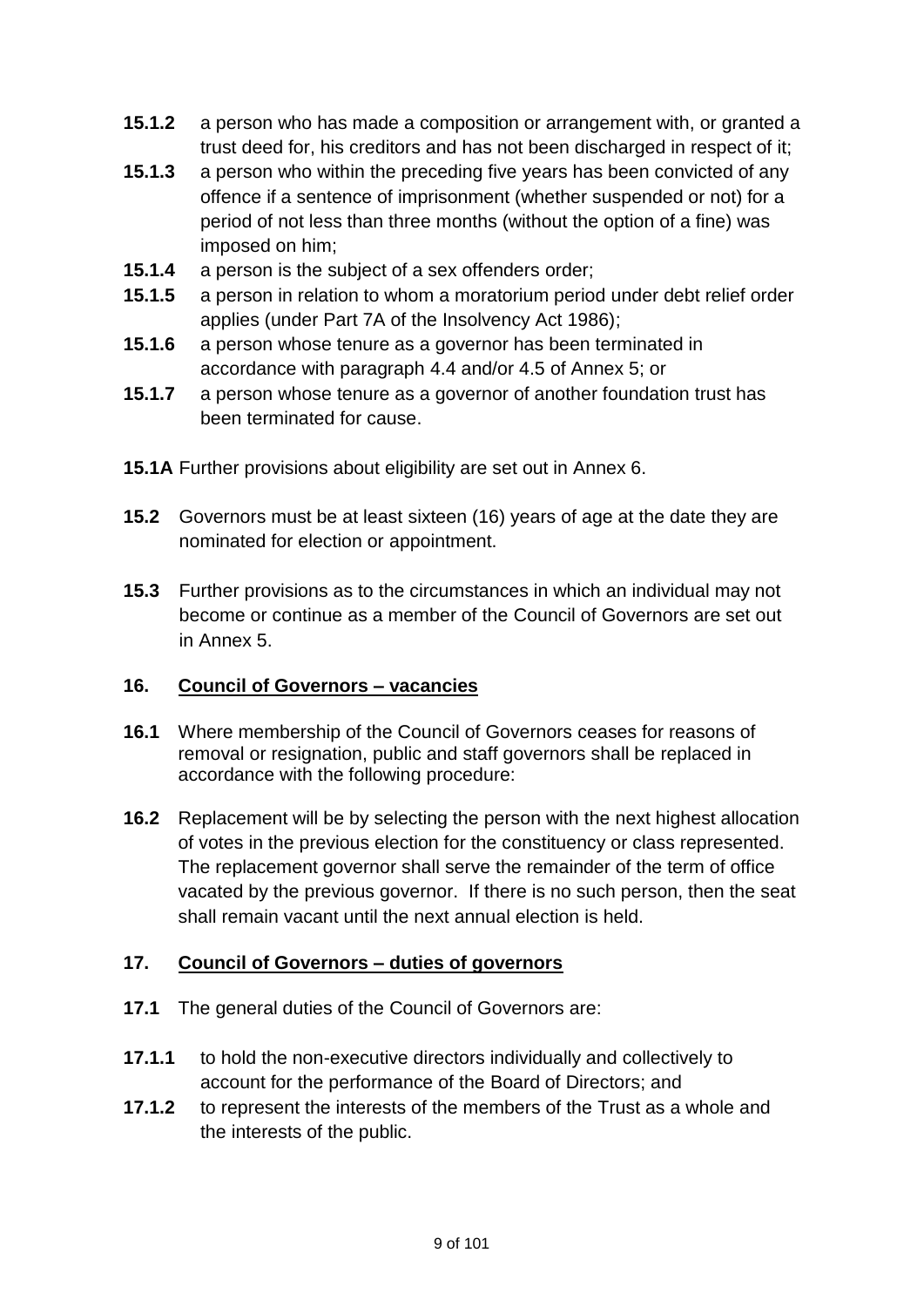- **17.2** The Trust must take steps to secure that the governors are equipped with the skills and knowledge they require in their capacity as such.
- **17.3** The remuneration of governors by their respective employer.

### **18. Council of Governors – meetings of governors**

- **18.1** The Chairman of the Trust (i.e. the Chairman of the Board of Directors, appointed in accordance with the provisions of paragraph 27 below) or, in his absence, the Vice Chairman (appointed in accordance with the provisions of paragraph 29 below), shall preside at meetings of the Council of Governors.
- **18.2** In the absence of either the Chairman or Vice Chairman at a meeting of the Council of Governors, the governors present shall nominate another nonexecutive director to preside at that meeting.
- **18.3** Meetings of the Council of Governors shall be open to members of the public. Members of the public may be excluded from a meeting for special reasons.
- **18.4** For the purposes of obtaining information about the Trust's performance of its functions or the directors' performance of their duties (and deciding whether to propose a vote on the Trust's or directors' performance), the Council of Governors may require one or more of the directors to attend a meeting.

# **19. Council of Governors – standing orders**

The standing orders for the practice and procedure of the Council of Governors are attached at Annex 6.

# **20. Council of Governors – referral to the Panel**

Not used

# **21. Council of Governors – conflicts of interest of governors**

If a governor has a pecuniary, personal or family interest, whether that interest is actual or potential and whether that interest is direct or indirect, in any proposed contract or other matter which is under consideration or is to be considered by the Council of Governors, the governor shall disclose that interest to the members of the Council of Governors as soon as he becomes aware of it. The Standing Orders for the Council of Governors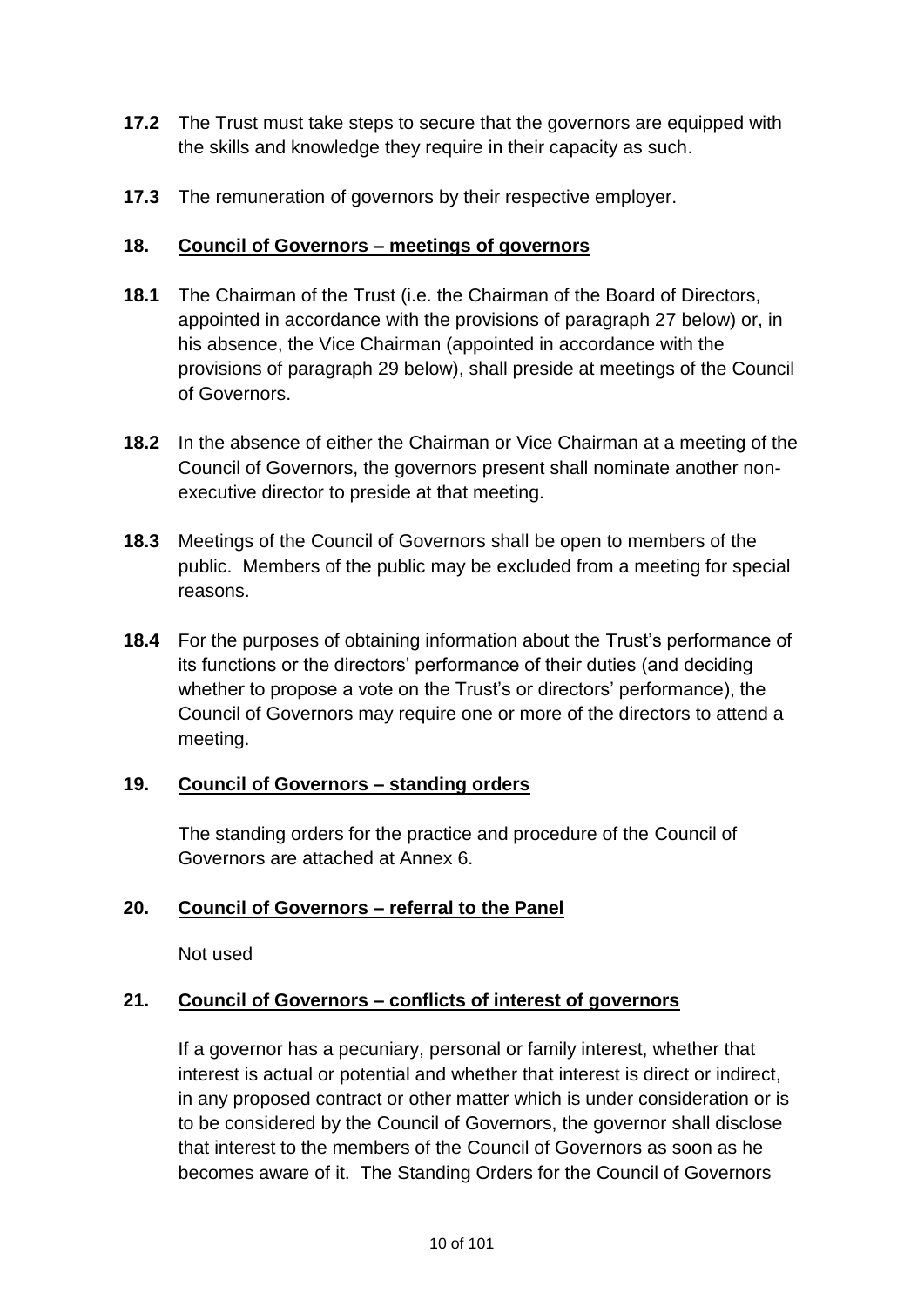shall make provision for the disclosure of interests and arrangements for the exclusion of a governor declaring any interest from any discussion or consideration of the matter in respect of which an interest has been disclosed.

### **22. Council of Governors – travel expenses and remuneration**

The Trust may pay travelling and other expenses to members of the Council of Governors at rates determined by the Trust. Governors shall not be entitled to receive remuneration.

# **23. Council of Governors – further provisions**

Further provisions with respect to the Council of Governors are set out in Annex 5.

### **24. Board of Directors – composition**

- **24.1** The Trust is to have a Board of Directors, which shall comprise both executive and non-executive directors.
- **24.2** The Board of Directors is to comprise:
- **24.2.1** a non-executive Chairman;
- **24.2.2** not less than five (5) and no greater than eight (8) other non-executive directors; and
- **24.2.3** not less than four (4) and no more than seven (7) executive directors.
- **24.3** One of the executive directors shall be the Chief Executive.
- **24.4** The Chief Executive shall be the Accounting Officer.
- **24.5** One of the executive directors shall be the chief finance officer.
- **24.6** One of the executive directors is to be a registered medical practitioner or a registered dentist (within the meaning of the Dentists Act 1984).
- **24.7** One of the executive directors is to be a registered nurse or a registered midwife.
- **24.8** The non-executive directors and Chairman together shall be greater than the total number of executive directors.
- **24.9** The validity of any act of the Trust is not affected by any vacancy among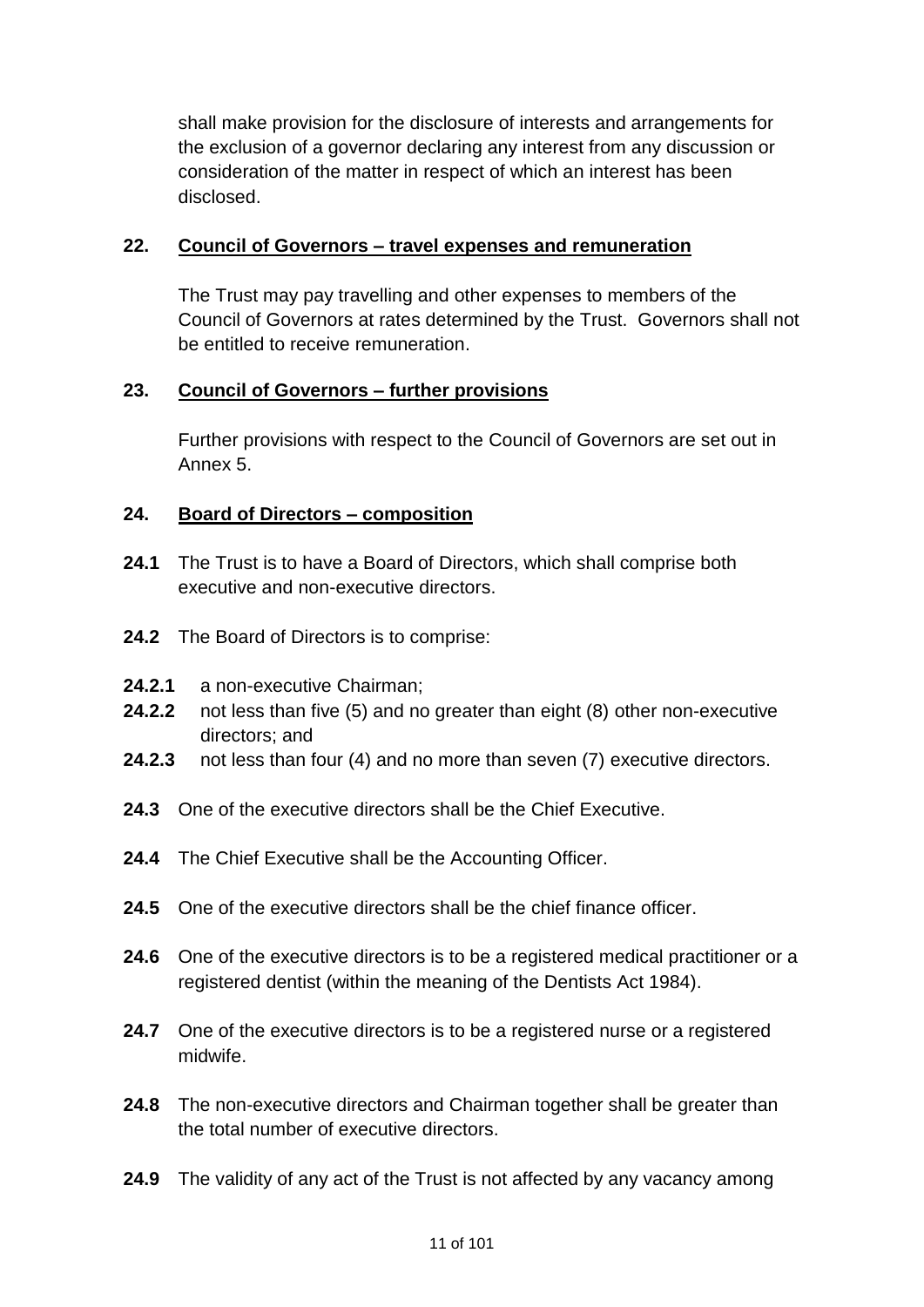the directors of by any defect in the appointment of any director.

### **25. Board of Directors – general duty**

The general duty of the Board of Directors and of each director individually, is to act with a view to promoting the success of the Trust so as to maximise the benefits for the members of the Trust as a whole and for the public.

# **26. Board of Directors – qualification for appointment as a non-executive director**

- **26.1** A person may be appointed as a non-executive director only if:
- **26.1.1** he is a member of a Public Constituency; or
- **26.1.2** where any of the Trust's hospitals includes a medical or dental school provided by a university, he exercises functions for the purposes of that university; and
- **26.1.3** he is not disqualified by virtue of paragraph 32 below.
- **26.2** The Chairman and non-executive directors must on appointment and for each and every term of office, meet the Independence Criteria. In the event a non-executive director or the Chairman has served on the Board for more than nine (9) years, he shall be replaced and the Council of Governors shall appoint a non-executive director in his place.
- **26.3** The Independence Criteria means that the Chairman and non-executive directors on appointment and throughout their term of office must not:
- **26.3.1** have been an employee of the Trust within the last five (5) years;<br>**26.3.2** receive or have received additional remuneration from the Trust (a
- **26.3.2** receive or have received additional remuneration from the Trust (apart from a director's fee), participate in the Trust's performance related pay scheme (if any) or be, or have been a member of the Trust's pension scheme;
- **26.3.3** have any close family tie with any director, senior employee or professional advisor to the Trust;
- **26.3.4** not have any significant business link with any director of the Trust, including through involvement in any company or body; or
- **26.3.5** have served on the Trust Board of Directors for more than nine years from the date of their first appointment.
- **26.4** The Chairman may not previously have been the Chief Executive of the Trust.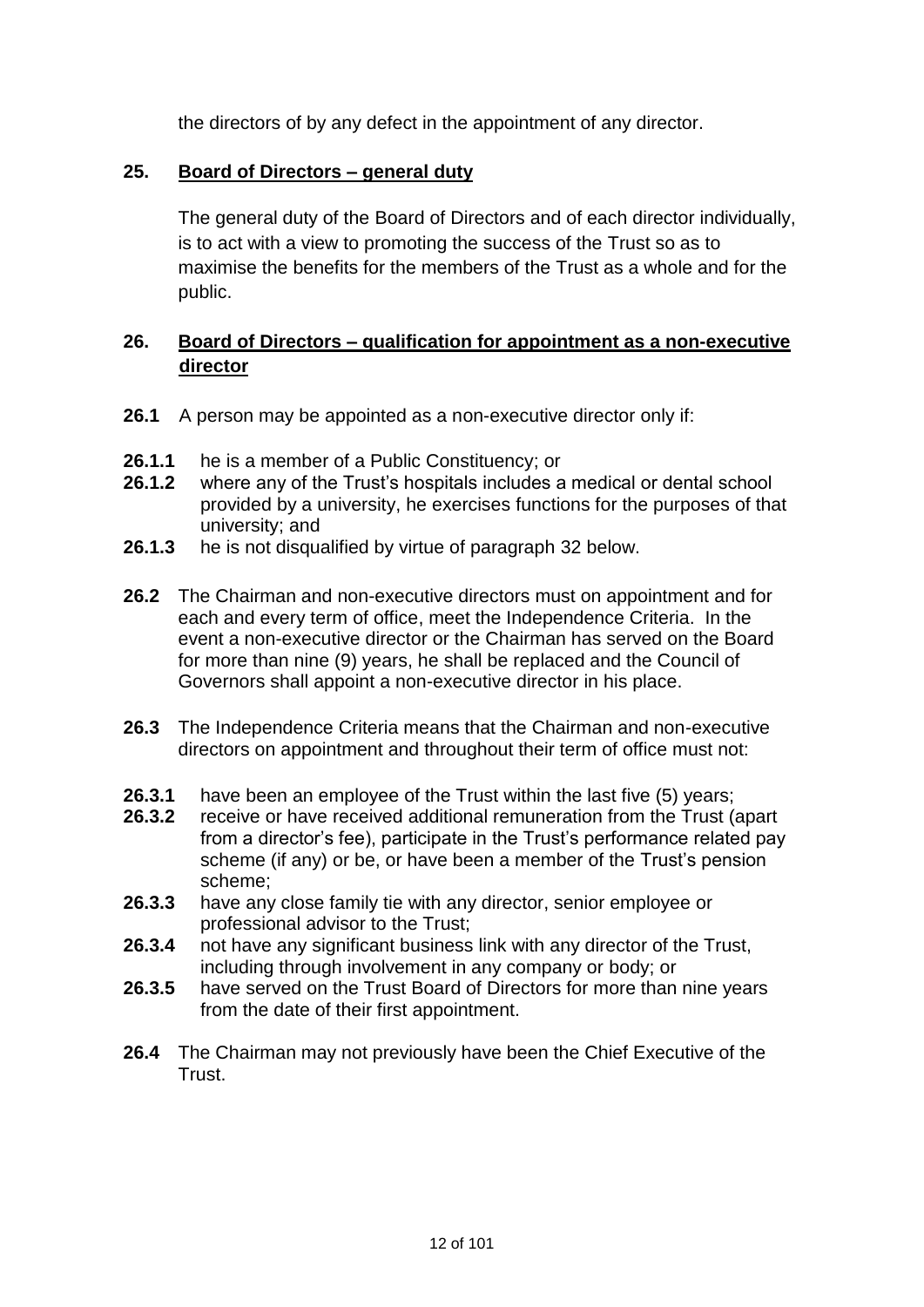# **27. Board of Directors – appointment and removal of chairman and other non-executive directors**

- **27.1** A nominations committee shall be established to make recommendations to the Council of Governors on the appointment of the Chairman and Council of Governors.
- **27.2** The Council of Governors at a general meeting of the Council of Governors shall appoint or remove the chairman of the Trust and the other nonexecutive directors.
- **27.3** Appointment of the Chairman or a non-executive director shall require the approval of a majority of the members of the Council of Governors.
- **27.4** Removal of the chairman or another non-executive director shall require the approval of three-quarters of the members of the Council of Governors.

### **28. Not used**

### **29. Board of Directors – appointment of Vice Chairman**

The Council of Governors at a general meeting of the Council of Governors shall appoint one of the non-executive directors as a Vice Chairman. If the Chairman is unable to discharge his duties as Chairman of the Trust, the Vice Chairman shall be Acting Chairman of the Trust.

# **30. Board of Directors - appointment and removal of the Chief Executive and other executive directors**

- **30.1** The non-executive directors shall appoint or remove the Chief Executive.
- **30.2** The appointment of the Chief Executive shall require the approval of the Council of Governors.
- **30.3** Not used
- **30.4** A committee consisting of the Chairman, the Chief Executive and the other non-executive directors shall appoint or remove the other executive directors. The Chairman shall act as the chair of such committee.

#### **31. Not used**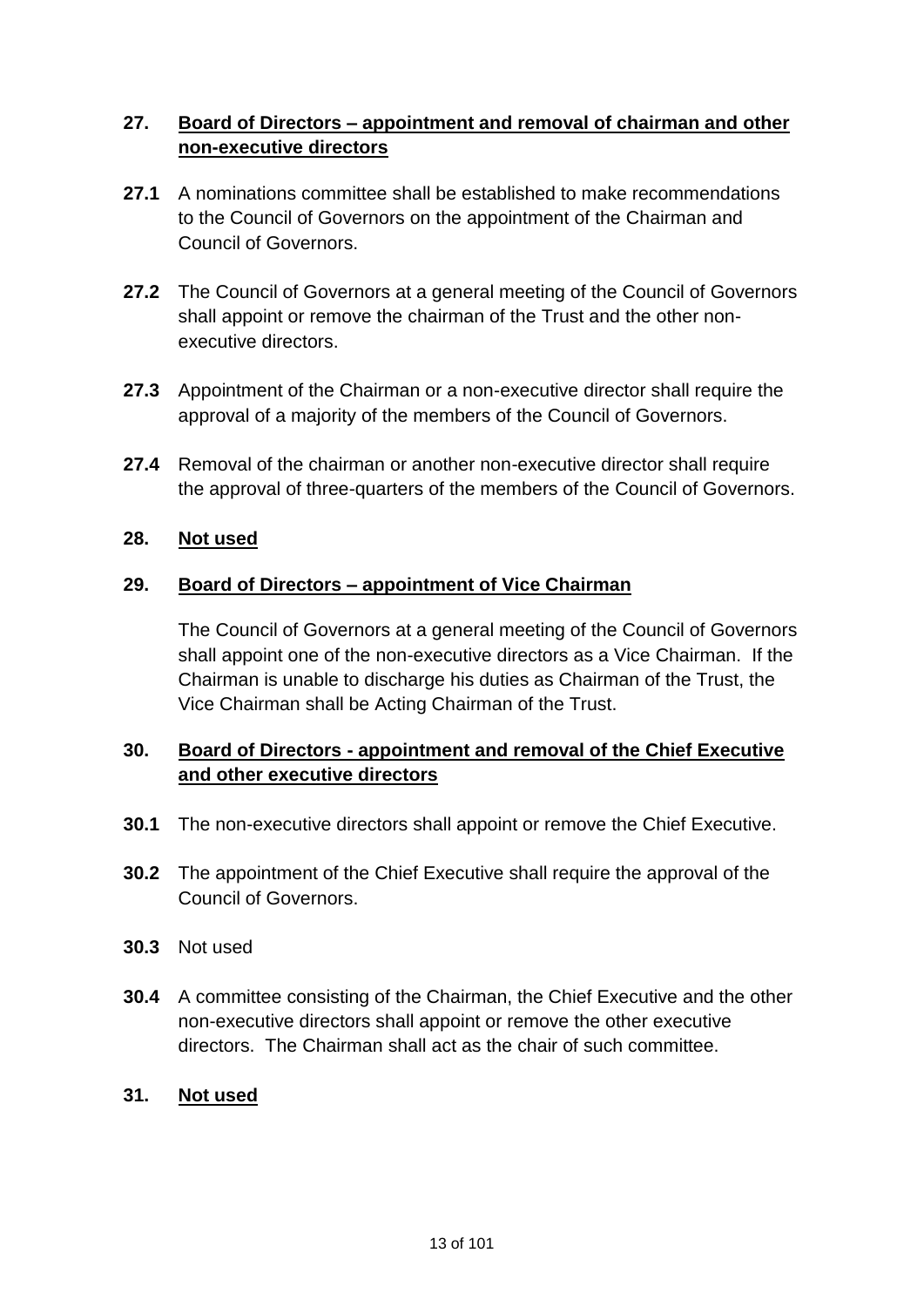# **32. Board of Directors – disqualification**

The following may not become or continue as a member of the Board of Directors:

- **32.1** a person who falls within the definition of an "unfit person" as defined by the Trust's Provider Licence, the Health and Social Care Act (2012) (Regulated Activities) Regulations and the Trust's Constitution;
- **32.2** a person who has been adjudged bankrupt or whose estate has been sequestrated and (in either case) has not been discharged;
- **32.3** a person who has made a composition or arrangement with, or granted a trust deed for, his creditors and has not been discharged in respect of it;
- **32.4** a person who within the preceding five years has been convicted of any offence if a sentence of imprisonment (whether suspended or not) for a period of not less than three months (without the option of a fine) was imposed on him;
- **32.5** a person who is the subject of a disqualification order made under the Company Directors Disqualification Act 1986;
- **32.6** a person who has had their name removed, by a direction under section 151 of the 2006 Act from any relevant list, and has not subsequently had his name included on such a list;
- **32.7** a person who is the subject of a sex offender's order;
- **32.8** a person who on the basis of disclosure obtained through a DBS check, he is not considered suitable by the Chairman on the advice of the Trust's director responsible for human resources;
- **32.9** a person whose tenure of office as an officer or director of a health service body has been terminated on the grounds that his appointment is not in the interests of public service, for non-attendance at meetings, or for nondisclosure of pecuniary interests;
- **32.10** a person who within the preceding five years been dismissed, otherwise than by reason of redundancy or ill health from any paid employment with a health service body;
- **32.11** in the case of a non-executive director, he no longer satisfies paragraph 26;
- **32.12** a person who has been removed from trusteeship of a charity;
- **32.13** a person who is the spouse, partner, or child of a member of the Board of Directors;
- **32.14** in the case of a non-executive director, a person who has refused without reasonable cause to fulfill any training requirement established by the Board of Directors or refused to sign and deliver to the Secretary a statement in the form required by the Board of Directors confirming acceptance of the code of conduct for directors;
- **32.15** on the basis of disclosures obtained through an application by the Disclosure Barring Service, they are not considered suitable by the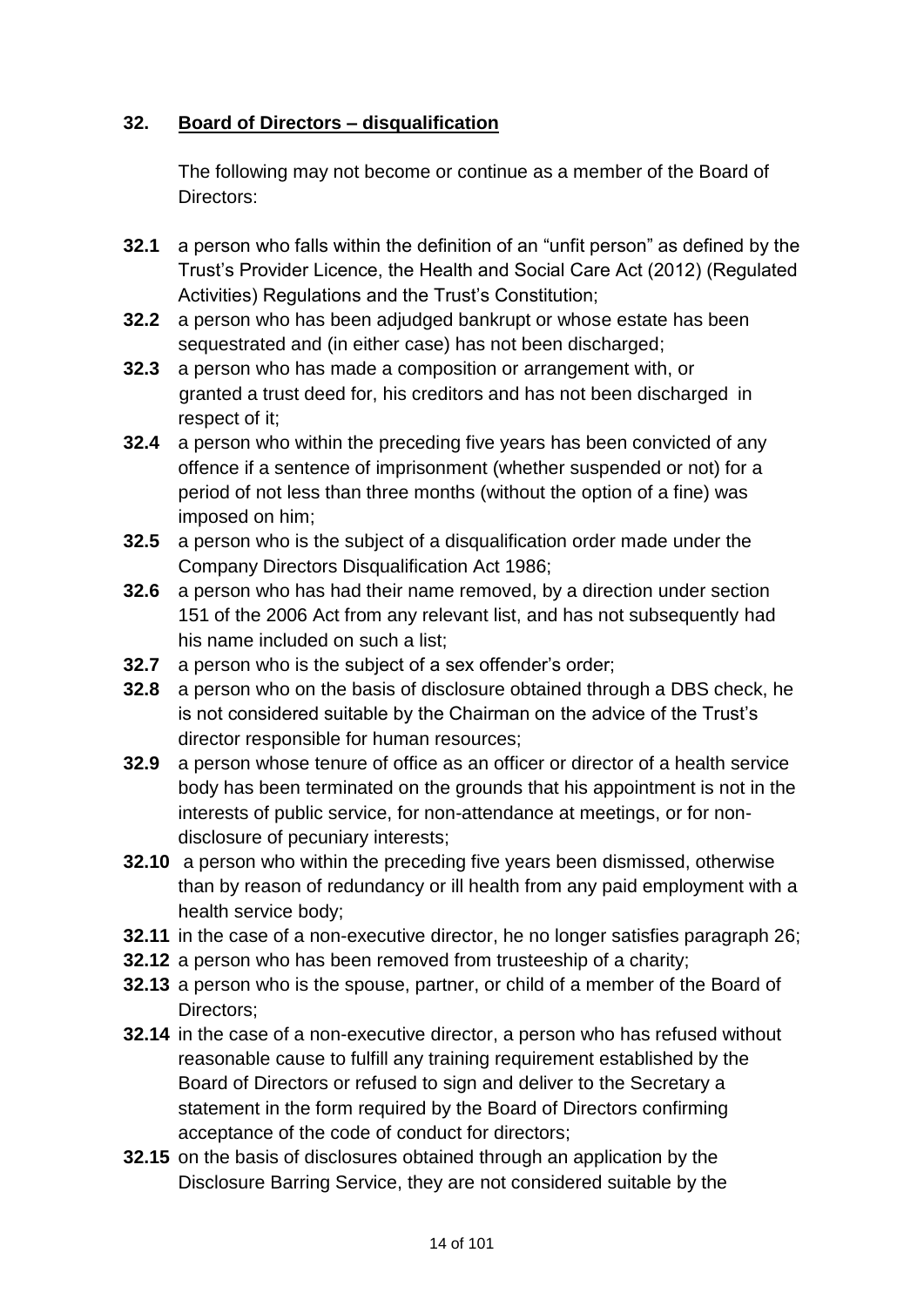Chairman on the advice of the Trust's director responsible for human resources; or

**32.16** in the case of a non-executive director, a person who has refused without reasonable cause to fulfil any training requirement established by the Board of Directors, or refused to sign and deliver to the Secretary a statement in the form required by the Board of Directors confirming acceptance of the code of conduct for directors.

# **33. Board of Directors – meetings**

- **33.1** Meetings of the Board of Directors shall be open to members of the public. Members of the public may be excluded from a meeting for special reasons.
- **33.2** Before holding a meeting, the Board of Directors must send a copy of the agenda of the meeting to the Council of Governors. As soon as practicable after holding a meeting (and prior to the next meeting), the Board of Directors must send a copy of the minutes of the meeting to the Council of Governors. A meeting held in private shall not be covered by this clause.

# **34. Board of Directors – standing orders**

The standing orders for the practice and procedure of the Board of Directors are attached at Annex 7.

# **35. Board of Directors - conflicts of interest of directors**

- **35.1** The duties that a director of the Trust has by virtue of being a director include in particular:
- **35.1.1** a duty to avoid a situation in which the director has (or can have) a direct or indirect interest that conflicts (or possibly may conflict) with the interests of the Trust; or
- **35.1.2** a duty not to accept a benefit from a third party by reason of being a director or doing (or not doing) anything in that capacity.
- **35.2** The duty referred to in sub-paragraph 35.1.1 is not infringed if:
- **35.2.1** the situation cannot reasonably be regarded as likely to give rise to a conflict of interest; or
- **35.2.2** the matter has been authorised in accordance with the constitution.
- **35.3** The duty referred to in sub-paragraph 35.1.2 is not infringed if acceptance of the benefit cannot reasonably be regarded as likely to give rise to a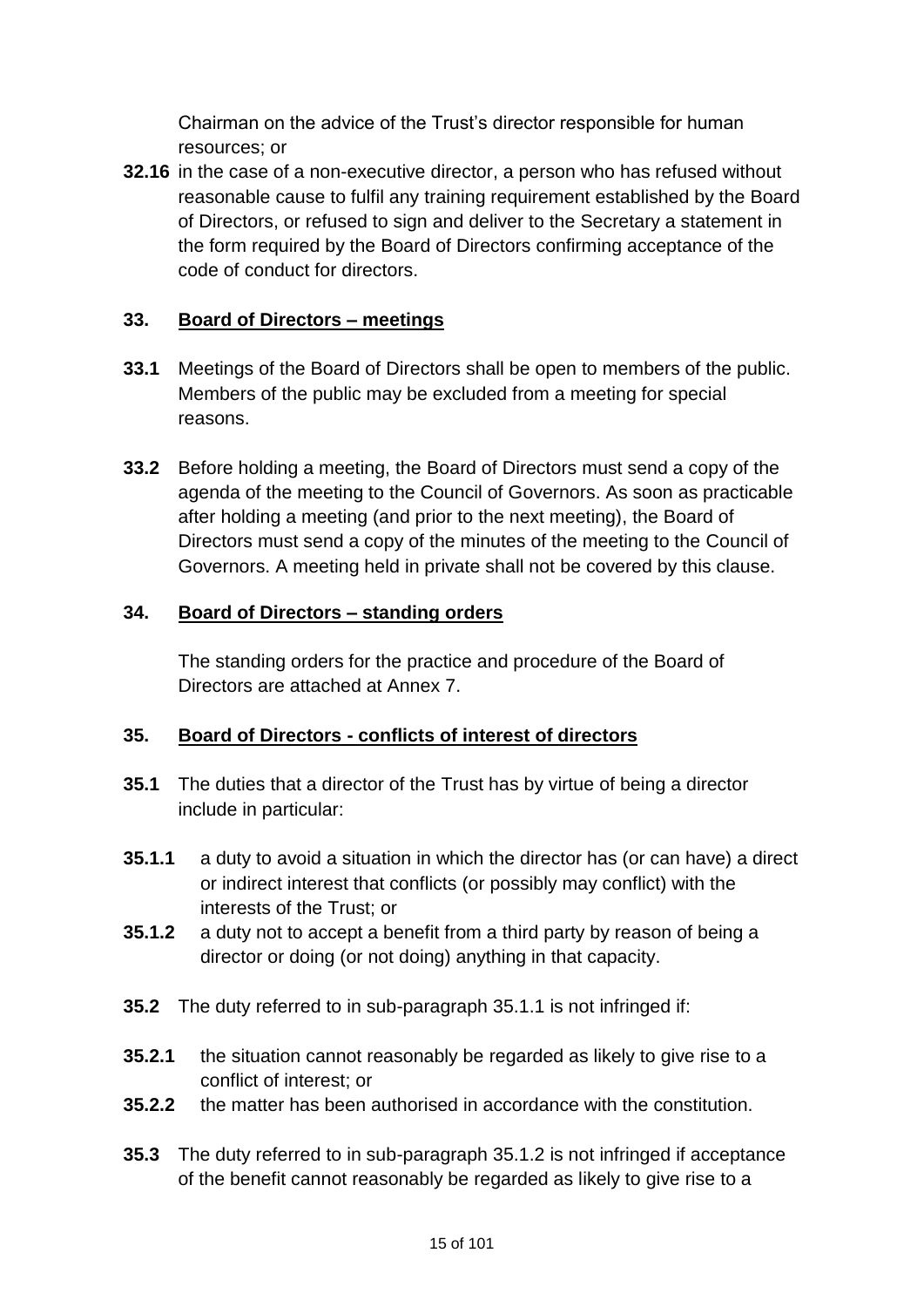conflict of interest.

- **35.4** In sub-paragraph 35.1.2, "third party" means a person other than:
- **35.4.1** the Trust; or
- **35.4.2** a person acting on its behalf.
- **35.5** If a director of the Trust has in any way a direct of indirect interest in a proposed transaction or arrangement with the Trust, the director must declare the nature and extent of that interest to the other directors.
- **35.6** If a declaration under this paragraph proves to be, or becomes, inaccurate, incomplete, a further declaration must be made.
- **35.7** Any declaration required by this paragraph must be made before the Trust enters into the transaction or arrangement.
- **35.8** This paragraph does not require a declaration of an interest of which the director is not aware or where the director is not aware of the transaction or arrangement in question.
- **35.9** A director need not declare an interest:
- **35.9.1** if it cannot reasonably be regarded as likely to give rise to a conflict of interest;
- **35.9.2** if, or to the extent that, the directors are already aware of it; or
- **35.9.3** if, or to the extent that, it concerns terms of the director's appointment that have been or are to be considered:
- **35.9.3.1** by a meeting of the Board of Directors; or
- **35.9.3.2** by a committee of the directors appointed for the purpose under the constitution.
- **35.10** A matter shall have been authorised for the purposes of paragraph 35.2.2 if:
- **35.10.1** the Board of Directors by majority disapplies the provision of the Constitution which would otherwise prevent a director from being counted as participating in the decision-making process;
- **35.10.2** the director's interest cannot reasonably be regarded as likely to give rise to a conflict of interest; or
- **35.10.3** the director's conflict of interest arises from a permitted clause (as determined by the Board of Directors) from time to time.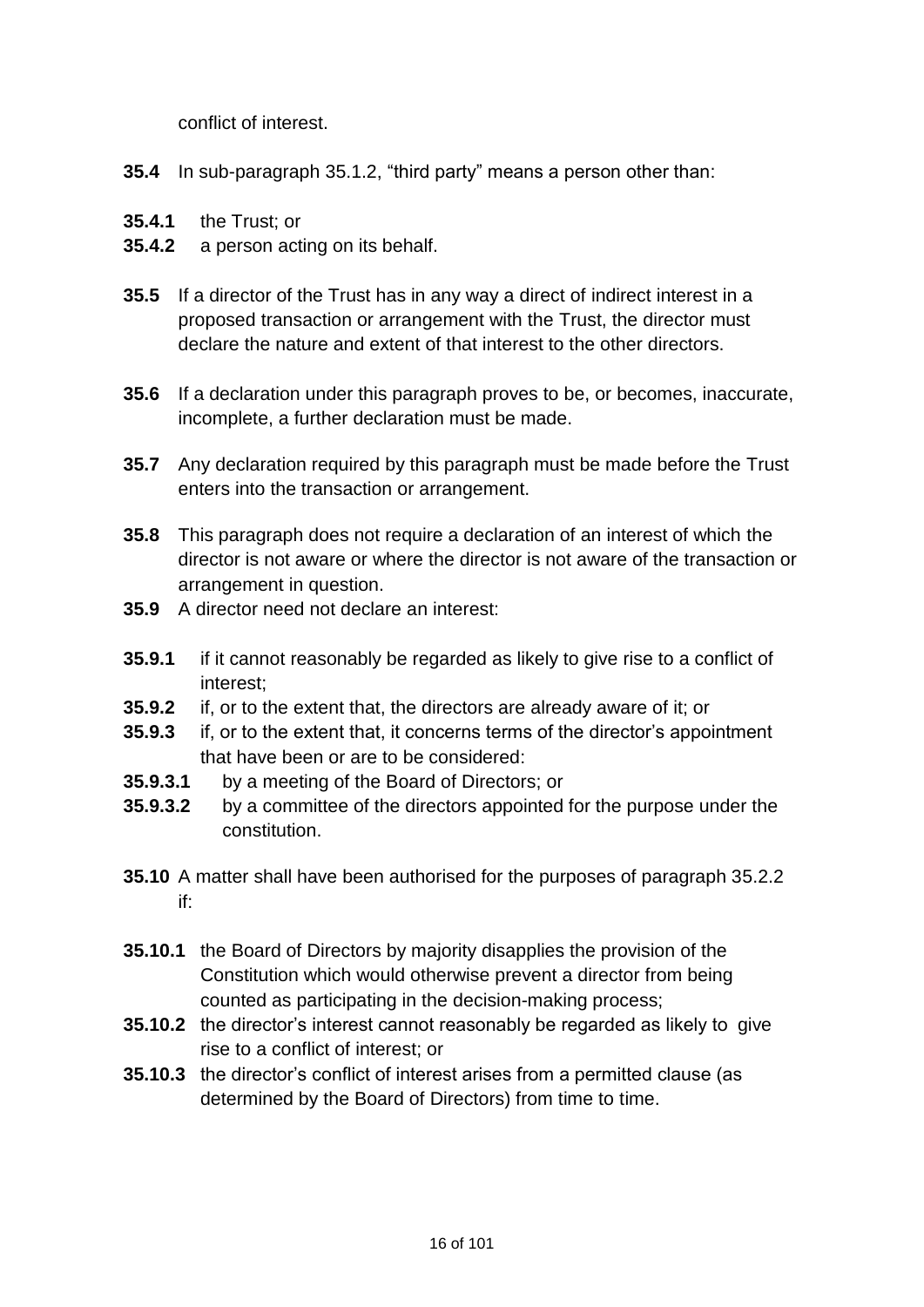# **36. Board of Directors – remuneration and terms of office**

- **36.1** The Council of Governors at a general meeting of the Council of Governors shall decide the remuneration and allowances, and the other terms and conditions of office, of the Chairman and the other non-executive directors.
- **36.2** The Trust shall establish a committee of non-executive directors to decide the remuneration and allowances, and the other terms and conditions of office, of the Chief Executive, other executive directors, and other senior staff.

# **37. Registers**

The Trust shall have:

- **37.1** a register of members showing, in respect of each member, the constituency to which he belongs and, where there are classes within it, the class to which he belongs;
- **37.2** a register of members of the Council of Governors, the class of constituency of which they are a member and an address through which they may be contacted (which may be the Secretary);
- **37.3** a register of interests of governors;
- **37.4** a register of directors, their capacity on the board and an address through which they be contacted (which may be the Secretary); and
- **37.5** a register of interests of the directors.

# **38. Admission to and removal from the registers**

- **38.1** The Secretary (or their nominee) shall add to the register of members the name of an individual who is accepted as a member of the Trust under the provisions of this Constitution as soon as is reasonably practicable.
- **38.2** The Secretary (or their nominee) shall remove from the register of members the name of any member who ceases to be entitled to be a member under the provisions of the Constitution as soon as is reasonably practicable.

# **39. Registers – inspection and copies**

- **39.1** The Trust shall make the registers specified in paragraph 38 above available for inspection by members of the public, except in the circumstances set out below or as otherwise prescribed by regulations.
- **39.2** The Trust shall not make any part of its registers available for inspection by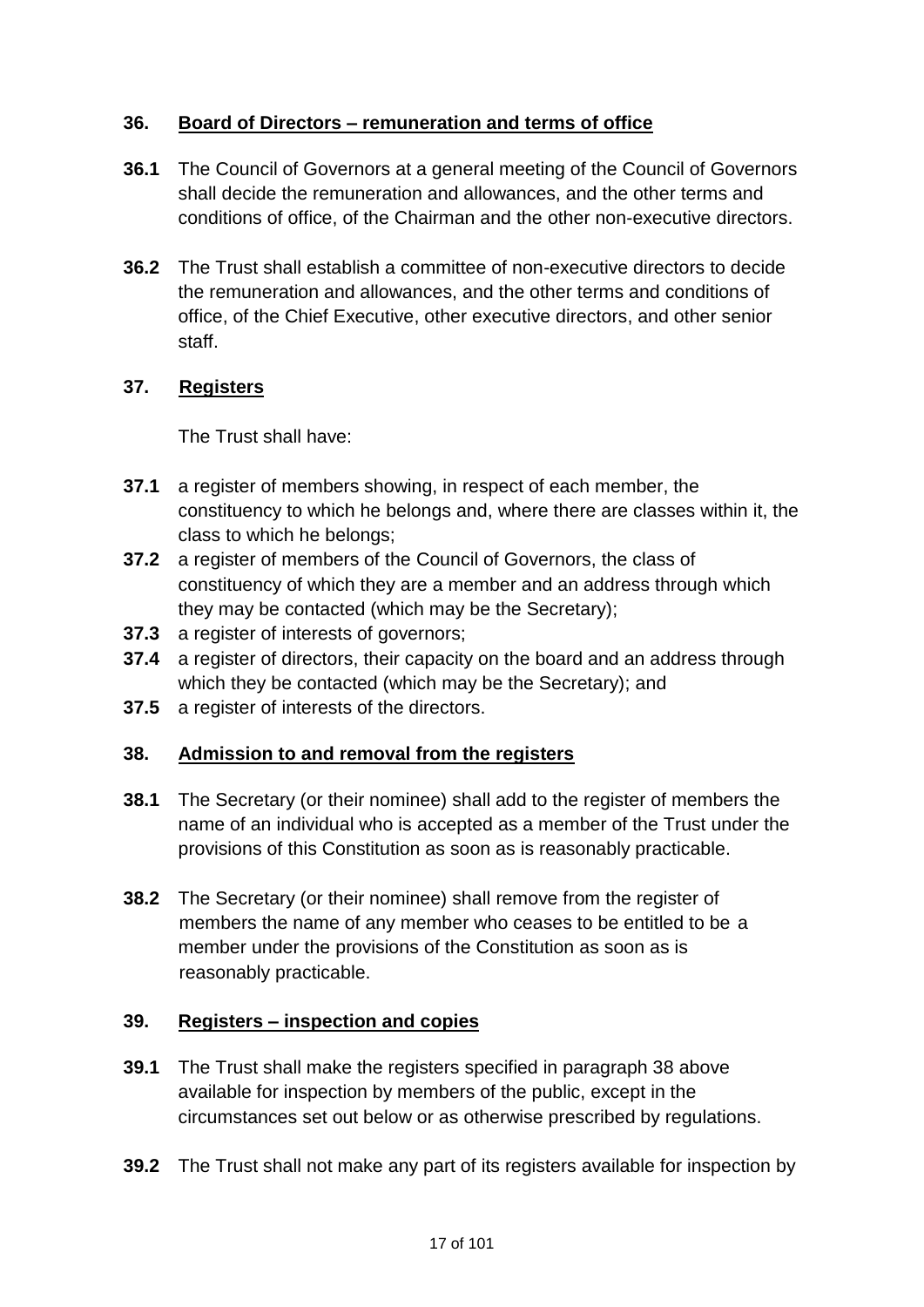members of the public which shows details of any member of the Trust, if the member so requests.

- **39.3** So far as the registers are required to be made available:
- **39.3.1** they are to be available for inspection free of charge at all reasonable times; and
- **39.3.2** a person who requests a copy of or extract from the registers is to be provided with a copy or extract.
- **39.4** If the person requesting a copy or extract is not a member of the Trust, the Trust may impose a reasonable charge for doing so.

# **40. Documents available for public inspection**

- **40.1** The Trust shall make the following documents available for inspection by members of the public free of charge at all reasonable times:
- **40.1.1** a copy of the current Constitution;
- **40.1.2** a copy of the latest annual accounts and of any report of the auditor on them;
- **40.1.3** a copy of the latest annual report; and
- **40.1.4** a copy of the latest information as to its forward planning.
- **40.2** The Trust shall also make the following documents relating to a special administration of the Trust available for inspection by members of the public free of charge at all reasonable times:
- **40.2.1** a copy of any order made under section 65D (appointment of Trust special administrator), 65J (power to extend time), 65KC (action following Secretary of State's rejection of final report), 65L (Trusts coming out of administration) or 65LA (Trusts to be dissolved) of the 2006 Act;
- **40.2.2** a copy of any report laid under section 65D (appointment of Trust special administrator) of the 2006 Act;
- **40.2.3** a copy of any information published under section 65D (appointment of Trust special administrator) of the 2006 Act;
- **40.2.4** a copy of any draft report published under section 65F (administrator's draft report) of the 2006 Act;
- **40.2.5** a copy of any statement provided under section 65F (administrator's draft report) of the 2006 Act;
- **40.2.6** a copy of any notice published under section 65F (administrator's draft report), 65G (consultation plan), 65H (consultation requirements), 65J (power to extend time), 65KA (Monitor's decision), 65KB (Secretary of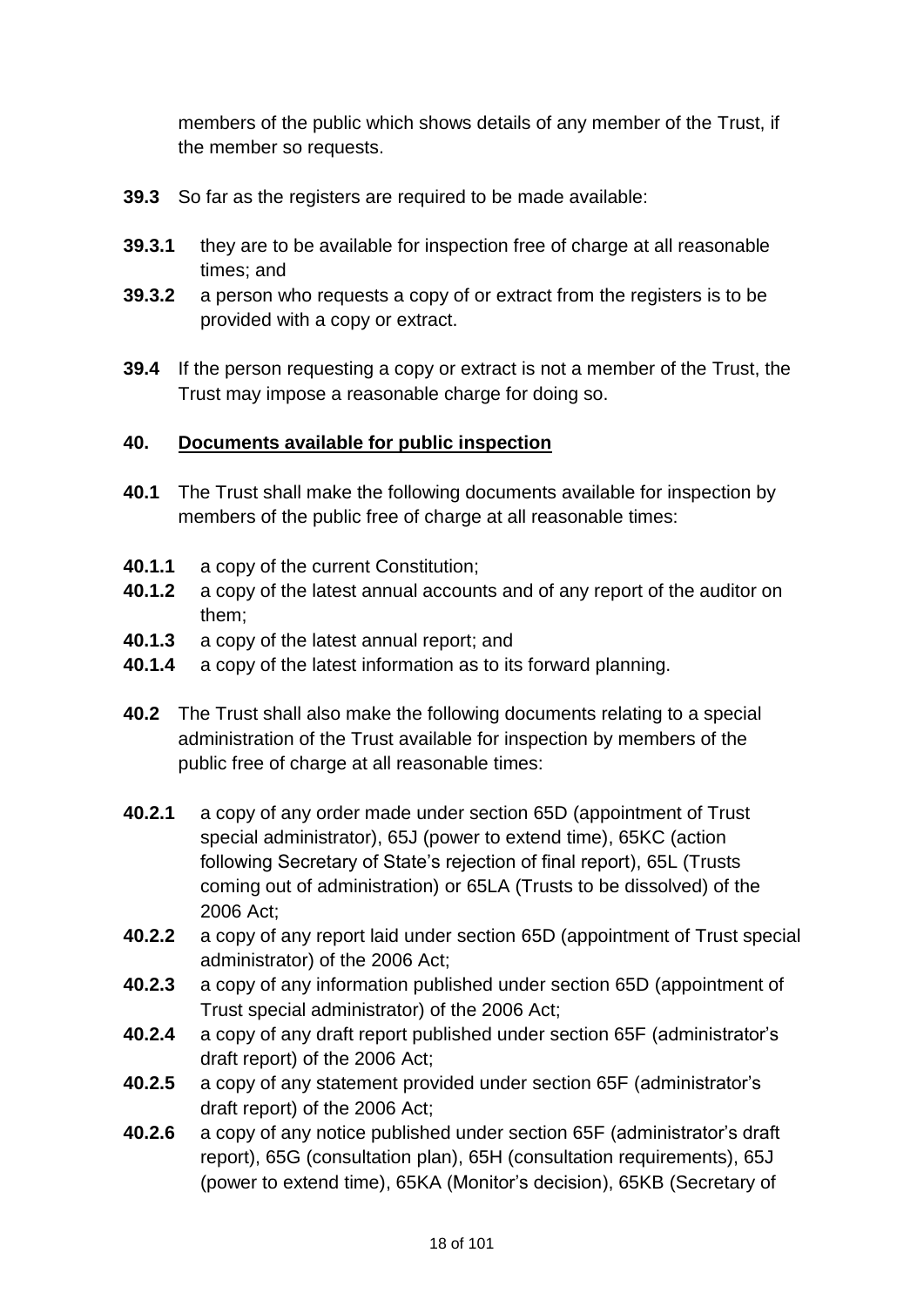State's response to Monitor's decision), 65KC (action following Secretary of State's rejection of final report) or 65KD (Secretary of State's response to re-submitted final report) of the 2006 Act;

- **40.2.7** a copy of any statement published or provided under section 65G (consultation plan) of the 2006 Act;
- **40.2.8** a copy of any final report published under section 65I (administrator's final report);
- **40.2.9** a copy of any statement published under section 65J (power to extend time) or 65KC (action following Secretary of State's rejection of final report) of the 2006 Act; and
- **40.2.10** a copy of any information published under section 65M (replacement of Trust special administrator) of the 2006 Act.
- **40.3** Any person who requests a copy of or extract from any of the above documents is to be provided with a copy.
- **40.4** If the person requesting a copy or extract is not a member of the Trust, the Trust may impose a reasonable charge for doing so.

# **41. Auditor**

- **41.1** The Trust shall have an auditor.
- **41.2** The Council of Governors shall appoint or remove the auditor, on the recommendation of the Audit Committee, at a general meeting of the Council of Governors.

# **42. Audit Committee**

The Trust shall establish a committee of non-executive directors (comprising of at least three (3) independent non-executive directors) as an Audit Committee to perform such monitoring, reviewing and other functions as are appropriate.

# **43. Accounts**

- **43.1** The Trust must keep proper accounts and proper records in relation to the accounts.
- **43.2** Monitor may with the approval of the Secretary of State give directions to the Trust as to the content and form of its accounts.
- **43.3** The accounts are to be audited by the Trust's auditor.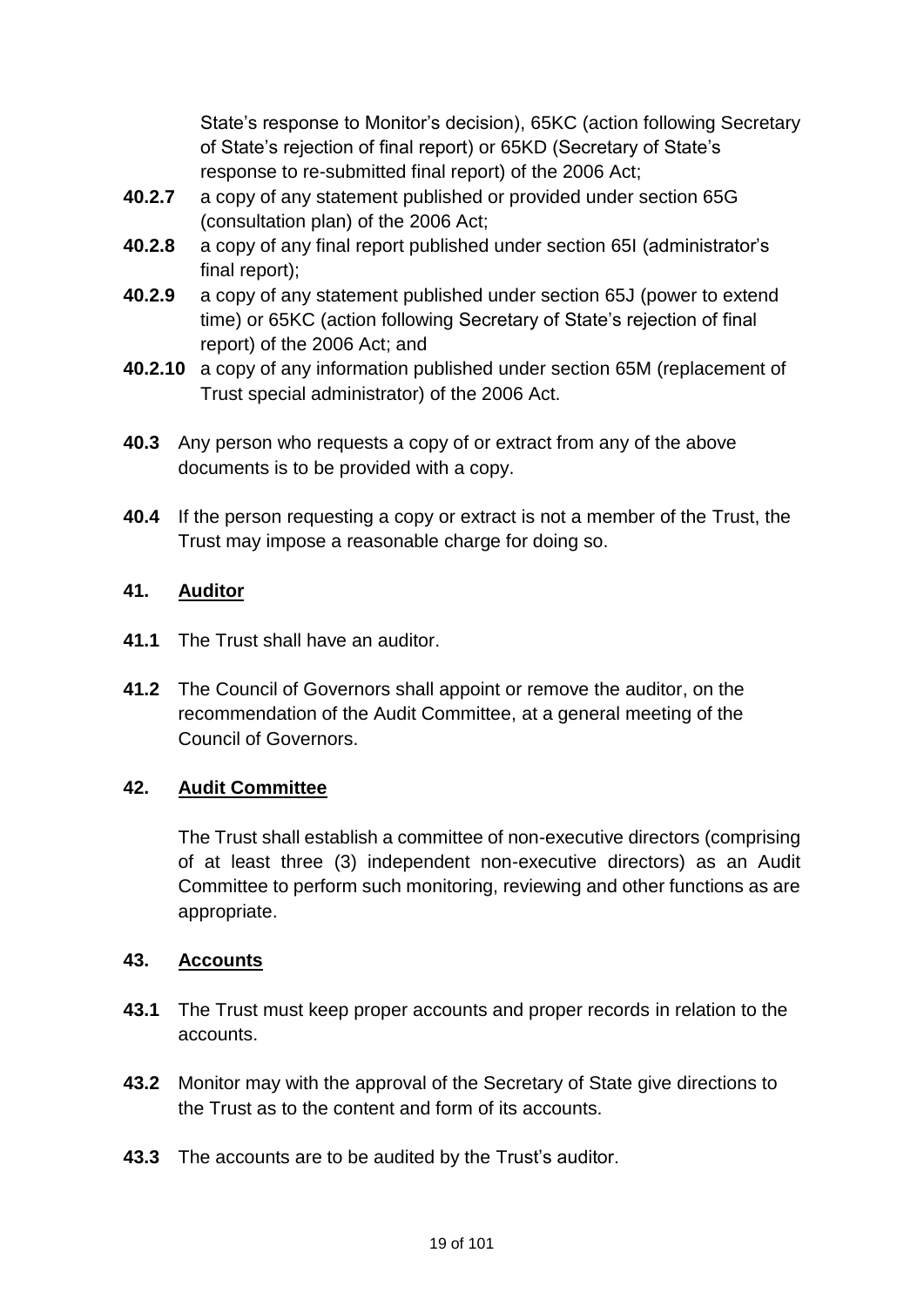- **43.4** The Trust shall prepare in respect of each financial year annual accounts in such form as Monitor may with the approval of the Secretary of State direct.
- **43.5** The functions of the Trust with respect to the preparation of the annual accounts shall be delegated to the Accounting Officer.

# **44. Annual report, forward plans and non-NHS work**

- **44.1** The Trust shall prepare an Annual Report and send it to Monitor.
- **44.2** The Trust shall give information as to its forward planning in respect of each financial year to Monitor.
- **44.3** The document containing the information with respect to forward planning (referred to above) shall be prepared by the directors.
- **44.4** In preparing the document, the directors shall have regard to the views of the Council of Governors.
- **44.5** Each forward plan must include information about:
- **44.5.1** the activities other than the provision of goods and services for the purposes of the health service in England that the Trust proposes to carry on; and
- **44.5.2** the income it expects to receive from doing so.
- **44.6** Where a forward plan contains a proposal that the Trust carry on an activity of a kind mentioned in sub-paragraph 45.5.1 the Council of Governors must:
- **44.6.1** determine whether it is satisfied that the carrying on of the activity will not to any significant extent interfere with the fulfillment by the Trust of its principal purpose or the performance of its other functions; and
- **44.6.2** notify the directors of the Trust of its determination.
- **44.7** A Trust which proposes to increase by 5% or more the proportion of its total income in any financial year attributable to activities other than the provision of goods and services for the purposes of the health service in England may implement the proposal only if more than half of the members of the Council of Governors of the Trust voting approve its implementation.

# **45. Presentation of the annual accounts and reports to the governors and members**

**45.1** The following documents are to be presented to the Council of Governors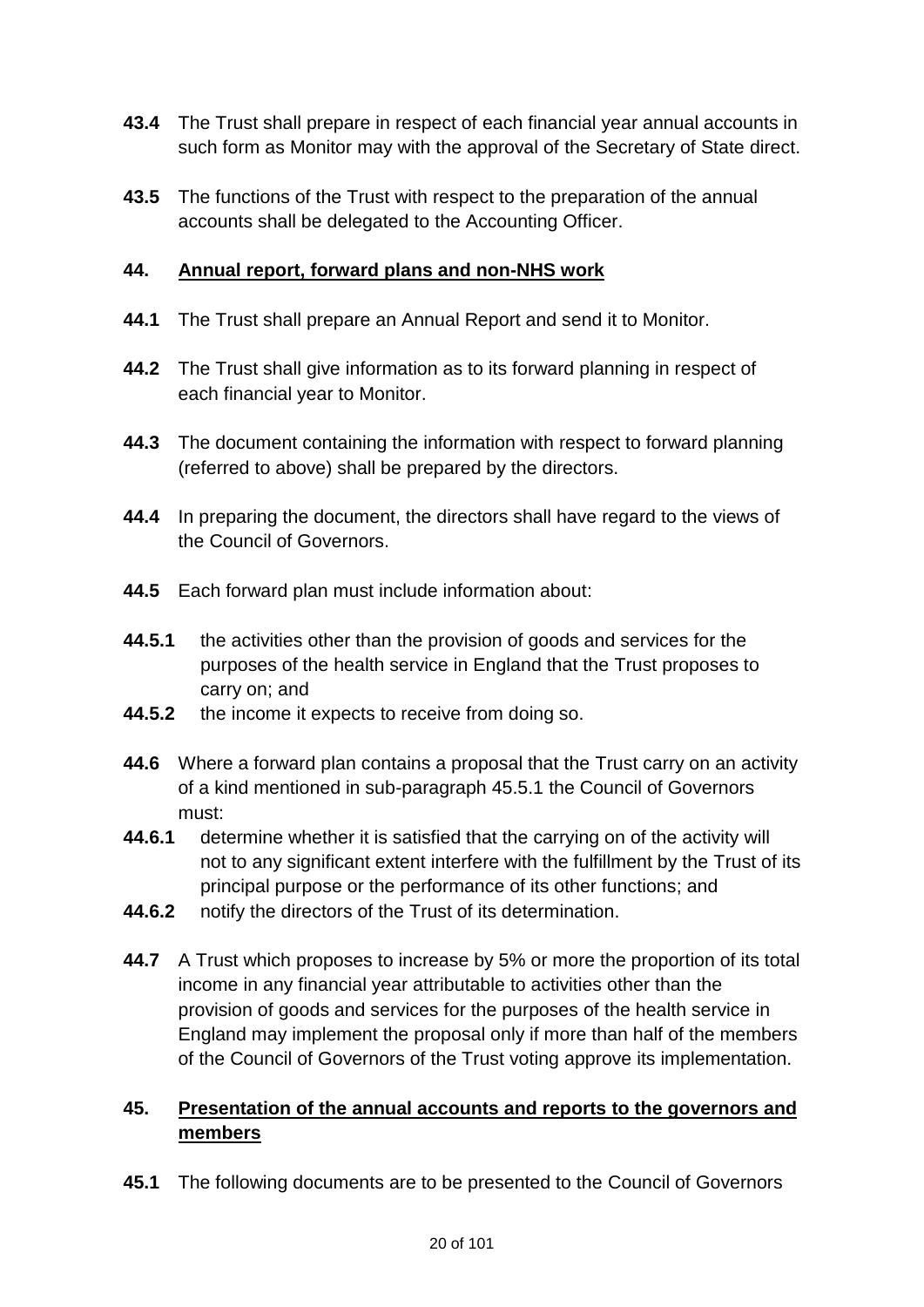at a general meeting of the Council of Governors:

- **45.1.1** the annual accounts;
- **45.1.2** any report of the auditor on them;
- **45.1.3** the annual report;
- **45.1.4** membership information, and any report on progress of the membership strategy; and
- **45.1.5** register of governors' interest.
- **45.2** The documents listed in 45.1.1, 45.1.2, and 45.1.3 shall also be presented to the members of the Trust at the Annual Members' Meeting by at least one member of the Board of Directors in attendance.
- **45.3** The Trust may combine a meeting of the Council of Governors convened for the purposes of sub-paragraph 45.1 with the Annual Members' Meeting.

### **46. Instruments**

- **46.1** The Trust shall have a seal.
- **46.2** The seal shall not be affixed except under the authority of the Board of Directors.

# **47. Amendment of the constitution**

- <span id="page-20-0"></span>**47.1** The Trust may make amendments of its Constitution only if:
- **47.1.1** more than half of the members of the Council of Governors of the Trust voting approve the amendments; and
- **47.1.2** more than half of the members of the Board of Directors of the Trust voting approve the amendments.
- **47.2** Amendments made under paragraph [47.1](#page-20-0) take effect as soon as the conditions in that paragraph are satisfied, but the amendment has no effect in so far as the constitution would, as a result of the amendment, not accord with schedule 7 of the 2006 Act.
- **47.3** Where an amendment is made to the Constitution in relation to the powers or duties of the Council of Governors (or otherwise with respect to the role that the Council of Governors has as part of the Trust):
- **47.3.1** at least one member of the Council of Governors must attend the next Annual Members' Meeting and present the amendment; and
- **47.3.2** the Trust must give the members an opportunity to vote on whether they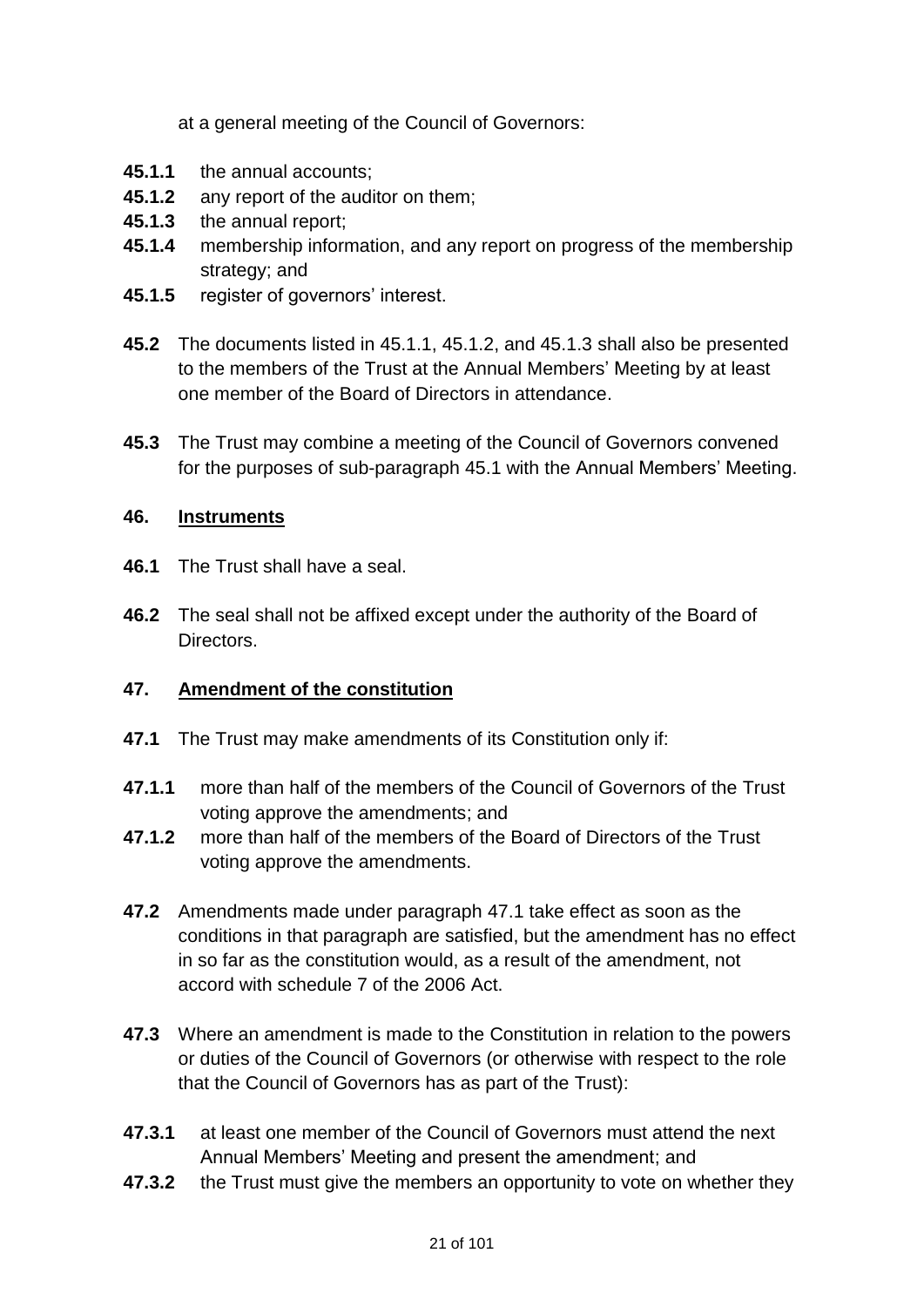approve the amendment.

If more than half of the members voting approve the amendment, the amendment continues to have effect; otherwise, it ceases to have effect and the Trust must take such steps as are necessary as a result.

**47.4** Amendments by the Trust of its constitution are to be notified to Monitor. For the avoidance of doubt, Monitor's functions do not include a power or duty to determine whether or not the Constitution, as a result of the amendments, accords with Schedule 7 of the 2006 Act.

### **48. Mergers etc. and significant transactions**

- **48.1** The Trust may only apply for a merger, acquisition, separation or dissolution (any of which is a statutory transaction) with the approval of more than half of the members of the Council of Governors.
- **48.2** The Trust may enter into a significant transaction only if more than half of the members of the Council of Governors of the Trust voting approve entering into the transaction.
- **48.3** "Significant transaction" means a transaction which is not a statutory transaction but meets any one (1) of the following criteria:
- **48.3.1** the acquisition of, or an agreement to acquire, whether contingent or not, assets the value of which is more than 25% of the value of the Trust's annual turnover before acquisition;
- **48.3.2** the disposition of, or an agreement to dispose of, whether contingent or not, assets of the Trust the value of which is more than 25% of the Trust's annual turnover before the disposition; or
- **48.3.3** the transaction has or is likely to have the effect of the Trust acquiring rights or interests or incurring obligations or liabilities, including contingent liabilities, the value of which is more than 25% of the value of the Trust's annual turnover before the transaction.
- **48.4** For the purpose of this paragraph, in assessing the value of any contingent liability for the purposes of paragraph 48.3 the directors:
- **48.4.1** must have regard to all circumstances that the directors know, or ought to know, affect, or may affect, the value of the contingent liability;
- **48.4.2** may rely on estimates of the contingent liability that are reasonable in the circumstances; and
- **48.4.3** may take account of the likelihood of the contingency occurring.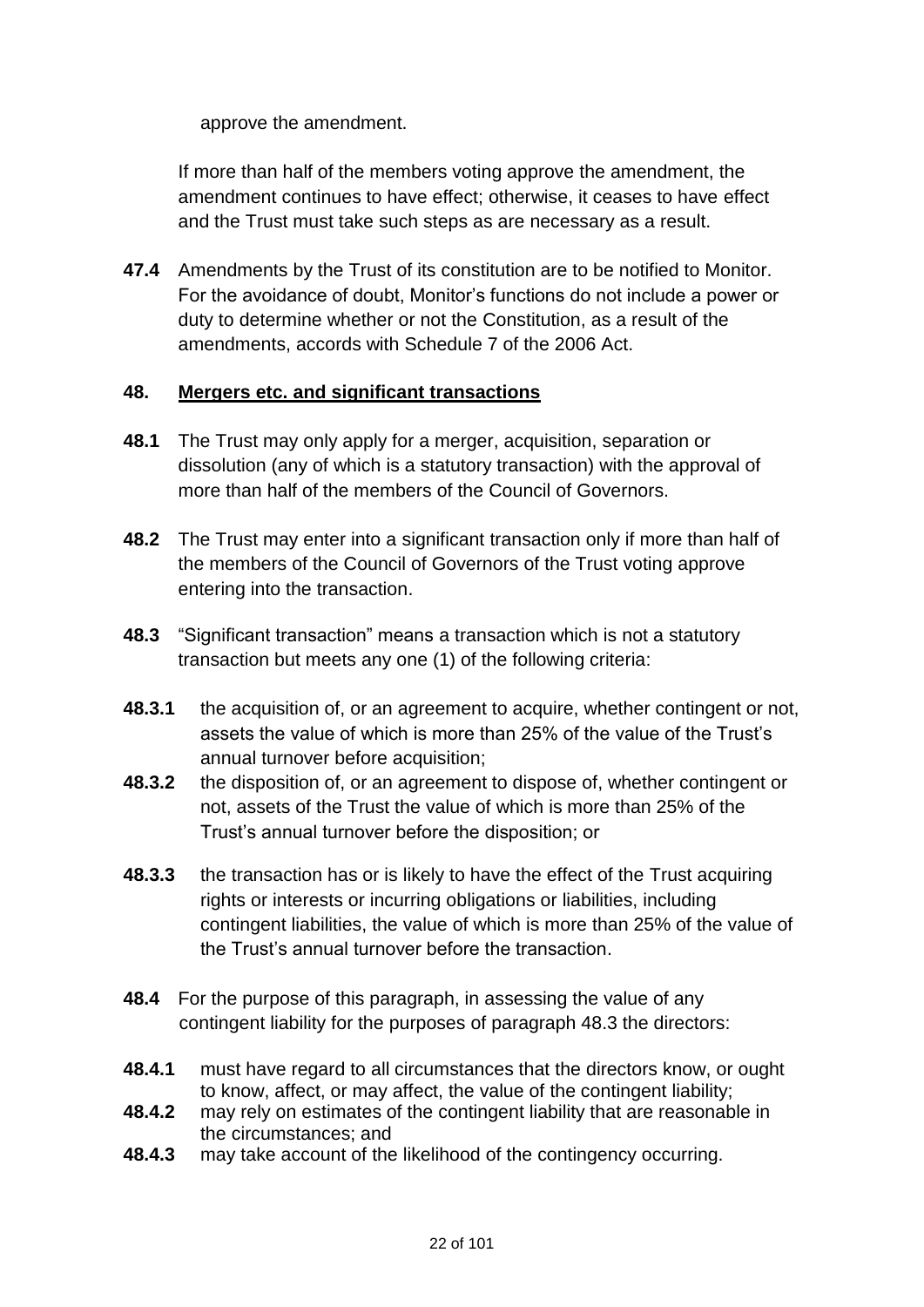- **48.5** The views of the Council of Governors will be taken into account before the Trust enters into any proposed transaction which would exceed the threshold of 10% for any of the criteria set out in paragraph 48 above.
- **48.6** A transaction excludes:
- **48.6.1** a transaction in the ordinary course of business, including the renewal, extension, or entering into an agreement in respect of healthcare services carried out by the Trust; and
- **48.6.2** any agreement or changes to healthcare services carried out by the Trust following a reconfiguration of services led by the commissioners of such services.

#### **49. Indemnity**

49.1 The Trust may make such arrangements as it considers appropriate for the provision of indemnity insurance or similar arrangement for the benefit of the Trust, the Council of Governors, the Board of Directors, and the Secretary.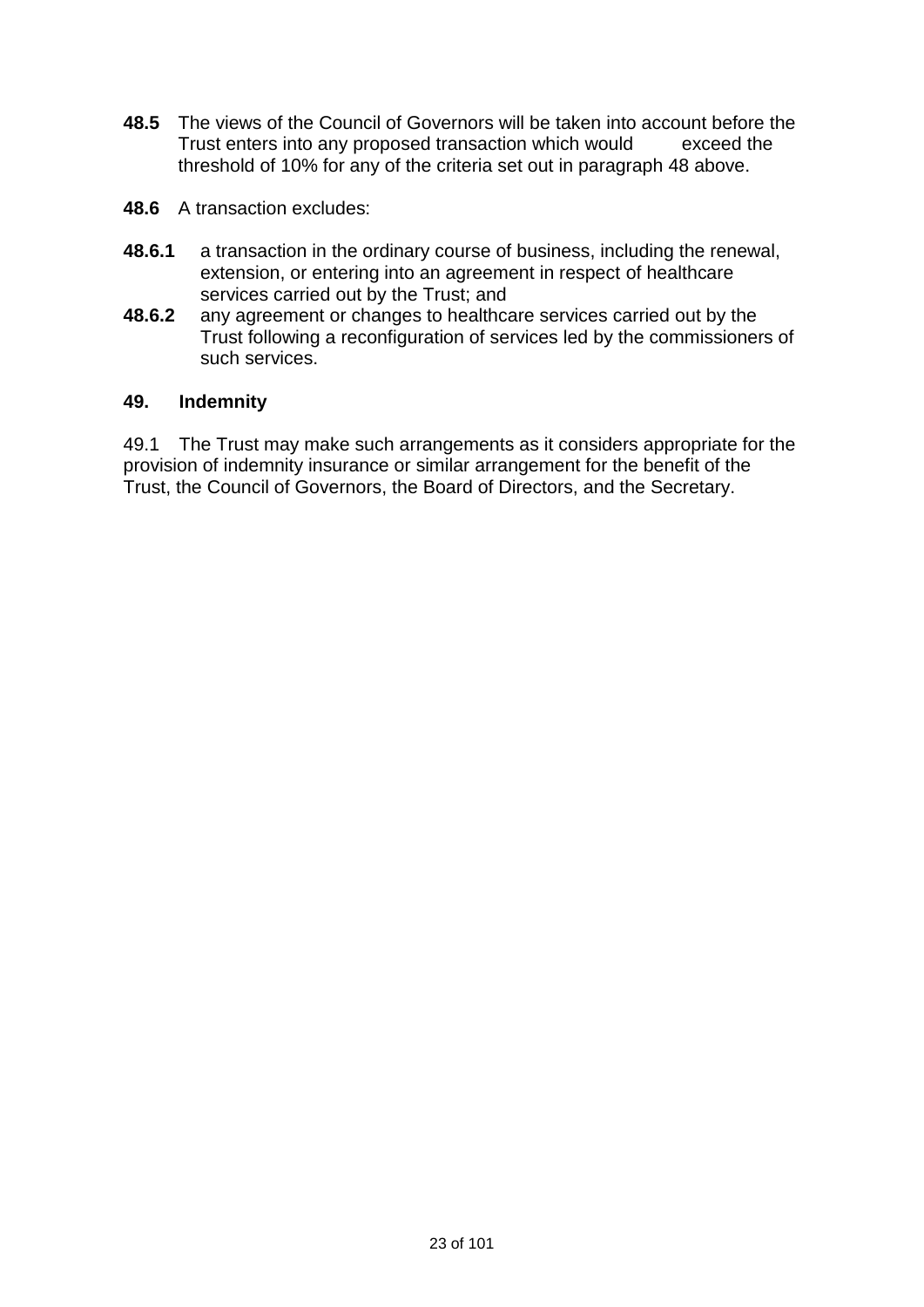# **ANNEX 1 – THE PUBLIC CONSTITUENCIES**

The Public Constituency is divided in to three (3) classes as follows:

| <b>Areas</b>        | <b>Local Authority areas/or</b>     | <b>Minimum</b> | Number of        |
|---------------------|-------------------------------------|----------------|------------------|
| comprising the      | local authority electoral           | number of      | elected          |
| <b>Public</b>       | areas falling within the            | <b>Members</b> | <b>Governors</b> |
| <b>Constituency</b> | following Electoral Wards           |                |                  |
| South Hams and      | South Hams Local Authority          | Five hundred   | Three (3)        |
| Plymouth            | City of Plymouth Unitary            | (500)          |                  |
|                     | <b>Authority Electoral wards:</b>   |                |                  |
|                     | Plympton Chaddlewood,               |                |                  |
|                     | Plympton St Mary,                   |                |                  |
|                     | Plympton Erle, Plympton             |                |                  |
|                     | <b>Dunstock and Plymstock</b>       |                |                  |
|                     | Radford                             |                |                  |
| Torbay              | <b>Torbay Unitary Authority</b>     | Five hundred   | Seven (7)        |
|                     |                                     | (500)          |                  |
| Teignbridge         | <b>Teignbridge District Council</b> | Five hundred   | Seven (7)        |
|                     |                                     | (500)          |                  |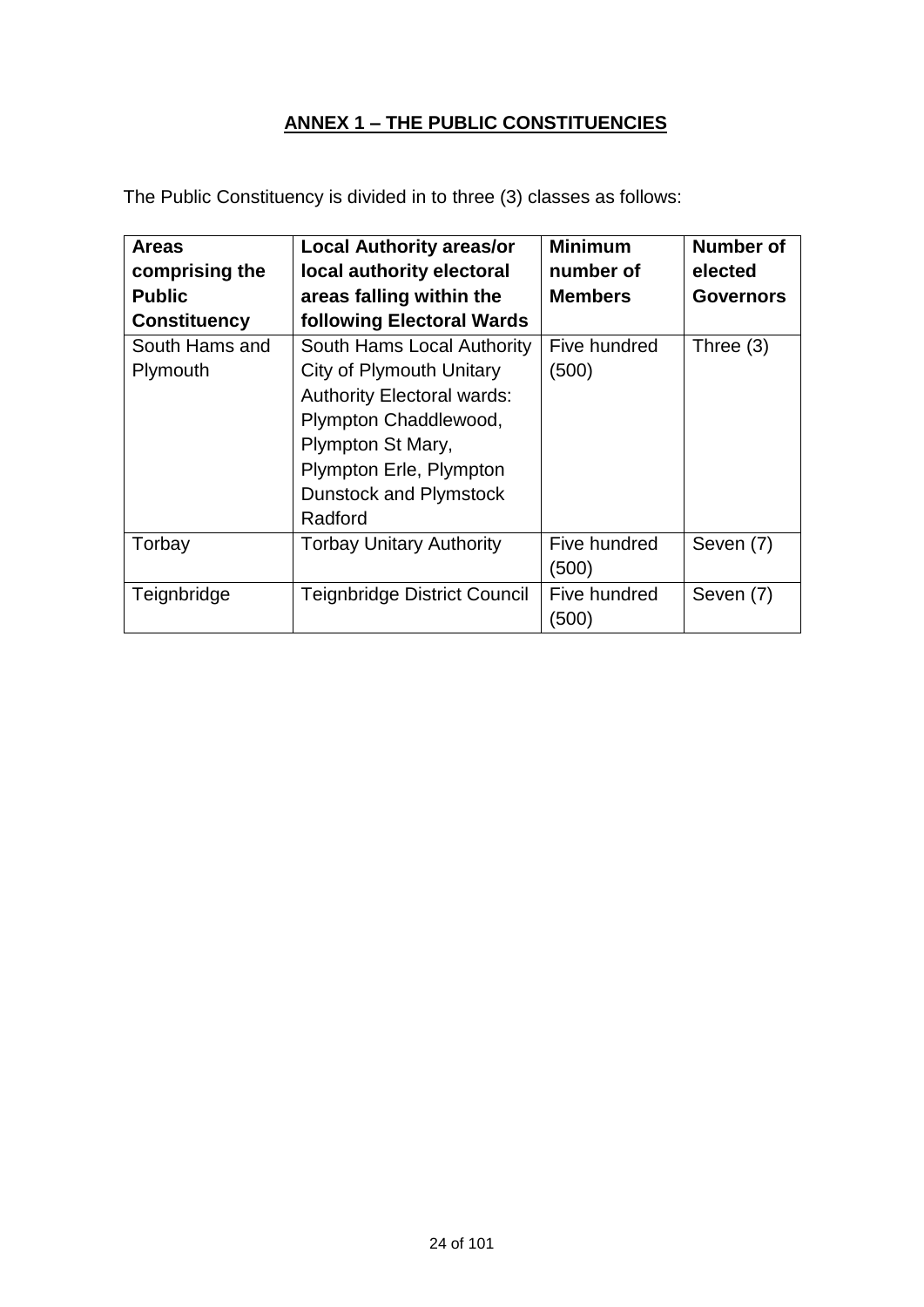# **ANNEX 2 – THE STAFF CONSTITUENCY**

The Staff Constituency is divided in to six (6) classes as follows:

| <b>Classes comprising the Staff</b>       | Minimum number    | Number of elected |
|-------------------------------------------|-------------------|-------------------|
| Constituency                              | of Members        | Governors         |
| <b>Coastal Integrated Service Unit</b>    | One hundred (100) | One $(1)$         |
| Moor to Sea Integrated Service Unit       | One hundred (100) | One $(1)$         |
| Newton Abbot Integrated Service Unit      | One hundred (100) | One $(1)$         |
| Paignton and Brixham Integrated           | One hundred (100) | One $(1)$         |
| <b>Service Unit</b>                       |                   |                   |
| <b>Torquay Integrated Service Unit</b>    | One hundred (100) | One $(1)$         |
| <b>Trustwide Operations and Corporate</b> | One hundred (100) | One $(1)$         |
| <b>Services Integrated Service Unit</b>   |                   |                   |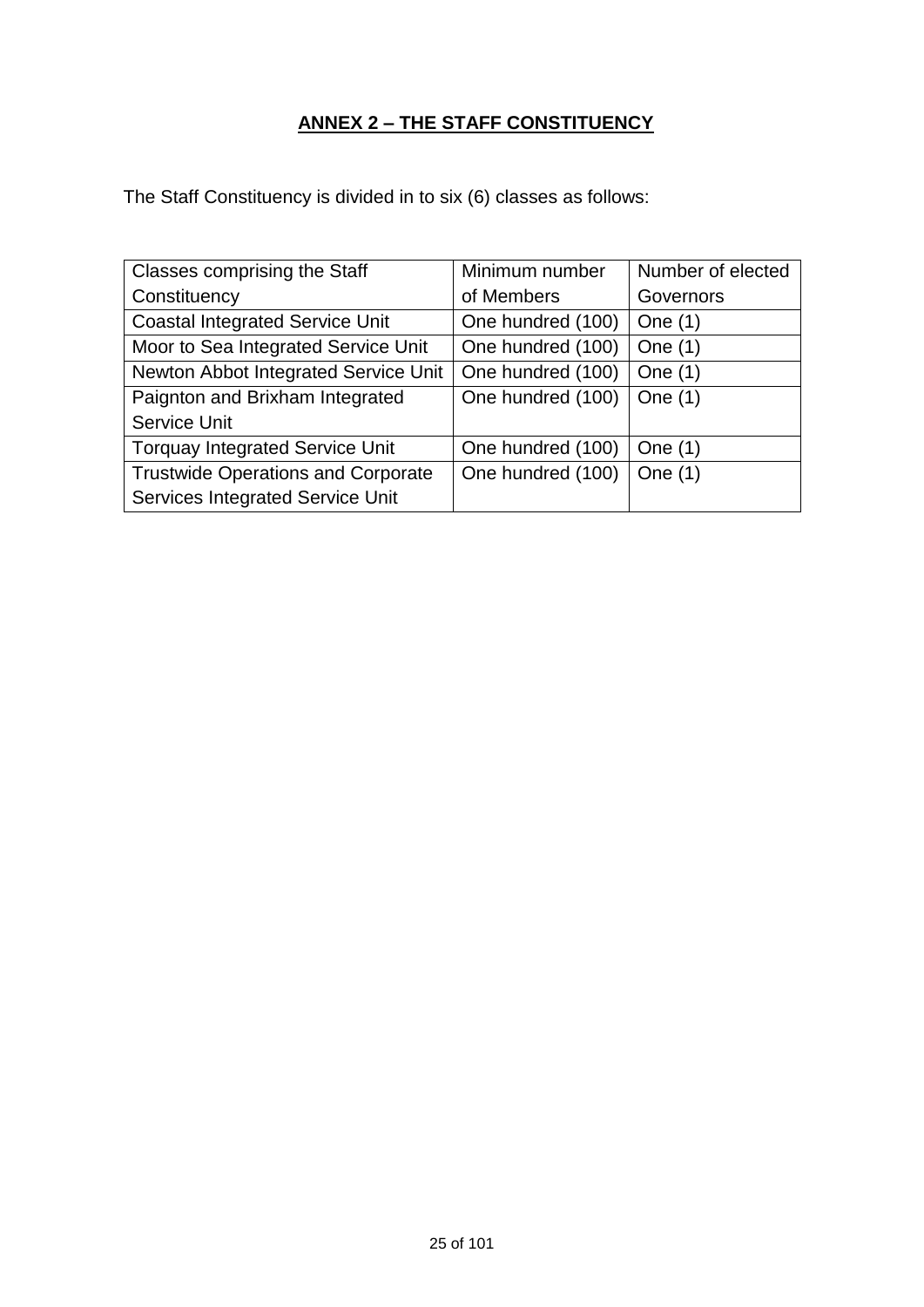# **ANNEX 3 – COMPOSITION OF COUNCIL OF GOVERNORS**

The Council of Governors shall comprise **32** Governors comprised as set out below and illustrated in the following table:

- Seventeen (17) Governors elected by members of the Trust from the Public Constituency with each area appointing the number of Governors as set out in the table below:
- Six (6) Governors selected by the Staff Constituency, with the following number of Governors elected from each class within the Staff Constituency by that class:

| <b>Coastal Integrated Service Unit</b>                                |  |
|-----------------------------------------------------------------------|--|
| Moor to Sea Integrated Service Unit                                   |  |
| Newton Abbot Integrated Service Unit                                  |  |
| Paignton and Brixham Integrated Service Unit                          |  |
| <b>Torquay Integrated Service Unit</b>                                |  |
| Trustwide Operations and Corporate Services Integrated Service Unit 1 |  |

• One (1) Governor appointed by each of the following local authorities or any successor local authority for an area which includes the whole or part of an area forming part of the Public Constituency set out at Appendix 1:

South Hams District Council Teignbridge District Council Torbay Unitary Authority

- One (1) Governor appointed by Devon County Council
- One (1) Governor appointed by NHS Devon Clinical Commissioning Group
- One (1) Governor appointed by Devon Partnership NHS Trust
- One (1) Governor appointed by each of the following universities:

University of Exeter Medical School Plymouth University Peninsula School of Medicine and Dentistry

• One (1) Governor appointed by Devon Carers Strategy Board and/or Torbay Carers Strategy Steering Group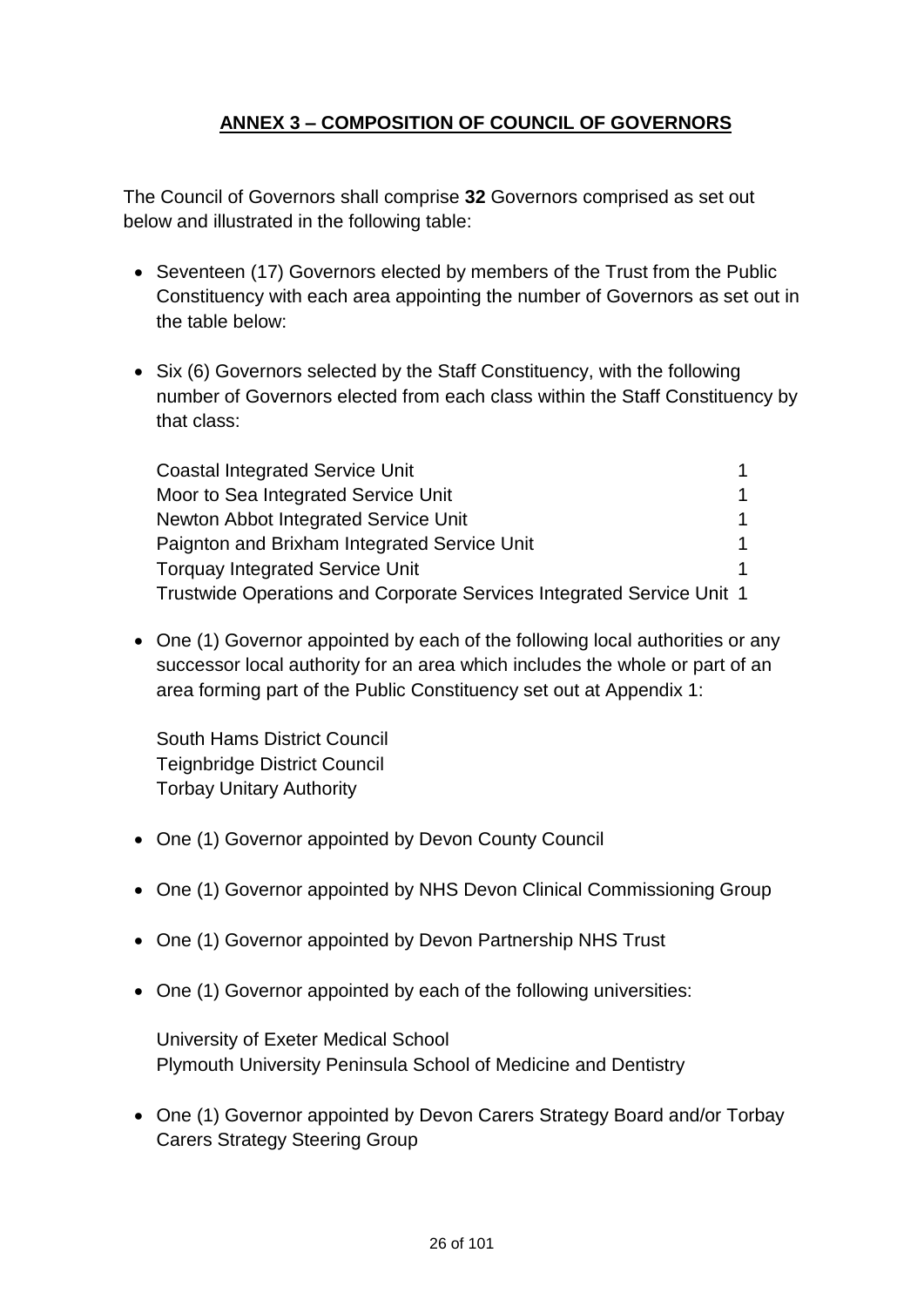# **Table:**

| <b>Public Constituency</b>                         | <b>Number of Public</b>                         |                |
|----------------------------------------------------|-------------------------------------------------|----------------|
|                                                    | <b>Governor seats</b>                           |                |
| South Hams and Plymouth                            |                                                 | 3              |
| Teignbridge                                        |                                                 | $\overline{7}$ |
| Torbay                                             |                                                 | $\overline{7}$ |
|                                                    | <b>Sub Total</b>                                | 17             |
|                                                    |                                                 |                |
| <b>Staff Constituency</b>                          | <b>Number of Staff</b><br><b>Governor seats</b> |                |
| <b>Coastal Integrated Service Unit</b>             |                                                 | 1              |
| Moor to Sea Integrated Service Unit                |                                                 | 1              |
| Newton Abbot Integrated Service Unit               |                                                 | 1              |
| Paignton and Brixham Integrated Service Unit       |                                                 | 1              |
| <b>Torquay Integrated Service Unit</b>             |                                                 | 1              |
| <b>Trustwide Operations and Corporate Services</b> |                                                 | 1              |
| <b>Integrated Service Unit</b>                     |                                                 |                |
|                                                    | <b>Sub Total</b>                                | 6              |
|                                                    |                                                 |                |
| <b>Appointed Governors' Constituency</b>           |                                                 |                |
| <b>Devon County Council</b>                        |                                                 | 1              |
| South Hams District Council                        |                                                 | 1              |
| <b>Teignbridge District Council</b>                |                                                 | 1              |
| <b>Torbay District Council</b>                     |                                                 | 1              |
| NHS Devon Clinical Commissioning Group             |                                                 | 1              |
| Devon Partnership NHS Trust                        |                                                 | 1              |
| University of Exeter Medical School                |                                                 | 1              |
| Plymouth University Peninsula School of Medicine   |                                                 | 1              |
| and Dentistry                                      |                                                 |                |
| Voluntary Sector: Devon Carers                     |                                                 | $\mathbf 1$    |
|                                                    | <b>Sub Total</b>                                | 9              |
|                                                    | <b>Total</b>                                    | 32             |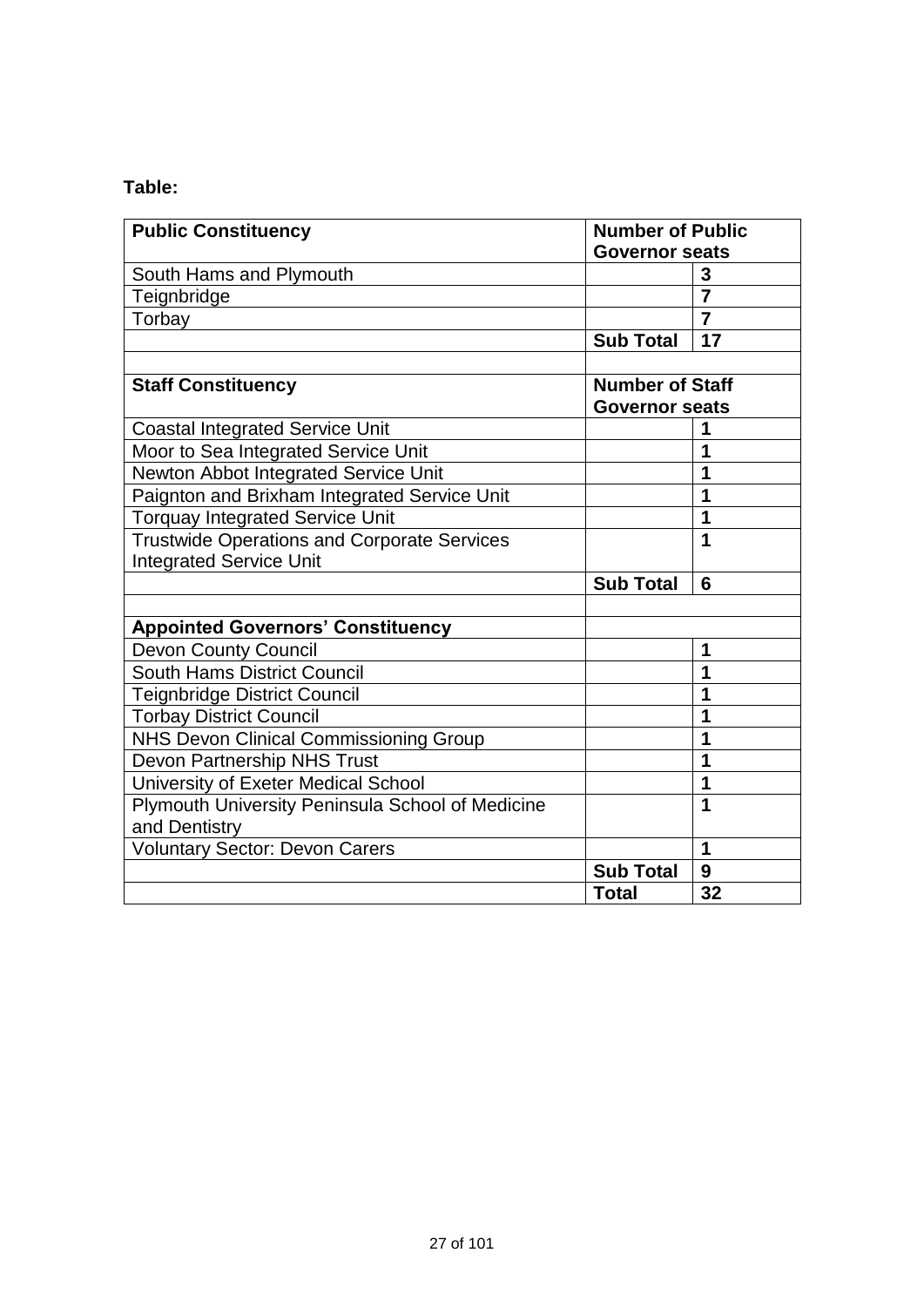# **ANNEX 4 –THE MODEL ELECTION RULES**

### **PART 1: INTERPRETATION**

1. Interpretation

#### **PART 2: TIMETABLE FOR ELECTION**

- 2. Timetable
- 3. Computation of time

#### **PART 3: RETURNING OFFICER**

- 4. Returning officer
- 5. Staff
- 6. Expenditure
- 7. Duty of co-operation

#### **PART 4: STAGES COMMON TO CONTESTED AND UNCONTESTED ELECTIONS**

- 8. Notice of election
- 9. Nomination of candidates
- 10. Candidate's particulars
- 11. Declaration of interests
- 12. Declaration of eligibility
- 13. Signature of candidate
- 14. Decisions as to validity of nomination forms
- 15. Publication of statement of nominated candidates
- 16. Inspection of statement of nominated candidates and nomination forms
- 17. Withdrawal of candidates
- 18. Method of election

#### **PART 5: CONTESTED ELECTIONS**

- 19. Poll to be taken by ballot
- 20. The ballot paper
- 21. The declaration of identity (public and patient constituencies)

#### *Action to be taken before the poll*

- 22. List of eligible voters
- 23. Notice of poll
- 24. Issue of voting information by returning officer
- 25. Ballot paper envelope and covering envelope
- 26. E-voting systems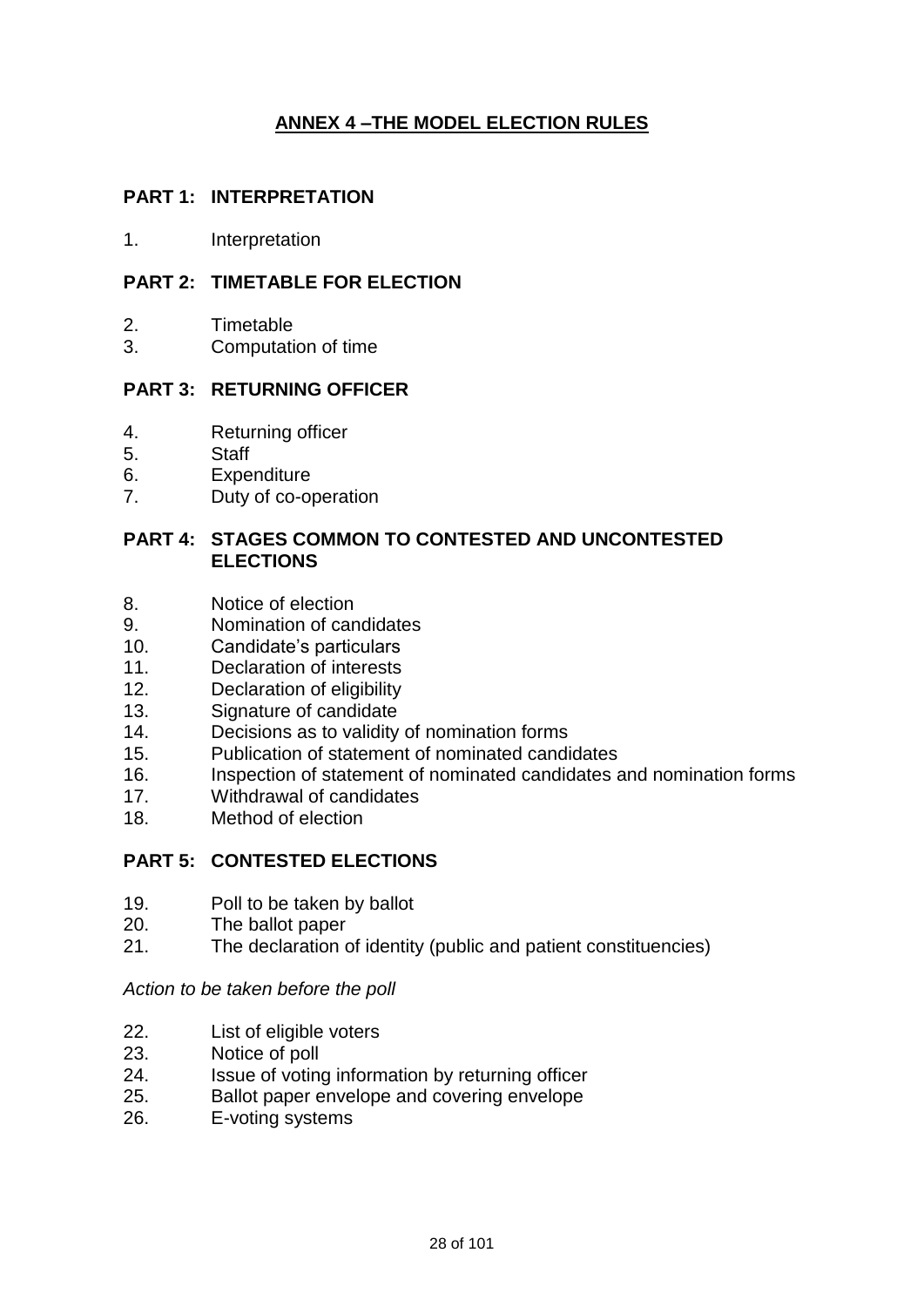# *The poll*

- 27. Eligibility to vote
- 28. Voting by persons who require assistance
- 29. Spoilt ballot papers and spoilt text message votes
- 30. Lost voting information
- 31. Issue of replacement voting information
- 32. ID declaration form for replacement ballot papers (public and patient constituencies)
- 33 Procedure for remote voting by internet
- 34. Procedure for remote voting by telephone
- 35. Procedure for remote voting by text message

*Procedure for receipt of envelopes, internet votes, telephone vote and text message votes*

- 36. Receipt of voting documents
- 37. Validity of votes<br>38. Declaration of id
- Declaration of identity but no ballot (public and patient constituency)
- 39. De-duplication of votes
- 40. Sealing of packets

# **PART 6: COUNTING THE VOTES**

- STV41. Interpretation of Part 6
- 42. Arrangements for counting of the votes
- 43. The count
- STV44. Rejected ballot papers and rejected text voting records
- FPP44. Rejected ballot papers and rejected text voting records
- STV45. First stage
- STV46. The quota
- STV47 Transfer of votes
- STV48. Supplementary provisions on transfer
- STV49. Exclusion of candidates
- STV50. Filling of last vacancies
- STV51. Order of election of candidates
- FPP51. Equality of votes

### **PART 7: FINAL PROCEEDINGS IN CONTESTED AND UNCONTESTED ELECTIONS**

- FPP52. Declaration of result for contested elections
- STV52. Declaration of result for contested elections
- 53. Declaration of result for uncontested elections

#### **PART 8: DISPOSAL OF DOCUMENTS**

- 54. Sealing up of documents relating to the poll
- 55. Delivery of documents
- 56. Forwarding of documents received after close of the poll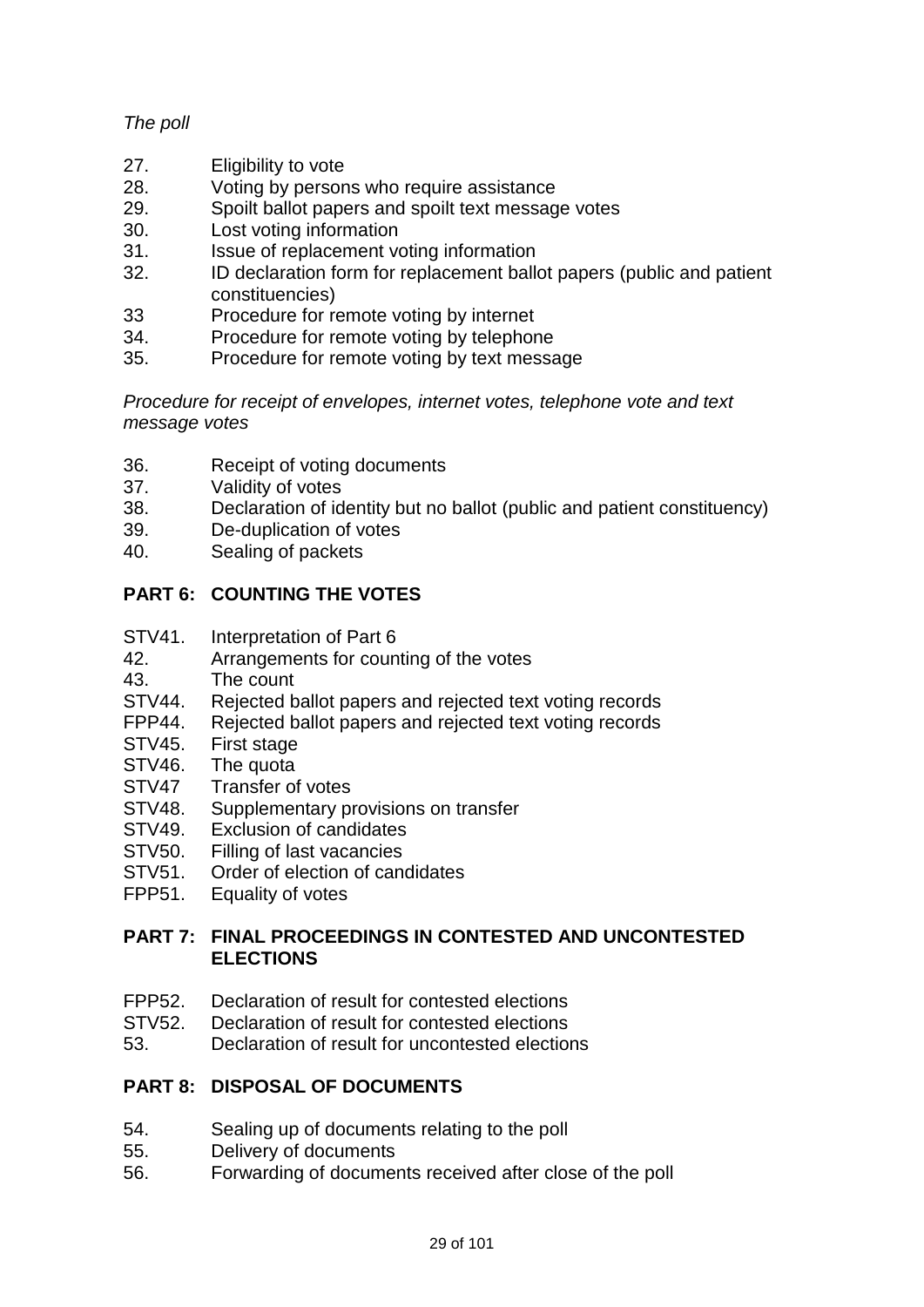- 57. Retention and public inspection of documents<br>58. Application for inspection of certain documents
- Application for inspection of certain documents relating to election

#### **PART 9: DEATH OF A CANDIDATE DURING A CONTESTED ELECTION**

- FPP59. Countermand or abandonment of poll on death of candidate
- STV59. Countermand or abandonment of poll on death of candidate

#### **PART 10: ELECTION EXPENSES AND PUBLICITY**

#### *Expenses*

- 60. Election expenses
- 61. Expenses and payments by candidates
- 62. Expenses incurred by other persons

#### *Publicity*

- 63. Publicity about election by the corporation
- 64. Information about candidates for inclusion with voting information
- 65. Meaning of "for the purposes of an election"

#### **PART 11: QUESTIONING ELECTIONS AND IRREGULARITIES**

66. Application to question an election

#### **PART 12: MISCELLANEOUS**

- 67. Secrecy
- 68. Prohibition of disclosure of vote
- 69. Disqualification
- 70. Delay in postal service through industrial action or unforeseen event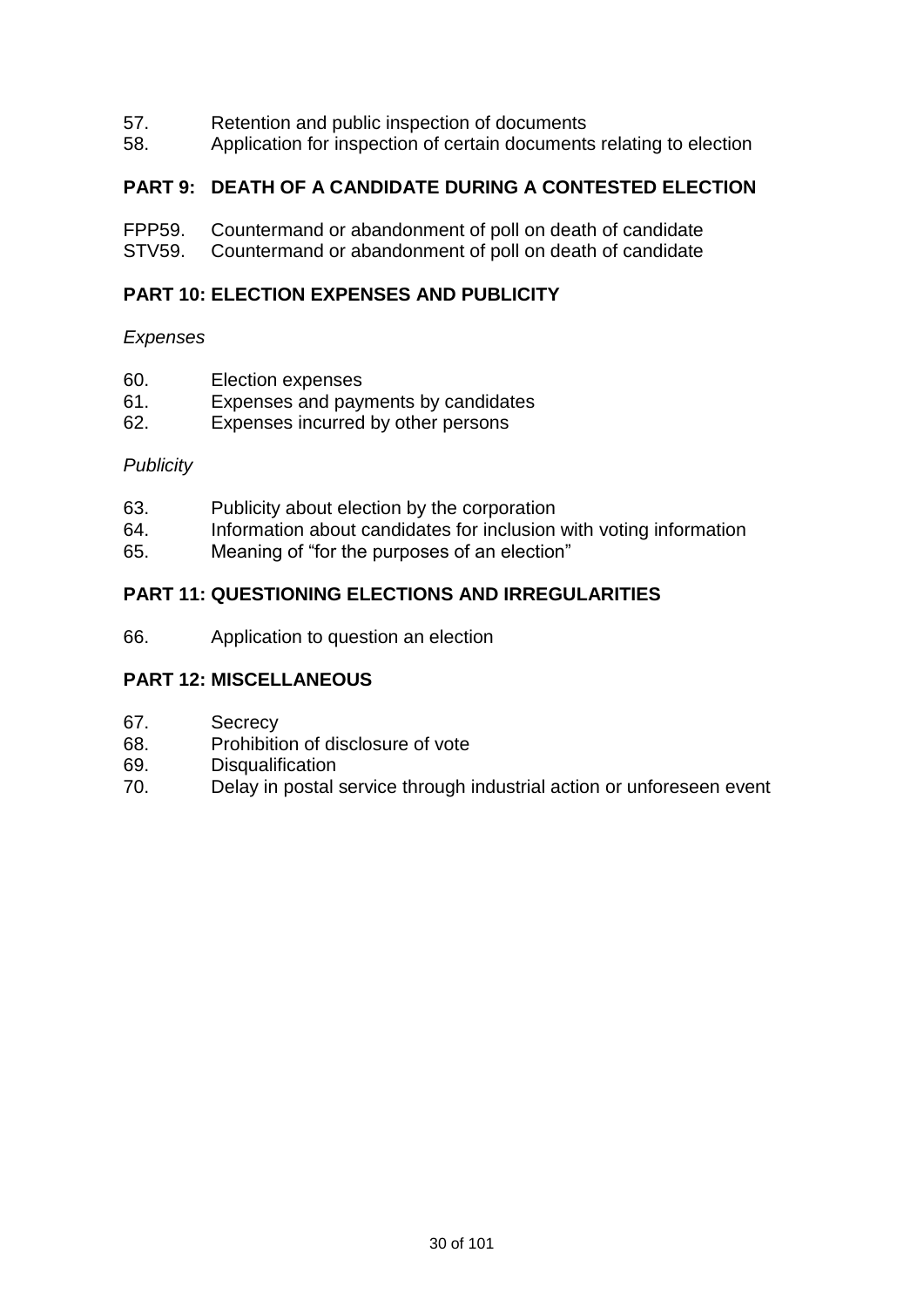#### **1. Interpretation**

1.1 In these rules, unless the context otherwise requires:

"*2006 Act*" means the National Health Service Act 2006;

"*corporation*" means the public benefit corporation subject to this constitution;

"*council of governors*" means the council of governors of the corporation;

"*declaration of identity*" has the meaning set out in rule 21.1;

"*election*" means an election by a constituency, or by a class within a constituency, to fill a vacancy among one or more posts on the council of governors;

"*e-voting*" means voting using either the internet, telephone or text message;

"*e-voting information*" has the meaning set out in rule 24.2;

"*ID declaration form*" has the meaning set out in Rule 21.1; "internet voting record" has the meaning set out in rule 26.4(d);

"*internet voting system*" means such computer hardware and software, data other equipment and services as may be provided by the returning officer for the purpose of enabling voters to cast their votes using the internet;

"*lead governor*" means the governor nominated by the corporation to fulfil the role described in Appendix B to The NHS Foundation Trust Code of Governance (Monitor, December 2013) or any later version of such code;

"*list of eligible voters*" means the list referred to in rule 22.1, containing the information in rule 22.2;

"*method of polling*" means a method of casting a vote in a poll, which may be by post, internet, text message or telephone;

"*Monitor*" means the corporate body known as Monitor as provided by section 61 of the 2012 Act;

"*numerical voting code*" has the meaning set out in rule 64.2(b);

"*polling website*" has the meaning set out in rule 26.1;

"*postal voting information*" has the meaning set out in rule 24.1;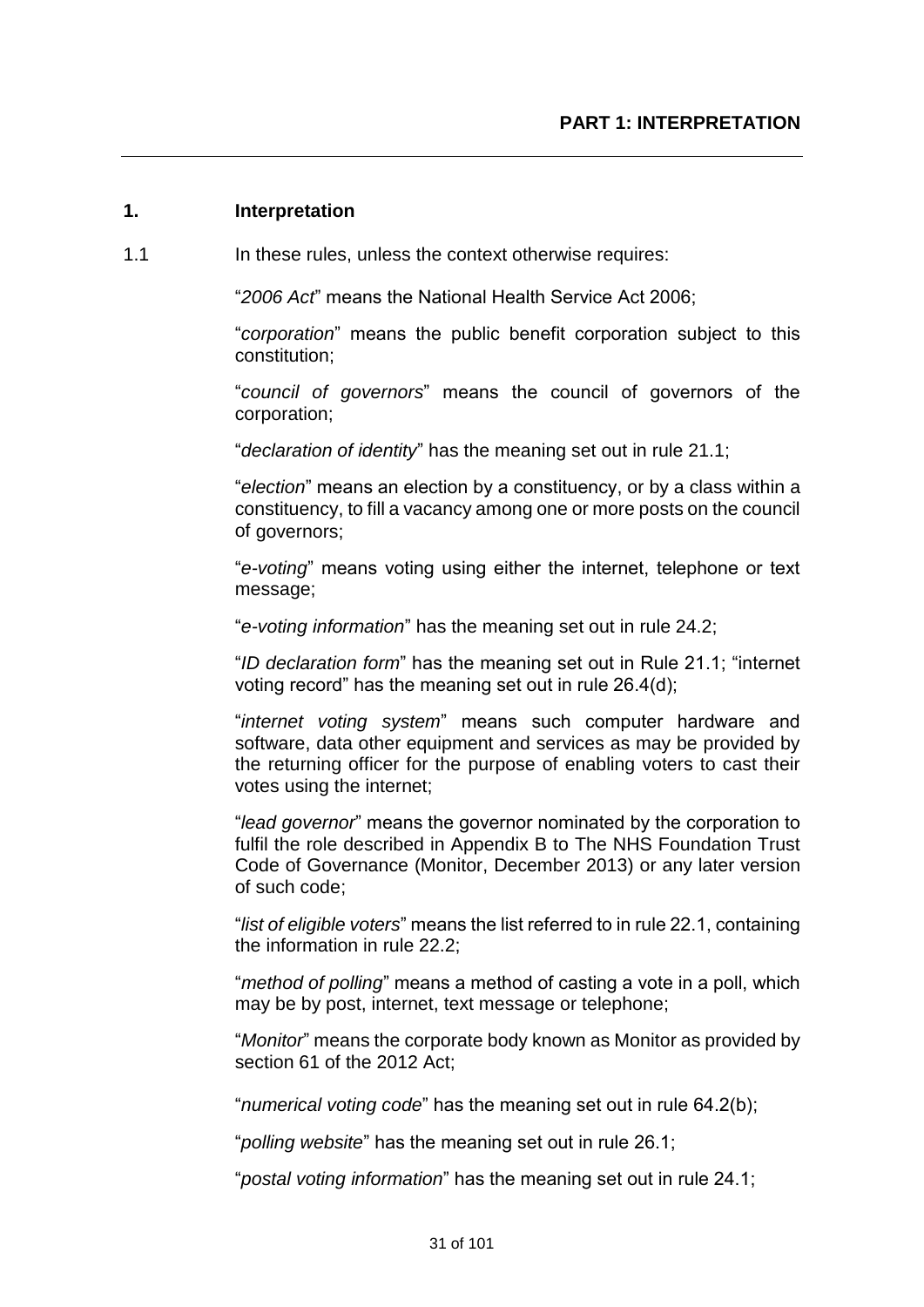"*telephone short code"* means a short telephone number used for the purposes of submitting a vote by text message;

"*telephone voting facility*" has the meaning set out in rule 26.2;

"*telephone voting record*" has the meaning set out in rule 26.5 (d);

"*text message voting facility*" has the meaning set out in rule 26.3;

"*text voting record*" has the meaning set out in rule 26.6 (d);

"*the telephone voting system*" means such telephone voting facility as may be provided by the returning officer for the purpose of enabling voters to cast their votes by telephone;

"*the text message voting system*" means such text messaging voting facility as may be provided by the returning officer for the purpose of enabling voters to cast their votes by text message;

"*voter ID number*" means a unique, randomly generated numeric identifier allocated to each voter by the Returning Officer for the purpose of e-voting; and

"*voting information*" means postal voting information and/or e-voting information.

1.2 Other expressions used in these rules and in Schedule 7 to the NHS Act 2006 have the same meaning in these rules as in that Schedule.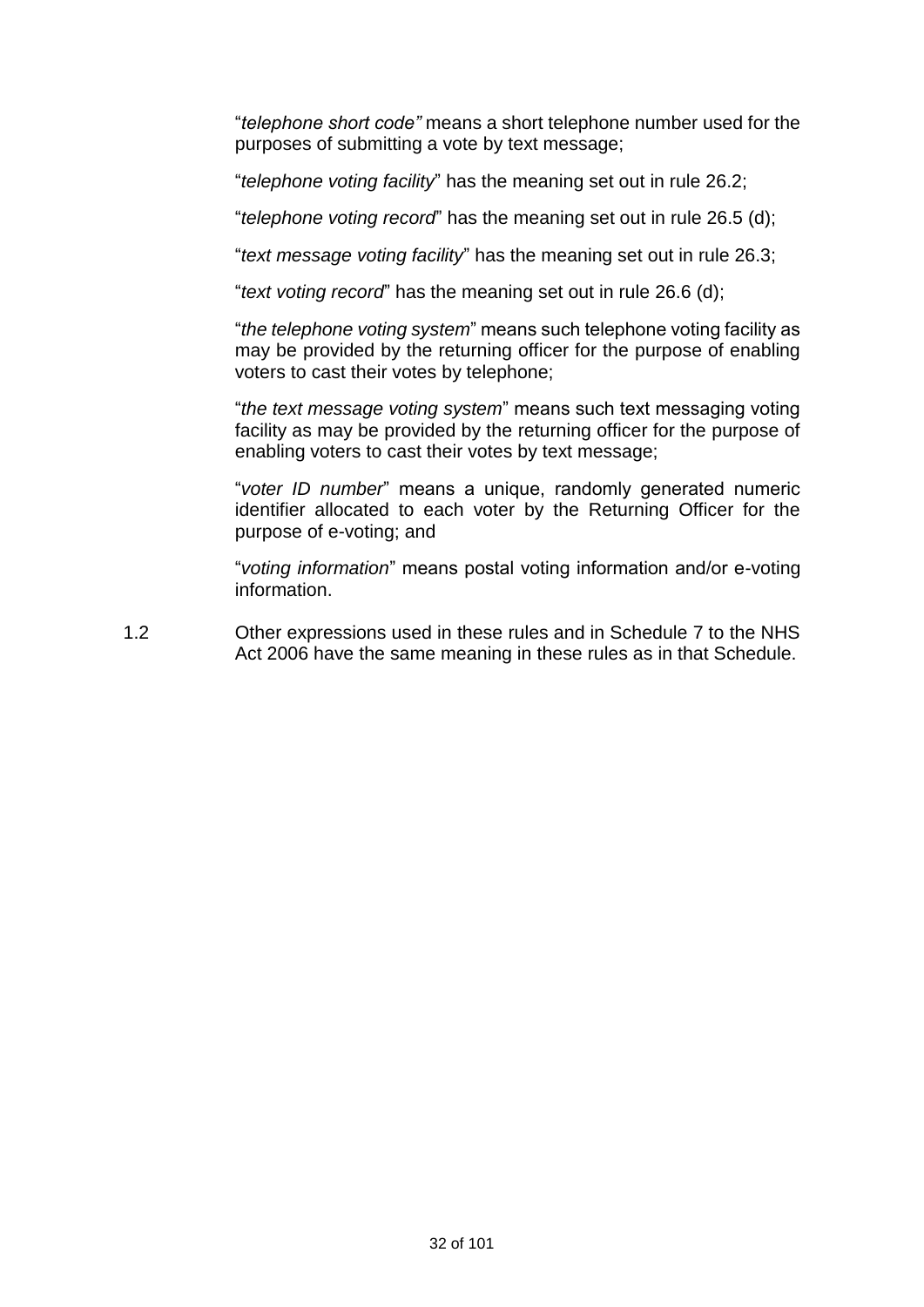#### **2. Timetable**

2.1 The proceedings at an election shall be conducted in accordance with the following timetable:

| <b>Proceeding</b>                                                                  | Time                                                                                 |
|------------------------------------------------------------------------------------|--------------------------------------------------------------------------------------|
| Publication of notice of election                                                  | Not later than the fortieth day<br>before the day of the close of the<br>poll.       |
| Final day for delivery of<br>nomination forms to returning<br>officer              | Not later than the twenty eighth day<br>before the day of the close of the<br>poll.  |
| Publication of statement of<br>nominated candidates                                | Not later than the twenty seventh<br>day before the day of the close of<br>the poll. |
| Final day for delivery of notices<br>of withdrawals by candidates<br>from election | Not later than twenty fifth day<br>before the day of the close of the<br>poll.       |
| Notice of the poll                                                                 | Not later than the fifteenth day<br>before the day of the close of the<br>poll.      |
| Close of the poll                                                                  | By 5.00pm on the final day of the<br>election.                                       |

#### **3. Computation of time**

- 3.1 In computing any period of time for the purposes of the timetable:
	- (a) a Saturday or Sunday;
	- (b) Christmas day, Good Friday, or a bank holiday; or
	- (c) a day appointed for public thanksgiving or mourning,

shall be disregarded, and any such day shall not be treated as a day for the purpose of any proceedings up to the completion of the poll, nor shall the returning officer be obliged to proceed with the counting of votes on such a day.

3.2 In this rule, "bank holiday" means a day which is a bank holiday under the Banking and Financial Dealings Act 1971 in England and Wales.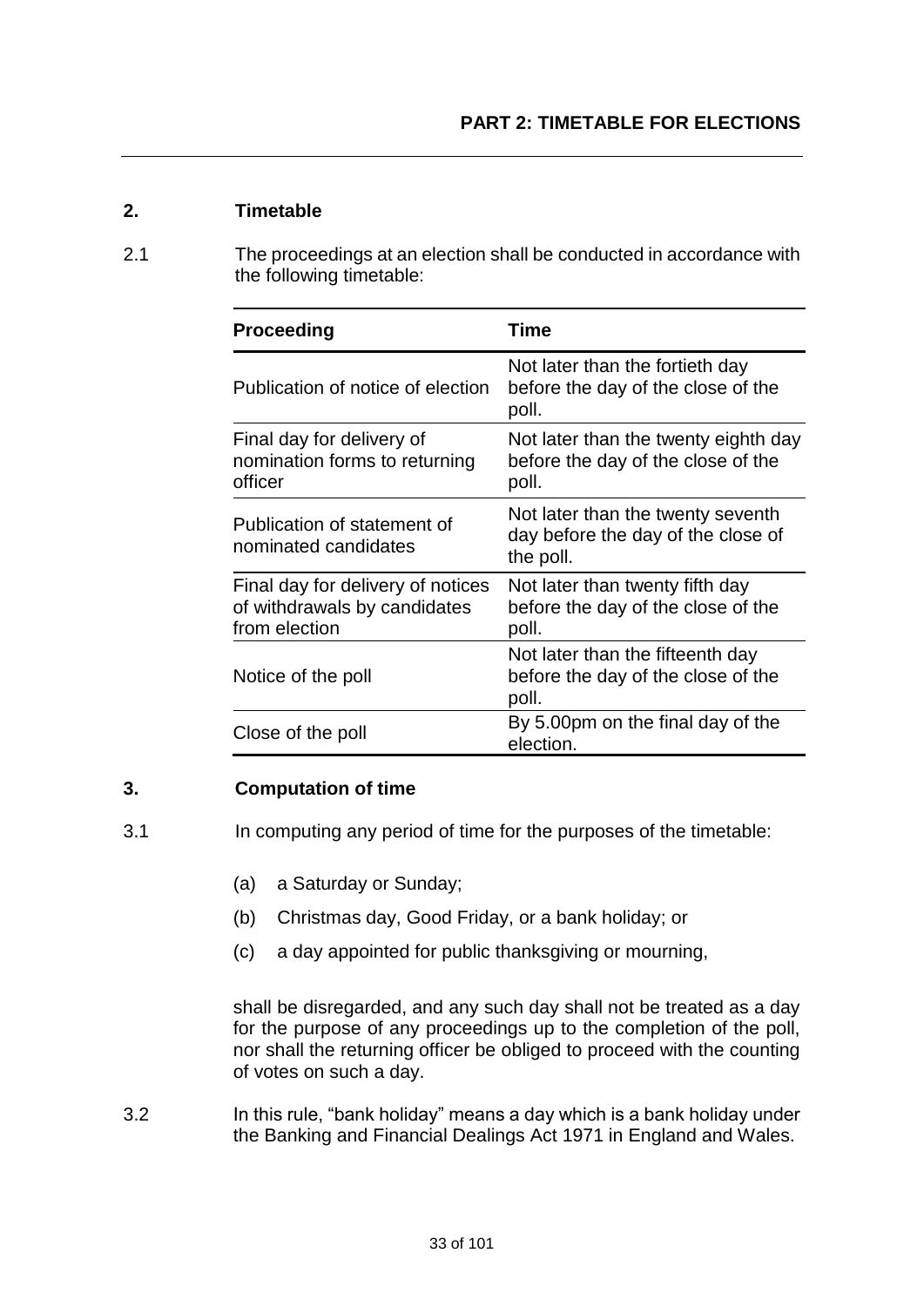#### **4. Returning Officer**

- 4.1 Subject to rule 69, the returning officer for an election is to be appointed by the corporation.
- 4.2 Where two or more elections are to be held concurrently, the same returning officer may be appointed for all those elections.

#### **5. Staff**

5.1 Subject to rule 69, the returning officer may appoint and pay such staff, including such technical advisers, as he or she considers necessary for the purposes of the election.

#### **6. Expenditure**

- 6.1 The corporation is to pay the returning officer:
	- (a) any expenses incurred by that officer in the exercise of his or her functions under these rules; and
	- (b) such remuneration and other expenses as the corporation may determine.

#### **7. Duty of co-operation**

7.1 The corporation is to co-operate with the returning officer in the exercise of his or her functions under these rules.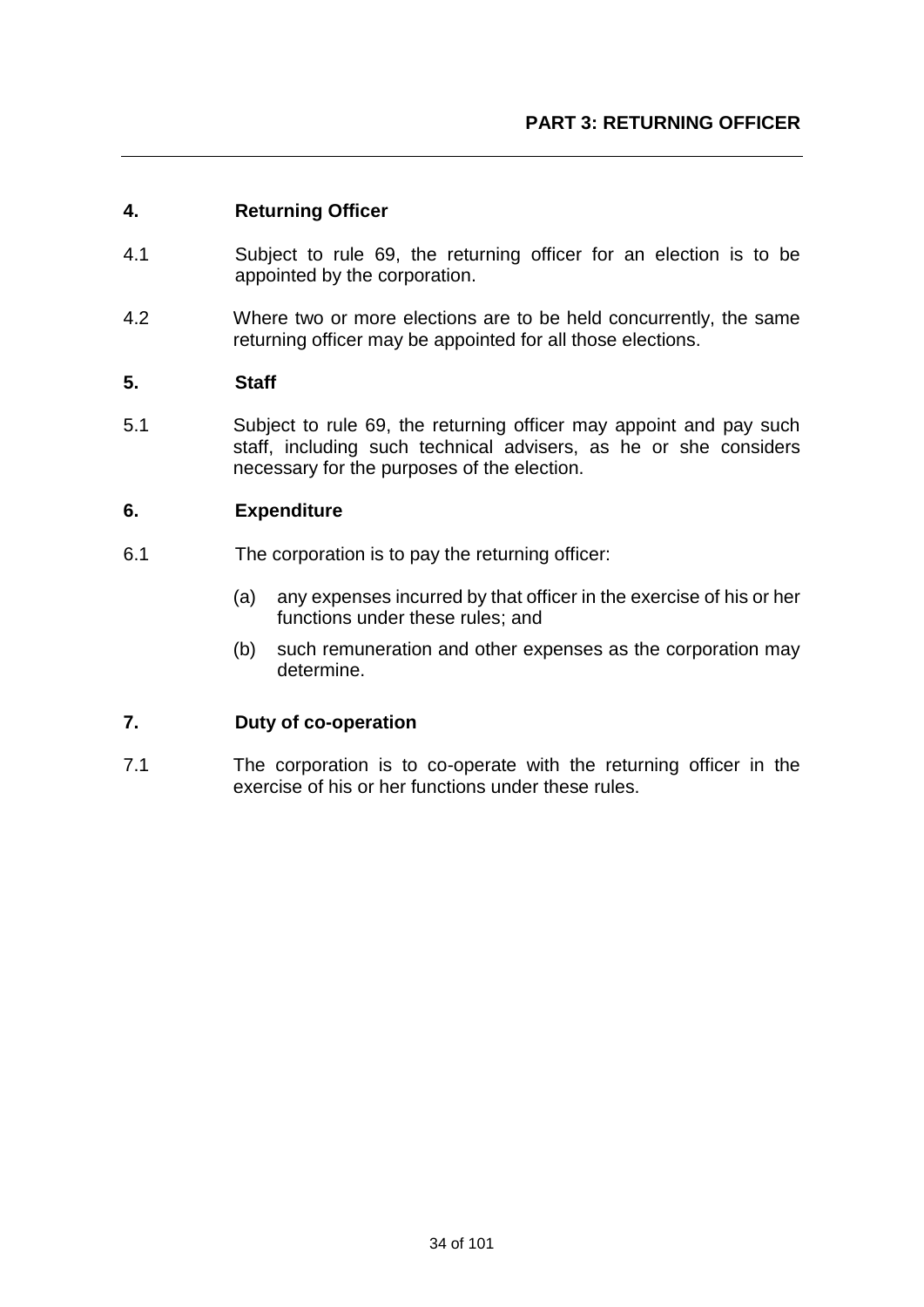#### **8. Notice of election**

- 8.1 The returning officer is to publish a notice of the election stating:
	- (a) the constituency, or class within a constituency, for which the election is being held;
	- (b) the number of members of the council of governors to be elected from that constituency, or class within that constituency;
	- (c) the details of any nomination committee that has been established by the corporation;
	- (d) the address and times at which nomination forms may be obtained;
	- (e) the address for return of nomination forms (including, where the return of nomination forms in an electronic format will be permitted, the e-mail address for such return) and the date and time by which they must be received by the returning officer;
	- (f) the date and time by which any notice of withdrawal must be received by the returning officer;
	- (g) the contact details of the returning officer; and
	- (h) the date and time of the close of the poll in the event of a contest.

#### **9. Nomination of candidates**

- 9.1 Subject to rule 9.2, each candidate must nominate themselves on a single nomination form.
- 9.2 The returning officer:
	- (a) is to supply any member of the corporation with a nomination form; and
	- (b) is to prepare a nomination form for signature at the request of any member of the corporation,

but it is not necessary for a nomination to be on a form supplied by the returning officer and a nomination can, subject to rule 13, be in an electronic format.

#### **10. Candidate's particulars**

- 10.1 The nomination form must state the candidate's:
	- (a) full name;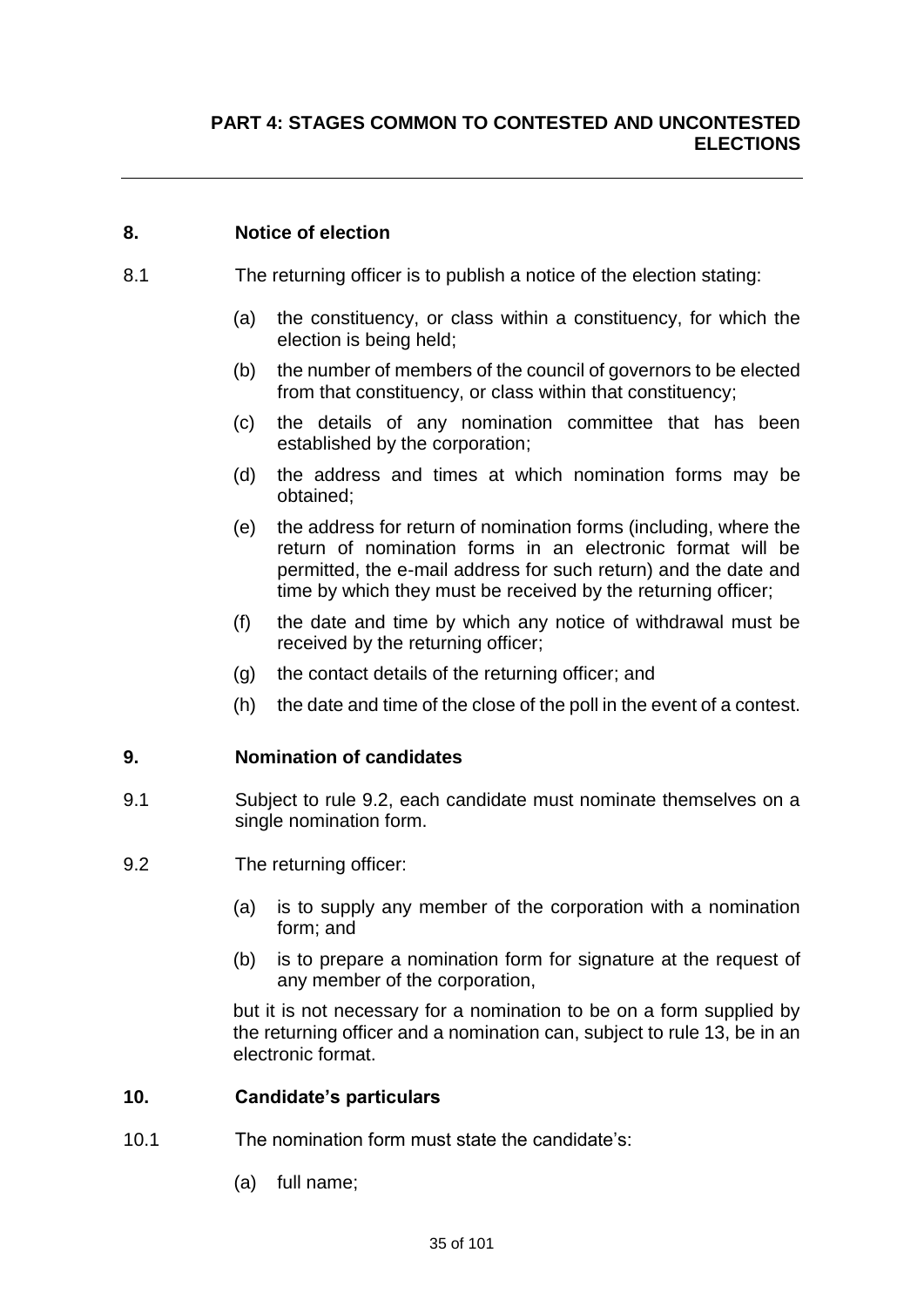- (b) contact address in full (which should be a postal address although an e-mail address may also be provided for the purposes of electronic communication); and
- (c) constituency, or class within a constituency, of which the candidate is a member.

#### **11. Declaration of interests**

- 11.1 The nomination form must state:
	- (a) any financial interest that the candidate has in the corporation; and
	- (b) whether the candidate is a member of a political party, and if so, which party,

and if the candidate has no such interests, the paper must include a statement to that effect.

#### **12. Declaration of eligibility**

- 12.1 The nomination form must include a declaration made by the candidate:
	- (a) that he or she is not prevented from being a member of the council of governors by paragraph 8 of Schedule 7 of the 2006 Act or by any provision of the constitution; and
	- (b) for a member of the public or patient constituency, of the particulars of his or her qualification to vote as a member of that constituency, or class within that constituency, for which the election is being held.

#### **13. Signature of candidate**

- 13.1 The nomination form must be signed and dated by the candidate, in a manner prescribed by the returning officer, indicating that:
	- (a) they wish to stand as a candidate;
	- (b) their declaration of interests as required under rule 11, is true and correct; and
	- (c) their declaration of eligibility, as required under rule 12, is true and correct.
- 13.2 Where the return of nomination forms in an electronic format is permitted, the returning officer shall specify the particular signature formalities (if any) that will need to be complied with by the candidate.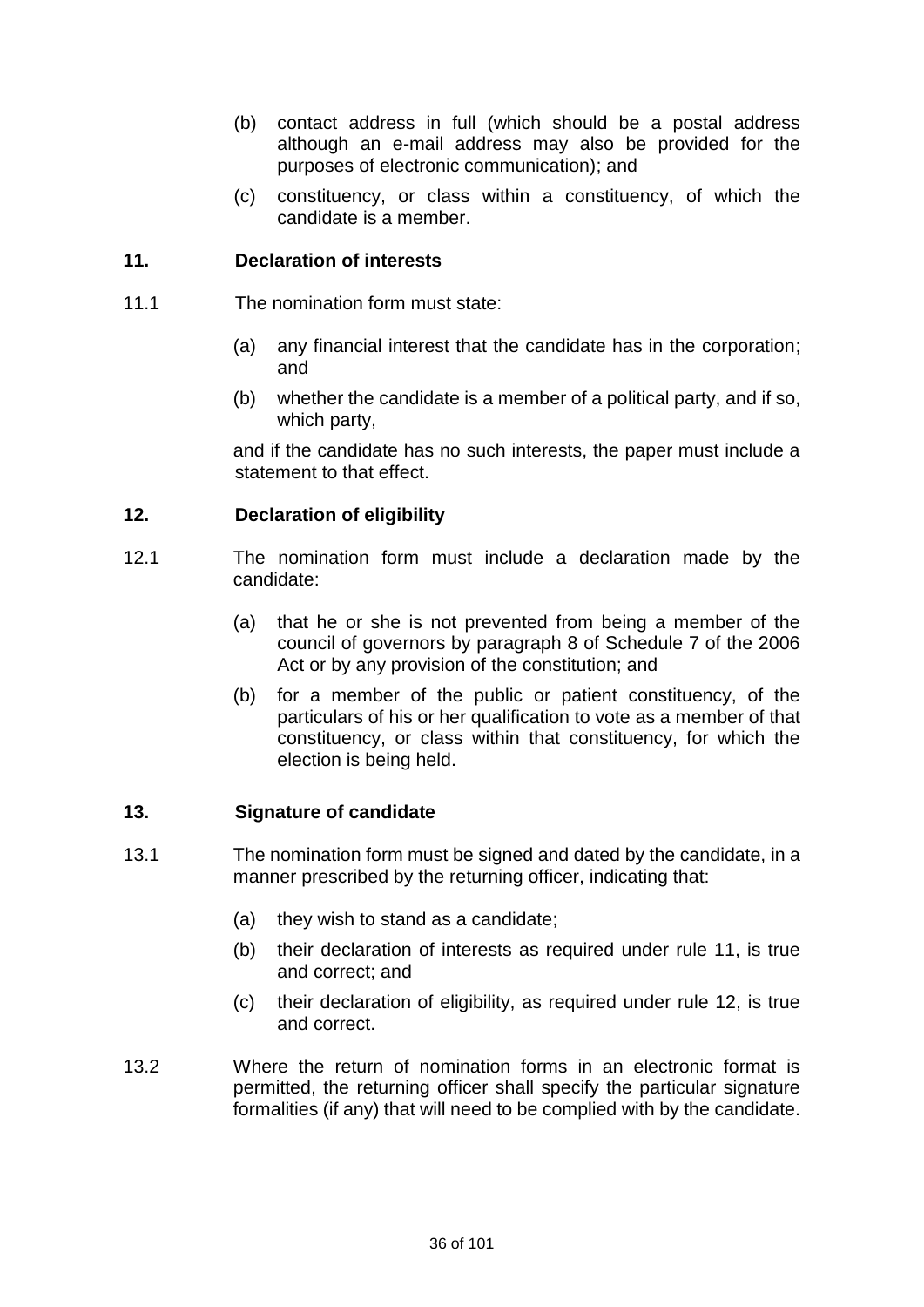# **14. Decisions as to the validity of nomination**

- 14.1 Where a nomination form is received by the returning officer in accordance with these rules, the candidate is deemed to stand for election unless and until the returning officer:
	- (a) decides that the candidate is not eligible to stand;
	- (b) decides that the nomination form is invalid;
	- (c) receives satisfactory proof that the candidate has died; or
	- (d) receives a written request by the candidate of their withdrawal from candidacy.
- 14.2 The returning officer is entitled to decide that a nomination form is invalid only on one of the following grounds:
	- (a) that the paper is not received on or before the final time and date for return of nomination forms, as specified in the notice of the election;
	- (b) that the paper does not contain the candidate's particulars, as required by rule 10;
	- (c) that the paper does not contain a declaration of the interests of the candidate, as required by rule 11;
	- (d) that the paper does not include a declaration of eligibility as required by rule 12; or
	- (e) that the paper is not signed and dated by the candidate, if required by rule 13.
- 14.3 The returning officer is to examine each nomination form as soon as is practicable after he or she has received it, and decide whether the candidate has been validly nominated.
- 14.4 Where the returning officer decides that a nomination is invalid, the returning officer must endorse this on the nomination form, stating the reasons for their decision.
- 14.5 The returning officer is to send notice of the decision as to whether a nomination is valid or invalid to the candidate at the contact address given in the candidate's nomination form. If an e-mail address has been given in the candidate's nomination form (in addition to the candidate's postal address), the returning officer may send notice of the decision to that address.

## **15. Publication of statement of candidates**

15.1 The returning officer is to prepare and publish a statement showing the candidates who are standing for election.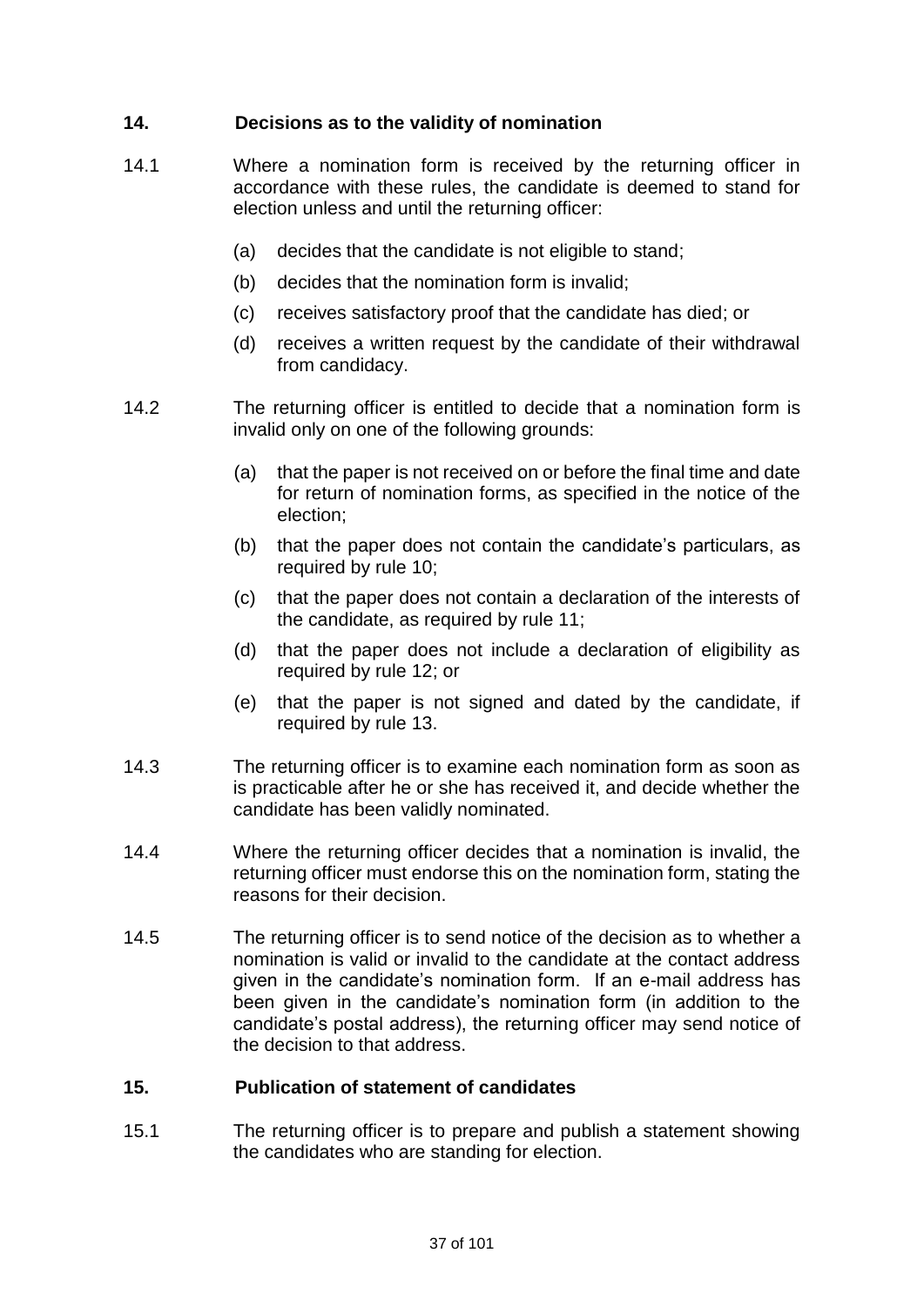- 15.2 The statement must show:
	- (a) the name, contact address (which shall be the candidate's postal address), and constituency or class within a constituency of each candidate standing; and
	- (b) the declared interests of each candidate standing,

as given in their nomination form.

- 15.3 The statement must list the candidates standing for election in alphabetical order by surname.
- 15.4 The returning officer must send a copy of the statement of candidates and copies of the nomination forms to the corporation as soon as is practicable after publishing the statement.

### **16. Inspection of statement of nominated candidates and nomination forms**

- 16.1 The corporation is to make the statement of the candidates and the nomination forms supplied by the returning officer under rule 15.4 available for inspection by members of the corporation free of charge at all reasonable times.
- 16.2 If a member of the corporation requests a copy or extract of the statement of candidates or their nomination forms, the corporation is to provide that member with the copy or extract free of charge.

## **17. Withdrawal of candidates**

17.1 A candidate may withdraw from election on or before the date and time for withdrawal by candidates, by providing to the returning officer a written notice of withdrawal which is signed by the candidate and attested by a witness.

### **18. Method of election**

- 18.1 If the number of candidates remaining validly nominated for an election after any withdrawals under these rules is greater than the number of members to be elected to the council of governors, a poll is to be taken in accordance with Parts 5 and 6 of these rules.
- 18.2 If the number of candidates remaining validly nominated for an election after any withdrawals under these rules is equal to the number of members to be elected to the council of governors, those candidates are to be declared elected in accordance with Part 7 of these rules.
- 18.3 If the number of candidates remaining validly nominated for an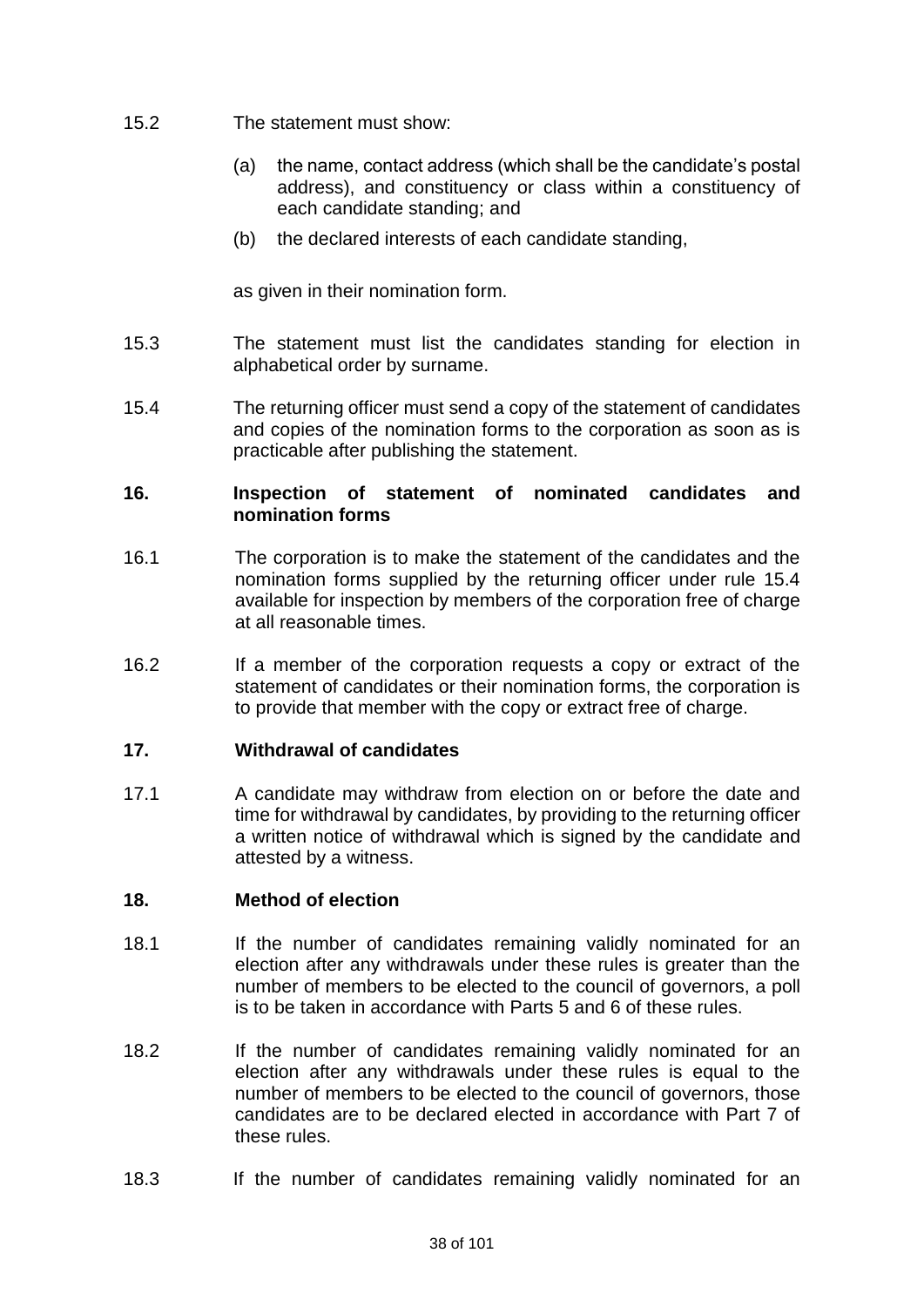election after any withdrawals under these rules is less than the number of members to be elected to be council of governors, then:

- (a) the candidates who remain validly nominated are to be declared elected in accordance with Part 7 of these rules; and
- (b) the returning officer is to order a new election to fill any vacancy which remains unfilled, on a day appointed by him or her in consultation with the corporation.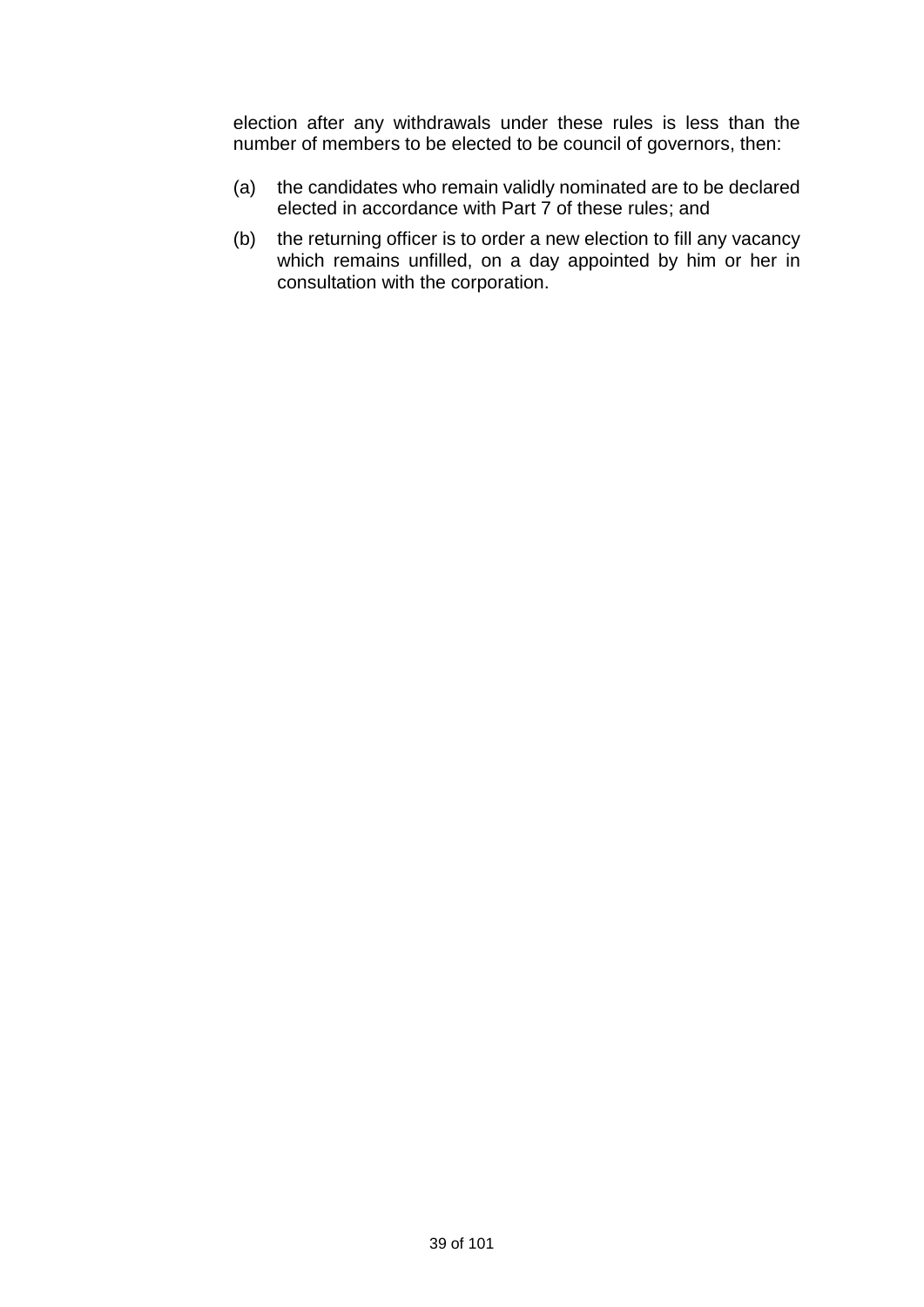## **19. Poll to be taken by ballot**

- 19.1 The votes at the poll must be given by secret ballot.
- 19.2 The votes are to be counted and the result of the poll determined in accordance with Part 6 of these rules.
- 19.3 The corporation may decide that voters within a constituency or class within a constituency, may, subject to rule 19.4, cast their votes at the poll using such different methods of polling in any combination as the corporation may determine.
- 19.4 The corporation may decide that voters within a constituency or class within a constituency for whom an e-mail address is included in the list of eligible voters may only cast their votes at the poll using an evoting method of polling.
- 19.5 Before the corporation decides, in accordance with rule 19.3 that one or more e-voting methods of polling will be made available for the purposes of the poll, the corporation must satisfy itself that:
	- (a) if internet voting is to be a method of polling, the internet voting system to be used for the purpose of the election is:
		- (i) configured in accordance with these rules; and
		- (ii) will create an accurate internet voting record in respect of any voter who casts his or her vote using the internet voting system;
	- (b) if telephone voting to be a method of polling, the telephone voting system to be used for the purpose of the election is:
		- (i) configured in accordance with these rules; and
		- (ii) will create an accurate telephone voting record in respect of any voter who casts his or her vote using the telephone voting system;
	- (c) if text message voting is to be a method of polling, the text message voting system to be used for the purpose of the election is:
		- (i) configured in accordance with these rules; and
		- (ii) will create an accurate text voting record in respect of any voter who casts his or her vote using the text message voting system.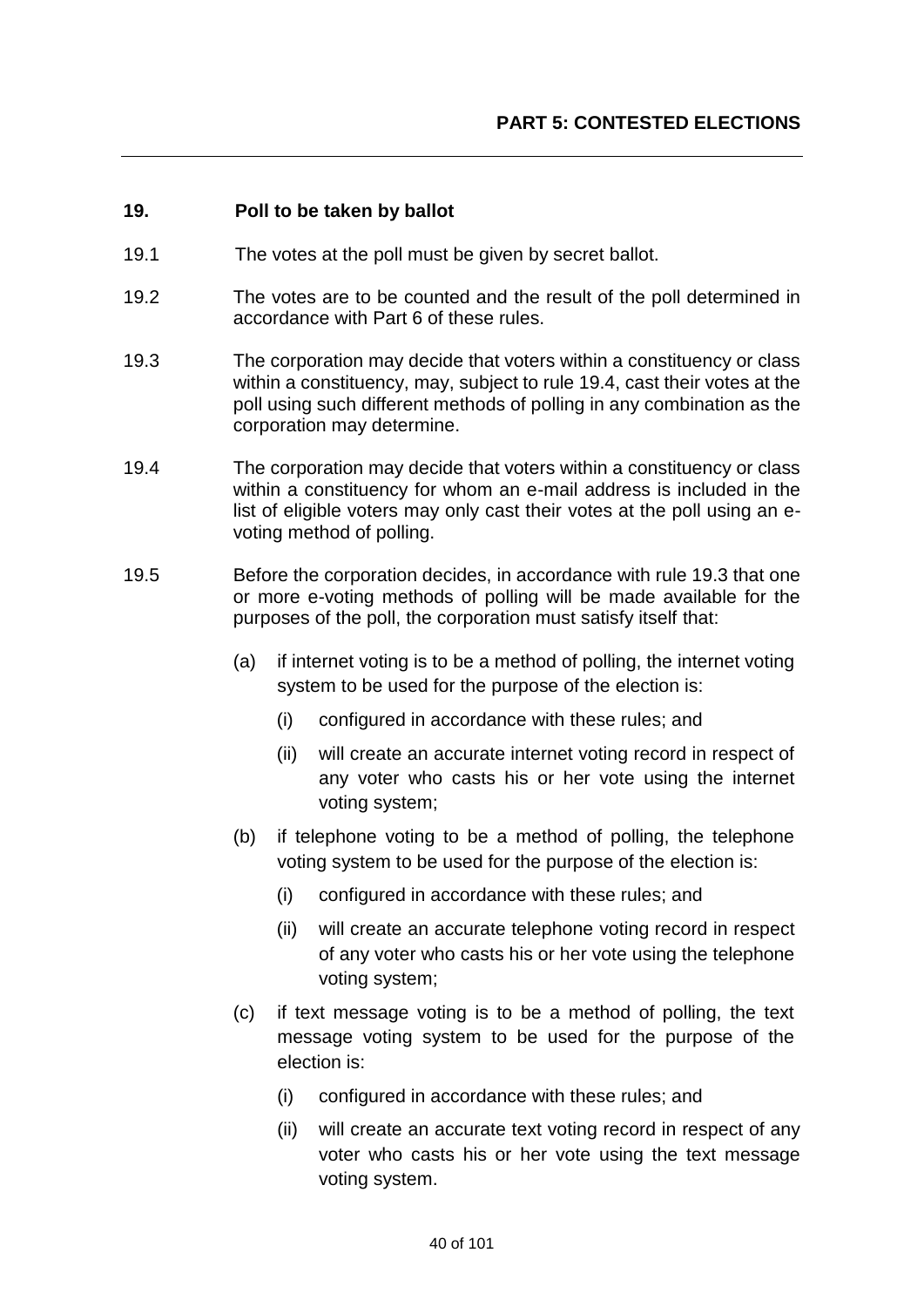# **20. The ballot paper**

- 20.1 The ballot of each voter (other than a voter who casts his or her ballot by an e-voting method of polling) is to consist of a ballot paper with the persons remaining validly nominated for an election after any withdrawals under these rules, and no others, inserted in the paper.
- 20.2 Every ballot paper must specify:
	- (a) the name of the corporation;
	- (b) the constituency, or class within a constituency, for which the election is being held;
	- (c) the number of members of the council of governors to be elected from that constituency, or class within that constituency;
	- (d) the names and other particulars of the candidates standing for election, with the details and order being the same as in the statement of nominated candidates;
	- (e) instructions on how to vote by all available methods of polling, including the relevant voter's voter ID number if one or more evoting methods of polling are available;
	- (f) if the ballot paper is to be returned by post, the address for its return and the date and time of the close of the poll; and
	- (g) the contact details of the returning officer.
- 20.3 Each ballot paper must have a unique identifier.
- 20.4 Each ballot paper must have features incorporated into it to prevent it from being reproduced.

## **21. The declaration of identity (public and patient constituencies)**

- 21.1 The corporation shall require each voter who participates in an election for a public or patient constituency to make a declaration confirming:
	- (a) that the voter is the person:
		- (i) to whom the ballot paper was addressed; and/or
		- (ii) to whom the voter ID number contained within the evoting information was allocated;
	- (b) that he or she has not marked or returned any other voting information in the election; and
	- (c) the particulars of his or her qualification to vote as a member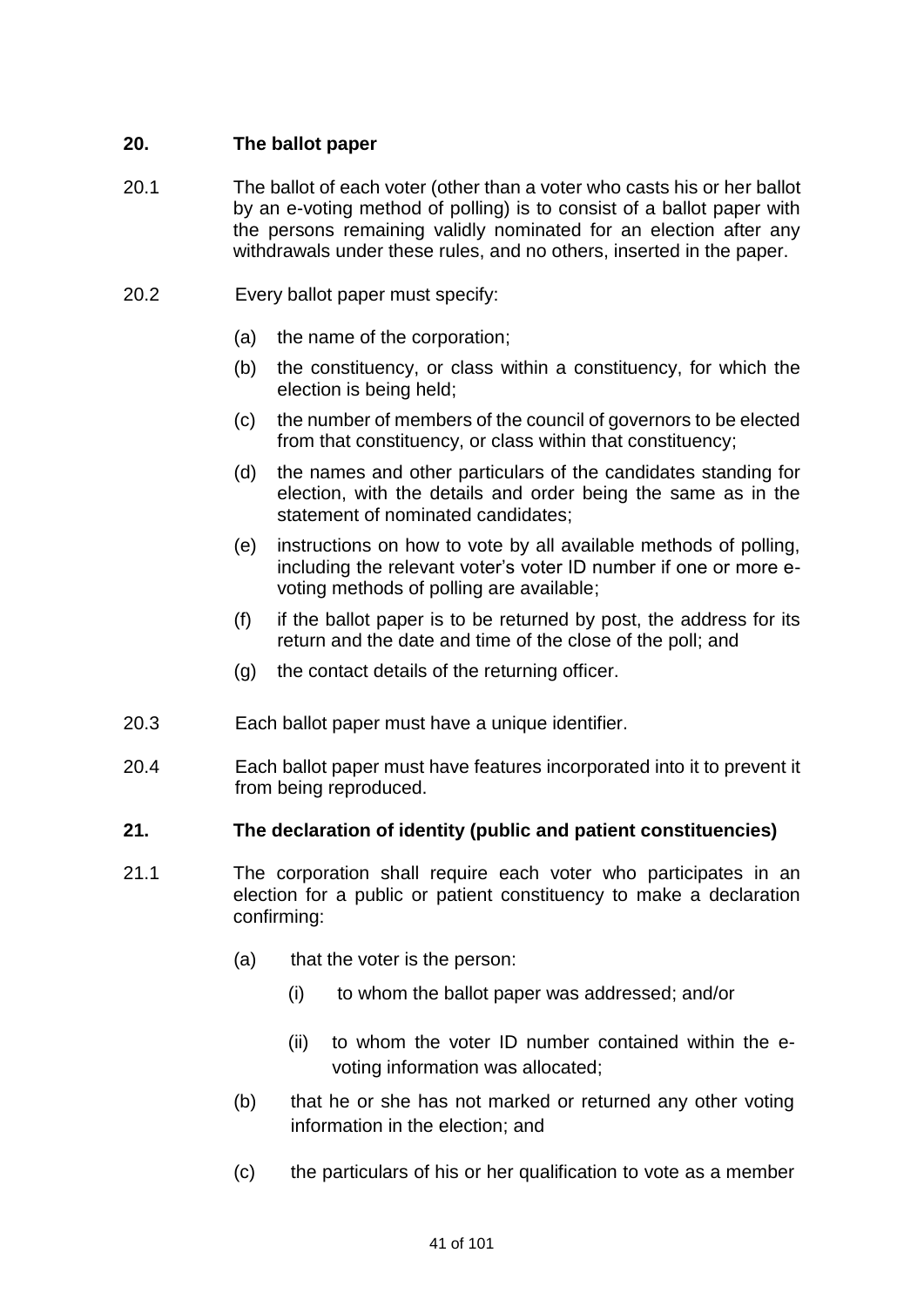of the constituency or class within the constituency for which the election is being held,

("declaration of identity")

and the corporation shall make such arrangements as it considers appropriate to facilitate the making and the return of a declaration of identity by each voter, whether by the completion of a paper form ("ID declaration form") or the use of an electronic method.

- 21.2 The voter must be required to return his or her declaration of identity with his or her ballot.
- 21.3 The voting information shall caution the voter that if the declaration of identity is not duly returned or is returned without having been made correctly, any vote cast by the voter may be declared invalid.

*Action to be taken before the poll*

### **22. List of eligible voters**

- 22.1 The corporation is to provide the returning officer with a list of the members of the constituency or class within a constituency for which the election is being held who are eligible to vote by virtue of rule 27 as soon as is reasonably practicable after the final date for the delivery of notices of withdrawals by candidates from an election.
- 22.2 The list is to include, for each member:
	- (a) a postal address; and
	- (b) the member's e-mail address, if this has been provided,

to which his or her voting information may, subject to rule 22.3, be sent.

22.3 The corporation may decide that the e-voting information is to be sent only by e-mail to those members in the list of eligible voters for whom an e-mail address is included in that list.

## **23. Notice of poll**

- 23.1 The returning officer is to publish a notice of the poll stating:
	- (a) the name of the corporation;
	- (b) the constituency, or class within a constituency, for which the election is being held;
	- (c) the number of members of the council of governors to be elected from that constituency, or class with that constituency;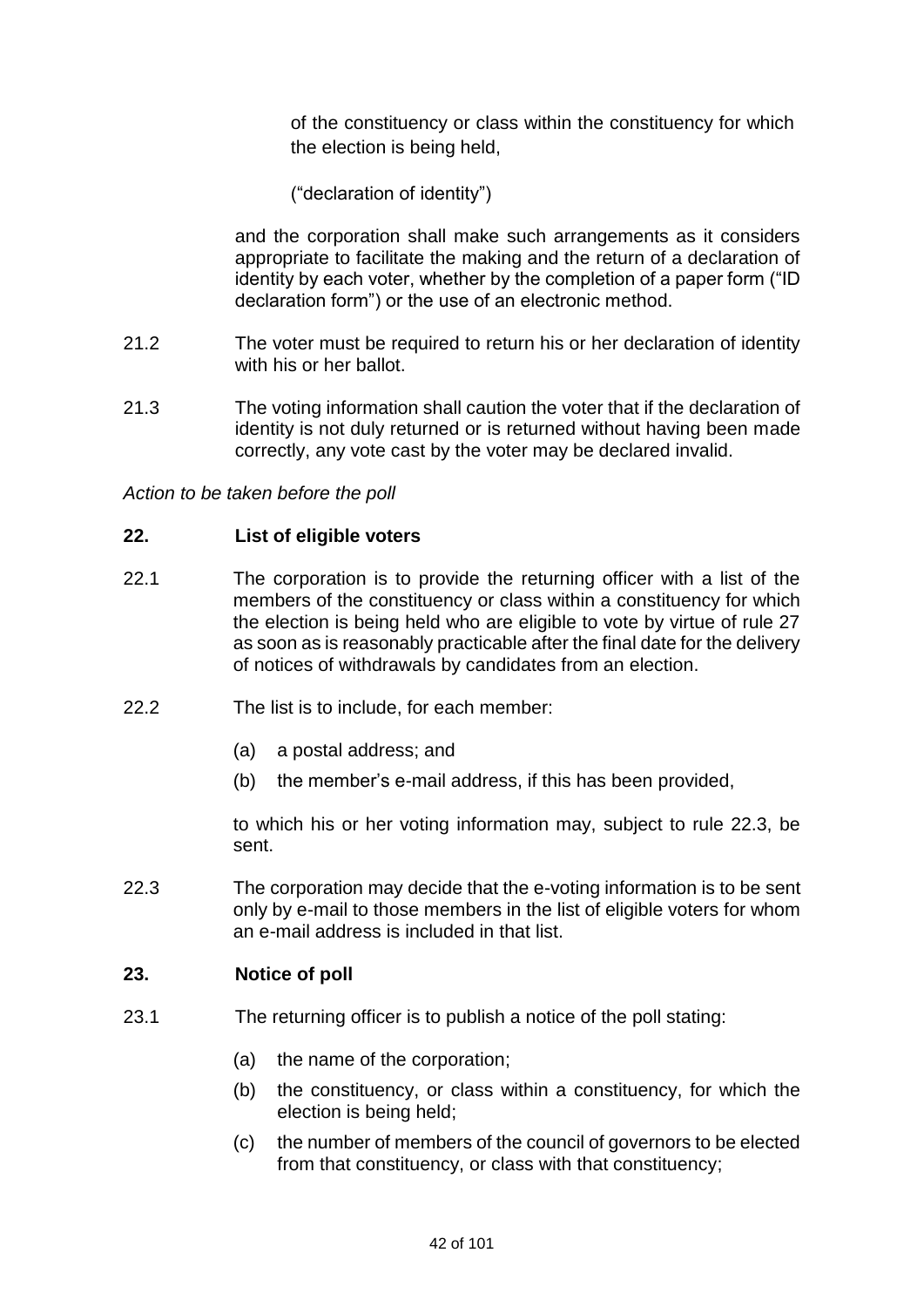- (d) the names, contact addresses, and other particulars of the candidates standing for election, with the details and order being the same as in the statement of nominated candidates;
- (e) that the ballot papers for the election are to be issued and returned, if appropriate, by post;
- (f) the methods of polling by which votes may be cast at the election by voters in a constituency or class within a constituency, as determined by the corporation in accordance with rule 19.3;
- (g) the address for return of the ballot papers;
- (h) the uniform resource locator (url) where, if internet voting is a method of polling, the polling website is located;
- (i) the telephone number where, if telephone voting is a method of polling, the telephone voting facility is located;
- (j) the telephone number or telephone short code where, if text message voting is a method of polling, the text message voting facility is located;
- (k) the date and time of the close of the poll;
- (l) the address and final dates for applications for replacement voting information; and
- (m) the contact details of the returning officer.

## **24. Issue of voting information by returning officer**

- 24.1 Subject to rule 24.3, as soon as is reasonably practicable on or after the publication of the notice of the poll, the returning officer is to send the following information by post to each member of the corporation named in the list of eligible voters:
	- (a) a ballot paper and ballot paper envelope;
	- (b) the ID declaration form (if required);
	- (c) information about each candidate standing for election, pursuant to rule 61 of these rules; and
	- (d) a covering envelope.

("postal voting information")

- 24.2 Subject to rules 24.3 and 24.4, as soon as is reasonably practicable on or after the publication of the notice of the poll, the returning officer is to send the following information by e-mail and/ or by post to each member of the corporation named in the list of eligible voters whom the corporation determines in accordance with rule 19.3 and/ or rule 19.4 may cast his or her vote by an e-voting method of polling:
	- (a) instructions on how to vote and how to make a declaration of identity (if required);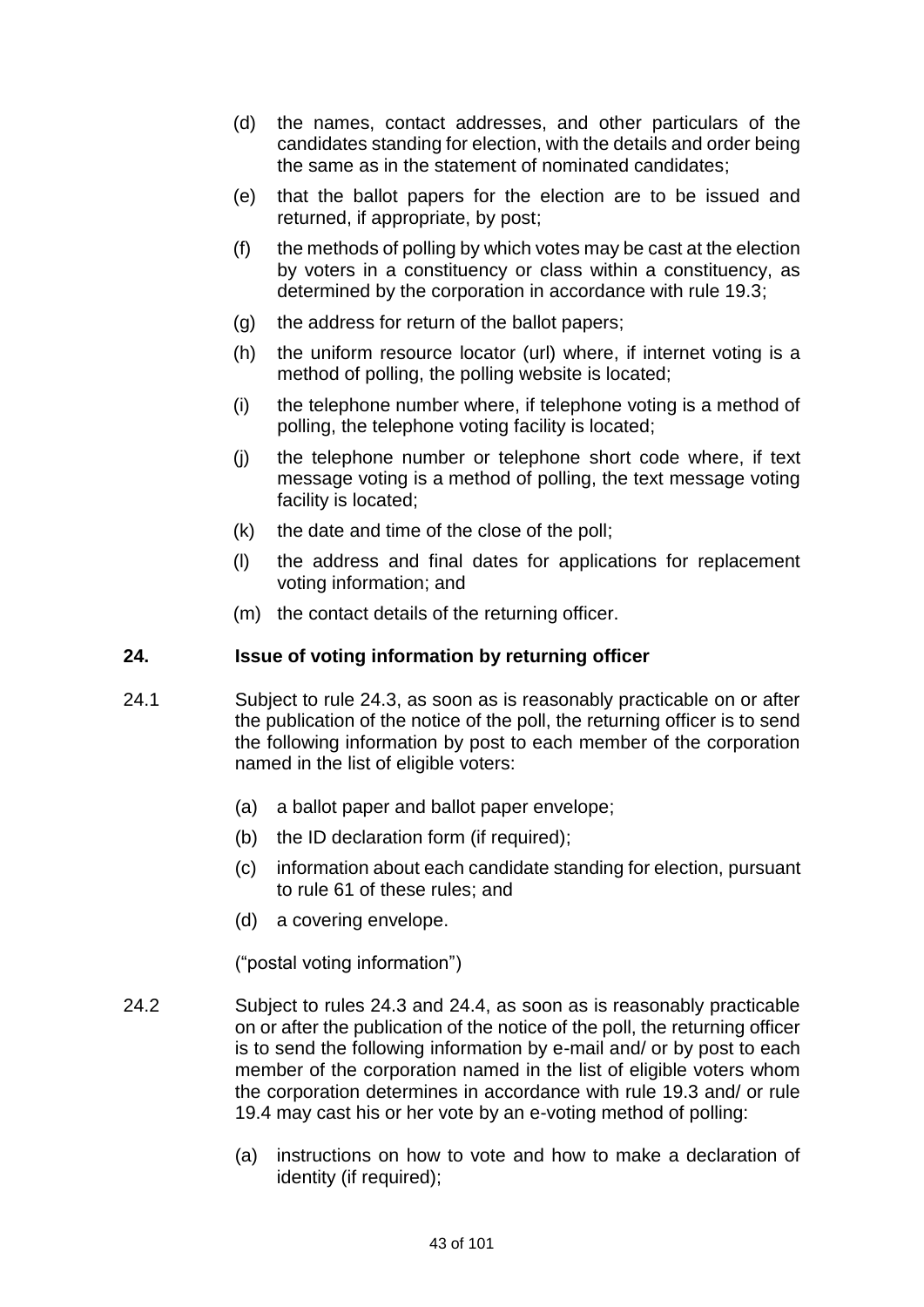- (b) the voter's voter ID number;
- (c) information about each candidate standing for election, pursuant to rule 64 of these rules, or details of where this information is readily available on the internet or available in such other formats as the Returning Officer thinks appropriate; and
- (d) contact details of the returning officer.

("e-voting information")

- 24.3 The corporation may determine that any member of the corporation shall:
	- (a) only be sent postal voting information; or
	- (b) only be sent e-voting information; or
	- (c) be sent both postal voting information and e-voting information,

for the purposes of the poll.

- 24.4 If the corporation determines, in accordance with rule 22.3, that the e-voting information is to be sent only by e-mail to those members in the list of eligible voters for whom an e-mail address is included in that list, then the returning officer shall only send that information by email.
- 24.5 The voting information is to be sent to the postal address and/ or email address for each member, as specified in the list of eligible voters.

### **25. Ballot paper envelope and covering envelope**

- 25.1 The ballot paper envelope must have clear instructions to the voter printed on it, instructing the voter to seal the ballot paper inside the envelope once the ballot paper has been marked.
- 25.2 The covering envelope is to have:
	- (a) the address for return of the ballot paper printed on it; and
	- (b) pre-paid postage for return to that address.
- 25.3 There should be clear instructions, either printed on the covering envelope or elsewhere, instructing the voter to seal the following documents inside the covering envelope and return it to the returning officer:
	- (a) the completed ID declaration form if required; and
	- (b) the ballot paper envelope, with the ballot paper sealed inside it.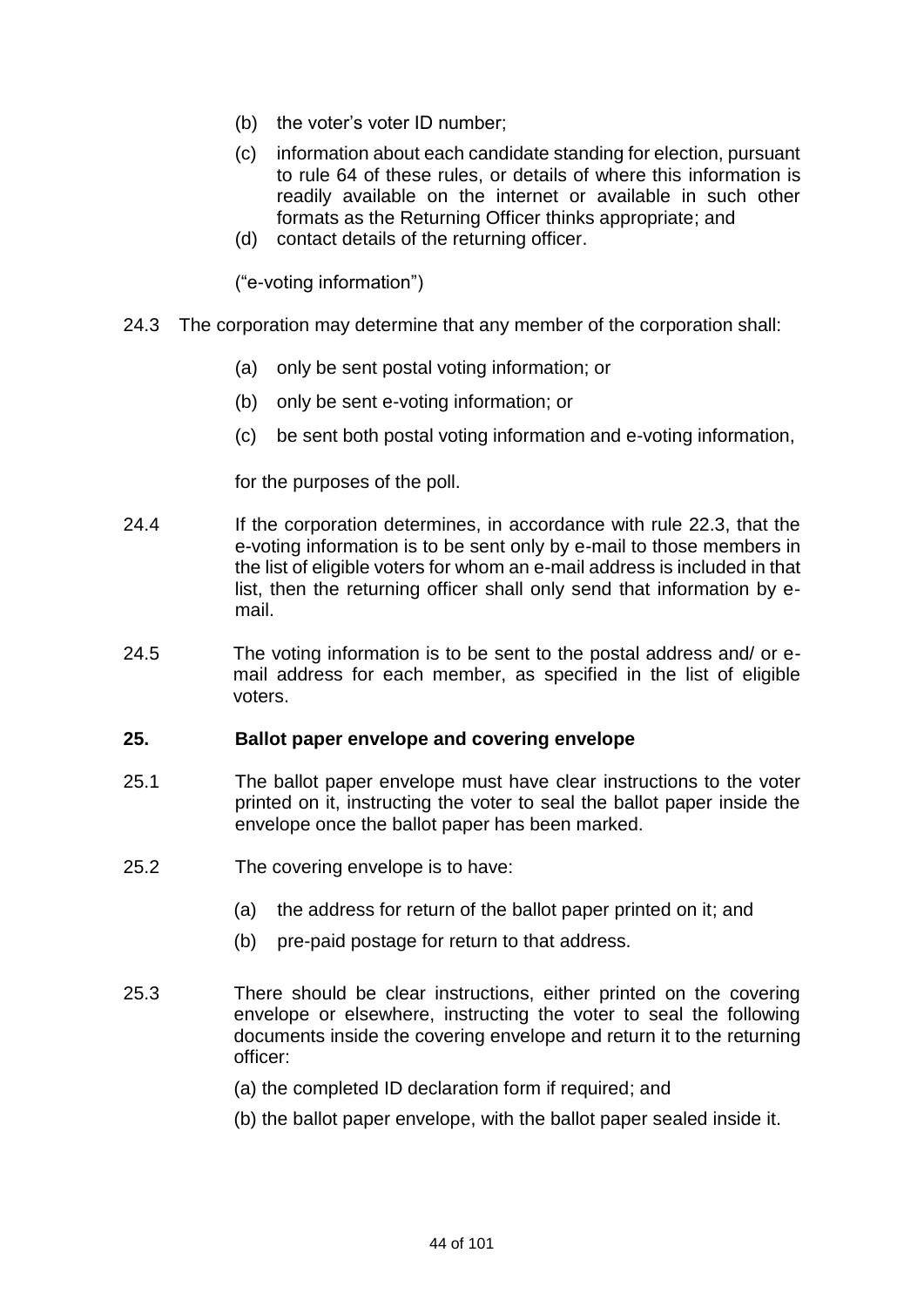# **26. E-voting systems**

- 26.1 If internet voting is a method of polling for the relevant election then the returning officer must provide a website for the purpose of voting over the internet (in these rules referred to as "the polling website").
- 26.2 If telephone voting is a method of polling for the relevant election then the returning officer must provide an automated telephone system for the purpose of voting by the use of a touch-tone telephone (in these rules referred to as "the telephone voting facility").
- 26.3 If text message voting is a method of polling for the relevant election then the returning officer must provide an automated text messaging system for the purpose of voting by text message (in these rules referred to as "the text message voting facility").
- 26.4 The returning officer shall ensure that the polling website and internet voting system provided will:
	- (a) require a voter to:
		- (i) enter his or her voter ID number; and
		- (ii) where the election is for a public or patient constituency, make a declaration of identity;

in order to be able to cast his or her vote;

- (b) specify:
	- (i) the name of the corporation;
	- (ii) the constituency, or class within a constituency, for which the election is being held;
	- (iii) the number of members of the council of governors to be elected from that constituency, or class within that constituency;
	- (iv) the names and other particulars of the candidates standing for election, with the details and order being the same as in the statement of nominated candidates;
	- (v) instructions on how to vote and how to make a declaration of identity;
	- (vi) the date and time of the close of the poll; and
	- (vii) the contact details of the returning officer;
- (c) prevent a voter from voting for more candidates than he or she is entitled to at the election;
- (d) create a record ("internet voting record") that is stored in the internet voting system in respect of each vote cast by a voter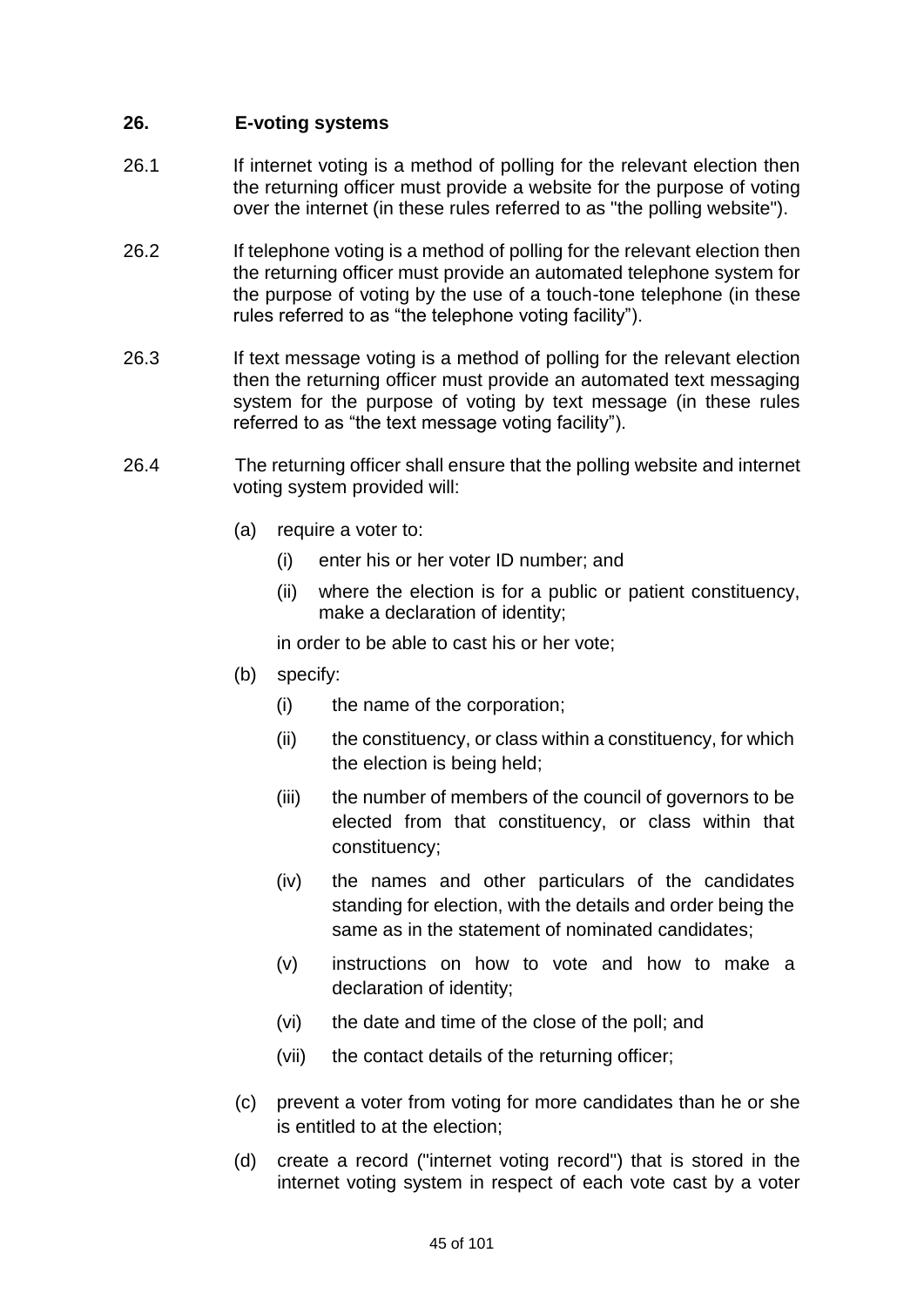using the internet that comprises of:

- (i) the voter's voter ID number;
- (ii) the voter's declaration of identity (where required);
- (iii) the candidate or candidates for whom the voter has voted; and
- (iv) the date and time of the voter's vote;
- (e) if the voter's vote has been duly cast and recorded, provide the voter with confirmation of this; and
- (f) prevent any voter from voting after the close of poll.
- 26.5 The returning officer shall ensure that the telephone voting facility and telephone voting system provided will:
	- (a) require a voter to:
		- (i) enter his or her voter ID number in order to be able to cast his or her vote; and
		- (ii) where the election is for a public or patient constituency, make a declaration of identity;
	- (b) specify:
		- (i) the name of the corporation;
		- (ii) the constituency, or class within a constituency, for which the election is being held;
		- (iii) the number of members of the council of governors to be elected from that constituency, or class within that constituency;
		- (iv) instructions on how to vote and how to make a declaration of identity;
		- (v) the date and time of the close of the poll; and
		- (vi) the contact details of the returning officer;
	- (c) prevent a voter from voting for more candidates than he or she is entitled to at the election;
	- (d) create a record ("telephone voting record") that is stored in the telephone voting system in respect of each vote cast by a voter using the telephone that comprises of:
		- (i) the voter's voter ID number;
		- (ii) the voter's declaration of identity (where required);
		- (iii) the candidate or candidates for whom the voter has voted; and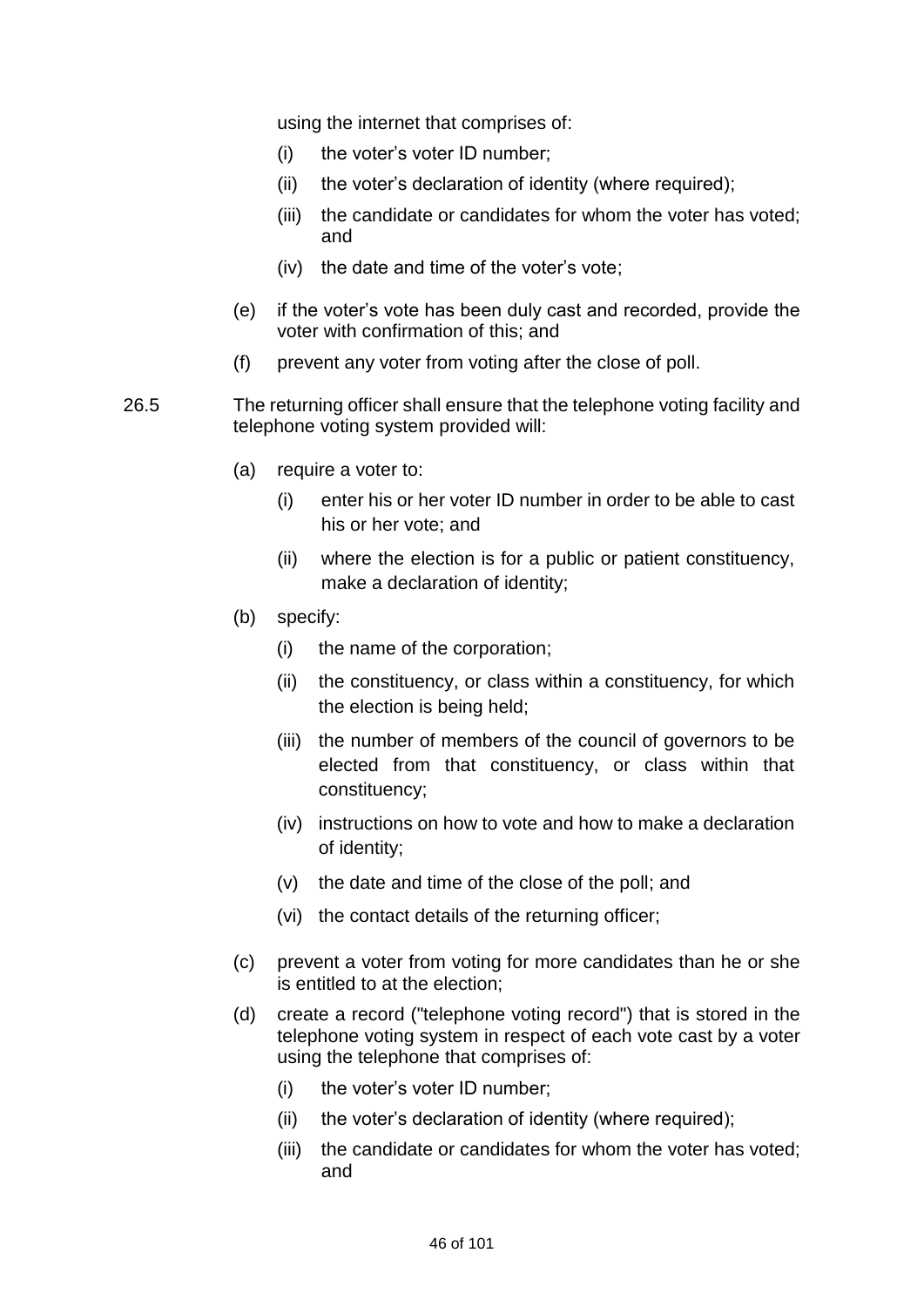- (iv) the date and time of the voter's vote;
- (e) if the voter's vote has been duly cast and recorded, provide the voter with confirmation of this; and
- (f) prevent any voter from voting after the close of poll.
- 26.6 The returning officer shall ensure that the text message voting facility and text messaging voting system provided will:
	- (a) require a voter to:
		- (i) provide his or her voter ID number; and
		- (ii) where the election is for a public or patient constituency, make a declaration of identity;

in order to be able to cast his or her vote;

- (b) prevent a voter from voting for more candidates than he or she is entitled to at the election;
- (c) create a record ("text voting record") that is stored in the text messaging voting system in respect of each vote cast by a voter by text message that comprises of:
	- (i) the voter's voter ID number;
	- (ii) the voter's declaration of identity (where required);
	- (ii) the candidate or candidates for whom the voter has voted; and
	- (iii) the date and time of the voter's vote;
- (d) if the voter's vote has been duly cast and recorded, provide the voter with confirmation of this; and
- (e) prevent any voter from voting after the close of poll.

*The poll*

## **27. Eligibility to vote**

27.1 An individual who becomes a member of the corporation on or before the closing date for the receipt of nominations by candidates for the election, is eligible to vote in that election.

### **28. Voting by persons who require assistance**

- 28.1 The returning officer is to put in place arrangements to enable requests for assistance to vote to be made.
- 28.2 Where the returning officer receives a request from a voter who requires assistance to vote, the returning officer is to make such arrangements as he or she considers necessary to enable that voter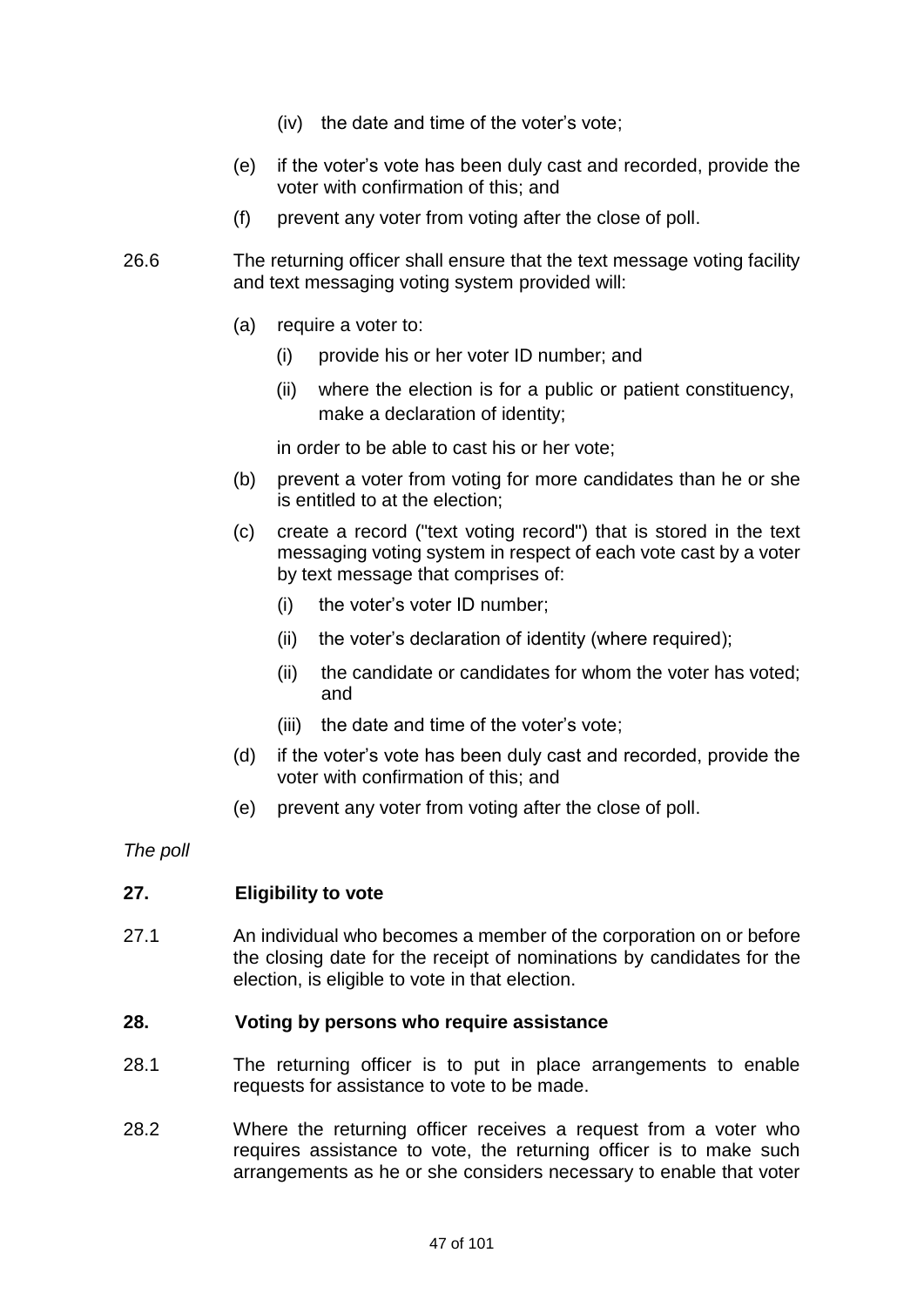to vote.

## **29. Spoilt ballot papers and spoilt text message votes**

- 29.1 If a voter has dealt with his or her ballot paper in such a manner that it cannot be accepted as a ballot paper (referred to as a "spoilt ballot paper"), that voter may apply to the returning officer for a replacement ballot paper.
- 29.2 On receiving an application, the returning officer is to obtain the details of the unique identifier on the spoilt ballot paper, if he or she can obtain it.
- 29.3 The returning officer may not issue a replacement ballot paper for a spoilt ballot paper unless he or she:
	- (a) is satisfied as to the voter's identity; and
	- (b) has ensured that the completed ID declaration form, if required, has not been returned.
- 29.4 After issuing a replacement ballot paper for a spoilt ballot paper, the returning officer shall enter in a list ("the list of spoilt ballot papers"):
	- (a) the name of the voter;
	- (b) the details of the unique identifier of the spoilt ballot paper (if that officer was able to obtain it); and
	- (c) the details of the unique identifier of the replacement ballot paper.
- 29.5 If a voter has dealt with his or her text message vote in such a manner that it cannot be accepted as a vote (referred to as a "spoilt text message vote"), that voter may apply to the returning officer for a replacement voter ID number.
- 29.6 On receiving an application, the returning officer is to obtain the details of the voter ID number on the spoilt text message vote, if he or she can obtain it.
- 29.7 The returning officer may not issue a replacement voter ID number in respect of a spoilt text message vote unless he or she is satisfied as to the voter's identity.
- 29.8 After issuing a replacement voter ID number in respect of a spoilt text message vote, the returning officer shall enter in a list ("the list of spoilt text message votes"):
	- (a) the name of the voter;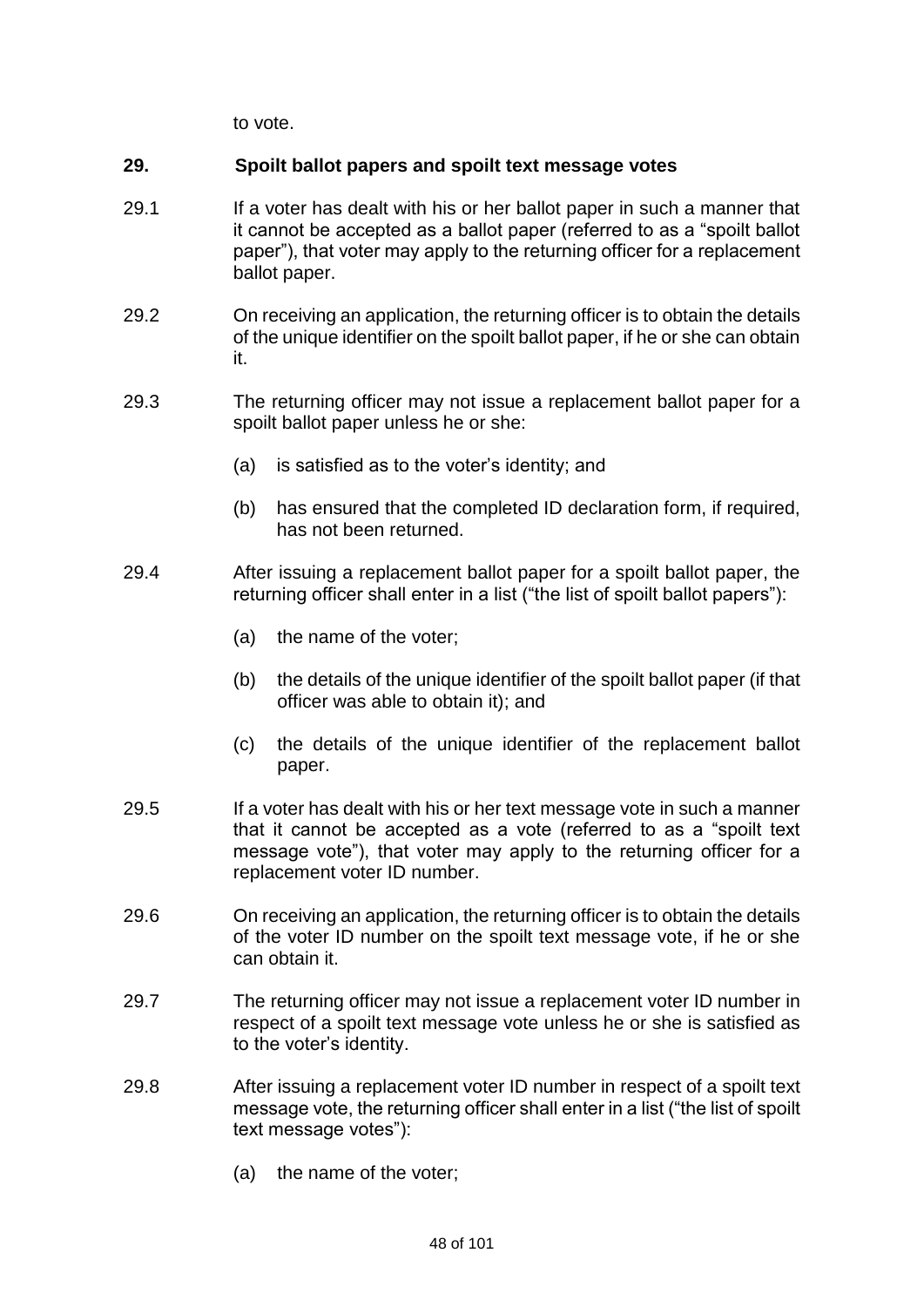- (b) the details of the voter ID number on the spoilt text message vote (if that officer was able to obtain it); and
- (c) the details of the replacement voter ID number issued to the voter.

## **30. Lost voting information**

- 30.1 Where a voter has not received his or her voting information by the tenth day before the close of the poll, that voter may apply to the returning officer for replacement voting information.
- 30.2 The returning officer may not issue replacement voting information in respect of lost voting information unless he or she:
	- (a) is satisfied as to the voter's identity;
	- (b) has no reason to doubt that the voter did not receive the original voting information; and
	- (c) has ensured that no declaration of identity, if required, has been returned.
- 30.3 After issuing replacement voting information in respect of lost voting information, the returning officer shall enter in a list ("the list of lost ballot documents"):
	- (a) the name of the voter;
	- (b) the details of the unique identifier of the replacement ballot paper, if applicable; and
	- (c) the voter ID number of the voter.

## **31. Issue of replacement voting information**

- 31.1 If a person applies for replacement voting information under rule 29 or 30 and a declaration of identity has already been received by the returning officer in the name of that voter, the returning officer may not issue replacement voting information unless, in addition to the requirements imposed by rule 29.3 or 30.2, he or she is also satisfied that that person has not already voted in the election, notwithstanding the fact that a declaration of identity if required has already been received by the returning officer in the name of that voter.
- 31.2 After issuing replacement voting information under this rule, the returning officer shall enter in a list ("the list of tendered voting information"):
	- (a) the name of the voter;
	- (b) the unique identifier of any replacement ballot paper issued under this rule; and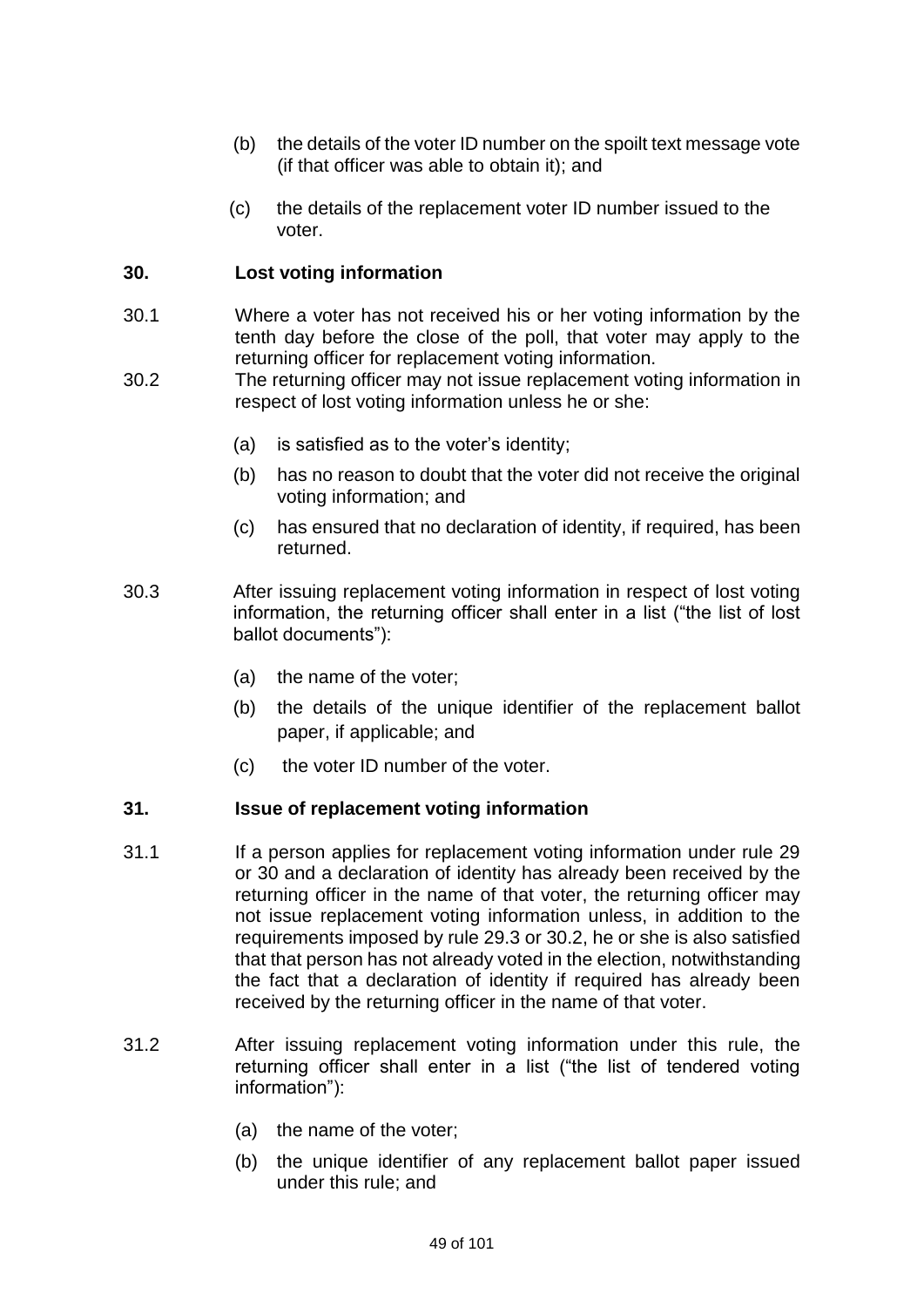(c) the voter ID number of the voter.

### **32. ID declaration form for replacement ballot papers (public and patient constituencies)**

32.1 In respect of an election for a public or patient constituency an ID declaration form must be issued with each replacement ballot paper requiring the voter to make a declaration of identity.

*Polling by internet, telephone or text*

### **33. Procedure for remote voting by internet**

- 33.1 To cast his or her vote using the internet, a voter will need to gain access to the polling website by keying in the url of the polling website provided in the voting information.
- 33.2 When prompted to do so, the voter will need to enter his or her voter ID number.
- 33.3 If the internet voting system authenticates the voter ID number, the system will give the voter access to the polling website for the election in which the voter is eligible to vote.
- 33.4 To cast his or her vote, the voter will need to key in a mark on the screen opposite the particulars of the candidate or candidates for whom he or she wishes to cast his or her vote.
- 33.5 The voter will not be able to access the internet voting system for an election once his or her vote at that election has been cast.

## **34. Voting procedure for remote voting by telephone**

- 34.1 To cast his or her vote by telephone, the voter will need to gain access to the telephone voting facility by calling the designated telephone number provided in the voter information using a telephone with a touch-tone keypad.
- 34.2 When prompted to do so, the voter will need to enter his or her voter ID number using the keypad.
- 34.3 If the telephone voting facility authenticates the voter ID number, the voter will be prompted to vote in the election.
- 34.4 When prompted to do so the voter may then cast his or her vote by keying in the numerical voting code of the candidate or candidates, for whom he or she wishes to vote.
- 34.5 The voter will not be able to access the telephone voting facility for an election once his or her vote at that election has been cast.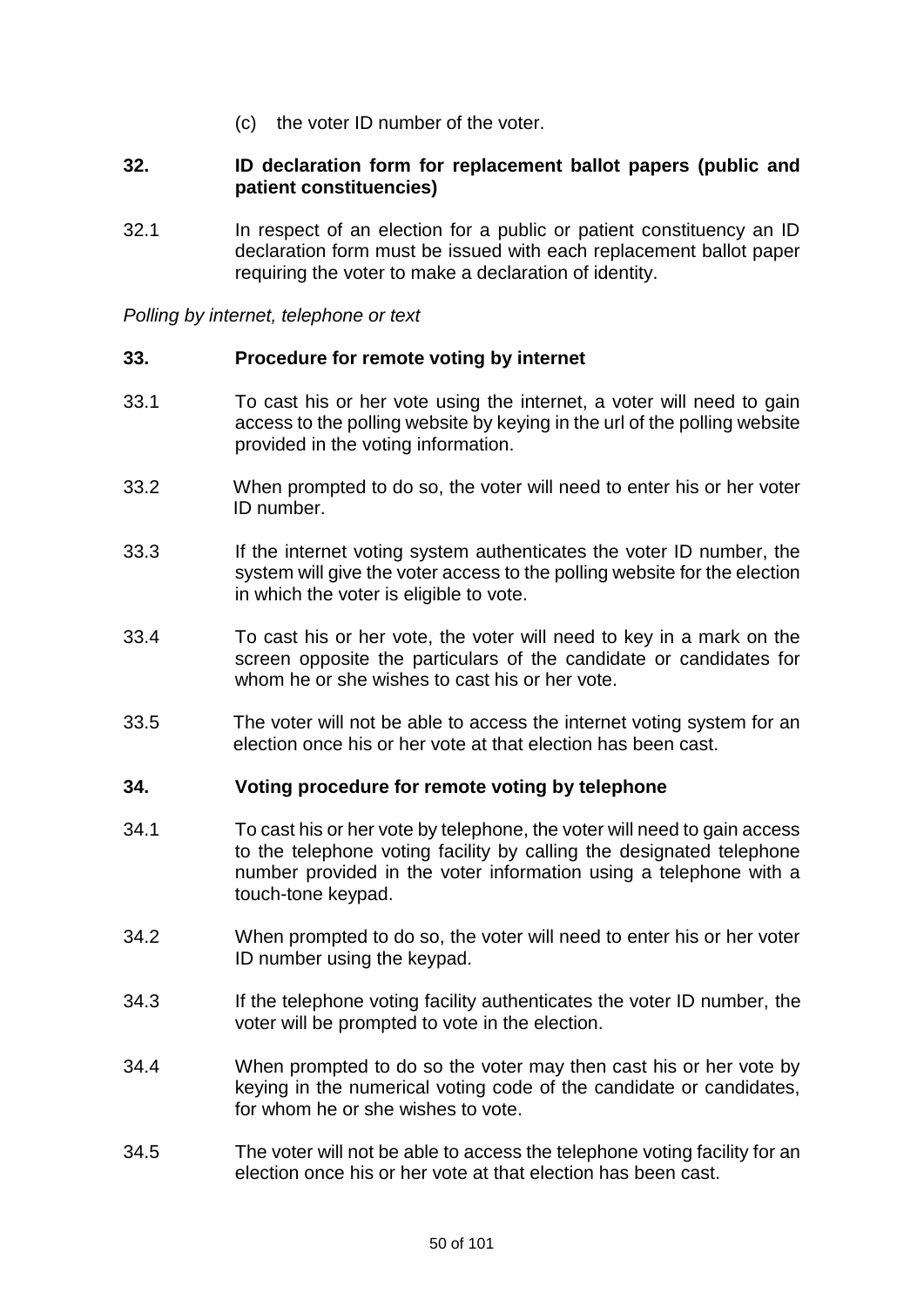# **35. Voting procedure for remote voting by text message**

- 35.1 To cast his or her vote by text message the voter will need to gain access to the text message voting facility by sending a text message to the designated telephone number or telephone short code provided in the voter information.
- 35.2 The text message sent by the voter must contain his or her voter ID number and the numerical voting code for the candidate or candidates, for whom he or she wishes to vote.
- 35.3 The text message sent by the voter will need to be structured in accordance with the instructions on how to vote contained in the voter information, otherwise the vote will not be cast.

*Procedure for receipt of envelopes, internet votes, telephone votes and text message votes*

## **36. Receipt of voting documents**

- 36.1 Where the returning officer receives:
	- (a) a covering envelope; or
	- (b) any other envelope containing an ID declaration form if required, a ballot paper envelope, or a ballot paper,

before the close of the poll, that officer is to open it as soon as is practicable; and rules 37 and 38 are to apply.

- 36.2 The returning officer may open any covering envelope or any ballot paper envelope for the purposes of rules 37 and 38, but must make arrangements to ensure that no person obtains or communicates information as to:
	- (a) the candidate for whom a voter has voted; or
	- (b) the unique identifier on a ballot paper.
- 36.3 The returning officer must make arrangements to ensure the safety and security of the ballot papers and other documents.

## **37. Validity of votes**

- 37.1 A ballot paper shall not be taken to be duly returned unless the returning officer is satisfied that it has been received by the returning officer before the close of the poll, with an ID declaration form if required that has been correctly completed, signed and dated.
- 37.2 Where the returning officer is satisfied that rule 37.1 has been fulfilled, he or she is to: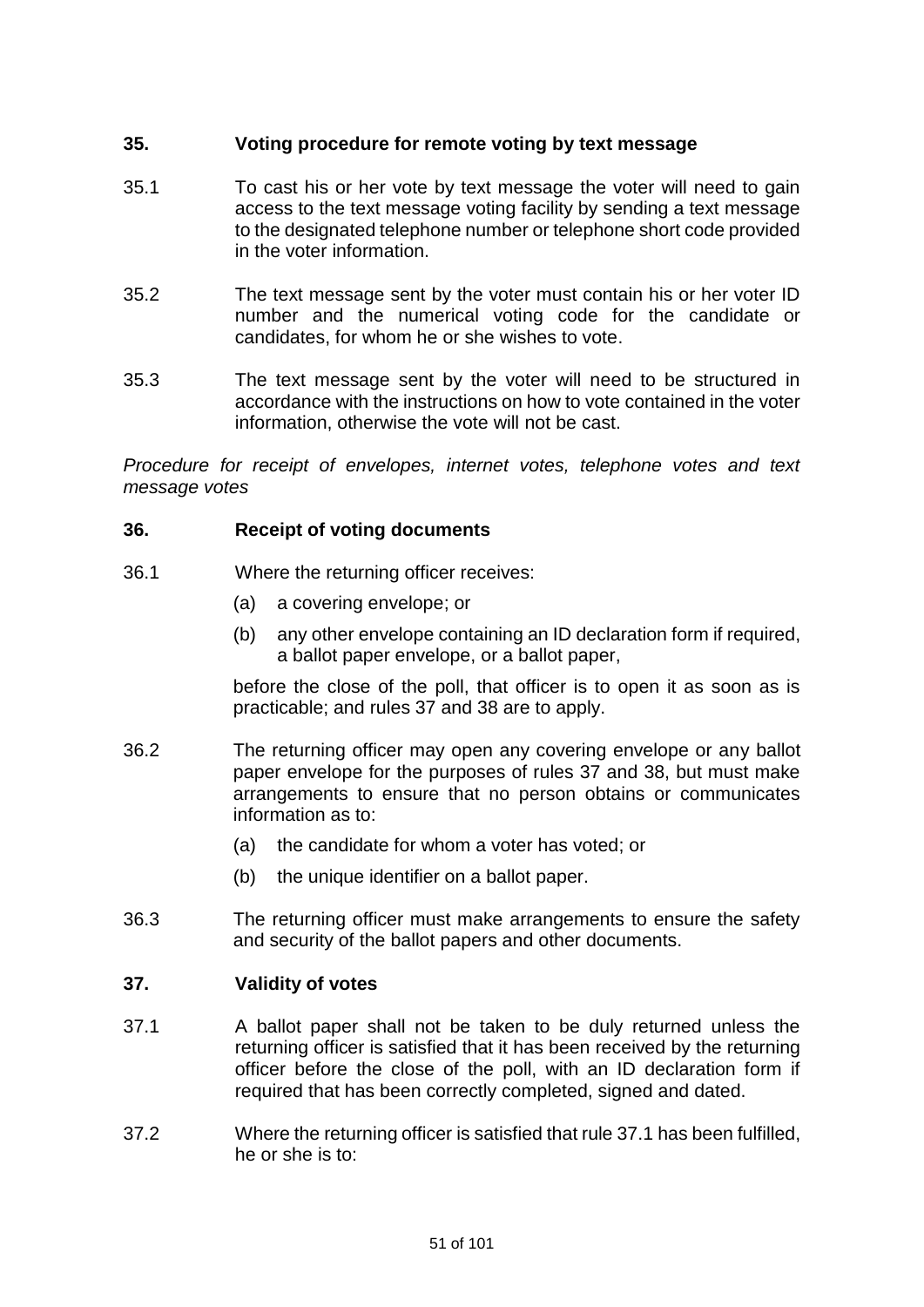- (a) put the ID declaration form if required in a separate packet; and
- (b) put the ballot paper aside for counting after the close of the poll.
- 37.3 Where the returning officer is not satisfied that rule 37.1 has been fulfilled, he or she is to:
	- (a) mark the ballot paper "disqualified";
	- (b) if there is an ID declaration form accompanying the ballot paper, mark it "disqualified" and attach it to the ballot paper;
	- (c) record the unique identifier on the ballot paper in a list of disqualified documents (the "list of disqualified documents"); and
	- (d) place the document or documents in a separate packet.
- 37.4 An internet, telephone or text message vote shall not be taken to be duly returned unless the returning officer is satisfied that the internet voting record, telephone voting record or text voting record (as applicable) has been received by the returning officer before the close of the poll, with a declaration of identity if required that has been correctly made.
- 37.5 Where the returning officer is satisfied that rule 37.4 has been fulfilled, he or she is to put the internet voting record, telephone voting record or text voting record (as applicable) aside for counting after the close of the poll.
- 37.6 Where the returning officer is not satisfied that rule 37.4 has been fulfilled, he or she is to:
	- (a) mark the internet voting record, telephone voting record or text voting record (as applicable) "disqualified",
	- (b) record the voter ID number on the internet voting record, telephone voting record or text voting record (as applicable) in the list of disqualified documents; and
	- (c) place the document or documents in a separate packet.

## **38. Declaration of identity but no ballot paper (public and patient constituency) 2 1**

- 38.1 Where the returning officer receives an ID declaration form if required but no ballot paper, the returning officer is to:
	- (a) mark the ID declaration form "disqualified";
	- (b) record the name of the voter in the list of disqualified documents, indicating that a declaration of identity was received

<sup>&</sup>lt;u>.</u> 1 It should not be possible, technically, to make a declaration of identity electronically without also submitting a vote.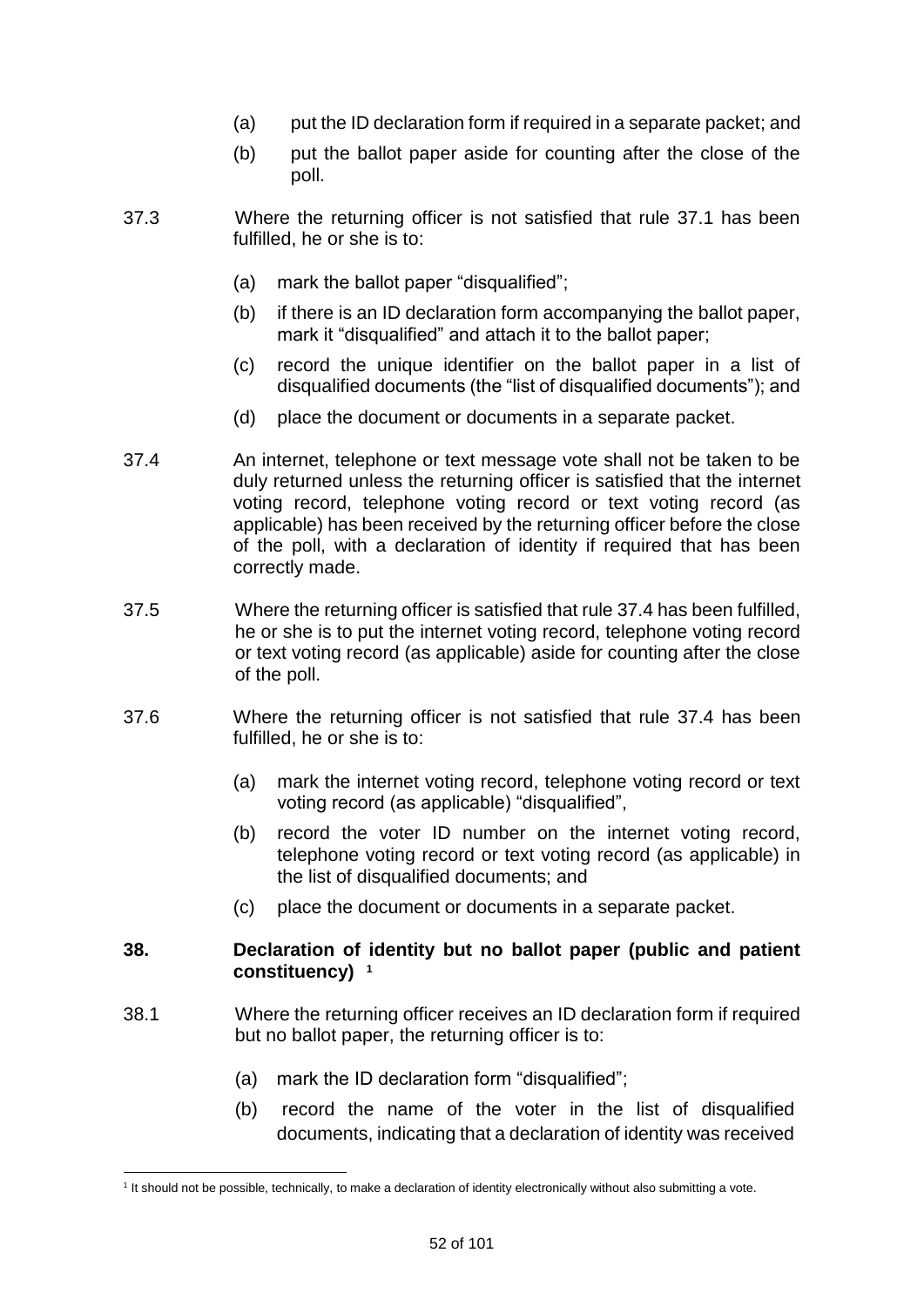from the voter without a ballot paper; and

(c) place the ID declaration form in a separate packet.

### **39. De-duplication of votes**

- 39.1 Where different methods of polling are being used in an election, the returning officer shall examine all votes cast to ascertain if a voter ID number has been used more than once to cast a vote in the election.
- 39.2 If the returning officer ascertains that a voter ID number has been used more than once to cast a vote in the election he or she shall:
	- (a) only accept as duly returned the first vote received that was cast using the relevant voter ID number; and
	- (b) mark as "disqualified" all other votes that were cast using the relevant voter ID number.
- 39.3 Where a ballot paper is disqualified under this rule the returning officer shall:
	- (a) mark the ballot paper "disqualified";
	- (b) if there is an ID declaration form accompanying the ballot paper, mark it "disqualified" and attach it to the ballot paper;
	- (c) record the unique identifier and the voter ID number on the ballot paper in the list of disqualified documents;
	- (d) place the document or documents in a separate packet; and
	- (e) disregard the ballot paper when counting the votes in accordance with these rules.
- 39.4 Where an internet voting record, telephone voting record or text voting record is disqualified under this rule the returning officer shall:
	- (a) mark the internet voting record, telephone voting record or text voting record (as applicable) "disqualified";
	- (b) record the voter ID number on the internet voting record, telephone voting record or text voting record (as applicable) in the list of disqualified documents;
	- (c) place the internet voting record, telephone voting record or text voting record (as applicable) in a separate packet; and
	- (d) disregard the internet voting record, telephone voting record or text voting record (as applicable) when counting the votes in accordance with these rules.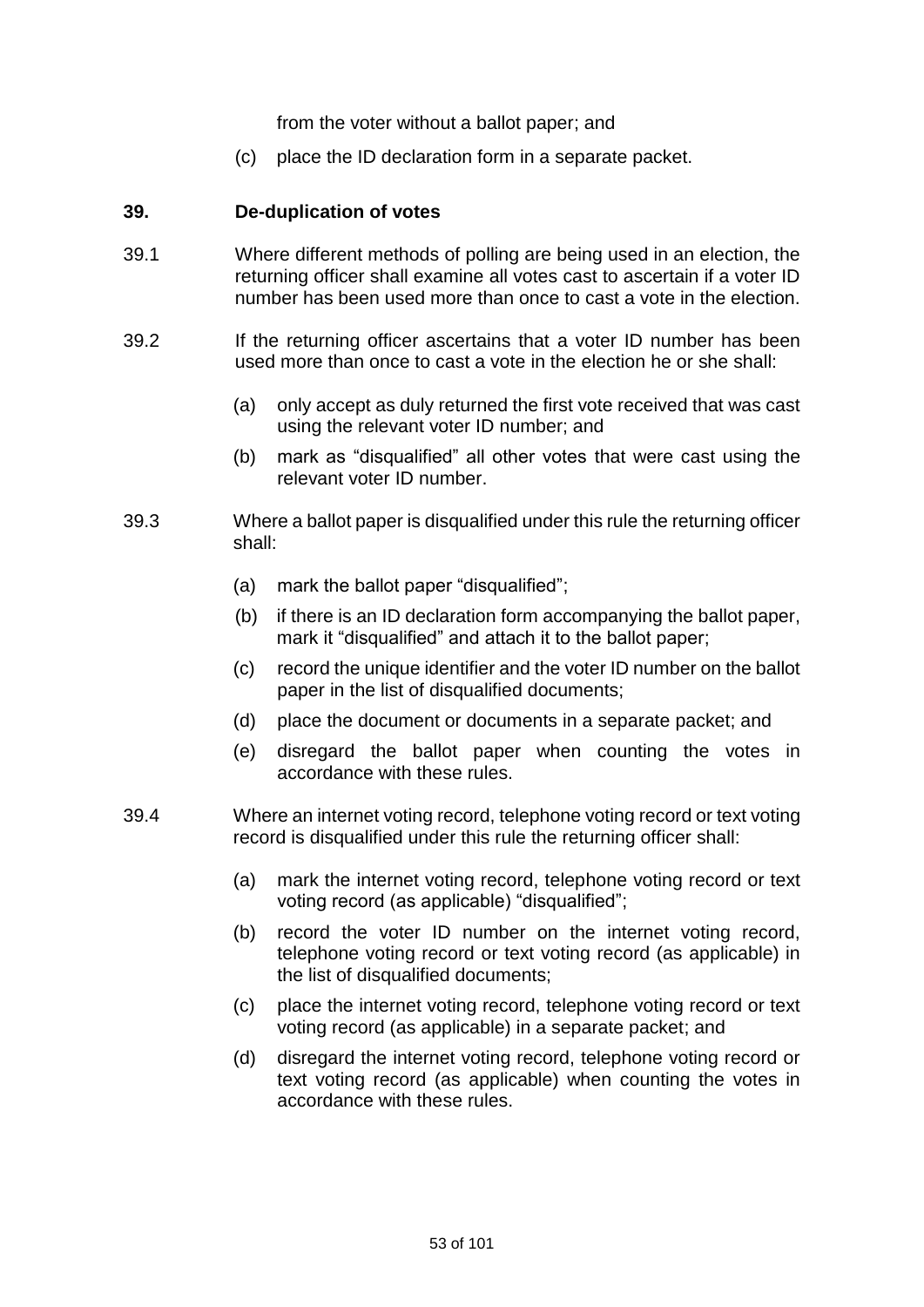# **40. Sealing of packets**

- 40.1 As soon as is possible after the close of the poll and after the completion of the procedure under rules 37 and 38, the returning officer is to seal the packets containing:
	- (a) the disqualified documents, together with the list of disqualified documents inside it;
	- (b) the ID declaration forms, if required;
	- (c) the list of spoilt ballot papers and the list of spoilt text message votes;
	- (d) the list of lost ballot documents;
	- (e) the list of eligible voters; and
	- (f) the list of tendered voting information,

and ensure that complete electronic copies of the internet voting records, telephone voting records and text voting records created in accordance with rule 26 are held in a device suitable for the purpose of storage.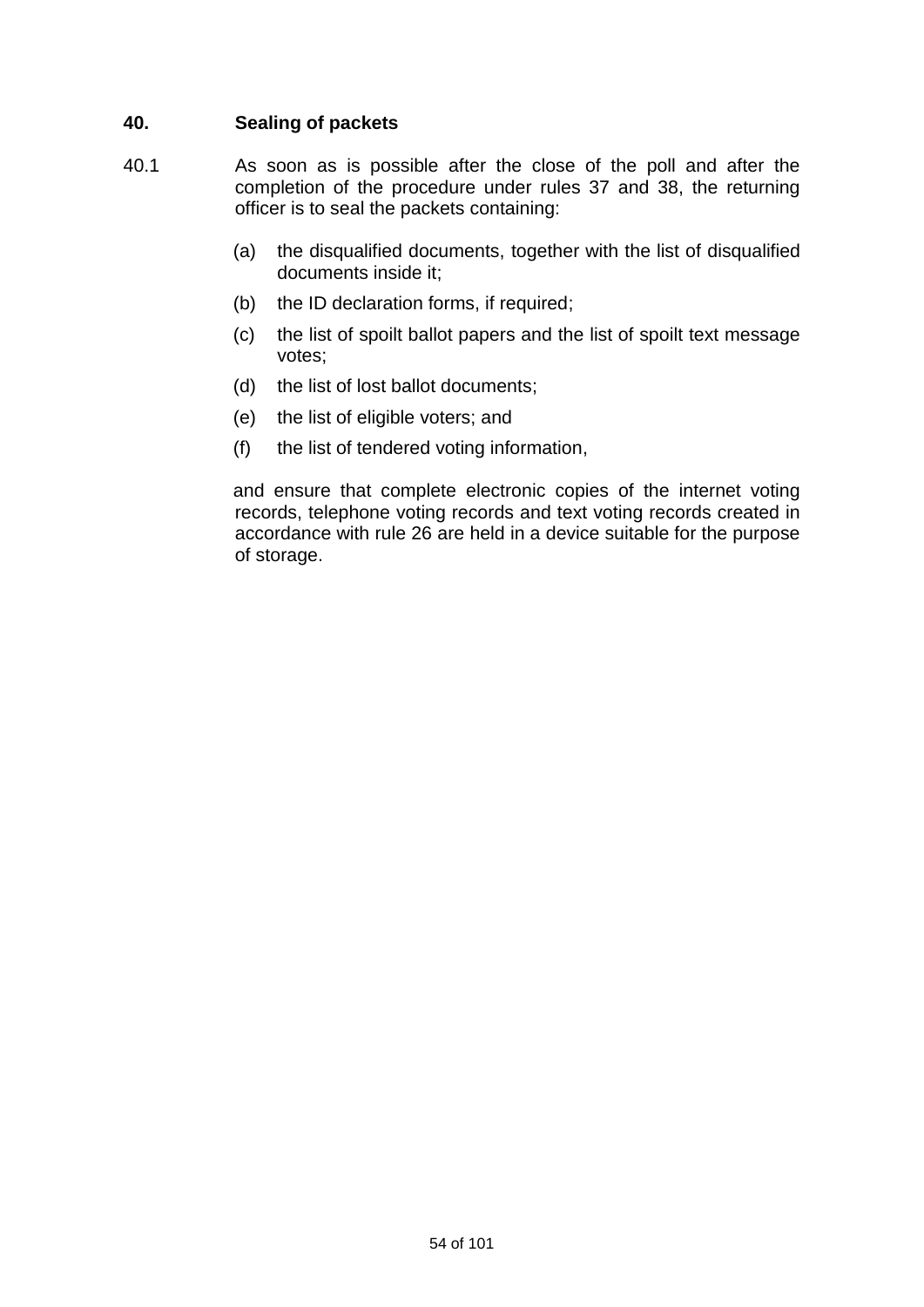## **STV41. Interpretation of Part 6**

STV41.1 In Part 6 of these rules:

"*ballot document*" means a ballot paper, internet voting record, telephone voting record or text voting record;

"*continuing candidate*" means any candidate not deemed to be elected, and not excluded;

"*count*" means all the operations involved in counting of the first preferences recorded for candidates, the transfer of the surpluses of elected candidates, and the transfer of the votes of the excluded candidates;

"*deemed to be elected*" means deemed to be elected for the purposes of counting of votes but without prejudice to the declaration of the result of the poll;

"*mark*" means a figure, an identifiable written word, or a mark such as "X";

"*non-transferable vote*" means a ballot document:

- (a) on which no second or subsequent preference is recorded for a continuing candidate
- or
- (b) which is excluded by the returning officer under rule STV49;

"*preference*" as used in the following contexts has the meaning assigned below:

- (a) "first preference" means the figure "1" or any mark or word which clearly indicates a first (or only) preference;
- (b) "next available preference" means a preference which is the second, or as the case may be, subsequent preference recorded in consecutive order for a continuing candidate (any candidate who is deemed to be elected or is excluded thereby being ignored); and
- (c) in this context, a "second preference" is shown by the figure "2" or any mark or word which clearly indicates a second preference, and a third preference by the figure "3" or any mark or word which clearly indicates a third preference, and so on;

"*quota*" means the number calculated in accordance with rule STV46;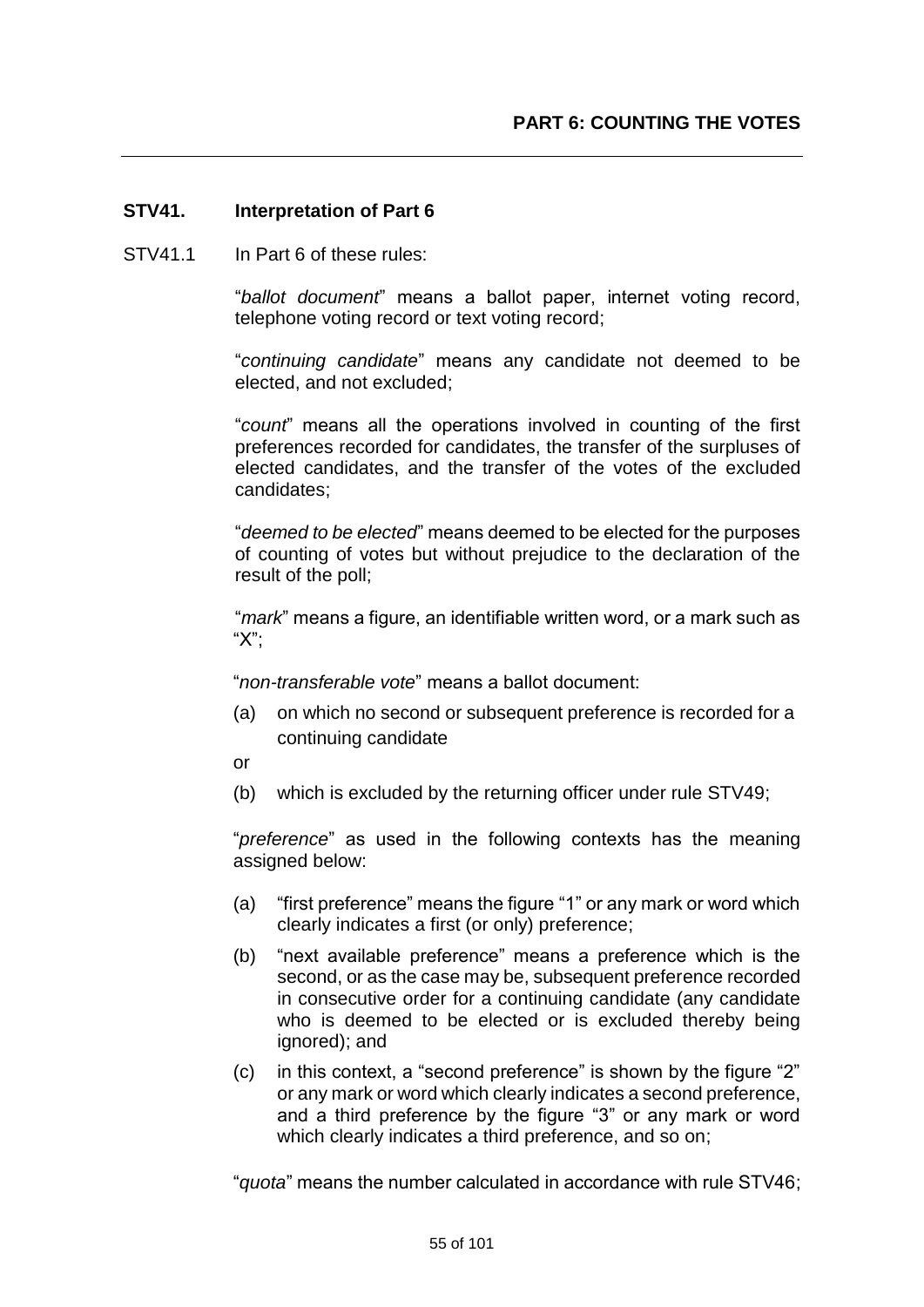"*surplus*" means the number of votes by which the total number of votes for any candidate (whether first preference or transferred votes, or a combination of both) exceeds the quota; but references in these rules to the transfer of the surplus means the transfer (at a transfer value) of all transferable ballot documents from the candidate who has the surplus;

"*stage of the count*" means:

- (a) the determination of the first preference vote of each candidate;
- (b) the transfer of a surplus of a candidate deemed to be elected; or
- (c) the exclusion of one or more candidates at any given time;

"*transferable vote*" means a ballot document on which, following a first preference, a second or subsequent preference is recorded in consecutive numerical order for a continuing candidate;

"*transferred vote*" means a vote derived from a ballot document on which a second or subsequent preference is recorded for the candidate to whom that ballot document has been transferred; and

"*transfer value*" means the value of a transferred vote calculated in accordance with rules STV47.4 or STV47.7.

### **42. Arrangements for counting of the votes**

- 42.1 The returning officer is to make arrangements for counting the votes as soon as is practicable after the close of the poll.
- 42.2 The returning officer may make arrangements for any votes to be counted using vote counting software where:
	- (a) the board of directors and the council of governors of the corporation have approved:
		- (i) the use of such software for the purpose of counting votes in the relevant election; and
		- (ii) a policy governing the use of such software; and
	- (b) the corporation and the returning officer are satisfied that the use of such software will produce an accurate result.

### **43. The count**

- 43.1 The returning officer is to:
	- (a) count and record the number of:
		- (iii) ballot papers that have been returned; and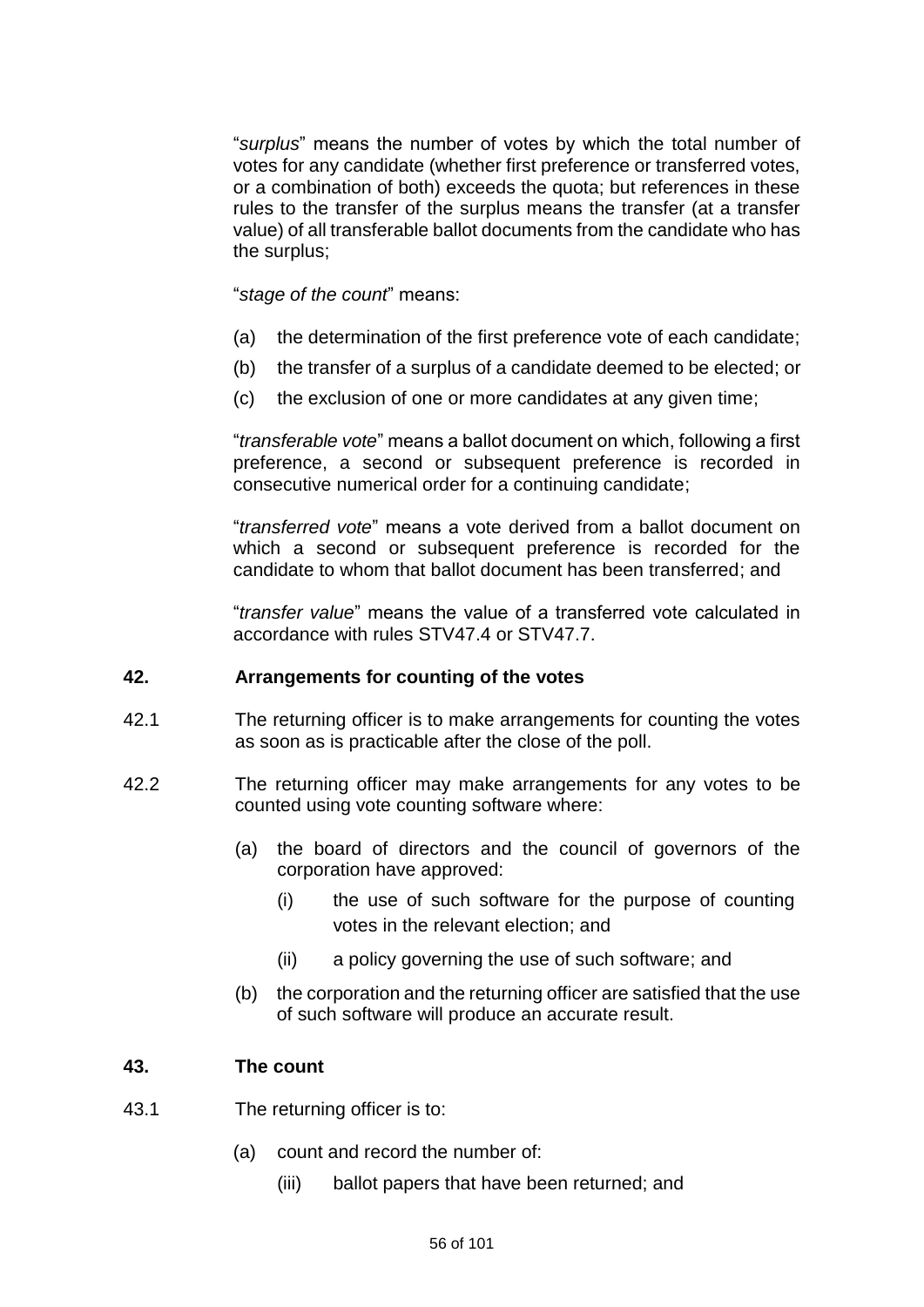- (iv) the number of internet voting records, telephone voting records and/or text voting records that have been created; and
- (b) count the votes according to the provisions in this Part of the rules and/or the provisions of any policy approved pursuant to rule 42.2(ii) where vote counting software is being used.
- 43.2 The returning officer, while counting and recording the number of ballot papers, internet voting records, telephone voting records and/or text voting records and counting the votes, must make arrangements to ensure that no person obtains or communicates information as to the unique identifier on a ballot paper or the voter ID number on an internet voting record, telephone voting record or text voting record.
- 43.3 The returning officer is to proceed continuously with counting the votes as far as is practicable.

## **STV44. Rejected ballot papers and rejected text voting records**

- STV44.1 Any ballot paper:
	- (a) which does not bear the features that have been incorporated into the other ballot papers to prevent them from being reproduced;
	- (b) on which the figure "1" standing alone is not placed so as to indicate a first preference for any candidate;
	- (c) on which anything is written or marked by which the voter can be identified except the unique identifier; or
	- (d) which is unmarked or rejected because of uncertainty,

shall be rejected and not counted, but the ballot paper shall not be rejected by reason only of carrying the words "one", "two", "three" and so on, or any other mark instead of a figure if, in the opinion of the returning officer, the word or mark clearly indicates a preference or preferences.

- STV44.2 The returning officer is to endorse the word "rejected" on any ballot paper which under this rule is not to be counted.
- STV44.3 Any text voting record:
	- (a) on which the figure "1" standing alone is not placed so as to indicate a first preference for any candidate;
	- (b) on which anything is written or marked by which the voter can be identified except the unique identifier; or
	- (c) which is unmarked or rejected because of uncertainty,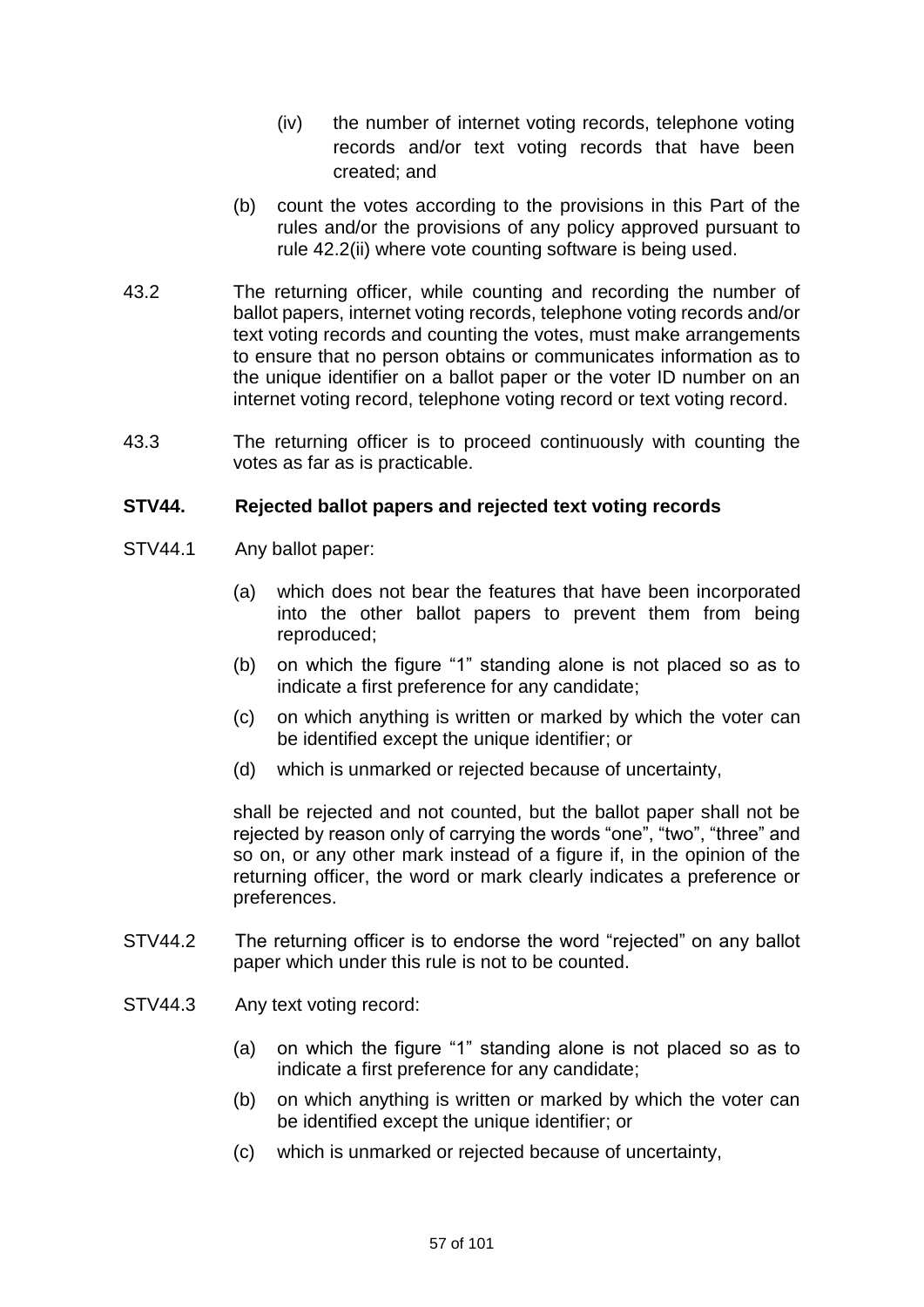shall be rejected and not counted, but the text voting record shall not be rejected by reason only of carrying the words "one", "two", "three" and so on, or any other mark instead of a figure if, in the opinion of the returning officer, the word or mark clearly indicates a preference or preferences.

- STV44.4 The returning officer is to endorse the word "rejected" on any text voting record which under this rule is not to be counted.
- STV44.5 The returning officer is to draw up a statement showing the number of ballot papers rejected by him or her under each of the subparagraphs (a) to (d) of rule STV44.1 and the number of text voting records rejected by him or her under each of the sub-paragraphs (a) to (c) of rule STV44.3.

### **FPP44. Rejected ballot papers and rejected text voting records**

- FPP44.1 Any ballot paper:
	- (a) which does not bear the features that have been incorporated into the other ballot papers to prevent them from being reproduced;
	- (b) on which votes are given for more candidates than the voter is entitled to vote;
	- (c) on which anything is written or marked by which the voter can be identified except the unique identifier; or
	- (d) which is unmarked or rejected because of uncertainty,

shall, subject to rules FPP44.2 and FPP44.3, be rejected and not counted.

- FPP44.2 Where the voter is entitled to vote for more than one candidate, a ballot paper is not to be rejected because of uncertainty in respect of any vote where no uncertainty arises, and that vote is to be counted.
- FPP44.3 A ballot paper on which a vote is marked:
	- (a) elsewhere than in the proper place;
	- (b) otherwise than by means of a clear mark; or
	- (c) by more than one mark,

is not to be rejected for such reason (either wholly or in respect of that vote) if an intention that the vote shall be for one or other of the candidates clearly appears, and the way the paper is marked does not itself identify the voter and it is not shown that he or she can be identified by it.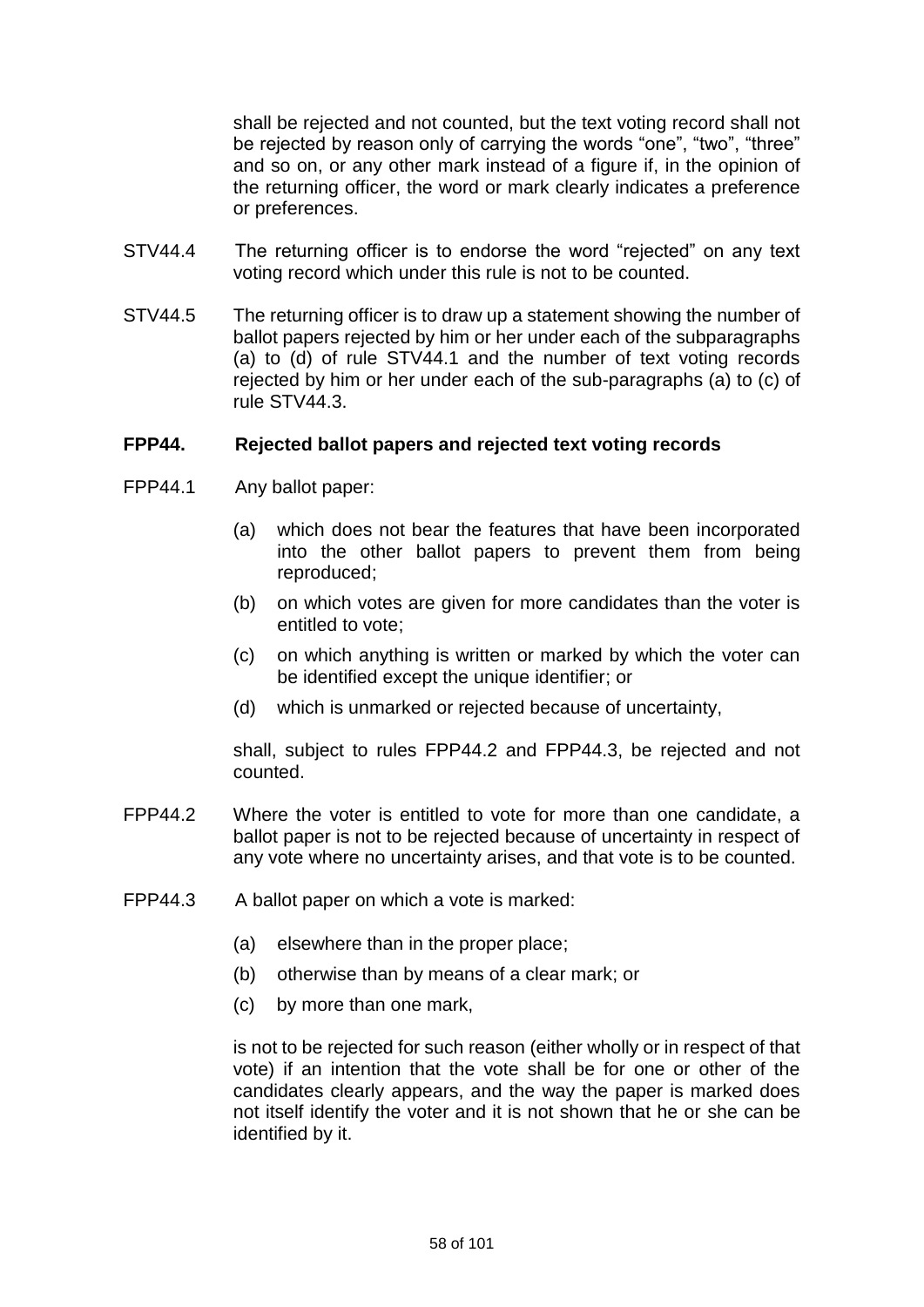- FPP44.4 The returning officer is to:
	- (a) endorse the word "rejected" on any ballot paper which under this rule is not to be counted; and
	- (b) in the case of a ballot paper on which any vote is counted under rules FPP44.2 and FPP 44.3, endorse the words "rejected in part" on the ballot paper and indicate which vote or votes have been counted.
- FPP44.5 The returning officer is to draw up a statement showing the number of rejected ballot papers under the following headings:
	- (a) does not bear proper features that have been incorporated into the ballot paper;
	- (b) voting for more candidates than the voter is entitled to;
	- (c) writing or mark by which voter could be identified; and
	- (d) unmarked or rejected because of uncertainty,

and, where applicable, each heading must record the number of ballot papers rejected in part.

- FPP44.6 Any text voting record:
	- (a) on which votes are given for more candidates than the voter is entitled to vote,
	- (b) on which anything is written or marked by which the voter can be identified except the voter ID number, or
	- (c) which is unmarked or rejected because of uncertainty,

shall, subject to rules FPP44.7 and FPP44.8, be rejected and not counted.

- FPP44.7 Where the voter is entitled to vote for more than one candidate, a text voting record is not to be rejected because of uncertainty in respect of any vote where no uncertainty arises, and that vote is to be counted.
- FPP44.8 A text voting record on which a vote is marked:
	- (a) otherwise than by means of a clear mark; or
	- (b) by more than one mark,

is not to be rejected for such reason (either wholly or in respect of that vote) if an intention that the vote shall be for one or other of the candidates clearly appears, and the way the text voting record is marked does not itself identify the voter and it is not shown that he or she can be identified by it.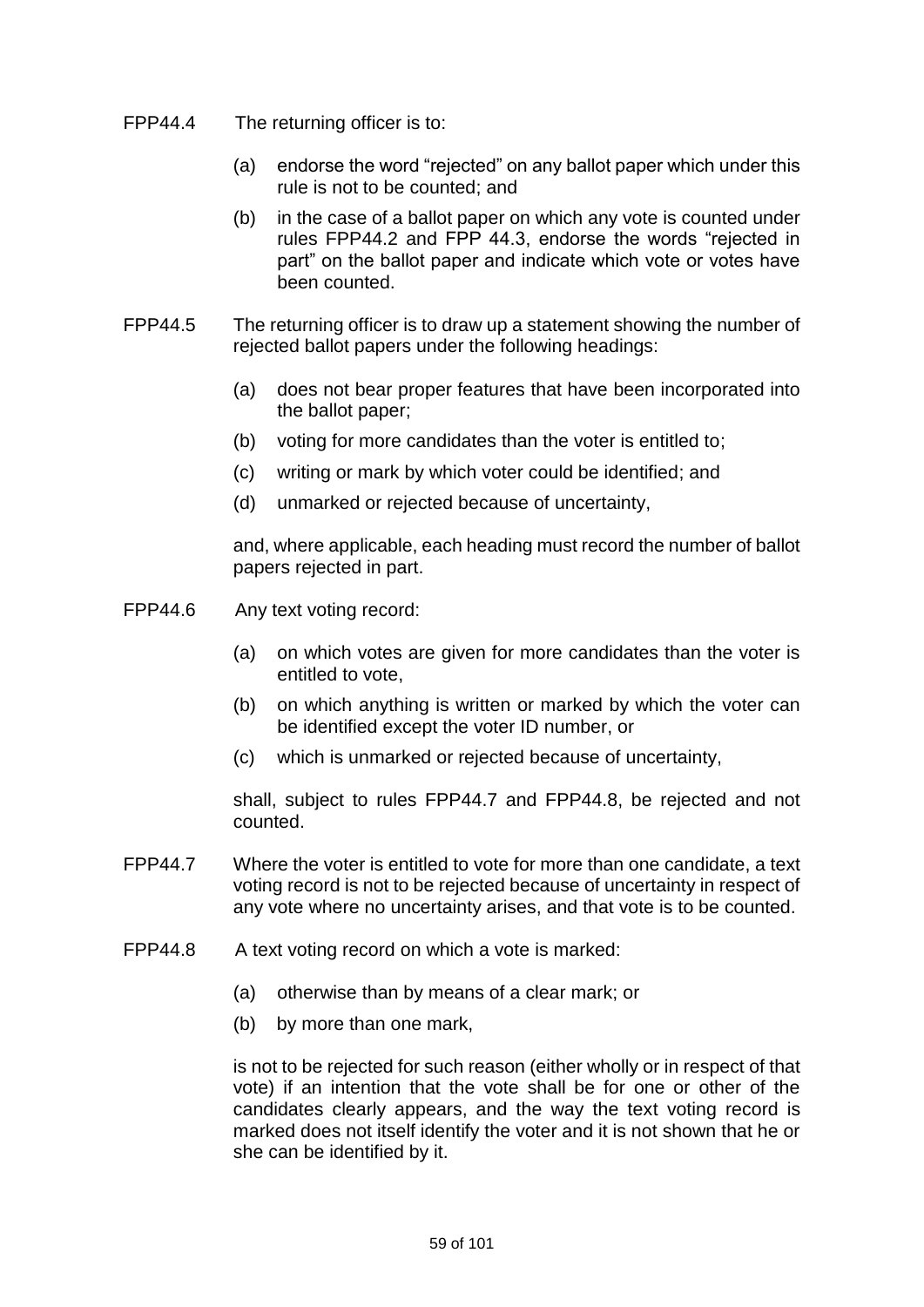- FPP44.9 The returning officer is to:
	- (a) endorse the word "rejected" on any text voting record which under this rule is not to be counted; and
	- (b) in the case of a text voting record on which any vote is counted under rules FPP44.7 and FPP 44.8, endorse the words "rejected in part" on the text voting record and indicate which vote or votes have been counted.
- FPP44.10 The returning officer is to draw up a statement showing the number of rejected text voting records under the following headings:
	- (a) voting for more candidates than the voter is entitled to;
	- (b) writing or mark by which voter could be identified; and
	- (c) unmarked or rejected because of uncertainty,

and, where applicable, each heading must record the number of text voting records rejected in part.

## **STV45. First stage**

- STV45.1 The returning officer is to sort the ballot documents into parcels according to the candidates for whom the first preference votes are given.
- STV45.2 The returning officer is to then count the number of first preference votes given on ballot documents for each candidate, and is to record those numbers.
- STV45.3 The returning officer is to also ascertain and record the number of valid ballot documents.

### **STV46. The quota**

- STV46.1 The returning officer is to divide the number of valid ballot documents by a number exceeding by one the number of members to be elected.
- STV46.2 The result, increased by one, of the division under rule STV46.1 (any fraction being disregarded) shall be the number of votes sufficient to secure the election of a candidate (in these rules referred to as "the quota").
- STV46.3 At any stage of the count a candidate whose total votes equals or exceeds the quota shall be deemed to be elected, except that any election where there is only one vacancy a candidate shall not be deemed to be elected until the procedure set out in rules STV47.1 to STV47.3 has been complied with.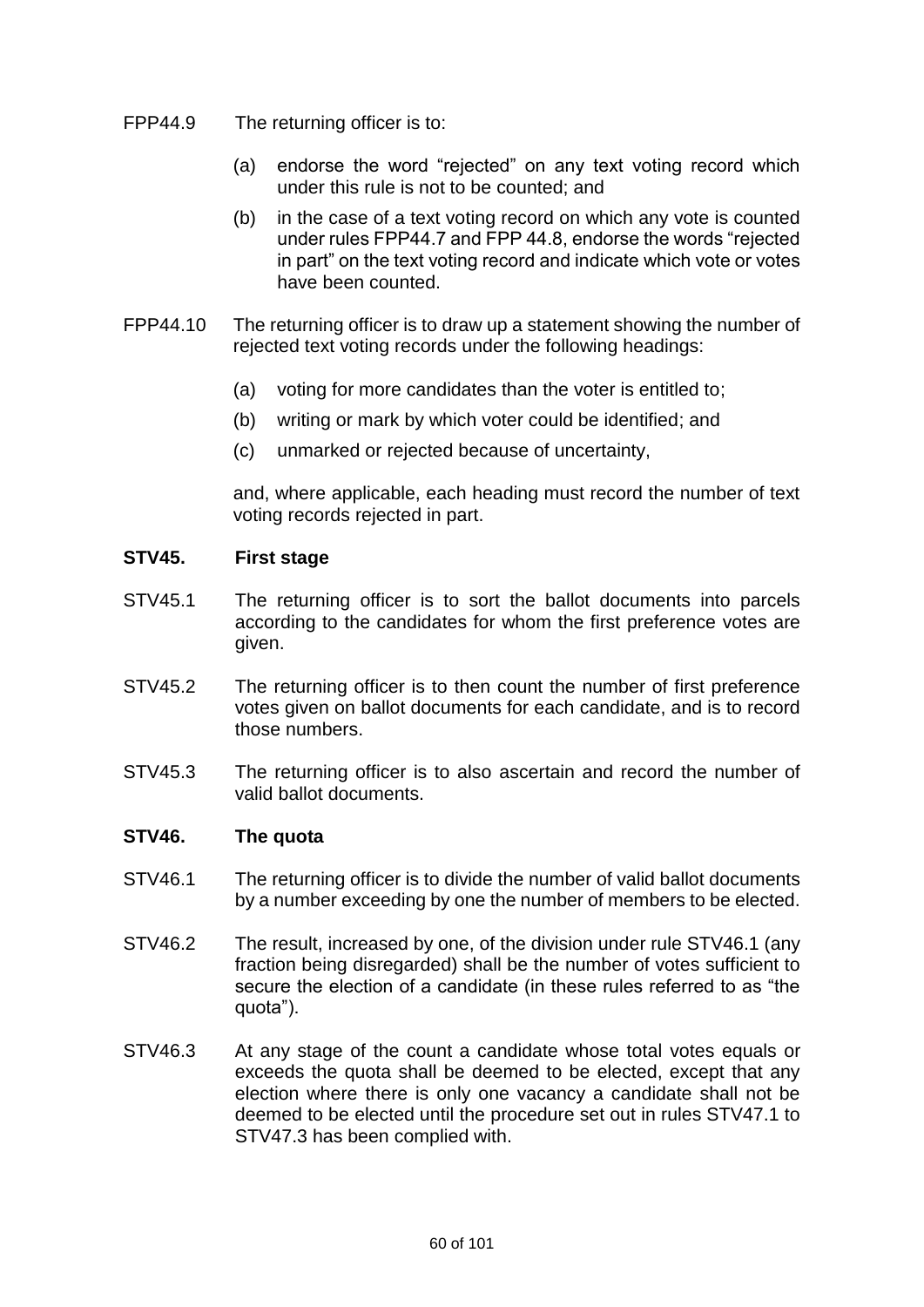# **STV47. Transfer of votes**

- STV47.1 Where the number of first preference votes for any candidate exceeds the quota, the returning officer is to sort all the ballot documents on which first preference votes are given for that candidate into subparcels so that they are grouped:
	- (a) according to next available preference given on those ballot documents for any continuing candidate; or
	- (b) where no such preference is given, as the sub-parcel of nontransferable votes.
- STV47.2 The returning officer is to count the number of ballot documents in each parcel referred to in rule STV47.1.
- STV47.3 The returning officer is, in accordance with this rule and rule STV48, to transfer each sub-parcel of ballot documents referred to in rule STV47.1(a) to the candidate for whom the next available preference is given on those ballot documents.
- STV47.4 The vote on each ballot document transferred under rule STV47.3 shall be at a value ("the transfer value") which:
	- (a) reduces the value of each vote transferred so that the total value of all such votes does not exceed the surplus; and
	- (b) is calculated by dividing the surplus of the candidate from whom the votes are being transferred by the total number of the ballot documents on which those votes are given, the calculation being made to two decimal places (ignoring the remainder if any).
- STV47.5 Where at the end of any stage of the count involving the transfer of ballot documents, the number of votes for any candidate exceeds the quota, the returning officer is to sort the ballot documents in the subparcel of transferred votes which was last received by that candidate into separate sub-parcels so that they are grouped:
	- (a) according to the next available preference given on those ballot documents for any continuing candidate; or
	- (b) where no such preference is given, as the sub-parcel of nontransferable votes.
- STV47.6 The returning officer is, in accordance with this rule and rule STV48, to transfer each sub-parcel of ballot documents referred to in rule STV47.5(a) to the candidate for whom the next available preference is given on those ballot documents.
- STV47.7 The vote on each ballot document transferred under rule STV47.6 shall be at: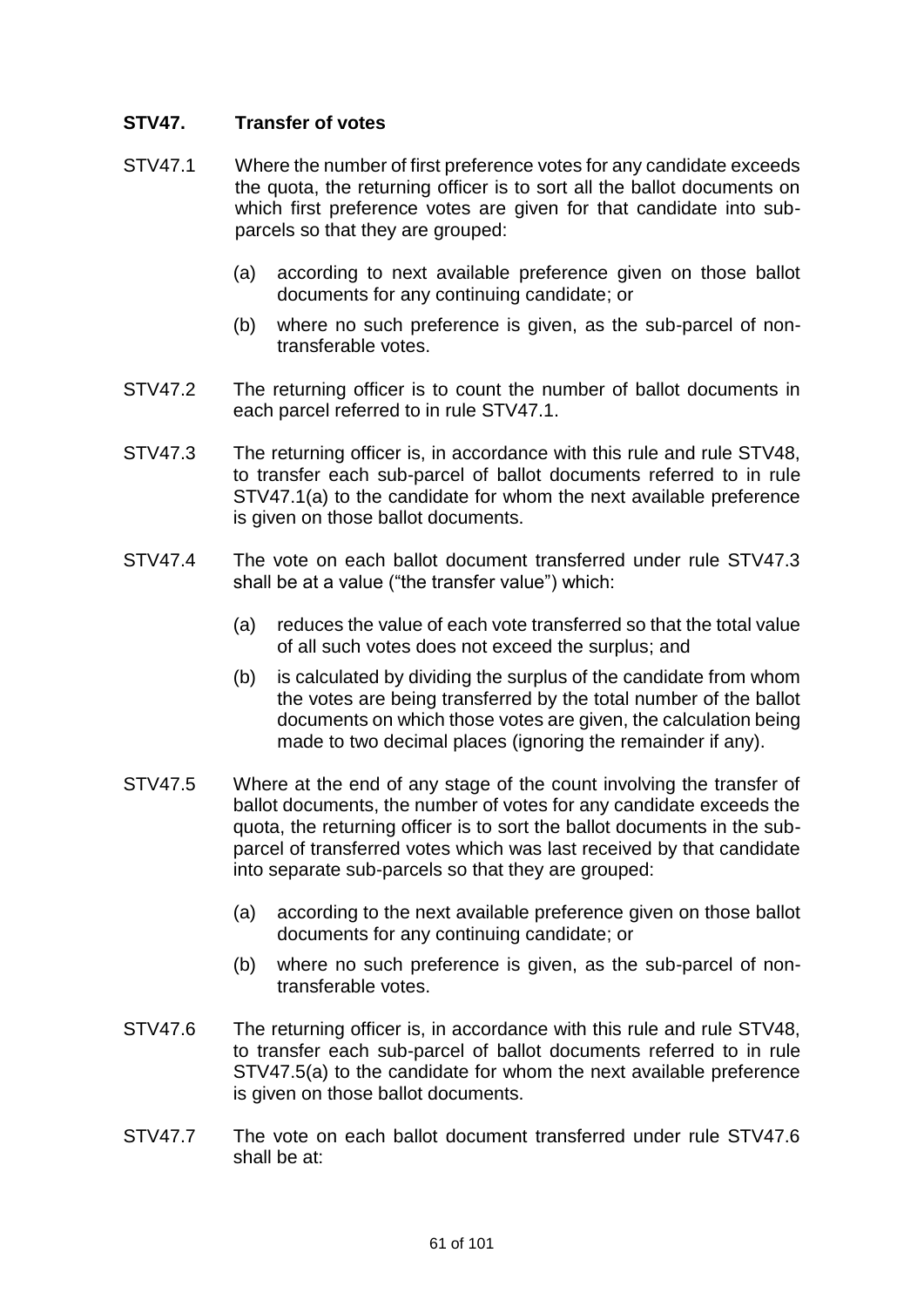- (a) a transfer value calculated as set out in rule STV47.4(b); or
- (b) at the value at which that vote was received by the candidate from whom it is now being transferred,

whichever is the less.

- STV47.8 Each transfer of a surplus constitutes a stage in the count.
- STV47.9 Subject to rule STV47.10, the returning officer shall proceed to transfer transferable ballot documents until no candidate who is deemed to be elected has a surplus or all the vacancies have been filled.
- STV47.10 Transferable ballot documents shall not be liable to be transferred where any surplus or surpluses which, at a particular stage of the count, have not already been transferred, are:
	- (a) less than the difference between the total vote then credited to the continuing candidate with the lowest recorded vote and the vote of the candidate with the next lowest recorded vote; or
	- (b) less than the difference between the total votes of the two or more continuing candidates, credited at that stage of the count with the lowest recorded total numbers of votes and the candidate next above such candidates.
- STV47.11 This rule does not apply at an election where there is only one vacancy.

### **STV48. Supplementary provisions on transfer**

- STV48.1 If, at any stage of the count, two or more candidates have surpluses, the transferable ballot documents of the candidate with the highest surplus shall be transferred first, and if:
	- (a) The surpluses determined in respect of two or more candidates are equal, the transferable ballot documents of the candidate who had the highest recorded vote at the earliest preceding stage at which they had unequal votes shall be transferred first; and
	- (b) the votes credited to two or more candidates were equal at all stages of the count, the returning officer shall decide between those candidates by lot, and the transferable ballot documents of the candidate on whom the lot falls shall be transferred first.
- STV48.2 The returning officer shall, on each transfer of transferable ballot documents under rule STV47:
	- (a) record the total value of the votes transferred to each candidate;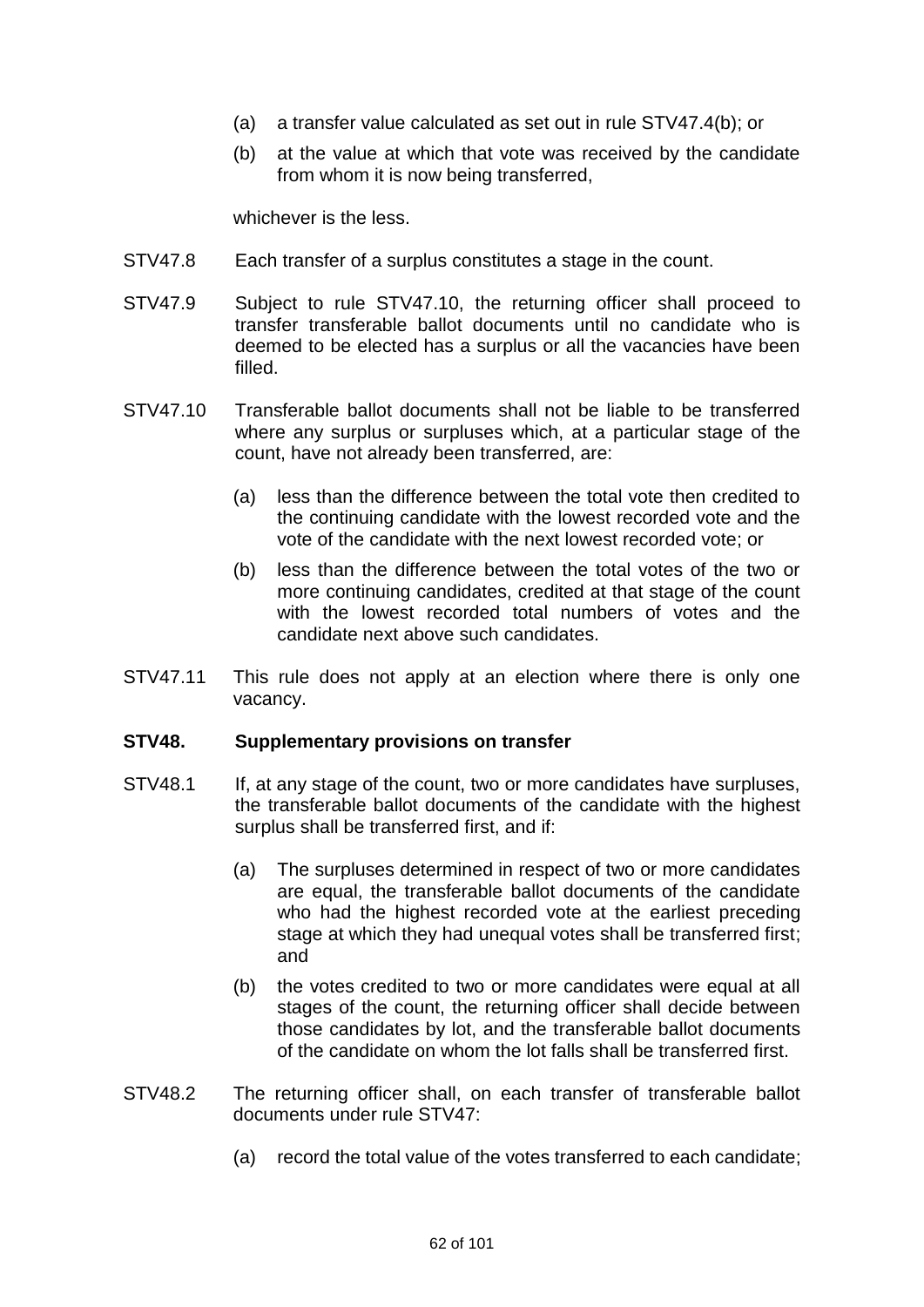- (b) add that value to the previous total of votes recorded for each candidate and record the new total;
- (c) record as non-transferable votes the difference between the surplus and the total transfer value of the transferred votes and add that difference to the previously recorded total of nontransferable votes; and
- (d) compare:
	- (i) the total number of votes then recorded for all of the candidates, together with the total number of nontransferable votes; with
	- (ii) the recorded total of valid first preference votes.
- STV48.3 All ballot documents transferred under rule STV47 or STV49 shall be clearly marked, either individually or as a sub-parcel, so as to indicate the transfer value recorded at that time to each vote on that ballot document or, as the case may be, all the ballot documents in that subparcel.
- STV48.4 Where a ballot document is so marked that it is unclear to the returning officer at any stage of the count under rule STV47 or STV49 for which candidate the next preference is recorded, the returning officer shall treat any vote on that ballot document as a nontransferable vote; and votes on a ballot document shall be so treated where, for example, the names of two or more candidates (whether continuing candidates or not) are so marked that, in the opinion of the returning officer, the same order of preference is indicated or the numerical sequence is broken.

## **STV49. Exclusion of candidates**

- STV49.1 If:
	- (a) all transferable ballot documents which under the provisions of rule STV47 (including that rule as applied by rule STV49.11) and this rule are required to be transferred, have been transferred; and
	- (b) subject to rule STV50, one or more vacancies remain to be filled,

the returning officer shall exclude from the election at that stage the candidate with the then lowest vote (or, where rule STV49.12 applies, the candidates with the then lowest votes).

- STV49.2 The returning officer shall sort all the ballot documents on which first preference votes are given for the candidate or candidates excluded under rule STV49.1 into two sub-parcels so that they are grouped as:
	- (a) ballot documents on which a next available preference is given; and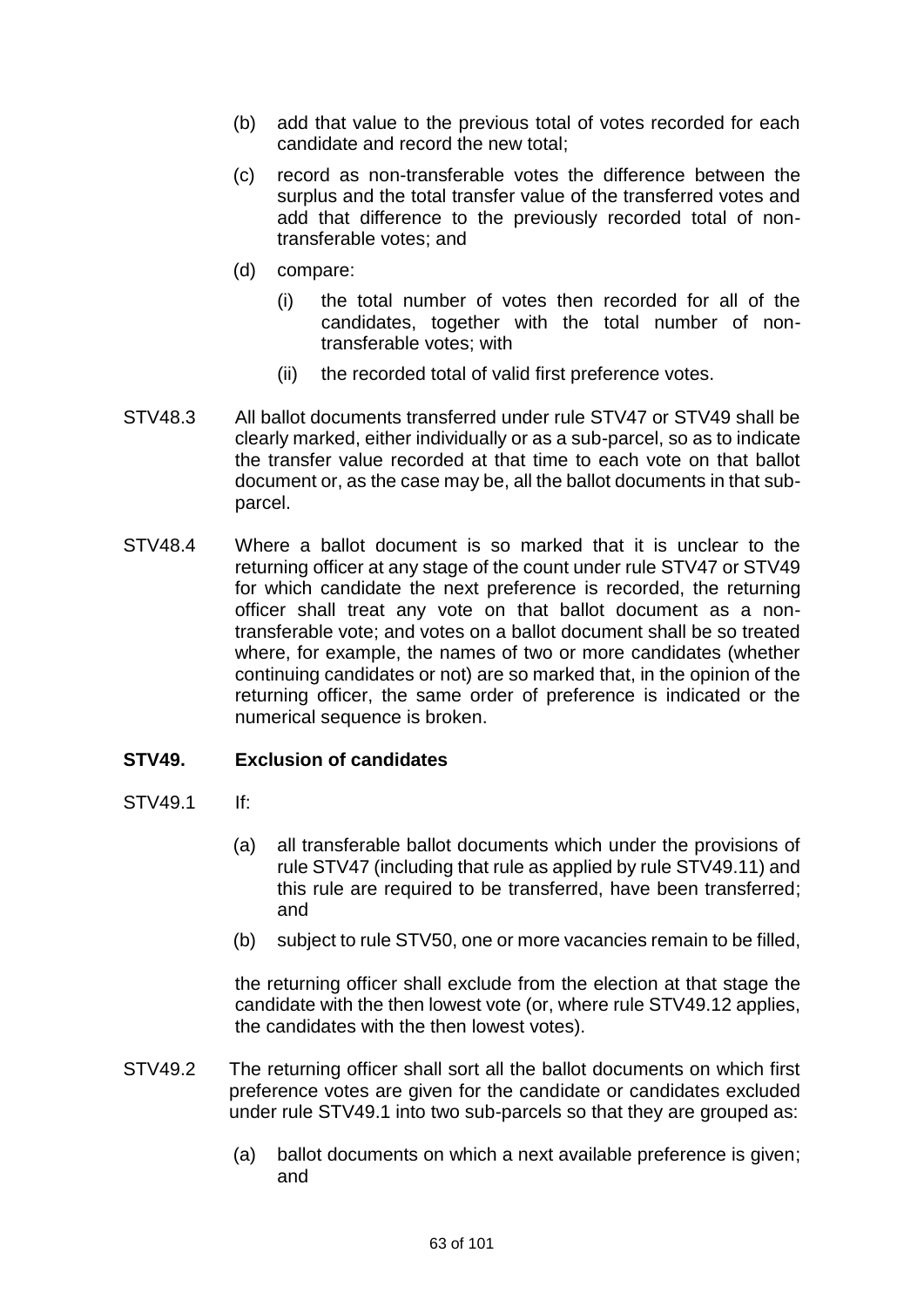- (b) ballot documents on which no such preference is given (thereby including ballot documents on which preferences are given only for candidates who are deemed to be elected or are excluded).
- STV49.3 The returning officer shall, in accordance with this rule and rule STV48, transfer each sub-parcel of ballot documents referred to in rule STV49.2 to the candidate for whom the next available preference is given on those ballot documents.
- STV49.4 The exclusion of a candidate, or of two or more candidates together, constitutes a further stage of the count.
- STV49.5 If, subject to rule STV50, one or more vacancies still remain to be filled, the returning officer shall then sort the transferable ballot documents, if any, which had been transferred to any candidate excluded under rule STV49.1 into sub- parcels according to their transfer value.
- STV49.6 The returning officer shall transfer those ballot documents in the subparcel of transferable ballot documents with the highest transfer value to the continuing candidates in accordance with the next available preferences given on those ballot documents (thereby passing over candidates who are deemed to be elected or are excluded).
- STV49.7 The vote on each transferable ballot document transferred under rule STV49.6 shall be at the value at which that vote was received by the candidate excluded under rule STV49.1.
- STV49.8 Any ballot documents on which no next available preferences have been expressed shall be set aside as non-transferable votes.
- STV49.9 After the returning officer has completed the transfer of the ballot documents in the sub-parcel of ballot documents with the highest transfer value he or she shall proceed to transfer in the same way the sub-parcel of ballot documents with the next highest value and so on until he has dealt with each sub-parcel of a candidate excluded under rule STV49.1.
- STV49.10 The returning officer shall after each stage of the count completed under this rule:
	- (a) record:
		- (i) the total value of votes; or
		- (ii) the total transfer value of votes transferred to each candidate;
	- (b) add that total to the previous total of votes recorded for each candidate and record the new total;
	- (c) record the value of non-transferable votes and add that value to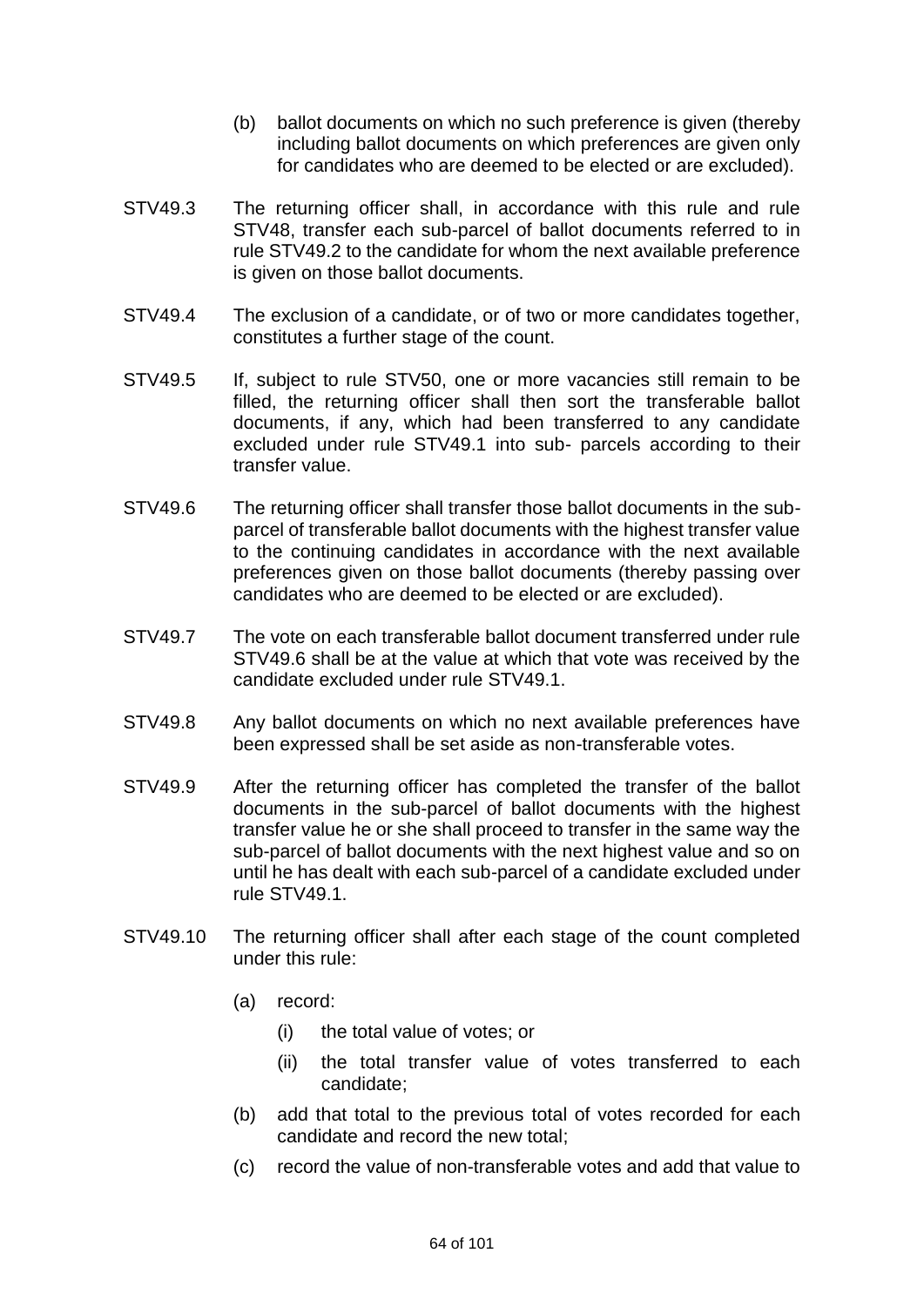the previous non-transferable votes total; and

- (d) compare:
	- (i) the total number of votes then recorded for each candidate together with the total number of non-transferable votes; with
	- (ii) the recorded total of valid first preference votes.
- STV49.11 If after a transfer of votes under any provision of this rule, a candidate has a surplus, that surplus shall be dealt with in accordance with rules STV47.5 to STV47.10 and rule STV48.
- STV49.12 Where the total of the votes of the two or more lowest candidates, together with any surpluses not transferred, is less than the number of votes credited to the next lowest candidate, the returning officer shall in one operation exclude such two or more candidates.
- STV49.13 If when a candidate has to be excluded under this rule, two or more candidates each have the same number of votes and are lowest:
	- (a) regard shall be had to the total number of votes credited to those candidates at the earliest stage of the count at which they had an unequal number of votes and the candidate with the lowest number of votes at that stage shall be excluded; and
	- (b) where the number of votes credited to those candidates was equal at all stages, the returning officer shall decide between the candidates by lot and the candidate on whom the lot falls shall be excluded.

## **STV50. Filling of last vacancies**

- STV50.1 Where the number of continuing candidates is equal to the number of vacancies remaining unfilled the continuing candidates shall thereupon be deemed to be elected.
- STV50.2 Where only one vacancy remains unfilled and the votes of any one continuing candidate are equal to or greater than the total of votes credited to other continuing candidates together with any surplus not transferred, the candidate shall thereupon be deemed to be elected.
- STV50.3 Where the last vacancies can be filled under this rule, no further transfer of votes shall be made.

## **STV51. Order of election of candidates**

STV51.1 The order in which candidates whose votes equal or exceed the quota are deemed to be elected shall be the order in which their respective surpluses were transferred, or would have been transferred but for rule STV47.10.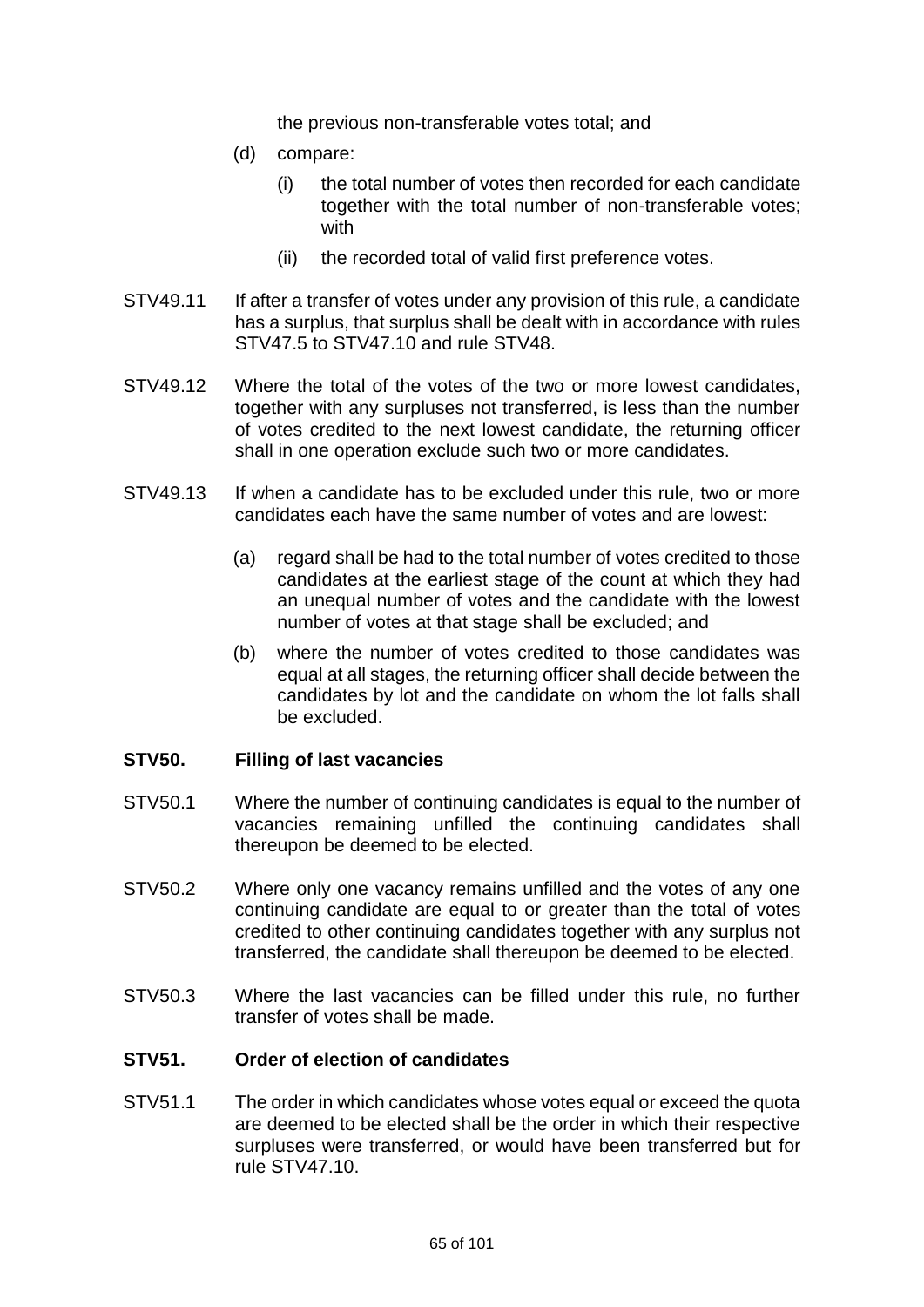- STV51.2 A candidate credited with a number of votes equal to, and not greater than, the quota shall, for the purposes of this rule, be regarded as having had the smallest surplus at the stage of the count at which he obtained the quota.
- STV51.3 Where the surpluses of two or more candidates are equal and are not required to be transferred, regard shall be had to the total number of votes credited to such candidates at the earliest stage of the count at which they had an unequal number of votes and the surplus of the candidate who had the greatest number of votes at that stage shall be deemed to be the largest.
- STV51.4 Where the number of votes credited to two or more candidates were equal at all stages of the count, the returning officer shall decide between them by lot and the candidate on whom the lot falls shall be deemed to have been elected first.

# **FPP51. Equality of votes**

FPP51.1 Where, after the counting of votes is completed, an equality of votes is found to exist between any candidates and the addition of a vote would entitle any of those candidates to be declared elected, the returning officer is to decide between those candidates by a lot, and proceed as if the candidate on whom the lot falls had received an additional vote.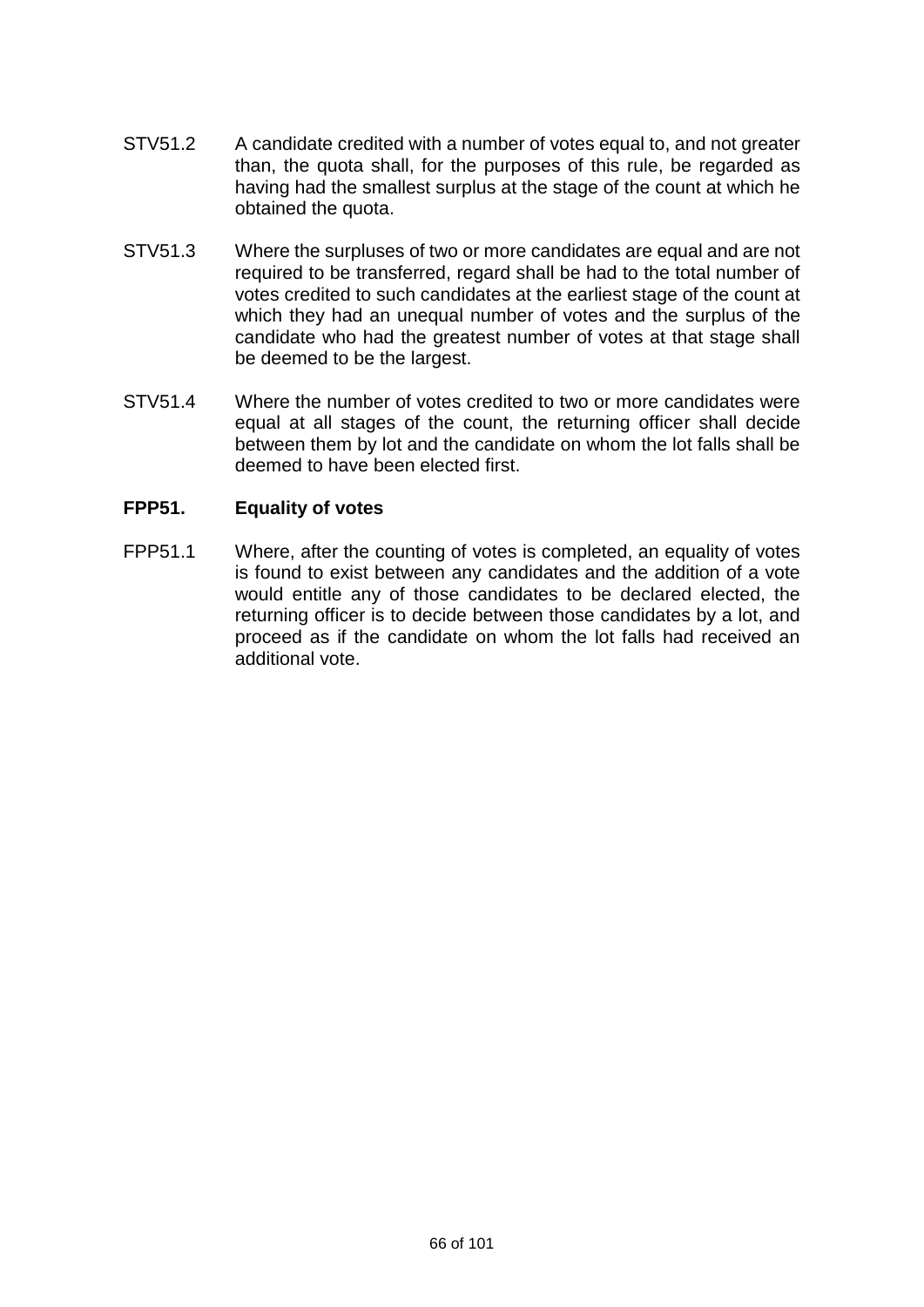## **FPP52. Declaration of result for contested elections**

- FPP52.1 In a contested election, when the result of the poll has been ascertained, the returning officer is to:
	- (a) declare the candidate or candidates whom more votes have been given than for the other candidates, up to the number of vacancies to be filled on the council of governors from the constituency, or class within a constituency, for which the election is being held to be elected;
	- (b) give notice of the name of each candidate who he or she has declared elected:
		- (i) where the election is held under a proposed constitution pursuant to powers conferred on the [insert name] NHS Trust by section 33(4) of the 2006 Act, to the chairman of the NHS Trust; or
		- (ii) in any other case, to the chairman of the corporation; and
	- (c) give public notice of the name of each candidate whom he or she has declared elected.
- FPP52.2 The returning officer is to make:
	- (a) the total number of votes given for each candidate (whether elected or not);
	- (b) the number of rejected ballot papers under each of the headings in rule FPP44.5; and
	- (c) the number of rejected text voting records under each of the headings in rule FPP44.10,

available on request.

### **STV52. Declaration of result for contested elections**

- STV52.1 In a contested election, when the result of the poll has been ascertained, the returning officer is to:
	- (a) declare the candidates who are deemed to be elected under Part 6 of these rules as elected;
	- (b) give notice of the name of each candidate who he or she has declared elected:
		- (i) where the election is held under a proposed constitution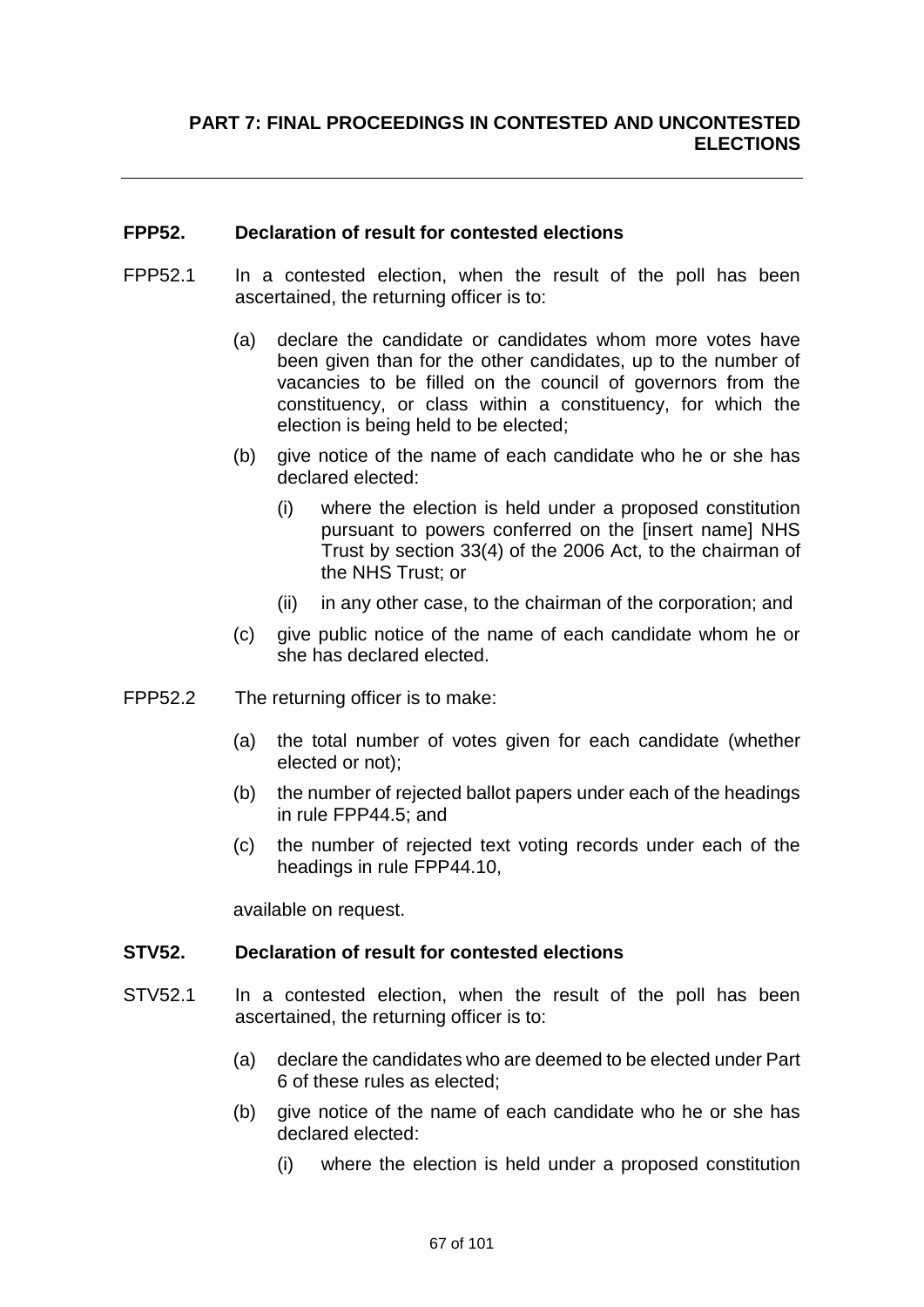pursuant to powers conferred on the [insert name] NHS Trust by section 33(4) of the 2006 Act, to the chairman of the NHS Trust; or

- (ii) in any other case, to the chairman of the corporation; and
- (c) give public notice of the name of each candidate who he or she has declared elected.
- STV52.2 The returning officer is to make:
	- (a) the number of first preference votes for each candidate whether elected or not;
	- (b) any transfer of votes;
	- (c) the total number of votes for each candidate at each stage of the count at which such transfer took place;
	- (d) the order in which the successful candidates were elected;
	- (e) the number of rejected ballot papers under each of the headings in rule STV44.1; and
	- (f) the number of rejected text voting records under each of the headings in rule STV44.3,

available on request.

### **53. Declaration of result for uncontested elections**

- 53.1 In an uncontested election, the returning officer is to as soon as is practicable after final day for the delivery of notices of withdrawals by candidates from the election:
	- (a) declare the candidate or candidates remaining validly nominated to be elected;
	- (b) give notice of the name of each candidate who he or she has declared elected to the chairman of the corporation; and
	- (c) give public notice of the name of each candidate who he or she has declared elected.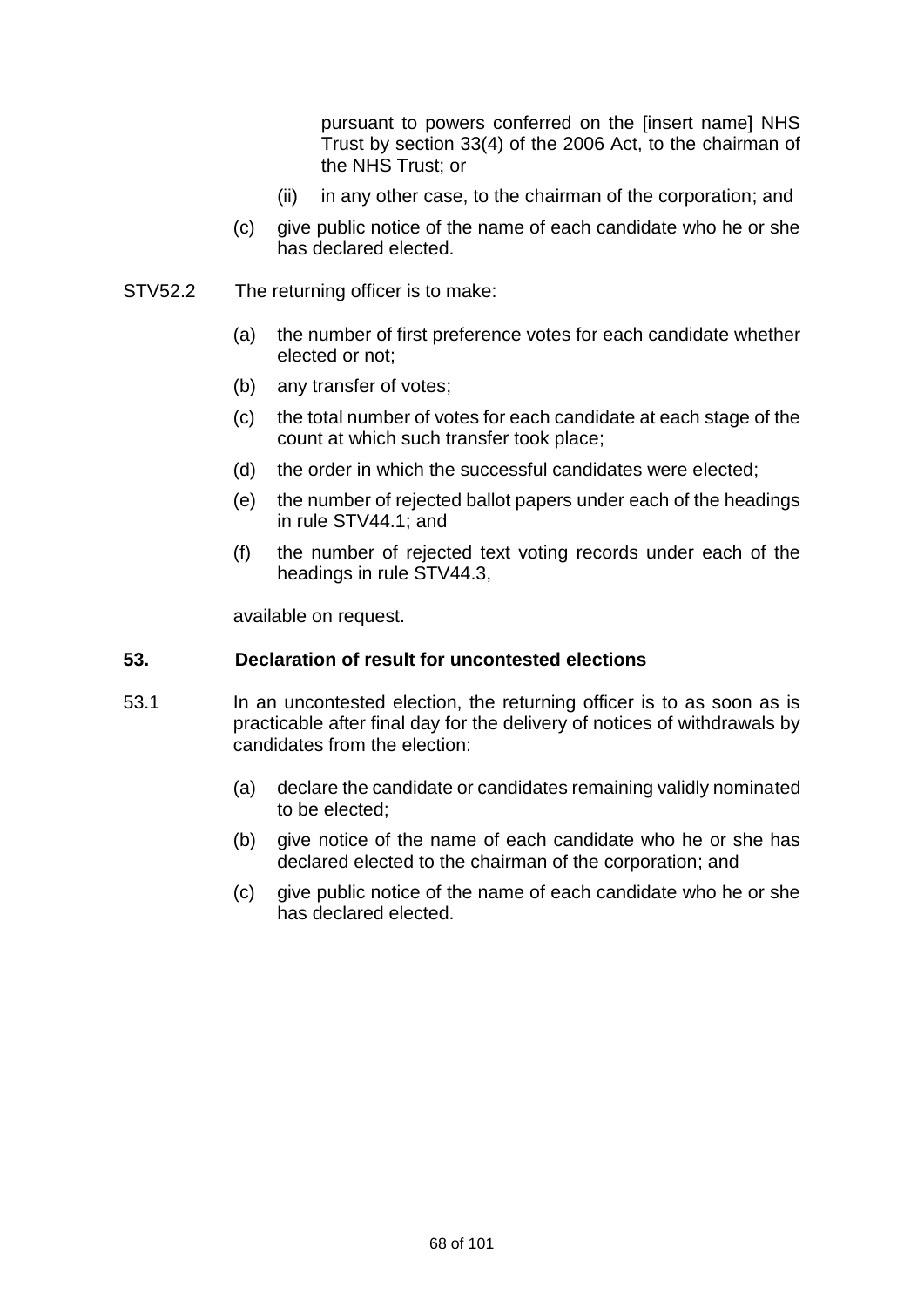### **54. Sealing up of documents relating to the poll**

- 54.1 On completion of the counting at a contested election, the returning officer is to seal up the following documents in separate packets:
	- (a) the counted ballot papers, internet voting records, telephone voting records and text voting records;
	- (b) the ballot papers and text voting records endorsed with "rejected in part";
	- (c) the rejected ballot papers and text voting records; and
	- (d) the statement of rejected ballot papers and the statement of rejected text voting records,

and ensure that complete electronic copies of the internet voting records, telephone voting records and text voting records created in accordance with rule 26 are held in a device suitable for the purpose of storage.

- 54.2 The returning officer must not open the sealed packets of:
	- (a) the disqualified documents, with the list of disqualified documents inside it;
	- (b) the list of spoilt ballot papers and the list of spoilt text message votes;
	- (c) the list of lost ballot documents; and
	- (d) the list of eligible voters,

or access the complete electronic copies of the internet voting records, telephone voting records and text voting records created in accordance with rule 26 and held in a device suitable for the purpose of storage.

- 54.3 The returning officer must endorse on each packet a description of:
	- (a) its contents;
	- (b) the date of the publication of notice of the election;
	- (c) the name of the corporation to which the election relates; and
	- (d) the constituency, or class within a constituency, to which the election relates.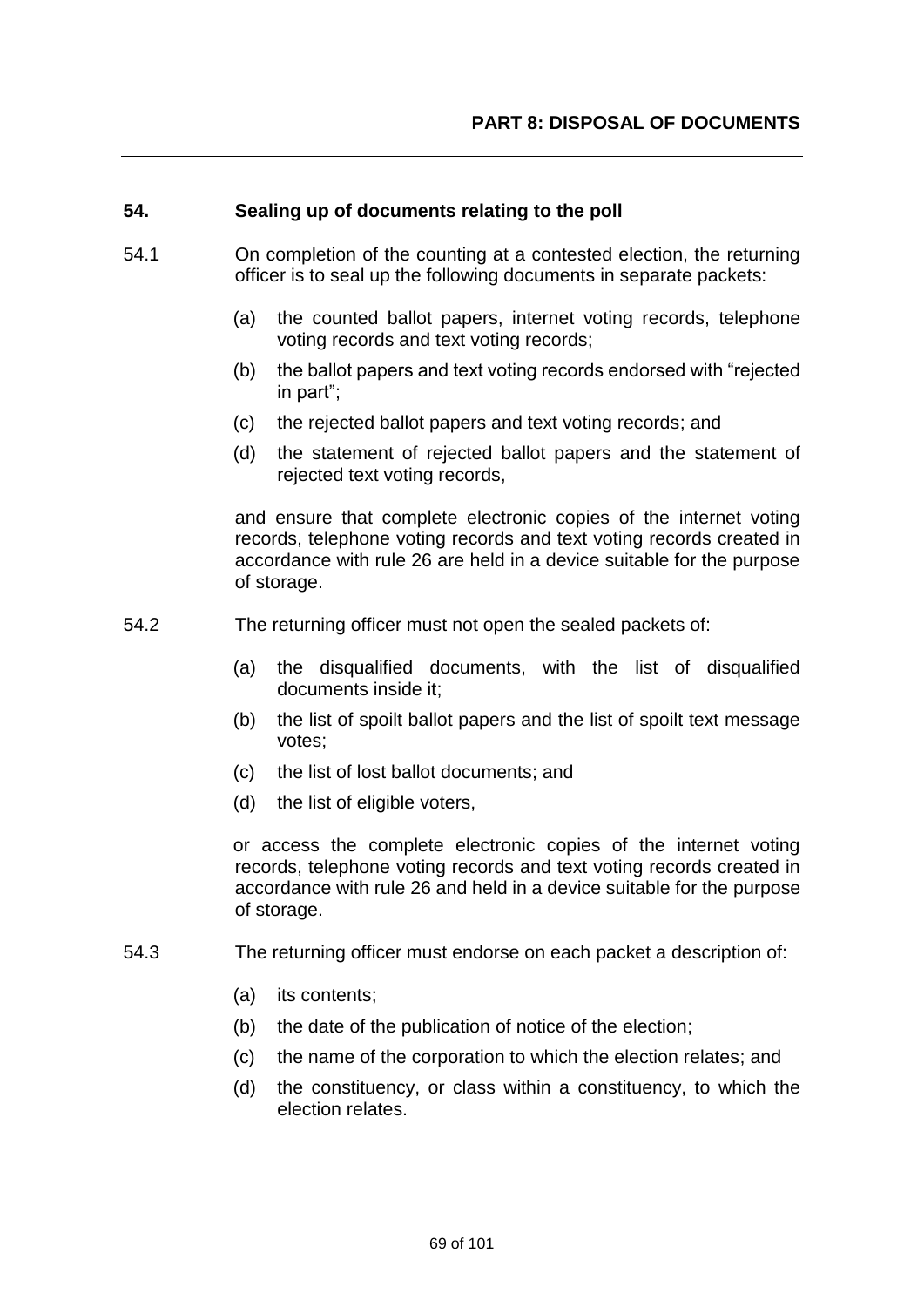# **55. Delivery of documents**

55.1 Once the documents relating to the poll have been sealed up and endorsed pursuant to rule 56, the returning officer is to forward them to the chair of the corporation.

## **56. Forwarding of documents received after close of the poll**

- 56.1 Where:
	- (a) any voting documents are received by the returning officer after the close of the poll;
	- (b) any envelopes addressed to eligible voters are returned as undelivered too late to be resent; or
	- (c) any applications for replacement voting information are made too late to enable new voting information to be issued,

the returning officer is to put them in a separate packet, seal it up, and endorse and forward it to the chairman of the corporation.

## **57. Retention and public inspection of documents**

- 57.1 The corporation is to retain the documents relating to an election that are forwarded to the chair by the returning officer under these rules for one year, and then, unless otherwise directed by the board of directors of the corporation, cause them to be destroyed.
- 57.2 With the exception of the documents listed in rule 58.1, the documents relating to an election that are held by the corporation shall be available for inspection by members of the public at all reasonable times.
- 57.3 A person may request a copy or extract from the documents relating to an election that are held by the corporation, and the corporation is to provide it, and may impose a reasonable charge for doing so.

## **58. Application for inspection of certain documents relating to an election**

- 58.1 The corporation may not allow:
	- (a) the inspection of, or the opening of any sealed packet containing:
		- (i) any rejected ballot papers, including ballot papers rejected in part;
		- (ii) any rejected text voting records, including text voting records rejected in part;
		- (iii) any disqualified documents, or the list of disqualified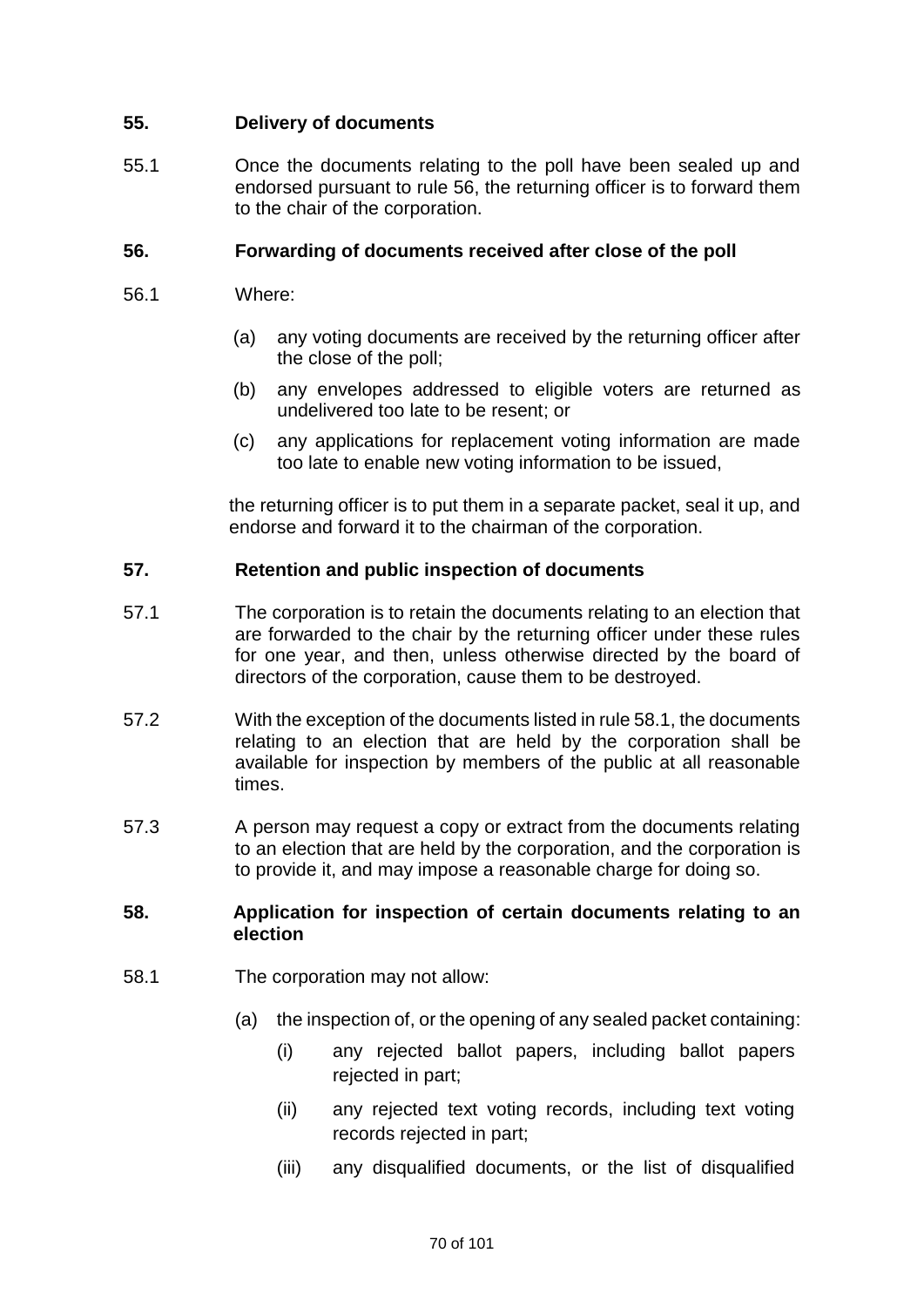documents;

- (iv) any counted ballot papers, internet voting records, telephone voting records or text voting records; or
- (v) the list of eligible voters; or
- (b) access to or the inspection of the complete electronic copies of the internet voting records, telephone voting records and text voting records created in accordance with rule 26 and held in a device suitable for the purpose of storage,

by any person without the consent of the board of directors of the corporation.

- 58.2 A person may apply to the board of directors of the corporation to inspect any of the documents listed in rule 58.1, and the board of directors of the corporation may only consent to such inspection if it is satisfied that it is necessary for the purpose of questioning an election pursuant to Part 11.
- 58.3 The board of directors of the corporation's consent may be on any terms or conditions that it thinks necessary, including conditions as to:
	- (a) persons;
	- (b) time;
	- (c) place and mode of inspection; and
	- (d) production or opening,

and the corporation must only make the documents available for inspection in accordance with those terms and conditions.

- 58.4 On an application to inspect any of the documents listed in rule 58.1 the board of directors of the corporation must:
	- (a) in giving its consent; and
	- (b) in making the documents available for inspection,

ensure that the way in which the vote of any particular member has been given shall not be disclosed, until it has been established:

- (i) that his or her vote was given; and
- (ii) that Monitor has declared that the vote was invalid.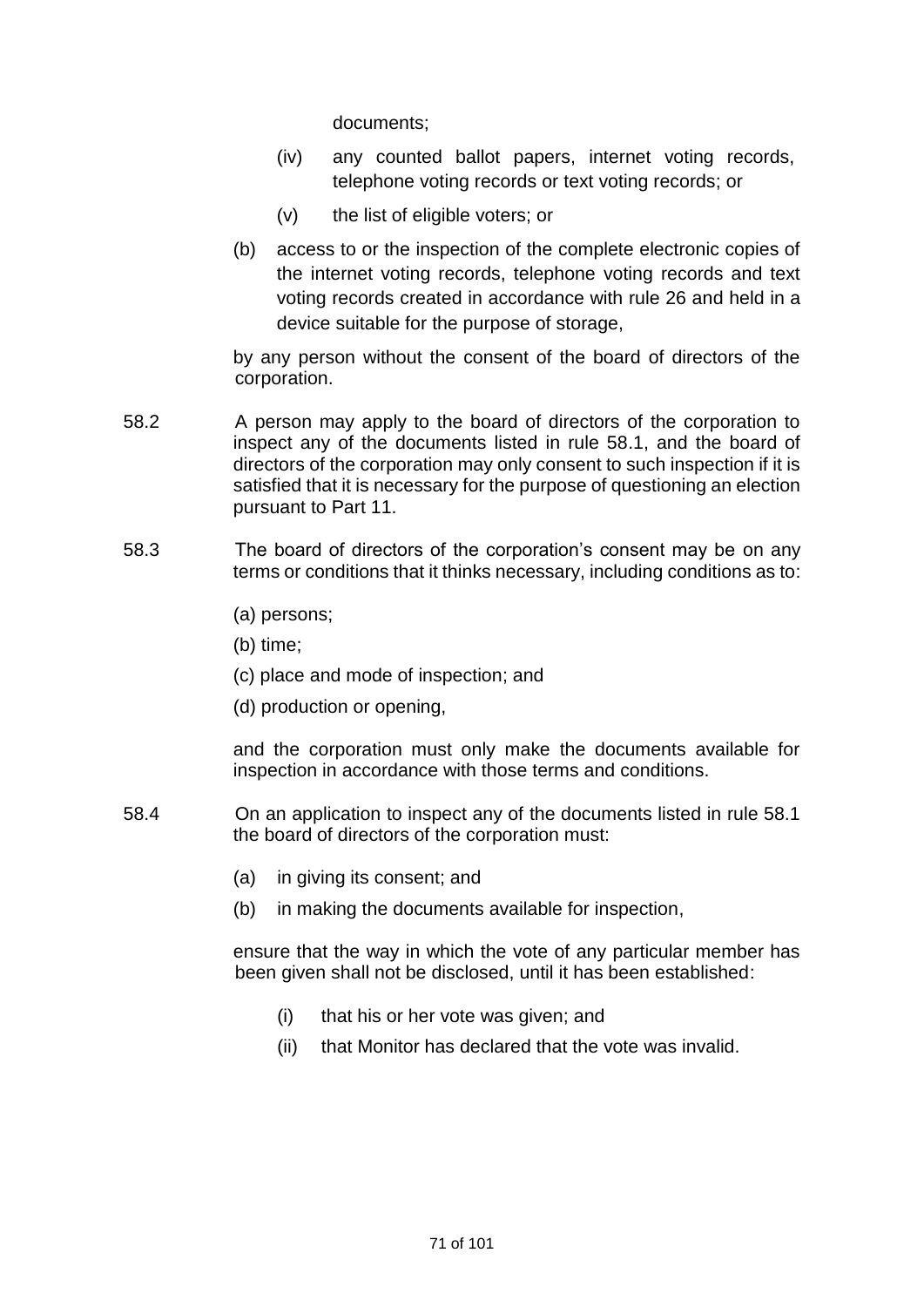## **FPP59. Countermand or abandonment of poll on death of candidate**

- FPP59.1 If at a contested election, proof is given to the returning officer's satisfaction before the result of the election is declared that one of the persons named or to be named as a candidate has died, then the returning officer is to:
	- (a) countermand notice of the poll, or, if voting information has been issued, direct that the poll be abandoned within that constituency or class; and
	- (b) order a new election, on a date to be appointed by him or her in consultation with the corporation, within the period of 40 days, computed in accordance with rule 3 of these rules, beginning with the day that the poll was countermanded or abandoned.
- FPP59.2 Where a new election is ordered under rule FPP59.1, no fresh nomination is necessary for any candidate who was validly nominated for the election where the poll was countermanded or abandoned but further candidates shall be invited for that constituency or class.
- FPP59.3 Where a poll is abandoned under rule FPP59.1(a), rules FPP59.4 to FPP59.7 are to apply.
- FPP59.4 The returning officer shall not take any step or further step to open envelopes or deal with their contents in accordance with rules 38 and 39, and is to make up separate sealed packets in accordance with rule 40.
- FPP59.5 The returning officer is to:
	- (a) count and record the number of ballot papers, internet voting records, telephone voting records and text voting records that have been received;
	- (b) seal up the ballot papers, internet voting records, telephone voting records and text voting records into packets, along with the records of the number of ballot papers, internet voting records, telephone voting records and text voting records; and
	- (c) ensure that complete electronic copies of the internet voting records, telephone voting records and text voting records created in accordance with rule 26 are held in a device suitable for the purpose of storage.
- FPP59.6 The returning officer is to endorse on each packet a description of: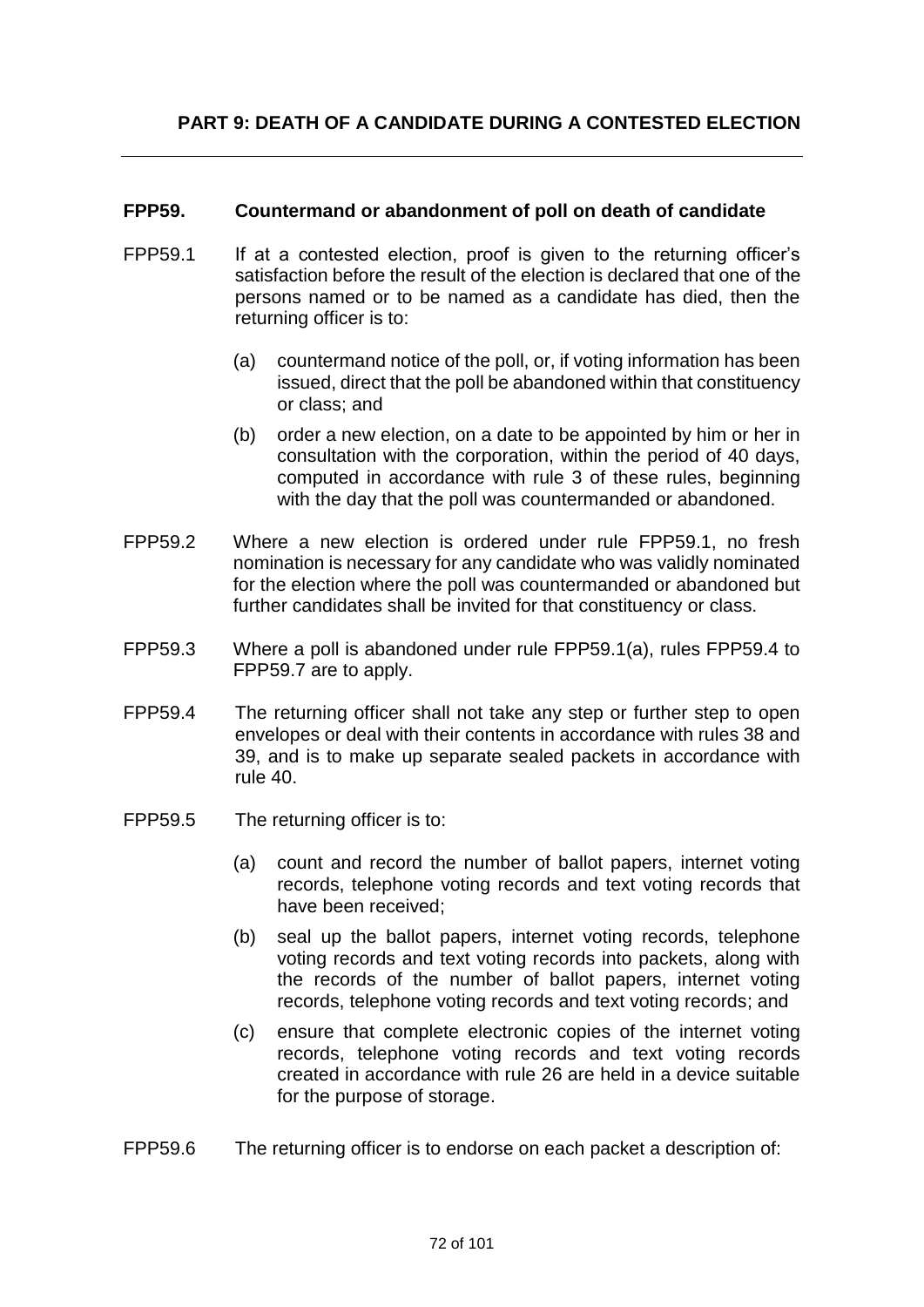- (a) its contents;
- (b) the date of the publication of notice of the election;
- (c) the name of the corporation to which the election relates; and
- (d) the constituency, or class within a constituency, to which the election relates.
- FPP59.7 Once the documents relating to the poll have been sealed up and endorsed pursuant to rules FPP59.4 to FPP59.6, the returning officer is to deliver them to the chairman of the corporation, and rules 57 and 58 are to apply.

#### **STV59. Countermand or abandonment of poll on death of candidate**

- STV59.1 If, at a contested election, proof is given to the returning officer's satisfaction before the result of the election is declared that one of the persons named or to be named as a candidate has died, then the returning officer is to:
	- (a) publish a notice stating that the candidate has died; and
	- (b) proceed with the counting of the votes as if that candidate had been excluded from the count so that:
		- (i) ballot documents which only have a first preference recorded for the candidate that has died, and no preferences for any other candidates, are not to be counted; and
		- (ii) ballot documents which have preferences recorded for other candidates are to be counted according to the consecutive order of those preferences, passing over preferences marked for the candidate who has died.
- STV59.2 The ballot documents which have preferences recorded for the candidate who has died are to be sealed with the other counted ballot documents pursuant to rule 54.1(a).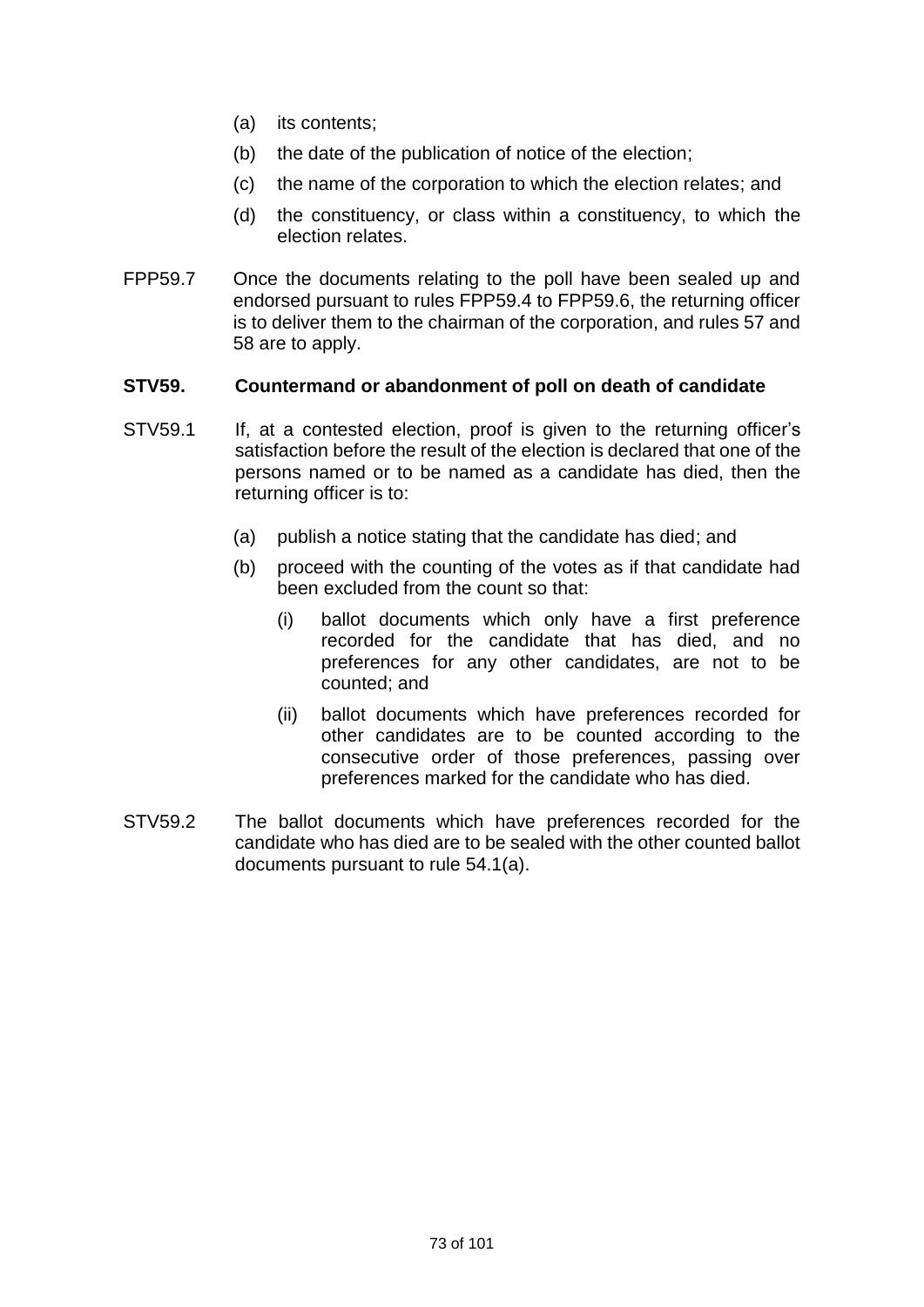#### *Election expenses*

#### **60. Election expenses**

60.1 Any expenses incurred, or payments made, for the purposes of an election which contravene this Part are an electoral irregularity, which may only be questioned in an application made to Monitor under Part 11 of these rules.

#### **61. Expenses and payments by candidates**

- 61.1 A candidate may not incur any expenses or make a payment (of whatever nature) for the purposes of an election, other than expenses or payments that relate to:
	- (a) personal expenses;
	- (b) travelling expenses, and expenses incurred while living away from home; and
	- (c) expenses for stationery, postage, telephone, internet (or any similar means of communication) and other petty expenses, to a limit of £100.

## **62. Election expenses incurred by other persons**

- 62.1 No person may:
	- (a) incur any expenses or make a payment (of whatever nature) for the purposes of a candidate's election, whether on that candidate's behalf or otherwise; or
	- (b) give a candidate or his or her family any money or property (whether as a gift, donation, loan, or otherwise) to meet or contribute to expenses incurred by or on behalf of the candidate for the purposes of an election.
- 62.2 Nothing in this rule is to prevent the corporation from incurring such expenses, and making such payments, as it considers necessary pursuant to rules 63 and 64.

*Publicity*

#### **63. Publicity about election by the corporation**

- 63.1 The corporation may:
	- (a) compile and distribute such information about the candidates;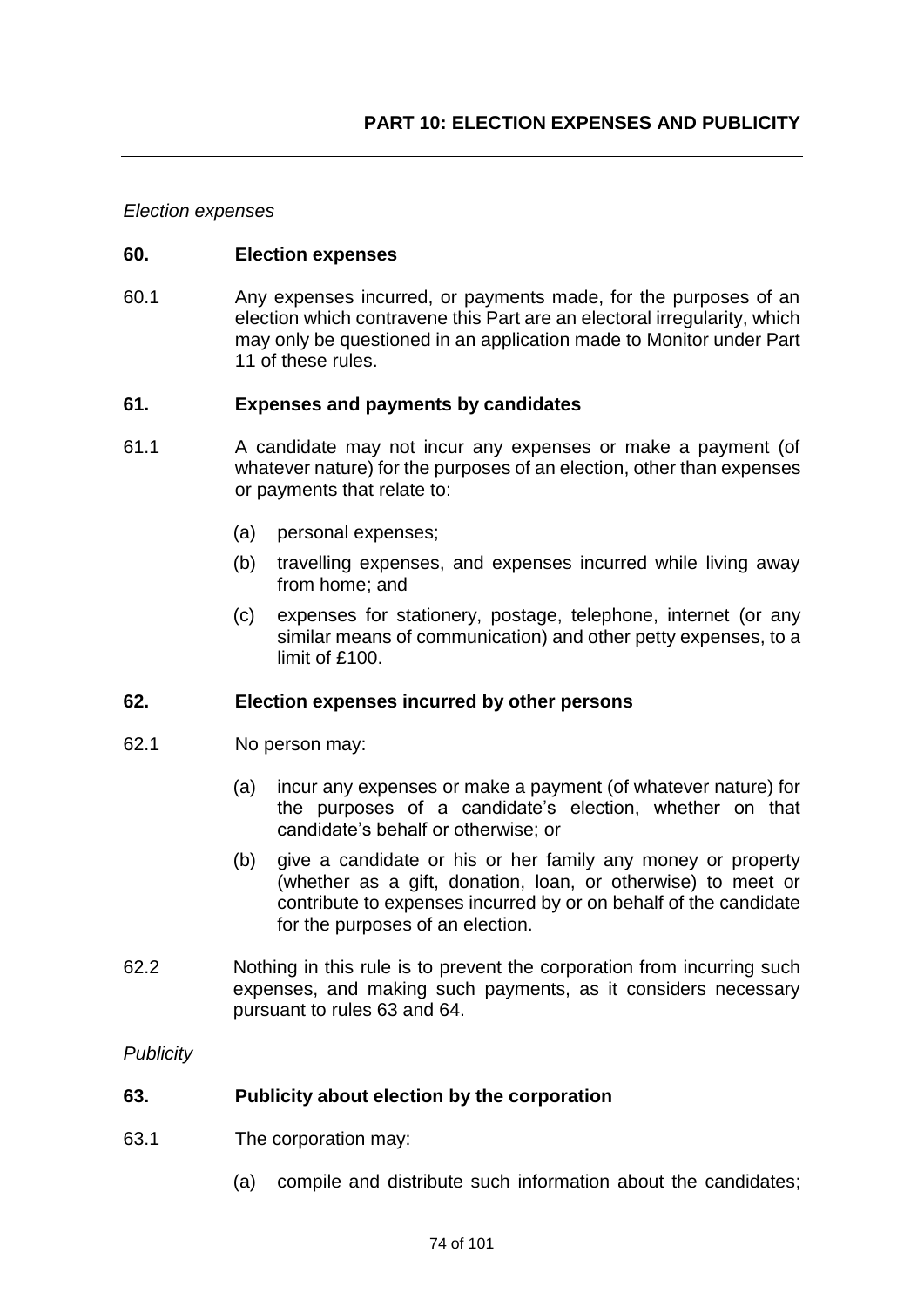and

(b) organise and hold such meetings to enable the candidates to speak and respond to questions,

as it considers necessary.

- 63.2 Any information provided by the corporation about the candidates, including information compiled by the corporation under rule 64, must be:
	- (a) objective, balanced and fair;
	- (b) equivalent in size and content for all candidates;
	- (c) compiled and distributed in consultation with all of the candidates standing for election; and
	- (d) must not seek to promote or procure the election of a specific candidate or candidates, at the expense of the electoral prospects of one or more other candidates.
- 63.3 Where the corporation proposes to hold a meeting to enable the candidates to speak, the corporation must ensure that all of the candidates are invited to attend, and in organising and holding such a meeting, the corporation must not seek to promote or procure the election of a specific candidate or candidates at the expense of the electoral prospects of one or more other candidates.

## **64. Information about candidates for inclusion with voting information**

- 64.1 The corporation must compile information about the candidates standing for election, to be distributed by the returning officer pursuant to rule 24 of these rules.
- 64.2 The information must consist of:
	- (a) a statement submitted by the candidate of no more than 250 words;
	- (b) if voting by telephone or text message is a method of polling for the election, the numerical voting code allocated by the returning officer to each candidate, for the purpose of recording votes using the telephone voting facility or the text message voting facility ("numerical voting code"); and
	- (c) a photograph of the candidate.

## **65. Meaning of "for the purposes of an election"**

65.1 In this Part, the phrase "for the purposes of an election" means with a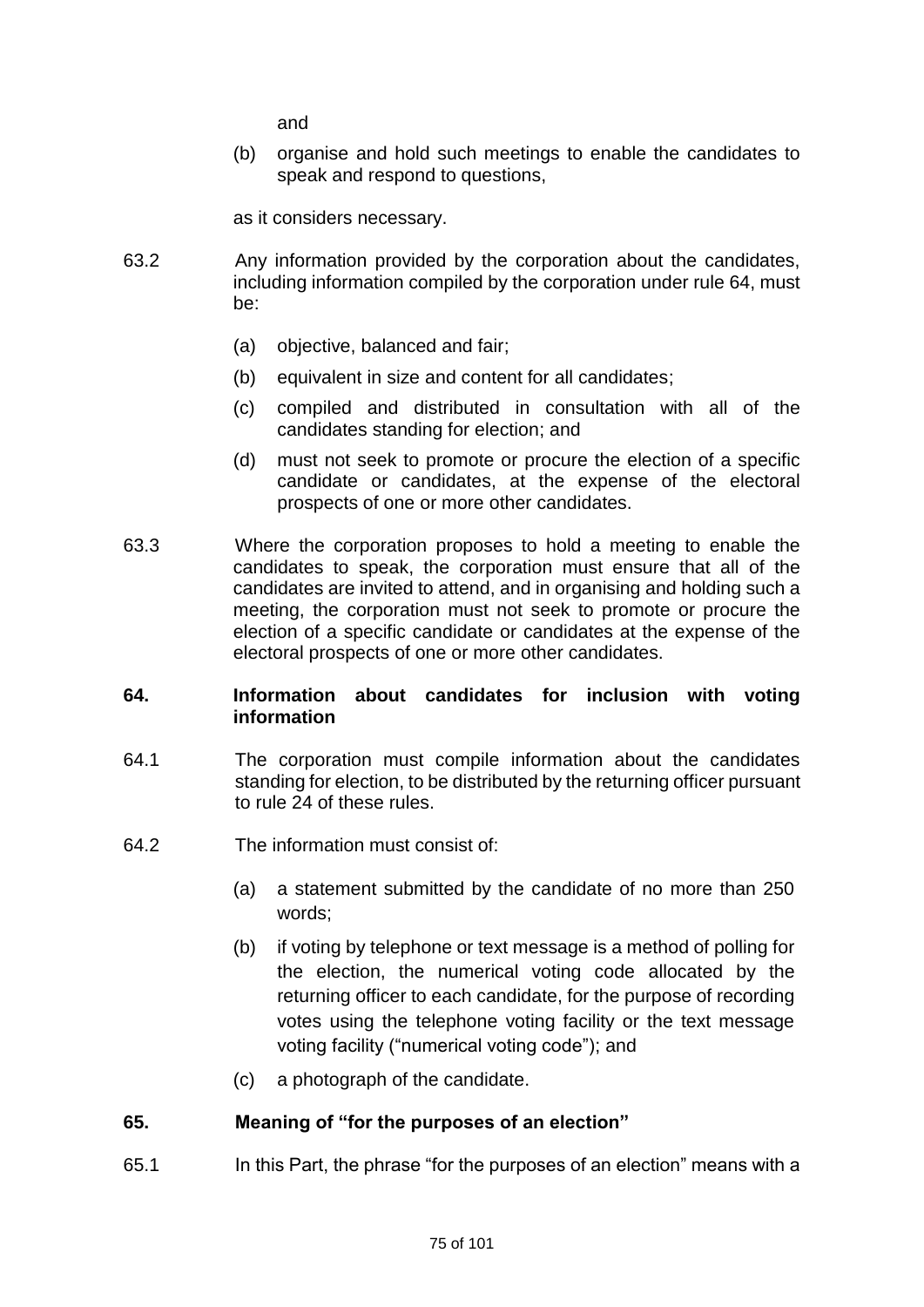view to, or otherwise in connection with, promoting or procuring a candidate's election, including the prejudicing of another candidate's electoral prospects; and the phrase "for the purposes of a candidate's election" is to be construed accordingly.

65.2 The provision by any individual of his or her own services voluntarily, on his or her own time, and free of charge is not to be considered an expense for the purposes of this Part.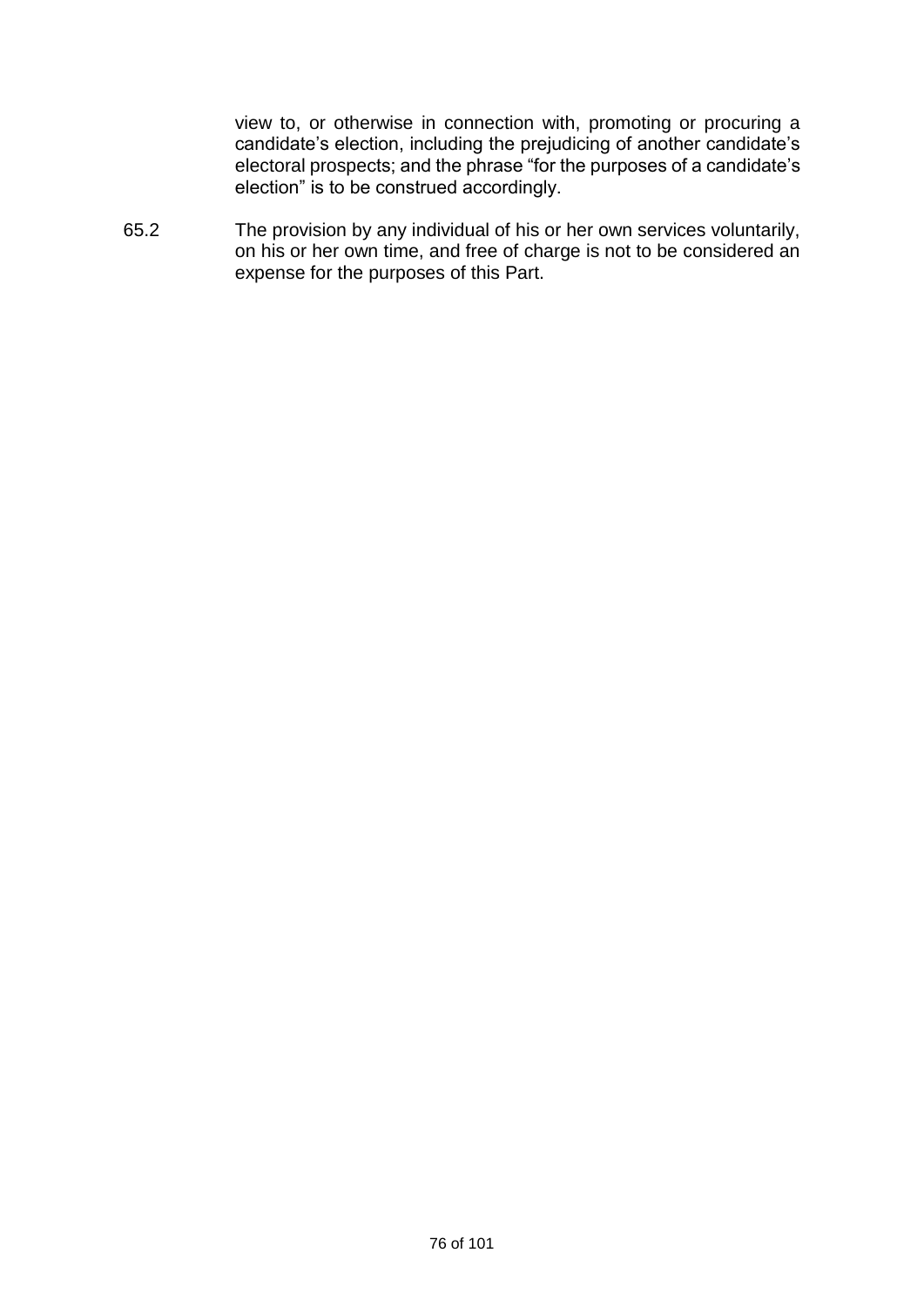#### **66. Application to question an election**

- 66.1 An application alleging a breach of these rules, including an electoral irregularity under Part 10, may be made to Monitor for the purpose of seeking a referral to the independent election arbitration panel ( IEAP).
- 66.2 An application may only be made once the outcome of the election has been declared by the returning officer.
- 66.3 An application may only be made to Monitor by:
	- (a) a person who voted at the election or who claimed to have had the right to vote; or
	- (b) a candidate, or a person claiming to have had a right to be elected at the election.
- 66.4 The application must:
	- (a) describe the alleged breach of the rules or electoral irregularity; and
	- (b) be in such a form as the independent panel may require.
- 66.5 The application must be presented in writing within 21 days of the declaration of the result of the election. Monitor will refer the application to the independent election arbitration panel appointed by Monitor.
- 66.6 If the independent election arbitration panel requests further information from the applicant, then that person must provide it as soon as is reasonably practicable.
- 66.7 Monitor shall delegate the determination of an application to a person or panel of persons to be nominated for the purpose.
- 66.8 The determination by the IEAP shall be binding on and shall be given effect by the corporation, the applicant and the members of the constituency (or class within a constituency) including all the candidates for the election to which the application relates.
- 66.9 The IEAP may prescribe rules of procedure for the determination of an application including costs.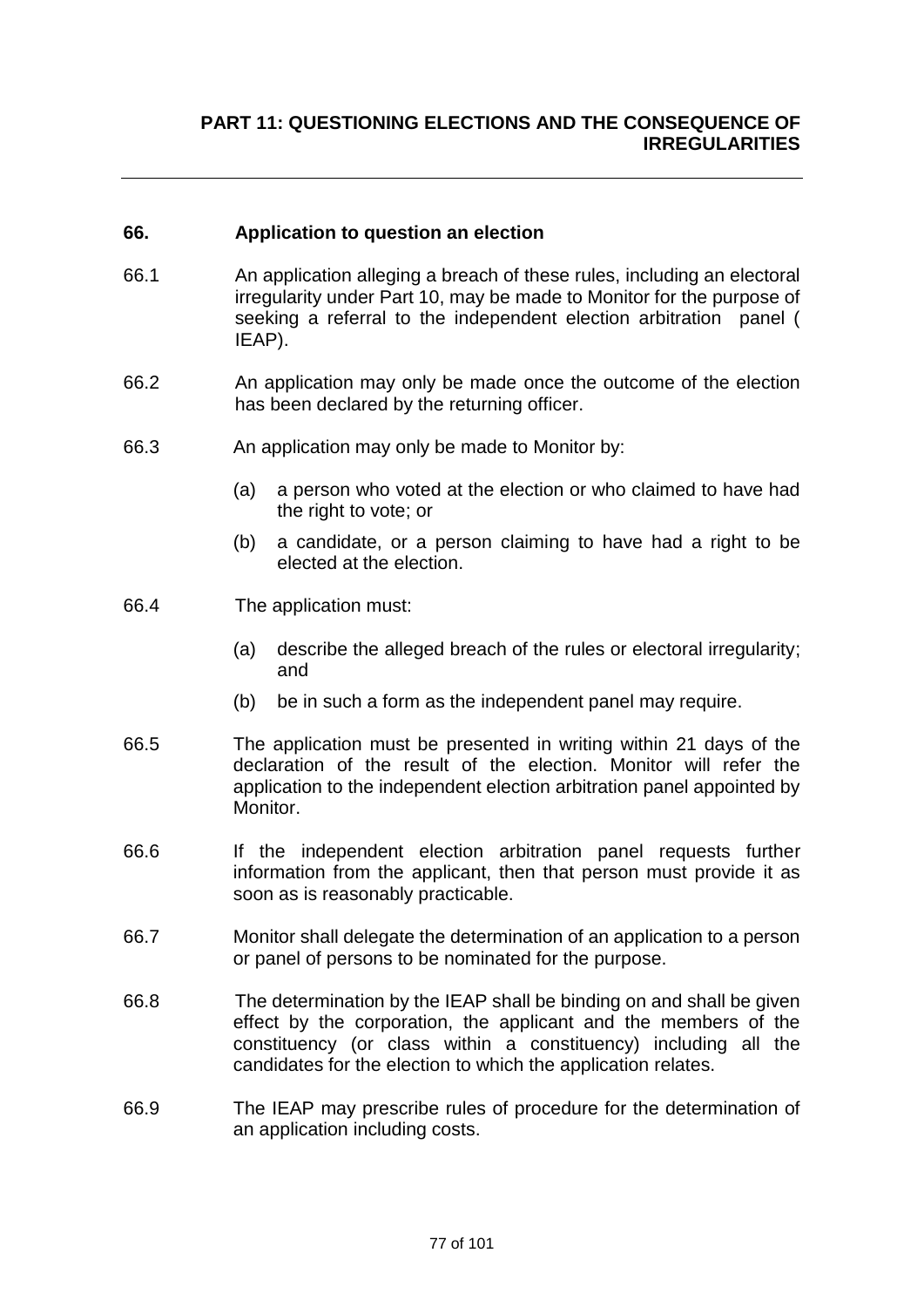#### **67. Secrecy**

- 67.1 The following persons:
	- (a) the returning officer; and
	- (b) the returning officer's staff,

must maintain and aid in maintaining the secrecy of the voting and the counting of the votes, and must not, except for some purpose authorised by law, communicate to any person any information as to:

- (i) the name of any member of the corporation who has or has not been given voting information or who has or has not voted;
- (ii) the unique identifier on any ballot paper;
- (iii) the voter ID number allocated to any voter; or
- (iv) the candidate(s) for whom any member has voted.
- 67.2 No person may obtain or attempt to obtain information as to the candidate(s) for whom a voter is about to vote or has voted, or communicate such information to any person at any time, including the unique identifier on a ballot paper given to a voter or the voter ID number allocated to a voter.
- 67.3 The returning officer is to make such arrangements as he or she thinks fit to ensure that the individuals who are affected by this provision are aware of the duties it imposes.

#### **68. Prohibition of disclosure of vote**

68.1 No person who has voted at an election shall, in any legal or other proceedings to question the election, be required to state for whom he or she has voted.

#### **69. Disqualification**

- 69.1 A person may not be appointed as a returning officer, or as staff of the returning officer pursuant to these rules, if that person is:
	- (a) a member of the corporation;
	- (b) an employee of the corporation;
	- (c) a director of the corporation; or
	- (d) employed by or on behalf of a person who has been nominated for election.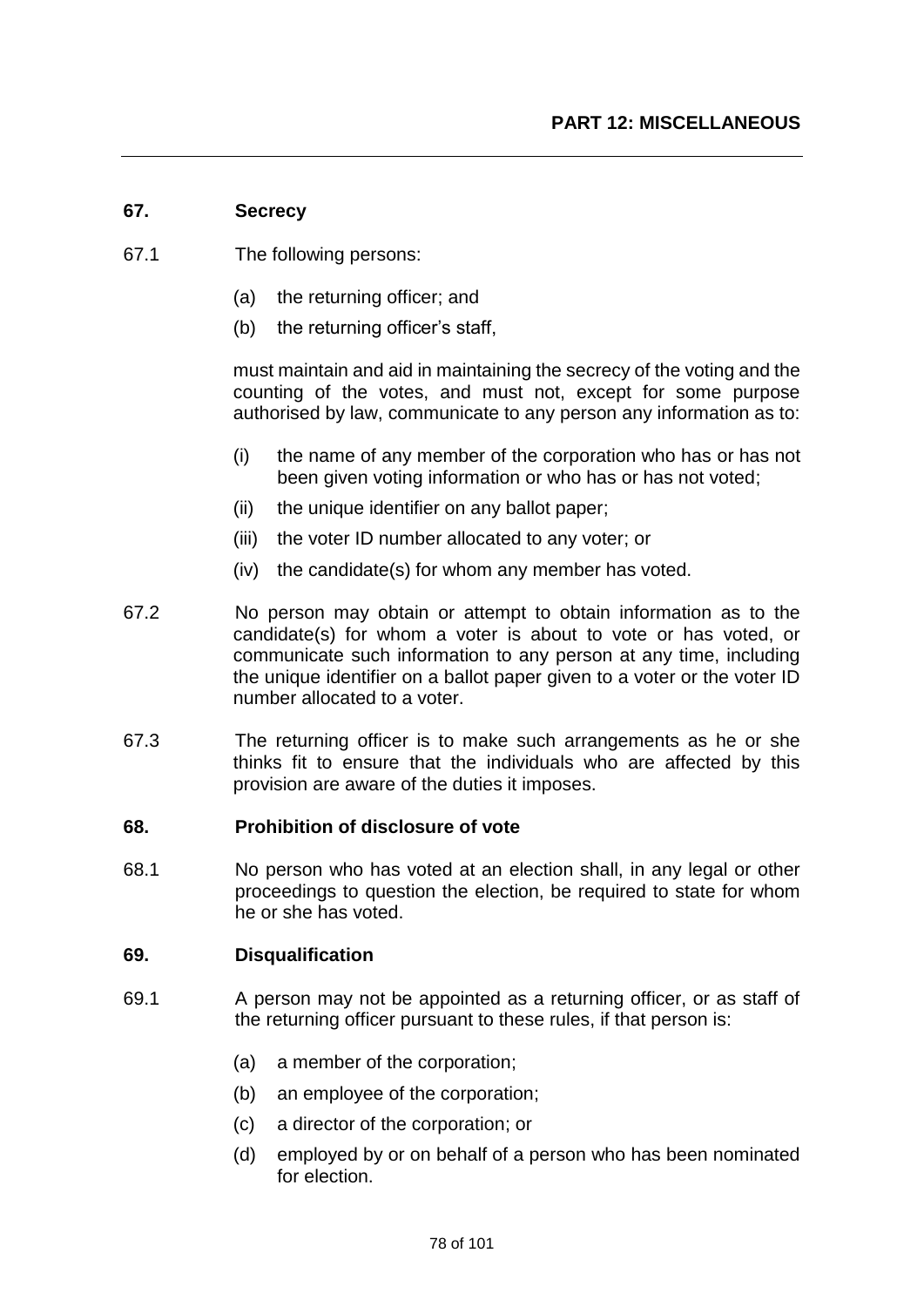## **70. Delay in postal service through industrial action or unforeseen event**

- 70.1 If industrial action, or some other unforeseen event, results in a delay in:
	- (a) the delivery of the documents in rule 24; or
	- (b) the return of the ballot papers,

the returning officer may extend the time between the publication of the notice of the poll and the close of the poll by such period as he or she considers appropriate.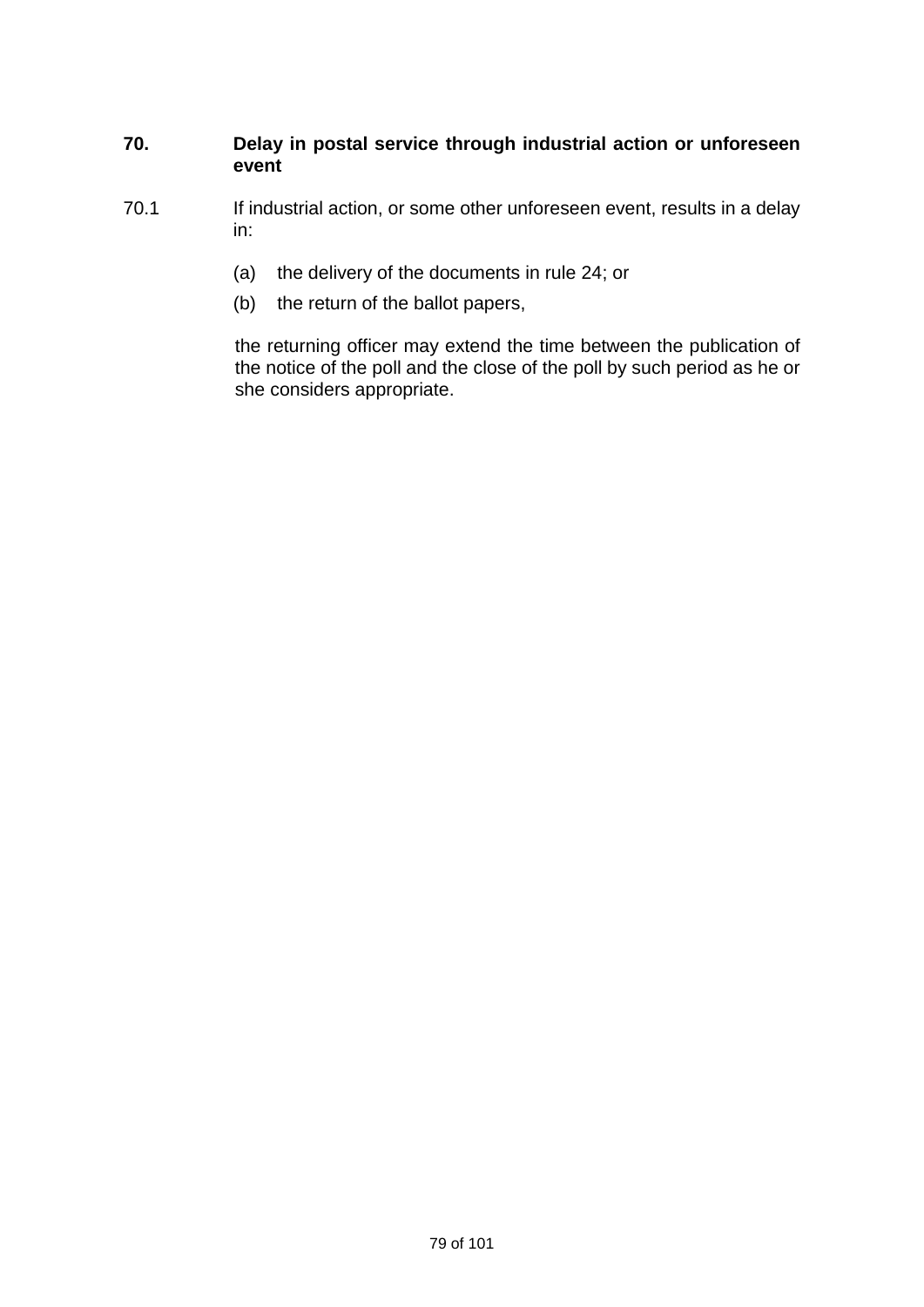# **ANNEX 5 – ADDITIONAL PROVISIONS – COUNCIL OF GOVERNORS**

## **1. Roles and responsibilities of the Council of Governors**

- **1.1** The roles and responsibilities of the Council of Governors, which are to be carried out in accordance with the Constitution:
- **1.1.1.** to appoint, and if appropriate, to remove the Chair;
- **1.1.2.** to appoint, and if appropriate, remove the other non-executive directors;
- **1.1.3.** to decide the remuneration and allowances and conditions of office of the Chairman and other non-executive directors;
- **1.1.4.** to approve the appointment of the Chief Executive;
- **1.1.5.** to appoint, and if appropriate, remove the auditor;
- **1.1.6.** receive the Trust's annual accounts, and any report of the auditor on them, and the annual report;
- **1.1.7.** in preparing the Trust's annual plan, the Board of Directors must have regard to the views of the Council of Governors;
- **1.1.8.** to decide whether the Trust's private patient work would significantly interfere with the Foundation Trust's principal purpose, which is to provide goods and services for the health service in England, or performing the Foundation Trust's other functions;
- **1.1.9.** to approve any proposed increase in non-NHS income of 5% of the Trust's total income in any one financial year;
- **1.1.10.** to hold the non-executive directors, individually and collectively, to account for the performance of the Board of Directors;
- **1.1.11.** to represent the interests of the members of the Trust as a whole and the interests of the public;
- **1.1.12.** to act in the best interests of the Trust and to adhere to its values and code of conduct;
- **1.1.13.** to regularly feedback information about the Trust, its vision and its performance to the constituencies and stakeholder organisations that either elected them or appointed them;
- **1.1.14.** to prepare and review on an annual basis the Trust's membership strategy and its policy for the composition of the Council of Governors and of the non-executive directors; and
- **1.1.15.** when appropriate, to make recommendations for the revision of this Constitution.

# **2. Appointed Governors**

## **Local Authority Governors**

**2.1** The Chairman, having consulted with Devon County Council, South Hams District Council, Teignbridge District Council and Torbay Unitary Authority,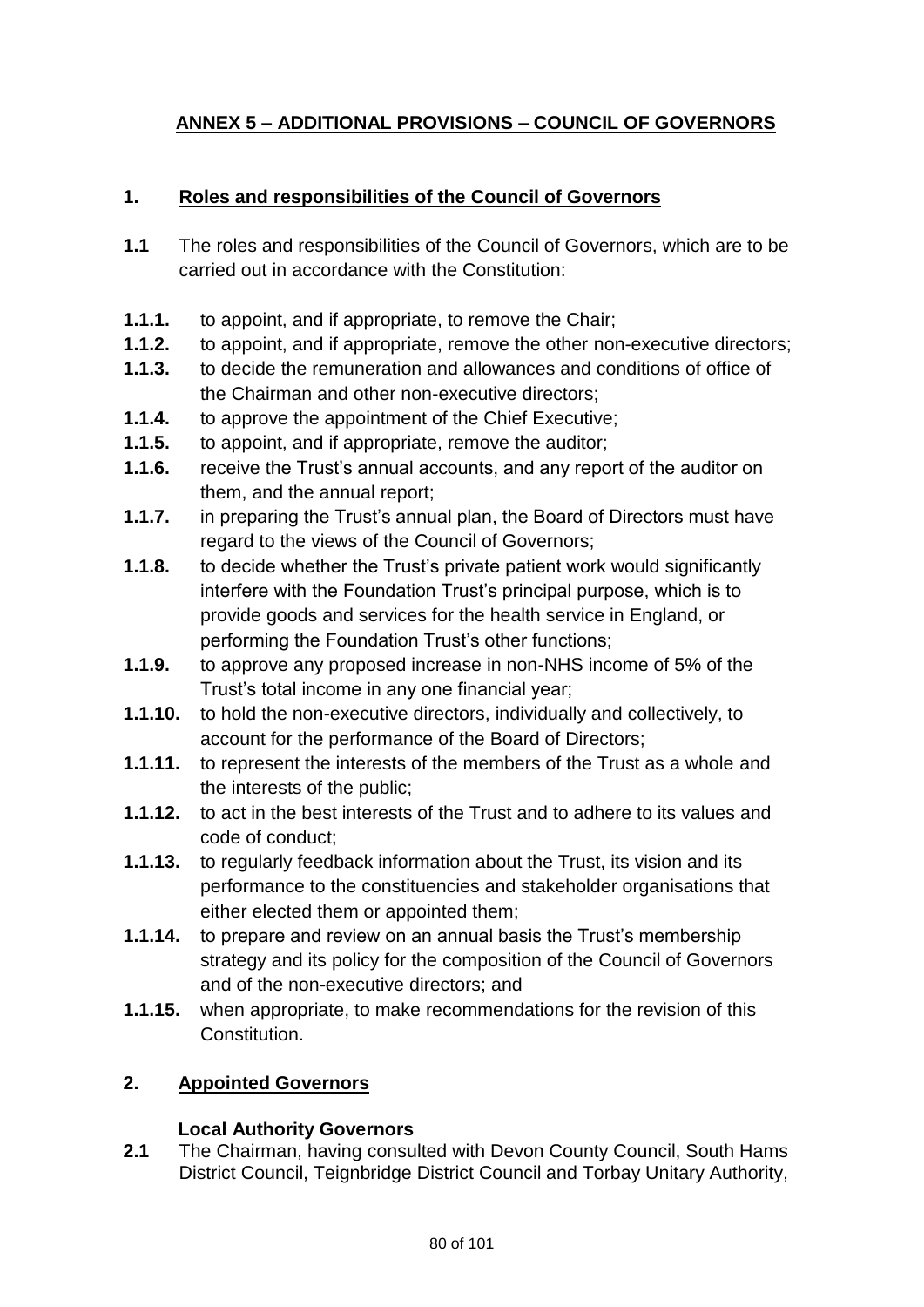or any successor local authority for an area which includes the whole or part of an area forming part of the Public Constituency, is to adopt a process for agreeing the appointment of one (1) Local Authority Governor from each of those local authorities.

## **Partnership Governors**

**2.2** The Partnership Governors are to be appointed by the partnership organisations, in accordance with a process agreed with the Chairman.

## **General Provisions**

- **2.3** Appointed Governors:
- **2.3.1** appointed Governors shall normally hold office for a period of three (3) years commencing on the date such appointment is to have effect;
- **2.3.2** appointed Governors are eligible for re-appointment at the end of that period; and
- **2.3.3** appointed Governors may not where re-appointed hold office for longer than nine (9) consecutive years, and shall not be eligible for reappointment if they have already held office for more than six (6) consecutive years. One year is consecutive with another unless there is a period of not less than one year between them.
- **2.4** Additional Roles and Responsibilities of Appointed Governors Subject always to the overriding principle that the Governors' first responsibility is to the Council of Governors and the Trust:
- **2.4.1** the roles and responsibilities of the Appointed Governors which are to be carried out in accordance with the Constitution include:
- **2.4.1.1** to further the relationship between the organisation that the Appointed Governors represent and the Trust;
- **2.4.1.2** to bring to the Council of Governors a greater understanding of the organisation that the Appointed Governors represents;
- **2.4.1.3** to speak with authority for the organisation they represent and be able to explain its policies; and
- **2.4.1.4** to represent the Trust to the organisation they represent.

## **3. Eligibility to be a Governor**

- **3.1** A person may not become a Governor of the Trust, and if already holding such office will immediately cease to do so, if:
- **3.1.1** they are a director of the Trust, or a Governor or director of a NHS body as defined in section 28(6) of the 2006 Act (unless they are an appointed Governor appointed by the NHS body for which they are a Governor or director);
- **3.1.2** they are the spouse, partner, parent or child of a member of the Board of Directors (including the Chair) of the Trust;
- **3.1.3** being a member of the Public Constituency they refuse to sign a declaration in the form specified by the Secretary, of particulars of their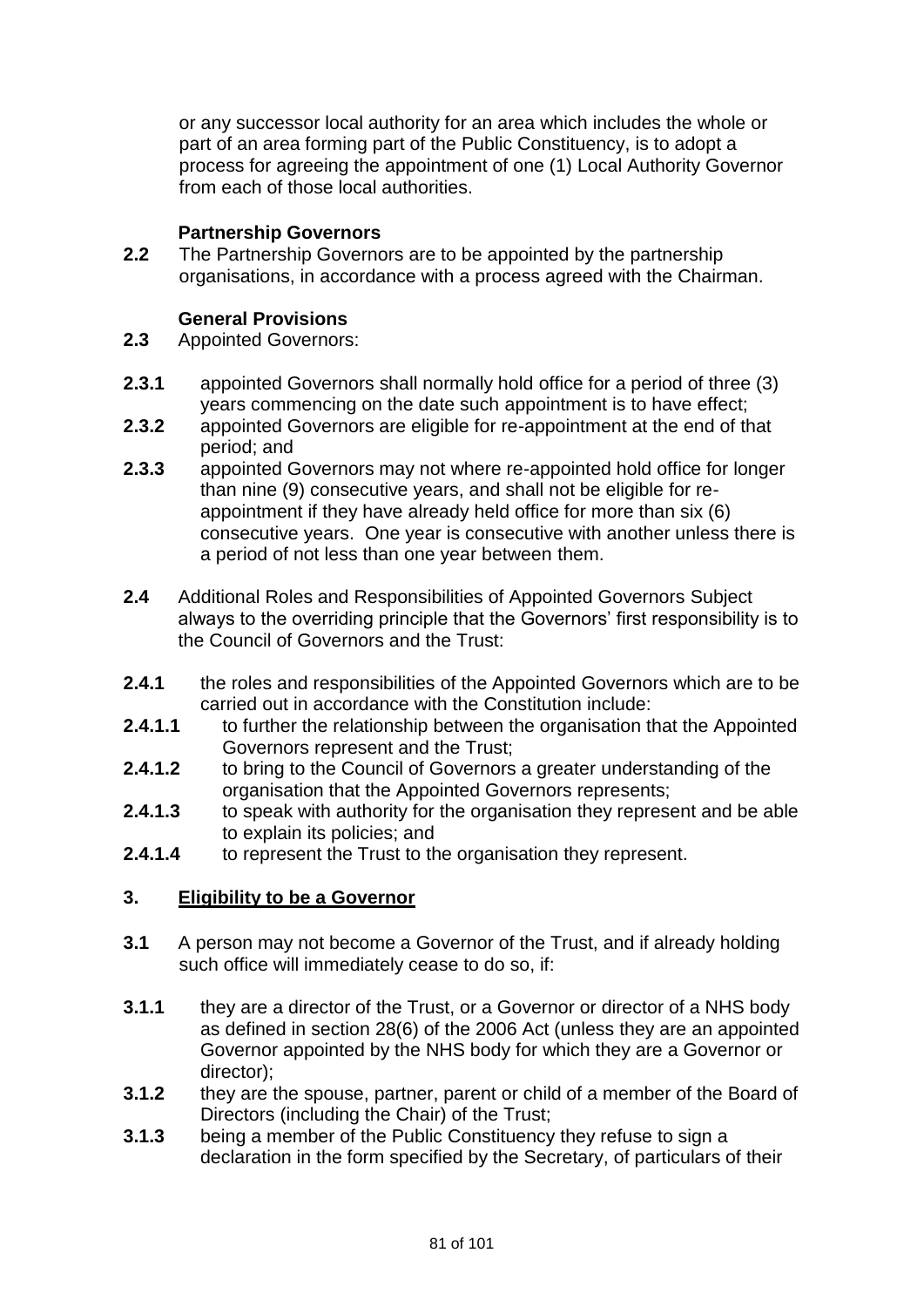qualification to vote as a member of the Trust, and that they are not prevented from being a member of the Council of Governors;

- **3.1.4** they are a vexatious complainant within the meaning of paragraph 1.1.2 in Appendix 9;
- **3.1.5** on the basis of disclosures obtained through an application to the Disclosure Barring Service, they are not considered suitable by the Chairman on the basis of advice from the Trusts' director responsible for human resources;
- **3.1.6** They have not within the preceding two (2) years been dismissed, otherwise than by reason of redundancy or ill health, from any paid employment within a NHS Body;
- **3.1.7** they are a person whose tenure of office as the Chair or as a member or director of a NHS Body has been terminated on the grounds that their appointment is not in the interests of the health service, for nonattendance at meetings, or for non-disclosure of pecuniary interests;
- **3.1.8** they are a person who has had his or her name removed or been suspended from any list (including any performers list maintained by a clinical commissioning group) prepared under the 2006 Act or under any related subordinate legislation or who has otherwise been suspended or disqualified from any healthcare profession, and has not had subsequently had his or her name included in such list or had his or her suspension lifted or qualification reinstated;
- **3.1.9** they are incapable by reason of mental disorder, illness or injury of carrying out their functions as a Governor and it is anticipated that such incapacity will continue for a period of six (6) months or the remainder of the Governor's tenure of office;
- **3.1.10** they have within the preceding five (5) years been:
- **3.1.10.1** made subject to a Hospital Order under section 37 of the Mental Health Act (MHA) whether or not subject to restriction under section 41;
- **3.1.10.2** made subject to restrictions under section 41;
- **3.1.10.3** made subject to a transfer direction under the Criminal Procedure (insanity) Act 1964 as amended; and/or
- **3.1.11** they have previously been or are currently subject to a sex offender order and/or required to register under the Sexual Offences Act 2003 or have committed a sexual offence prior to the requirement to register under current legislation; or
- **3.1.12** they have been excluded from the Trust's premises on the grounds of having been violent and/or abusive towards staff, patients and/or visitors or are subject to an anti-social behaviour order.

## **4. Termination of office and removal of Governors**

- **4.1** A person holding office as a Governor shall immediately cease to do so if:
- **4.1.1** they resign by notice in writing to the Secretary;
- **4.1.2** they are under sixteen (16) years of age;
- **4.1.3** they fail to attend two (2) consecutive meetings, unless the Chairman, in consultation with the Council of Governors, is satisfied that:
- **4.1.3.1** the absences are due to reasonable causes; and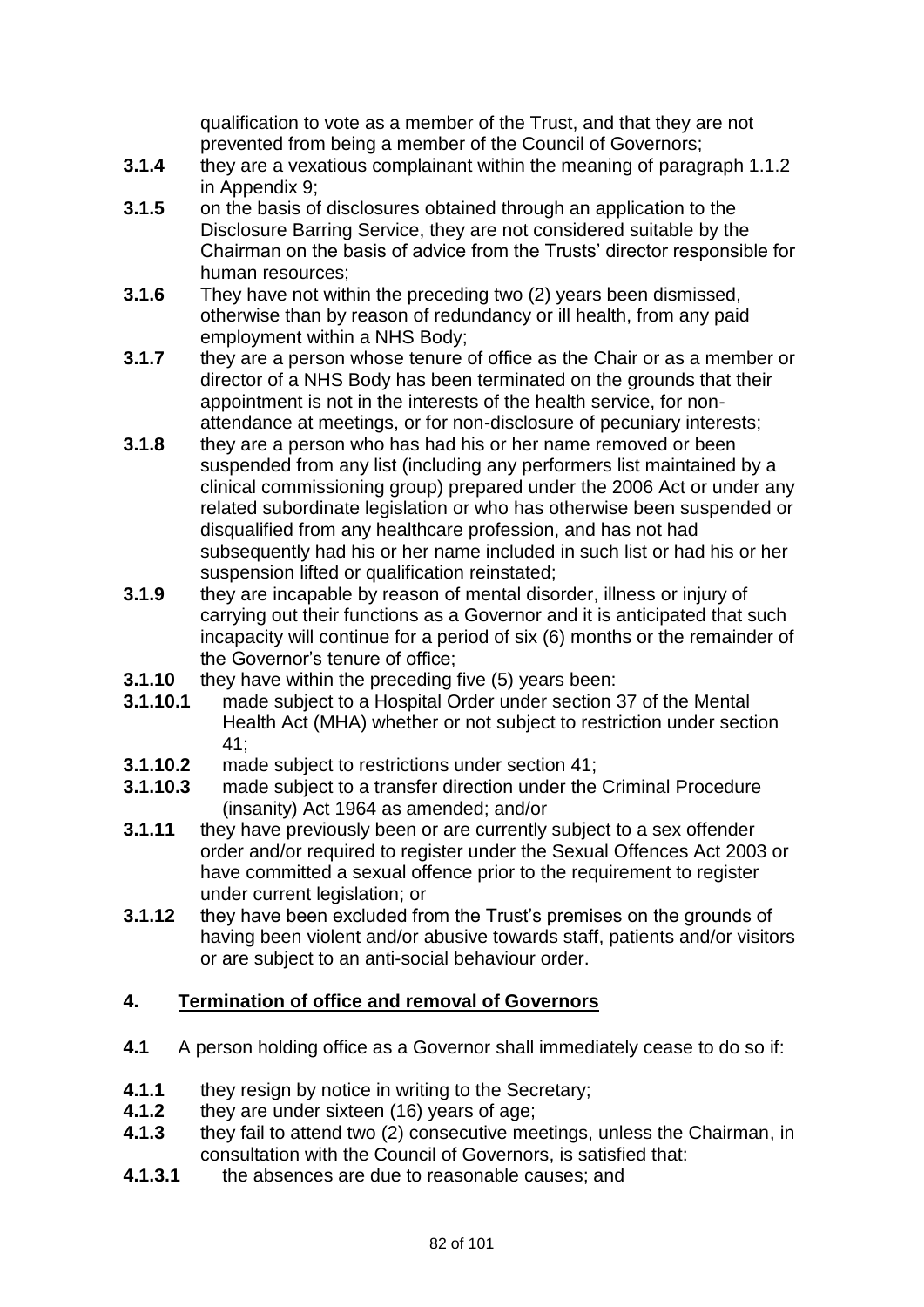- **4.1.3.2** they will be able to start attending meetings of the Council of Governors again within such a period as is considered reasonable.
- **4.1.4** in the case of an elected Governor, they cease to be a member of the Constituency or class or area of the Constituency by which they were elected, which for the avoidance of doubt, includes in respect of a Public Governor a Governor moving their principal residence from one area within the Public Constituency to another or they are an elected member of a Devon County Council, South Hams District Council, Teignbridge District Council of Torbay Unitary Authority;
- **4.1.5** in the case of an Appointed Governor, the appointing organisation terminates the appointment;
- **4.1.6** they have refused without reasonable cause to undertake any training which the Council of Governors requires all Governors to undertake;
- **4.1.7** they have failed to sign and deliver to the Secretary a statement in the from required by the Secretary confirming acceptance of the code of conduct for Governors;
- **4.1.8** they have failed to sign and deliver a letter of acceptance in the form required by the Secretary, and/or it becomes apparent that any information provided by the person in respect of their eligibility to be a Governor or such letter of acceptance is or becomes inaccurate;
- **4.1.9** they are removed from the Council of Governors under the following provision:
- **4.1.9.1** a Governor may be removed from the Council of Governors by a resolution approved by not less than three-quarters of the remaining Governors present and voting on the grounds that he or she has committed a serious breach of the code of conduct for Governors, or he or she has acted in a manner detrimental to the interests of the Trust, and the Council of Governors consider that it is not in the best interests of the Trust for him or her to continue as a Governor. The Governor concerned may make representation on his or her own behalf to the Council of Governors.
- **4.1.10** a declaration is made pursuant to paragraph 4.4.5 below.
- **4.2** Each Governor shall be responsible for ensuring that they are eligible to become or continue as a Governor of the Trust.
- **4.3** If a Governor has been disqualified pursuant to paragraphs 4.1.2, 4.1.5 or 4.1.6 they shall only be eligible for re-election after a period of three (3) years.
- **4.4** Without prejudice to paragraph 4.2 of this Appendix 5:
- **4.4.1** where the Trust is on notice that a Governor may be disqualified from membership in accordance with this Constitution, the Secretary shall carry out all reasonable enquiries to determine whether or not the Governor in question is so eligible;
- **4.4.2** the Secretary, following their enquiries pursuant to paragraph 4.4.1 above, if, satisfied that the person may be so disqualified, shall give notice in writing to that person that the Trust proposes to declare the person disqualified;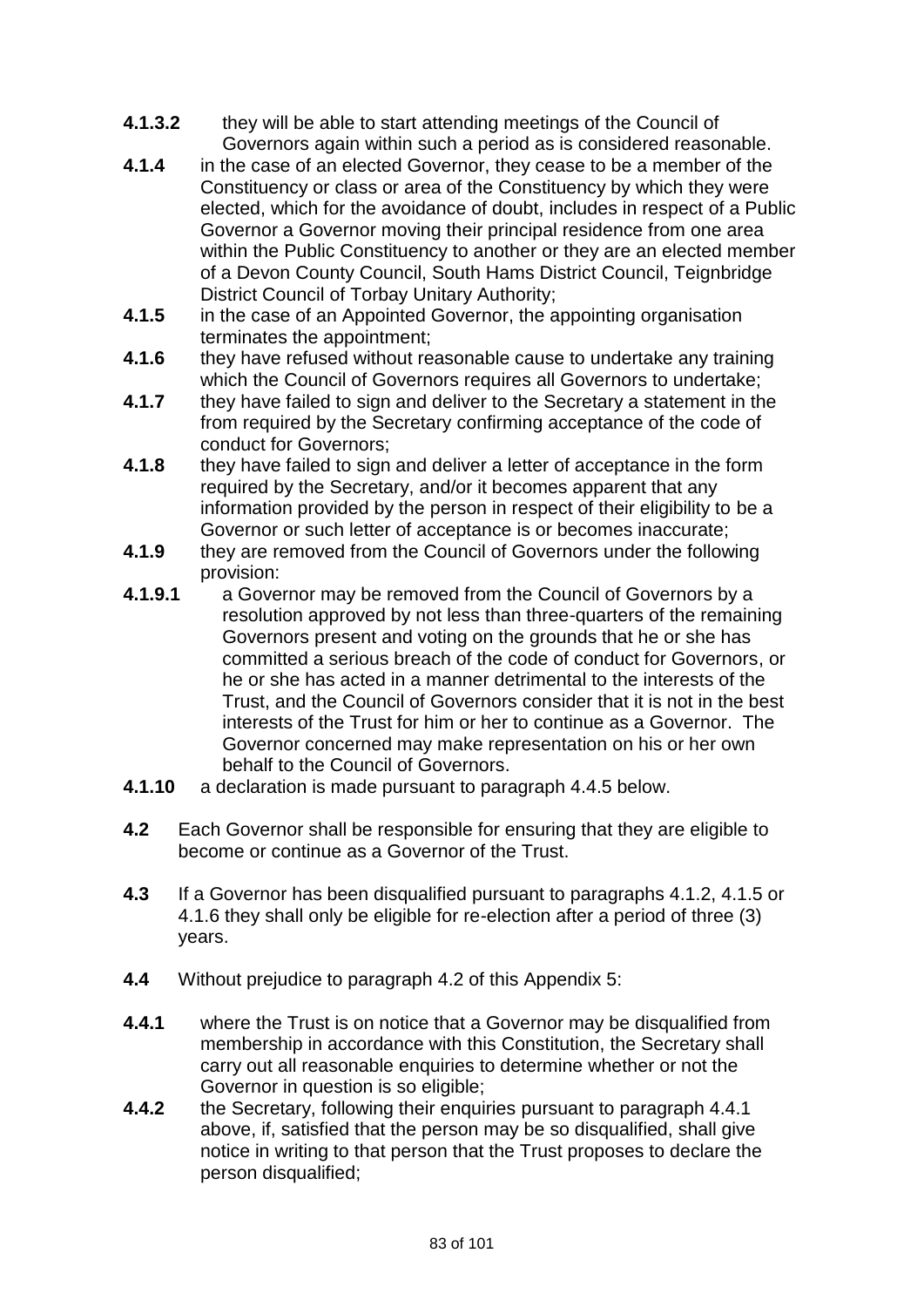- **4.4.3** in the notice sent by the Secretary pursuant to paragraphs 4.4.2 above, the Secretary shall specify the grounds on which it appears to them that the person is disqualified and give that person a period of at least 14 but no more than 28 days in which to make representations, orally or in writing, on the proposed disqualification;
- **4.4.4** Any representations pursuant to paragraph 4.4.3 above shall be made to, and considered by, a committee of the Directors, which in this case shall determine the proposal; and
- **4.4.5** if no representations pursuant to paragraph 4.4.4 above are received within the specified time or the committee of Directors upholds the proposal to disqualify the Governor having heard representations, the Secretary shall immediately declare that the person in question is disqualified and notify him or her in writing to that effect. On such declaration that person's tenure of office shall be terminated and he or she shall cease to act as a Governor.
- **4.5** If a Governor is aggrieved at his or her disqualification under paragraph 4.4, then s/he may apply in writing within 7 days (time of the essence) to the Secretary for the decision to be referred to an independent assessor. The independent assessor will then consider the evidence and conclude whether the proposed removal is reasonable or otherwise. On receipt of an application the Secretary and the applicant Governor will co-operate in good faith to agree on the appointment of the independent assessor. If they fail to agree on an independent assessor within 21 days of the date upon which the application is received, then the Trust Secretary shall request the Centre for Effective Dispute Resolution to nominate the independent assessor. The independent assessor's decision will be binding and conclusive on the parties.
- **4.6** Pending a final decision to be made in accordance with the provisions in paragraphs 4.4 and/or 4.5, the Chair or (following its appointment) the committee of Directors may in his, her or their absolute discretion suspend a Governor.
- **4.7** Pending a final decision to be made in accordance with the provisions in paragraphs 4.4 and/or 4.5, a Governor may not resign without the agreement of the Chair or (following its appointment) the committee of Directors if the Secretary has given notice in writing to that Governor under paragraph 4.4.2 that the Trust proposes to declare the Governor disqualified.

## **5. Vacancies amongst Governors**

- **5.1** Where a vacancy arises on the Council of Governors for any reason other than expiry of term of office, the following provisions apply:
- **5.1.1** where the vacancy arises amongst the Appointed Governors, the Secretary shall request that the appointing organisation appoints a replacement to hold office for the remainder of that term of office of the Governor who is being replaced; or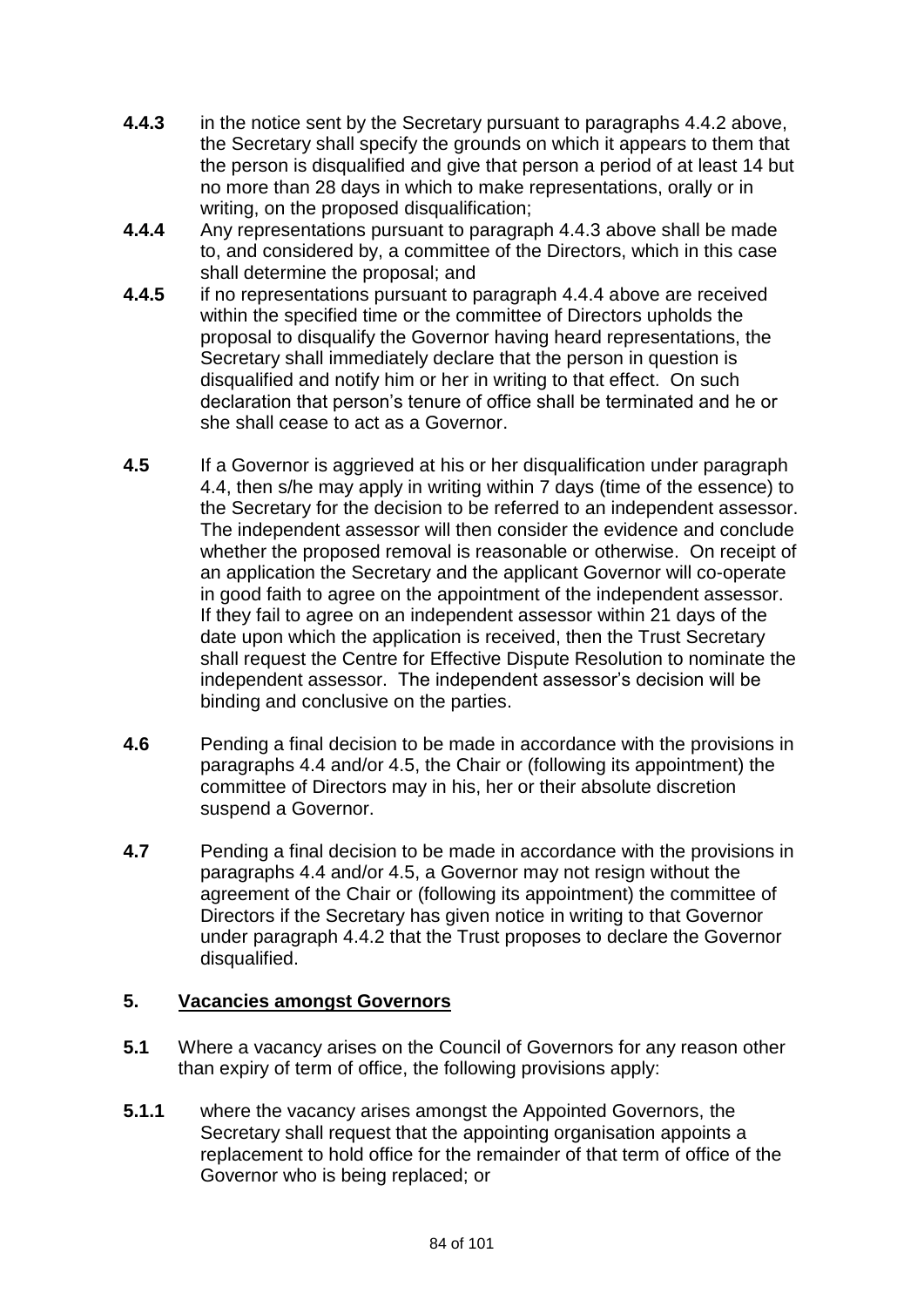- **5.1.2** where the vacancy arises amongst the Elected Governors, the Council of Governors shall be at liberty either:
- **5.1.2.1** to call an election to fill the seat at the next annual election for the remainder of the terms of office of the Governor who is being replaced; or
- **5.1.2.2** to invite the next highest polling candidate for that seat at the most recent election, who is willing to take office, to fill the seat until the next annual election, at which time the seat will fall vacant and be subject to election.

## **6. Expenses and Remuneration of Governors**

- **6.1** The Trust may reimburse Governors for travelling and other costs and expenses incurred in carrying out their duties as the Board of Directors decides.
- **6.2** The Trust may at their discretion decide to reimburse the cost and expense of a Governor's carer arrangements necessarily and reasonably incurred in such Governor carrying out their duties as the Board of Directors decides.
- **6.3** In respect of a Staff Governor who is an employee of the Trust, the Board of Directors shall seek to facilitate such employee's reasonable participation as a Staff Governor during normal working hours to the extent reasonably necessary for the performance of their duties as a Staff Governor (including reasonable time off from his or her contracted duties) and shall not make any corresponding deduction from salary.
- **6.4** Governors are not to receive remuneration from the Trust otherwise than as set out in paragraphs 6.1 and/or 6.2 and/or 6.3 above of this Appendix 5.

## **7. Governors' Code of Conduct**

7.1 The Trust from time to time publish a Governors' code of conduct and each Governor shall be required to follow and observe such code of conduct's provisions.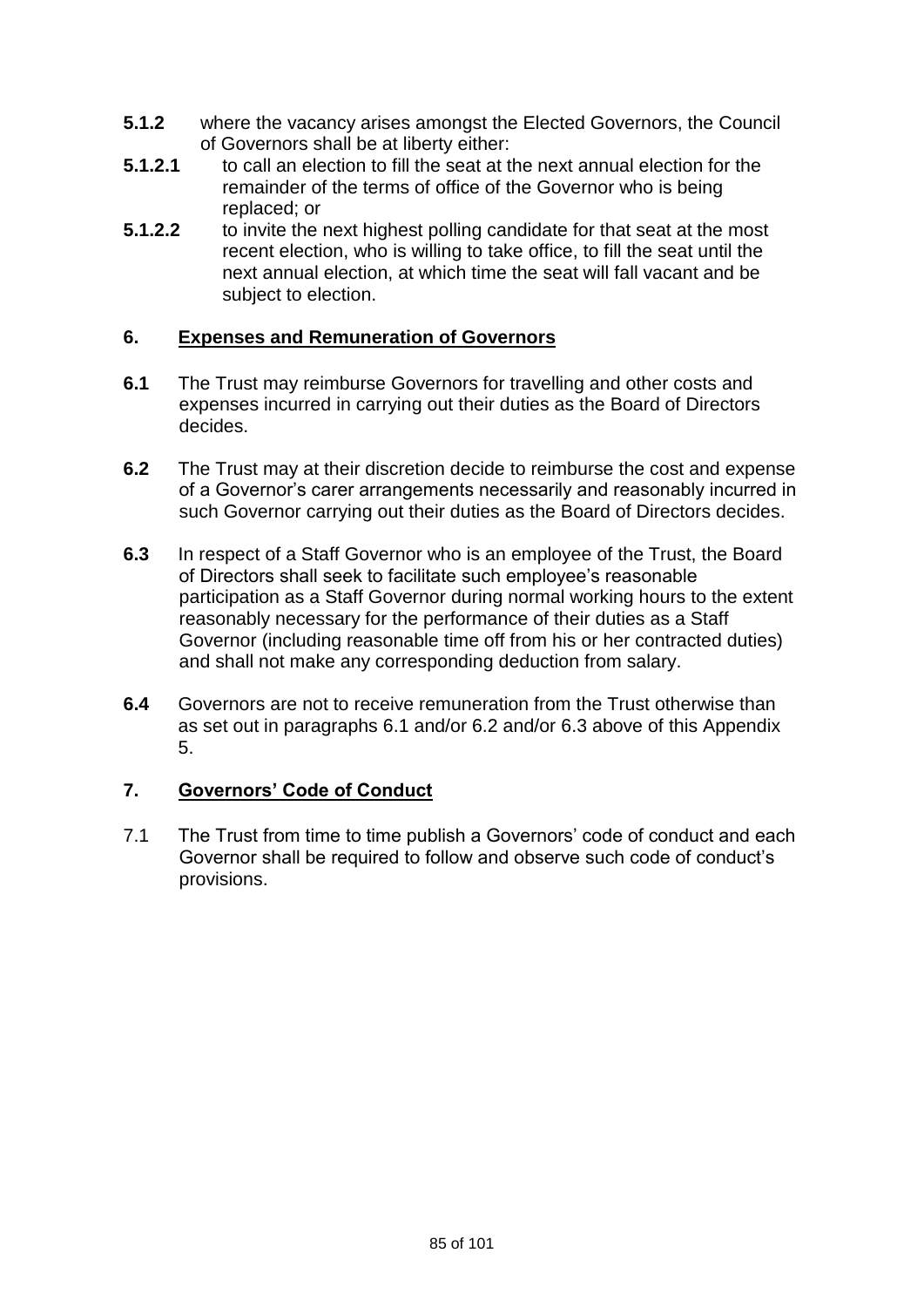# **ANNEX 6 – STANDING ORDERS FOR THE PRACTICE AND PROCEDURE OF THE COUNCIL OF GOVERNORS**

# **1. Meetings of the Council of Governors**

- **1.1** The Council of Governors is to meet a minimum of four (4) times in each financial year. Save in the case of emergencies or the need to conduct urgent business, the Secretary shall give at least fourteen (14) days' written notice of the date and place of every meeting of the Council of Governor to all Governors. Notice of the Council of Governor's meetings will be made public by whatever communications method the Trust determines.
- **1.2** Meetings of the Council of Governors may be called by the Secretary, or by the Chair.
- **1.3** Meetings of the Council of Governors may be called by ten (10) Governors, which shall include at least one (1) elected Governor and one (1) appointed Governor, who give written notice to the Secretary specifying the business to be carried out. The Secretary shall send a written notice to all Governors as soon as possible after receipt of such a request.
- **1.4** The Secretary shall call a meeting on at least seven (7) but no more than twenty-eight (28) days' notice.
- **1.5** If the Secretary fails to call such a meeting following notice pursuant to paragraph 1.3 above then the Chair of ten (10) Governors, which ever is the case, shall call such a meeting.
- **1.6** At least one-third of Governors shall form quorum for the Council of Governors.
- **1.7** Meetings of the Council of Governors' shall be chaired by the Trust Chair. On matters concerning the succession of the Chair, the Senior Independent Director will preside.
- **1.8** The Council of Governors may invite the Chief Executive or any other member or members of the Board of Directors, or a representative of the auditor or other advisers to attend a meeting of the Council of Governors.
- **1.9** Any Governor who is unable to attend the Council of Governors meeting should advise the Secretary in advance of the meeting.
- **1.10** Any Governor who is not able to be present in person may participate in a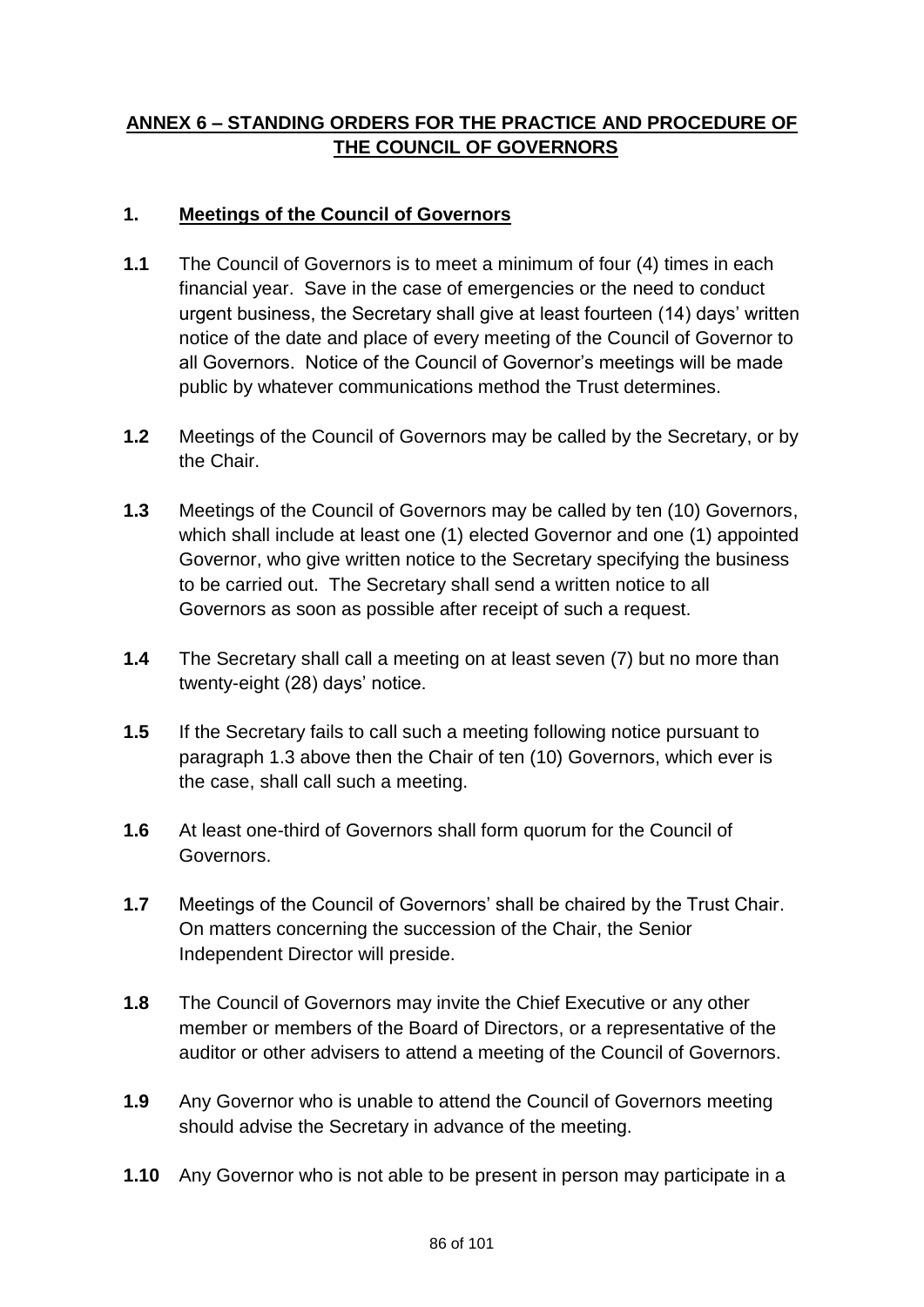Council of Governor's meeting by means of conference telephone or any other such electronic means, which allows all participating in the meeting to hear each other. A Governor so participating shall be deemed to be present in person at such meeting and shall be entitled to vote and counted in the quorum. Such a Council of Governor's meeting shall be deemed to take place where the largest group of those participating is assembled, or, if there is no such group, where the Chair is located.

- **1.11** Subject to the Constitution and the following provisions of this paragraph, questions arising at a meeting of the Council of Governors shall be decided by a majority of votes.
- **1.12** Not used
- **1.13** The Council of Governors may not delegate any of its powers to a committee or sub-committee, but it may appoint committees to assist the Council of Governors in carrying out its functions. The Council of Governors may appoint Governors and may invite directors and other persons to serve on such committees. The Council of Governors may, through the Secretary, request that external advisors assist them to any committee they appoint in carrying out its duties.
- **1.14** All decisions taken in good faith at a meeting of the Council of Governors or of any committee shall be valid notwithstanding any vacancy or any defect in the calling of the meeting, or the election or appointment of the Governors attending the meeting.
- **1.15** Meetings of the Council of Governors shall be open to members of the public. Members of the public may be excluded from a meeting for the whole or part of such meeting in the following circumstances:
- **1.15.1** where the Council of Governors by resolution decides for reasons of commercial confidentiality for other special reasons arising from the business of the meeting; or
- **1.15.2** wherever publicity would be prejudicial to the public interest by reason of the confidential nature of the business to be transacted.
- **1.16** The Chairman may exclude a member of the public if they are interfering with or preventing the proper conduct of the meeting.

## **Proposing Council of Governors' motions**

**1.17** Questions on notice are defined as questions from Governors about matters which are directly in relation to matters over which the Council of Governors had powers or duties, or which affect the services provided by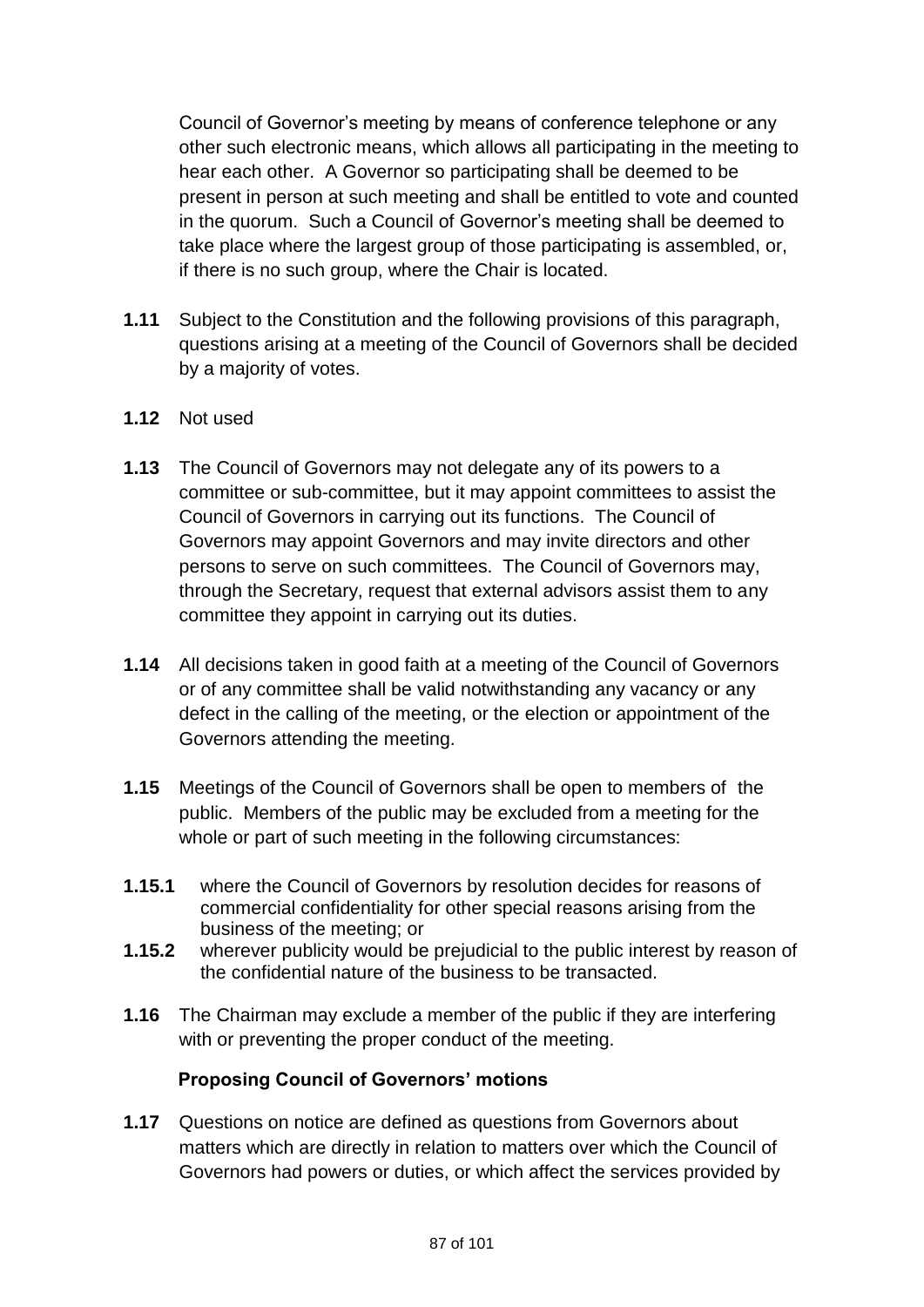the Trust.

- **1.18** A Governor may ask a question which is not related to items on the forthcoming Council of Governors' agenda.
- **1.19** An answer may take the form of: a direct oral answer; where the information is in a publication of the Trust or other published work by reference to that publication; where the reply cannot be conveniently be given orally in the form of a written answer circulated later to the questioner and the Council of Governors; or by brief oral answer supplemented by a written answer circulated later to the questioner and the Council of Governors.
- **1.20** Approval to speak at Council of Governors' meetings will be given by the Chair. Unless in the opinion of the Chair it would not be desirable or appropriate to time limit speeches on any topic to be discussed having regard to its nature, complexity and importance, no proposal speech, nor any reply, may exceed three minutes. in the interests of time, the Chair may limit the number of replies which are heard.
- **1.21** A person who has spoken on a motion may not speak again whilst it is the subject of debate, except in exercise of right of reply, on a point of order, or, at the discretion of the Chair.
- **1.22** Supplementary questions for clarification may be asked at the discretion of the Chair.
- **1.23** Motions may only be submitted by Governors and must be received by the Secretary in writing at least fourteen (14) days before the meeting date, together with any relevant supporting paper. Except for motions which can be moved without notice under 1.23, written notice of every motion signed or transmitted by at least two (2) Governors, is required. The Secretary shall acknowledge such motions.
- **1.24** Urgent motions may be submitted before the commencement of meetings of the Council of Governors, provided that the motions are signed or transmitted by at least two (2) Governors. Consideration of urgent motions shall be at the discretion of the Chair.
- **1.25** The following motions may be moved without notice: accuracy of the minutes; change the order of business in the agenda; refer something to an appropriate body or individual; appoint a working group arising from an item on the agenda; receive reports or adopt recommendations made by the Board of Directors; withdraw a motion; amend a motion (without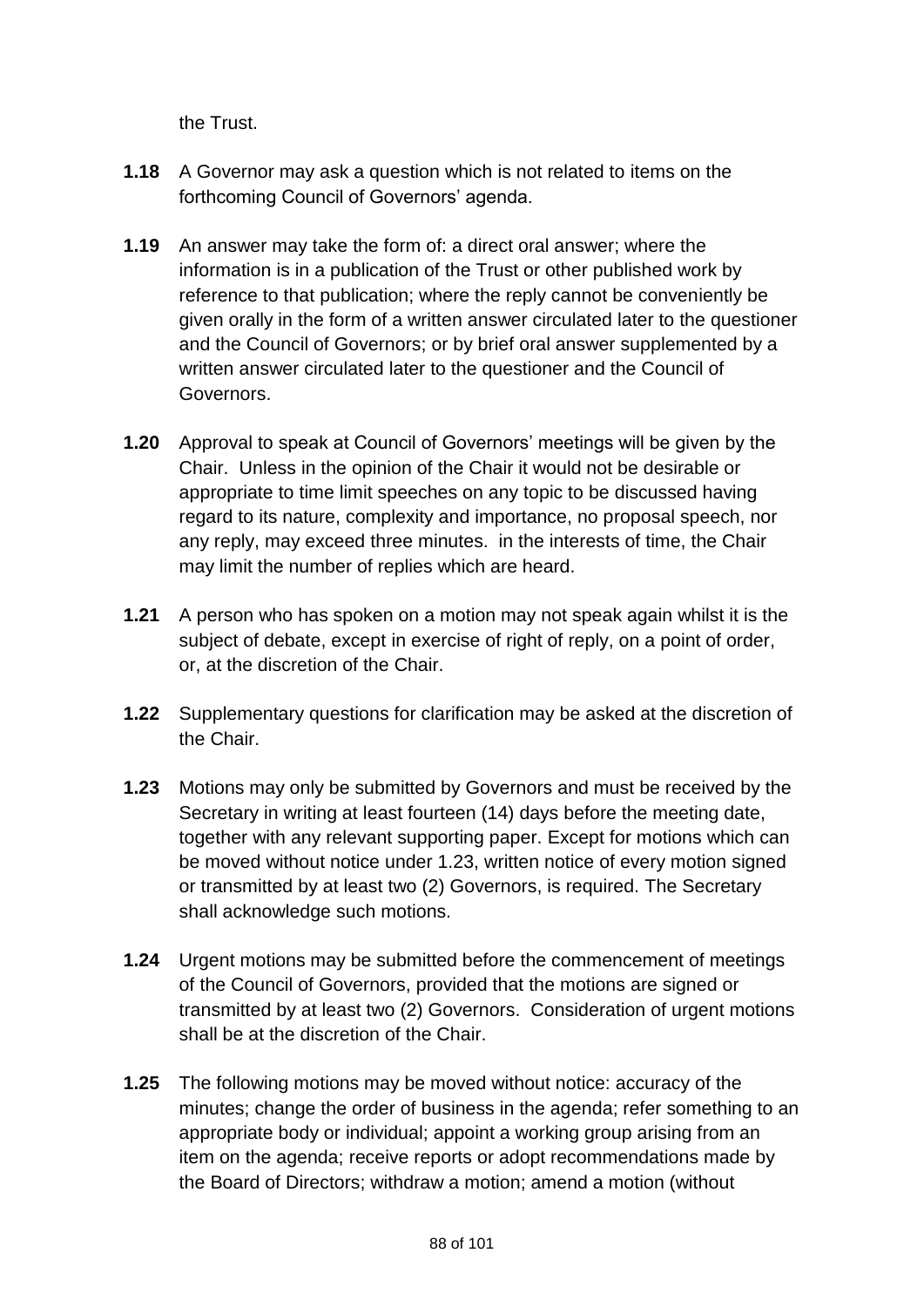substantially altering the intention of the motion); proceed to the next business; that the question now be put; adjourn a debate; adjourn a meeting; suspend a Council of Governors procedure rule (for the duration of the meeting); exclude the public and press; give the consent of the Council of Governors where its consent is required by the Constitution; or, not hear further a Governor or to exclude them from the meeting.

# **Proposing Council of Governors' Written Resolutions**

- **1.26** The Secretary, the Chair, or ten (10) Governors, including one Elected Governor and one Appointed Governor, who give written notice to the Secretary specifying the business to be carried out may propose a Council of Governors' written resolution.
- **1.27** The following may not be passed as a written resolution: the removal of a Non-Executive Director or Chair; removal of the auditor; or, approval of a significant transaction.
- **1.28** A Council of Governors' written resolution is proposed by giving written notice of the proposed resolution to each Governor. Notice by post, delivery in person, fax or email shall constitute written notice.
- **1.29** Notice of a proposed Council of Governors written resolution must indicate:
- **1.29.1** the proposed resolution;
- **1.29.2** how to signify agreement to the resolution; and
- **1.29.3** the date by which it is proposed that the Council of Governors should adopt it. A proposed written resolution shall lapse if not adopted by the 28<sup>th</sup> day from circulation.
- **1.30** References in this paragraph to eligible Governors are to members of the Council of Governors who would have been entitled to vote on the matter had it been proposed at a meeting of the Council of Governors.
- **1.31** A decision may not be taken in accordance with this paragraph if the eligible governors would not have formed a quorum at such a meeting.
- **1.32** The resolution is deemed to have been passed when the required majority (simple majority, or 75% majority if a special resolution) as appropriate of eligible Governors have signed their agreement to it.
- **1.33** Where decisions of the Council of Governors are taken by means other than at a face-to-face meeting or by written resolution, such decisions shall be recorded by the Secretary in permanent written form.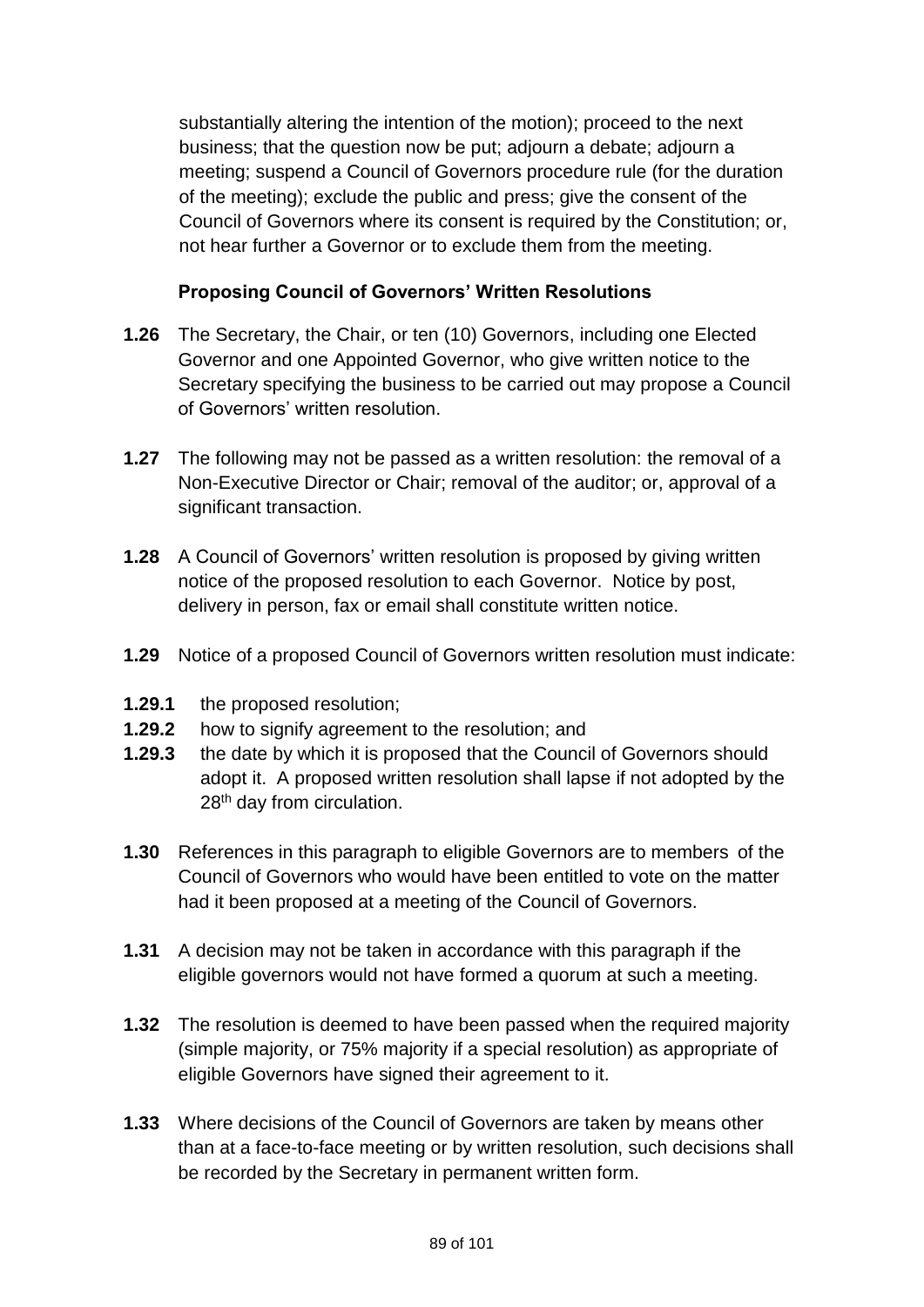# **2. Disclosure of interests**

- **2.1** Members of the Council of Governor's shall disclose to the Council of Governor's any material interests as defined below held by a Governor, and shall withdraw from the meeting and play no part in the relevant discussion or decision and shall not vote on the issue (and if advertently they do remain and vote, their vote shall not be counted).
- **2.2** Any Governor who fails to disclose any interest required to be disclosed under the preceding paragraph must permanently vacate their office if required to do so by a majority of the remaining Governors.
- **2.3** Subject to the exceptions below, a material interest in a matter is where a Governor:
- **2.3.1** holds any directorship, including non-executive directorship, (with the exception of dormant companies) of a company;
- **2.3.2** holds any interest or position in any firm or company or business;
- **2.3.3** has any interest in an organisation providing health and social care services to the National Health Service; or
- **2.3.4** holds any position of authority in a charity or voluntary organisation in the field of health and social care;

and such organisation is, in connection with the matter, trading with the Trust or entering into a financial arrangement with the Trust, or is likely to be considered as a potential contractor to the Trust.

- **2.4** The exceptions which shall not be treated as material interests are as follows:
- **2.4.1** shares held in any company where the value of those securities does not exceed £25,000 or the number of shares held does not exceed 5% of the total number of issued shares in a company whose shares are listed on any public exchange;
- **2.4.2** an employment contract with the Trust held by a Staff Governor;
- **2.4.3** an employment contract with a local authority held by a Local Authority Governor;
- **2.4.4** an employment contract with a partnership organisation held by a Partnership Governor; or
- **2.4.5** any travelling or other expenses or allowances payable to a Governor.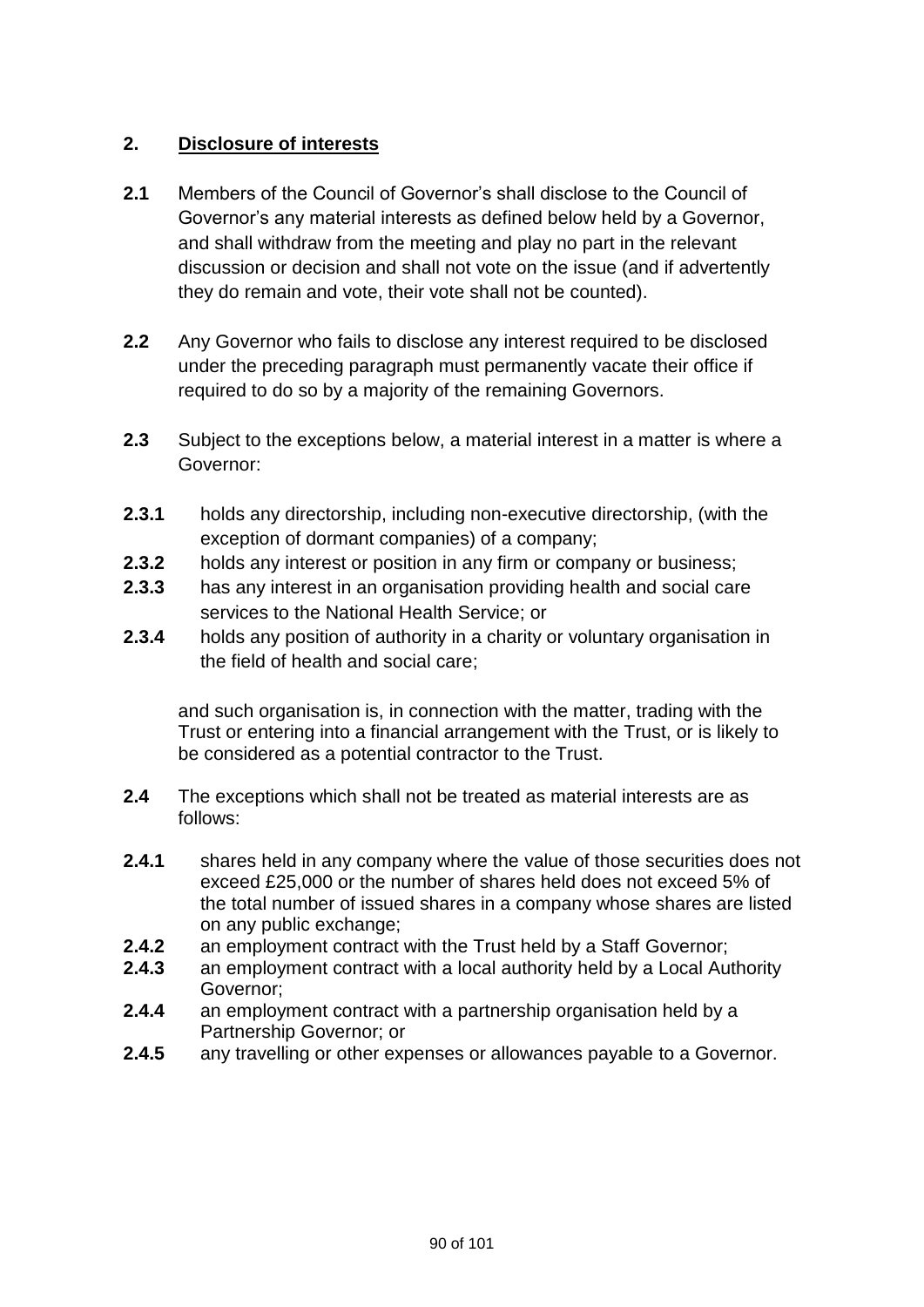## **3. Declaration**

An Elected Governor may not vote at a meeting of the Council of Governors unless, before attending the meeting, they have made a declaration in the from specified by the Secretary of the particulars of their qualification to vote as a member of the Trust and that they are not prevented rom being a member of the Council of Governors. An Elected Governor shall be deemed to have confirmed the declaration upon attending any subsequent meeting of the Council of Governors.

## **4. Council of Governors Committees, Sub-Committees and Groups**

- **4.1** The Council of Governors shall establish a nominations committee for the purpose of discharging its duties in accordance with the 2006 Act and the NHS Foundation Trust Code of Governance. The nominations committee will decide the remuneration and allowances and other terms and conditions of office of the Chairman and other non-executive directors.
- **4.2** The Council of Governors may appoint additional committees consisting of its members to assist it in carrying out its functions. A committee appointed under this paragraph may also appoint a sub-committee.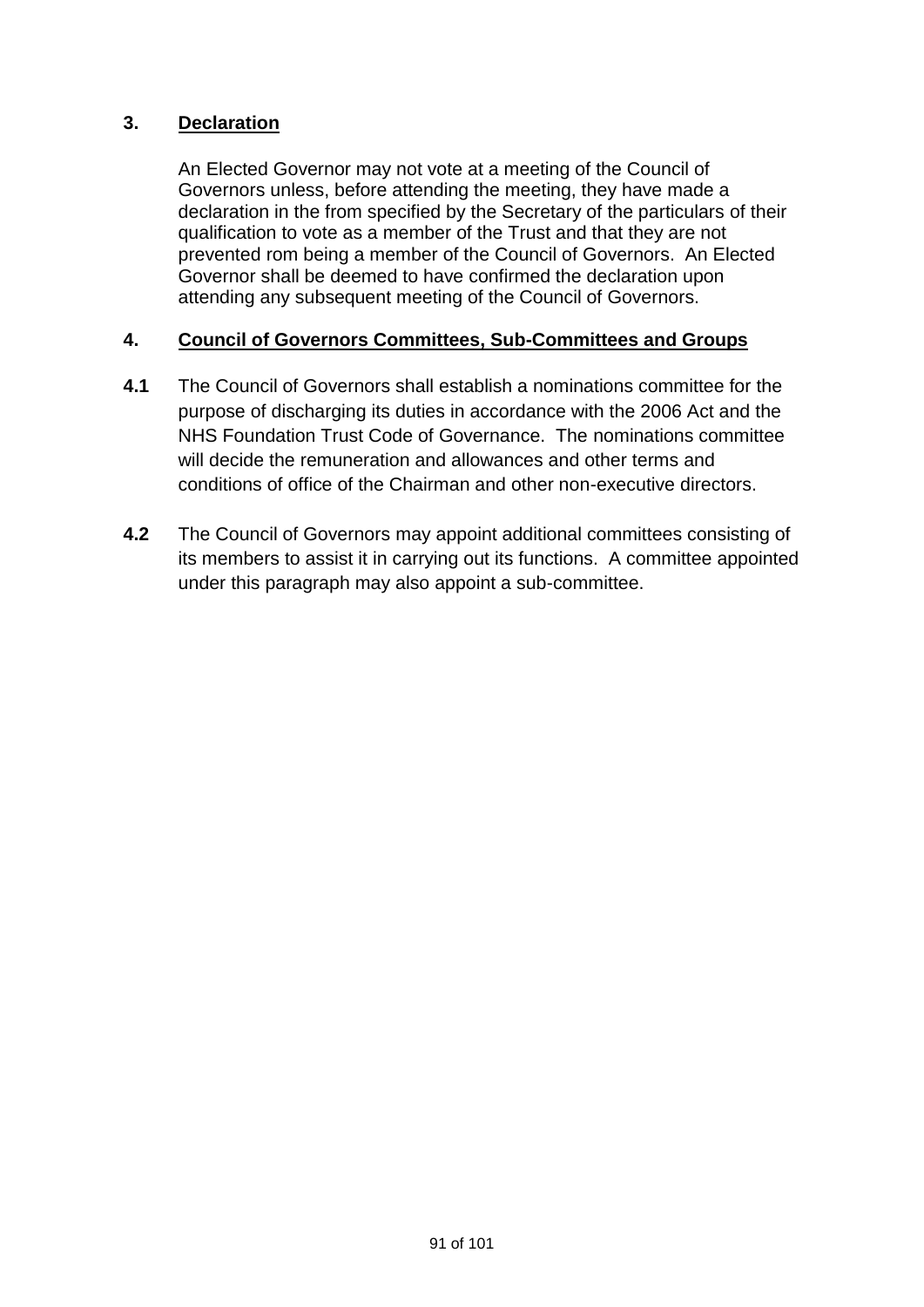# **ANNEX 7 – STANDING ORDERS FOR THE PRACTICE AND PROCEDURE OF THE BOARD OF DIRECTORS**

The Standing Orders for the Board of Directors must provide for:

- **1.1** Provision for the composition, membership, tenure and role of members of the Board of Directors.
- **1.2** Provision for the conduct of meetings including:
- **1.2.1** Notices of motions, petitions, the withdrawal of motions and motions to rescind resolutions;
- **1.2.2** Voting, which may not provide for voting otherwise than on the basis of one vote for each Director apart from the Chair of the meeting;
- **1.2.3** Provision for proxies;
- **1.2.4** Chairing the meeting in the absence of the Trust Chair;
- **1.2.5** Powers of the Chair to determine the conduct of the meeting;
- **1.2.6** Circumstances where persons other than Directors may be allowed to speak at meetings;
- **1.2.7** Quorum;
- **1.2.8** Provision for a record of attendance and the requirement for minutes of the meetings to be kept;
- **1.2.9** Provision for the approval of decisions without meetings;
- **1.2.10** Provision for meetings to be held using telephone or electronic means;
- **1.2.11** Provision for the establishment of committees, sub-committees and working groups which must include; an Audit Committee comprising Non-Executive Directors, an Executive Nominations and Remuneration Committee, comprising Non-Executive Directors and the Chief Executive; and a Charitable Funds Committee;
- **1.2.12** Provision for the appointment of Chair, Non-Executive Directors, Executive Directors and Secretary, and the appointment of Vice-Chair and Senior Independent Director;
- **1.2.13** Provision for requiring the declarations of interests and providing for the conduct of Directors when an interest is material;
- **1.2.14** Provision requiring the adherence to the Nolan Principles and NHS Standard of Business Conduct as published from time to time;
- **1.2.15** Provisions governing the procurement of works, goods and services, and tendering and contract procedures;
- **1.2.16** Provision regarding the use of the seal of the Foundation Trust and the execution of documents; and
- **1.2.17** Provision for the exercise of functions by delegation, including financial instructions.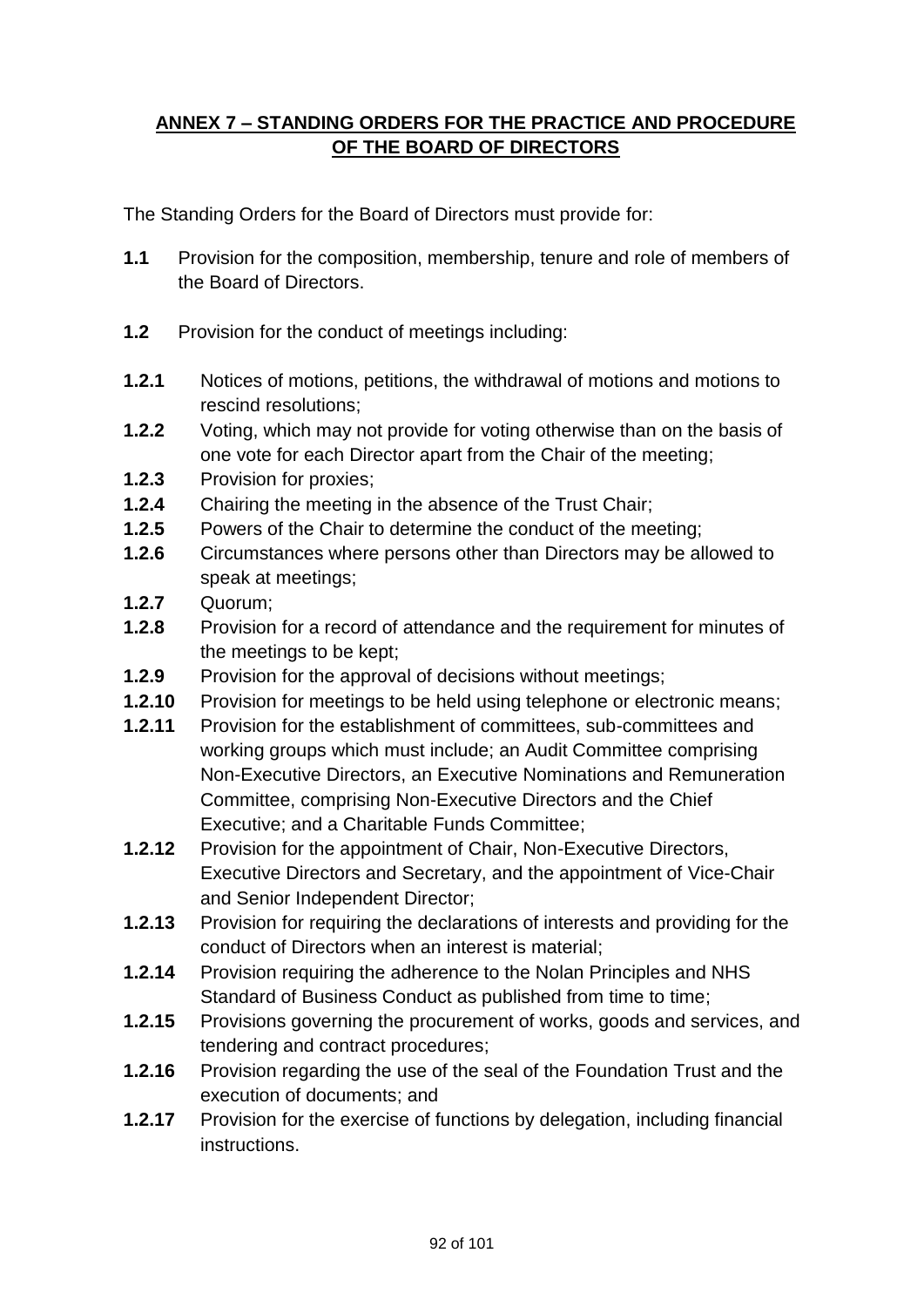**1.3** This appendix 7 is to be read in conjunction with the Foundation Trust's standing orders which contain additional provisions.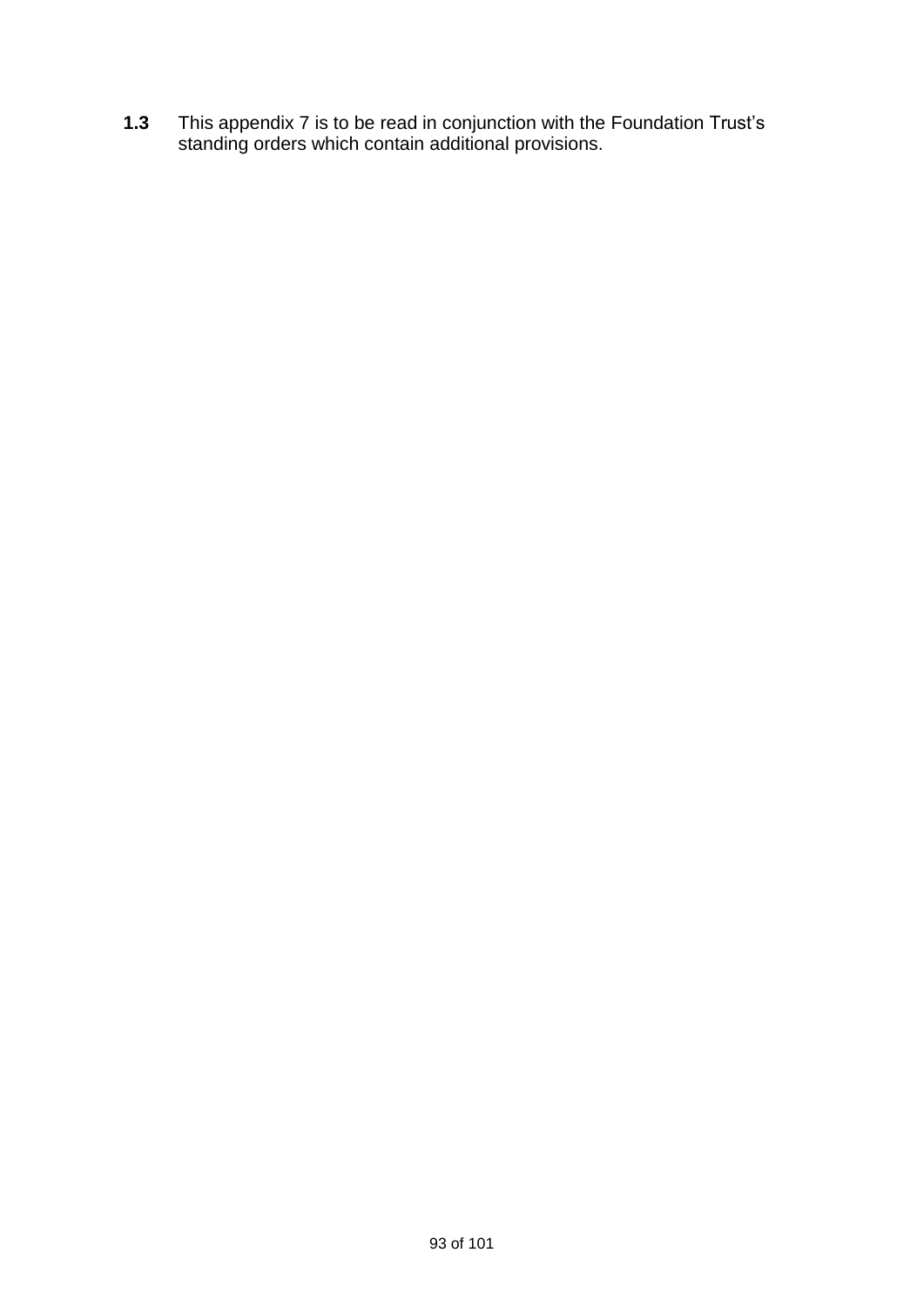# **ANNEX 8 – ANNUAL MEMBERS MEETING**

- **1.1** The Trust shall hold a members' meeting for all members (called the Annual Members Meeting) within six months of the end of the financial year of the Trust.
- **1.2** Any members' meeting other than the Annual Members' Meeting shall be called a 'Special Members Meeting'.
- **1.3** Both Annual Members' Meetings and Special Members' Meetings shall be open to all members of the Trust, members of the Council of Governors and members of the Board od Directors, together with representatives of the Trust's Auditors, and to members of the public. The Trust may invite representatives of the media and any experts or advisor's whose attendance they consider to be in the best interests of the Trust to attend any such meeting.
- **1.4** The Board of Directors may convene an Annual Members' Meeting or a Special Members' meeting when it thinks fit. The Council of Governors may request the Board of Directors to convene a members' meeting.
- **1.5** The agenda shall set out the business to be conducted at the meeting. No business other than that set out in the Agenda shall be considered at any members' meeting.
- **1.6** The Board of Directors (or at least one (1) member of the Board of Directors) shall present to the members of the Annual Members' Meeting:
- **1.6.1** the annual accounts;
- **1.6.2** any report of the auditor on them;
- **1.6.3** the annual report;
- **1.6.4** a report on steps taken to secure that (taken as a whole) the actual membership of the Trust is representative of those eligible for such membership;
- **1.6.5** the progress of the membership plan; and
- **1.6.6** the results of any election and appointments to the Council of Governors, and any other reports or documentation it considers necessary or otherwise required.
- **1.7** The Trust shall give notice of all members' meetings:
- **1.7.1** by notice prominently displayed at the Trust's headquarters;
- **1.7.2** by notice on the Trust's website;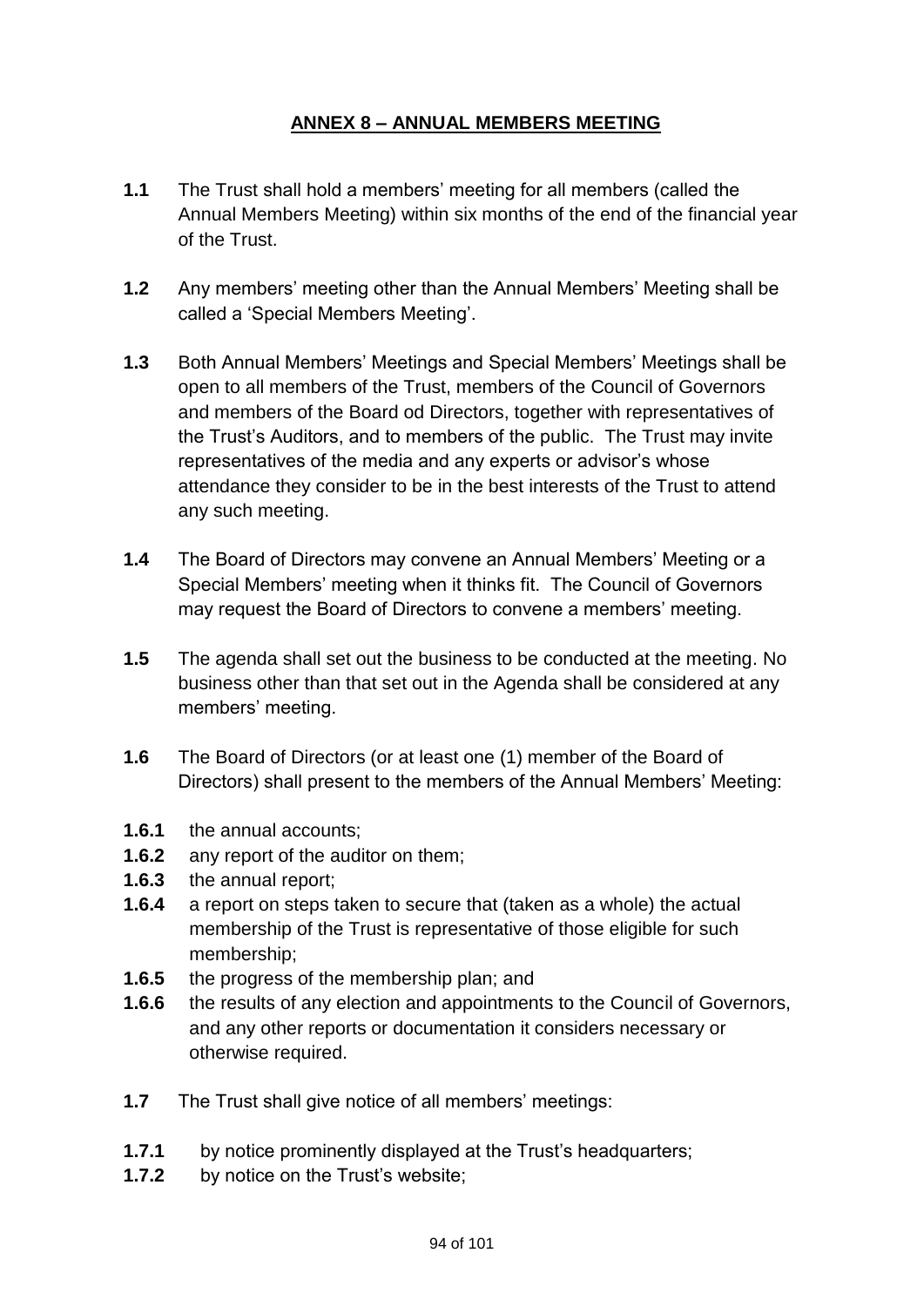- **1.7.3** by notice communicated by email to the Trust members; and
- **1.7.4** to the Council of Governors, Board of Directors and the Trust's Auditors, stating whether the meeting is an Annual Members' Meeting or a Special Members' Meeting including the time, date, place of the meeting, and the business to be dealt with at the meeting at least 14 working days before the date of the relevant members' meeting (or, in the case of an Annual Members' Meeting, at least 21 working days before the date of the relevant meeting).
- **1.8** Accidental omission to give notice of a members' meeting or to send, supply or make available any document or information relating to the meeting, or the non-receipt of any such notice, document or information by a person entitled to receive any such notice, document or information shall not invalidate the proceedings at that meeting.
- **1.9** The Chair or in his or her absence, the Deputy Chair, shall preside at all members' meetings of the Trust. If neither the Chair not the Deputy Chair is present, the Governors present shall elect one of the Non-Executive Directors to act as Chair. If no Non-Executive Director is present, the Governors present shall elect one of their number to act as the meeting Chair. In no Governor is willing to act as Chair or if no Governor is present within fifteen minutes after the time appointed for holding the meeting, the members present and entitled to vote shall choose one of their number to act as Chair.
- **1.10** The quorum for a members' meeting shall be twenty (20) members present and entitled to vote. If a quorum is not present within thirty (30) minutes from the time appointed for the meeting, the meeting shall stand adjourned for a minimum of seven (7) days until such time as the Board of Directors determine.
- **1.11** No such meeting shall become incompetent to transact business by lack of a quorum arising after the chair has been taken.
- **1.12** The Chair may, with the consent of a members' meeting at which a quorum is present (and shall, if so directed by the meeting), adjourn a members' meeting from time to time and from place to place or for an indefinite period.
- **1.13** A resolution put to the vote at a members' meeting shall be decided on a show of hands, including without limitation a vote on an amendment to the Constitution in relation to the powers and duties of the Council of Governors (or otherwise with respect to the role that the Council of Governors has as part of the Trust).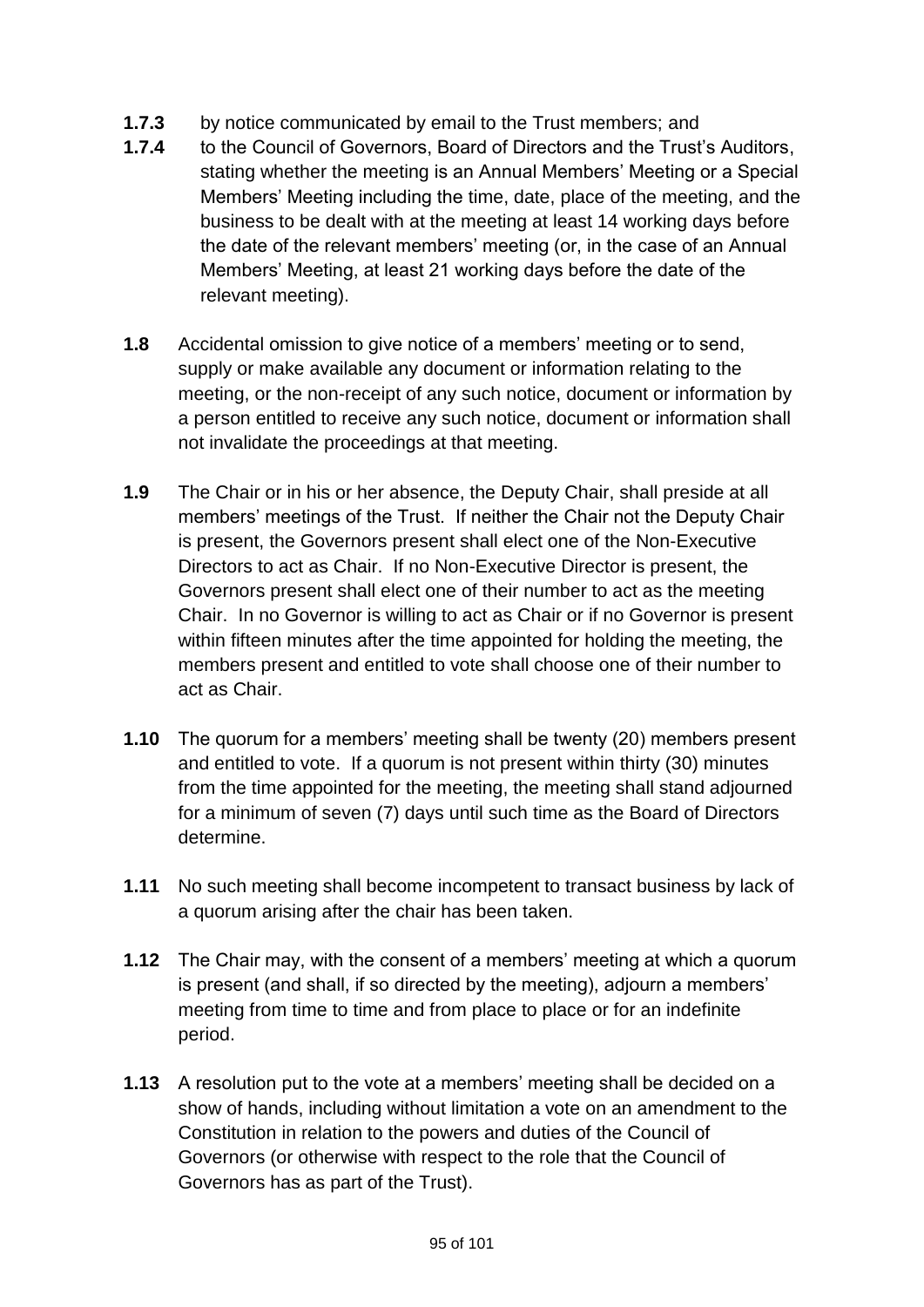- **1.14** Every member registered who is present shall have one vote. No proxies will be admissible.
- **1.15** The Trust's Auditor shall act as scrutineers in event of any voting.
- **1.16** No business shall be transacted at an adjourned meeting other than business which might properly have been transacted at the meeting had the adjournment not taken place.
- **1.17** If the Board of Directors, in its absolute discretion, considers that it is impractical or unreasonable for any reason to hold a members' meeting at the time, date or place specified in the notice calling that meeting, it may move and/or postpone the general meeting to another time, date, and/or place.
- **1.18** In the case of a members' meeting is adjourned or postponed for fourteen (14) days or more, at least seven (7) working days' notice shall be given, specifying the time and place of the adjourned members' meeting and the general nature of the business to be transacted. Otherwise, it shall not be necessary to give any such notice.
- **1.19** The Board of Directors may make any such arrangement and impose any restriction it considers appropriate to ensure the security of a members' meeting.
- **1.20** Any approval to speak at a members' meeting must be given by the Chair. Speeches must be directed to the matter, motion or question under discussion or to a point of order. No proposal, speech or any reply may exceed three (3) minutes unless the Chair directs otherwise. In the interests of time, the Chair may, in his or her absolute discretion, limit the number of replies, questions or speeches which are heard at any one members' meeting.
- **1.21** A person who has already spoken on a matter at a members' meeting may not speak again at that meeting in respect of the same matter except (i) in exercise of a right of reply or (ii) on a point of order, or (iii) at the Chair's discretion.
- **1.22** The ruling of the chair on any matter of procedure or a point of order shall be final.
- **1.23** The proceeding of members' meetings shall not be recorded and no person present shall make a recording of the meetings, other than in written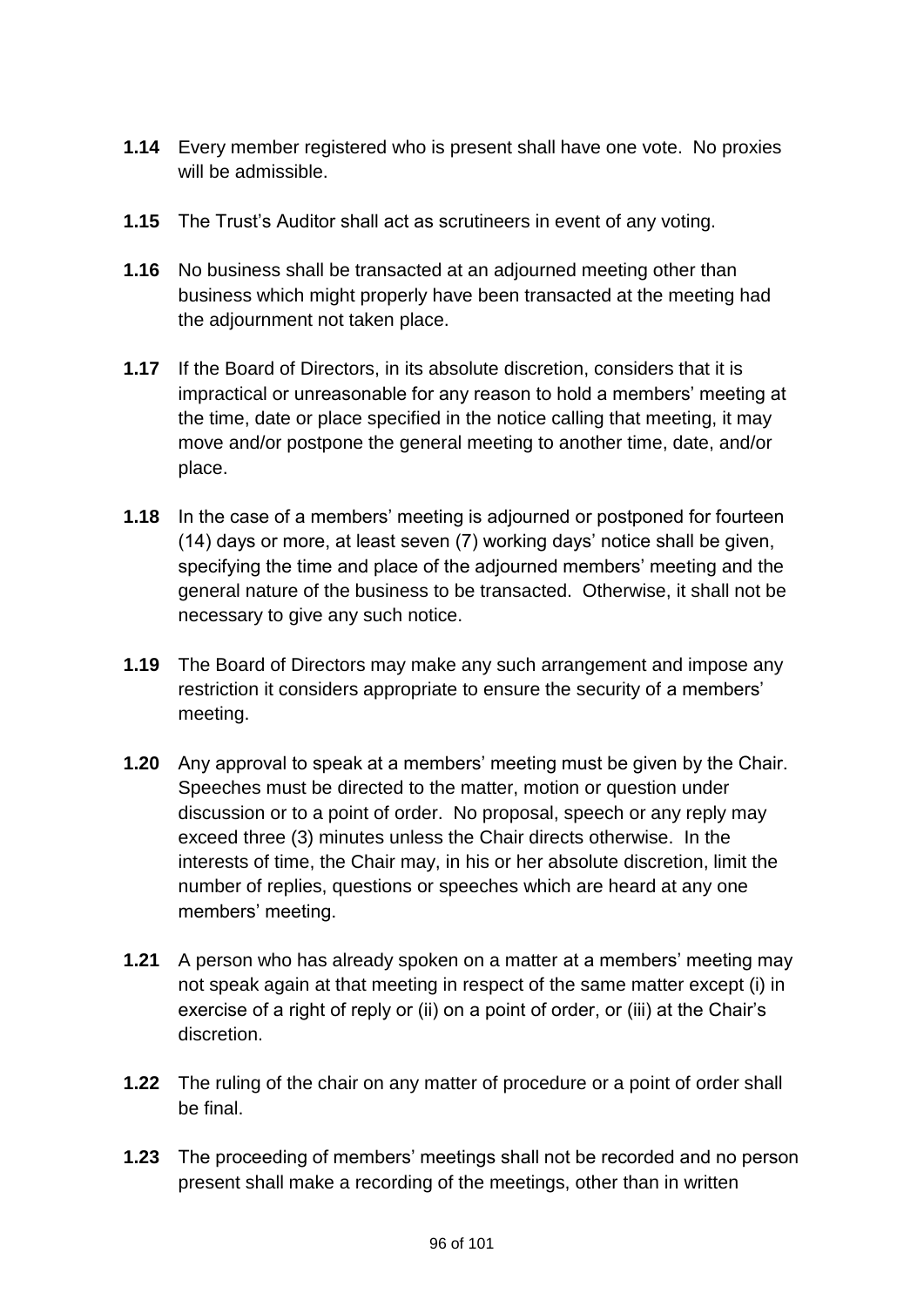format.

- **1.24** The Board of Directors shall cause minutes to be made and kept, in writing, of all proceedings at members' meetings.
- **1.25** The minutes of members' meetings shall be presented to the next meeting of the Council of Governors.
- **1.26** The Board of Directors may make any arrangements and impose any restriction it considers necessary and/or appropriate to ensure the security of a members' meeting.
- **1.27** Any member who is not able to be present in person may participate in an members' meeting by means of conference telephone or any other such electronic means, which allows all participating in the meeting to hear each other. A member so participating shall be deemed to be present in person at such meeting and shall be entitled to vote and be counted in the quorum. Such a members' meeting shall be deemed to take place where the largest group of those participating is assembled, or if there is no such group, where the Chair is located.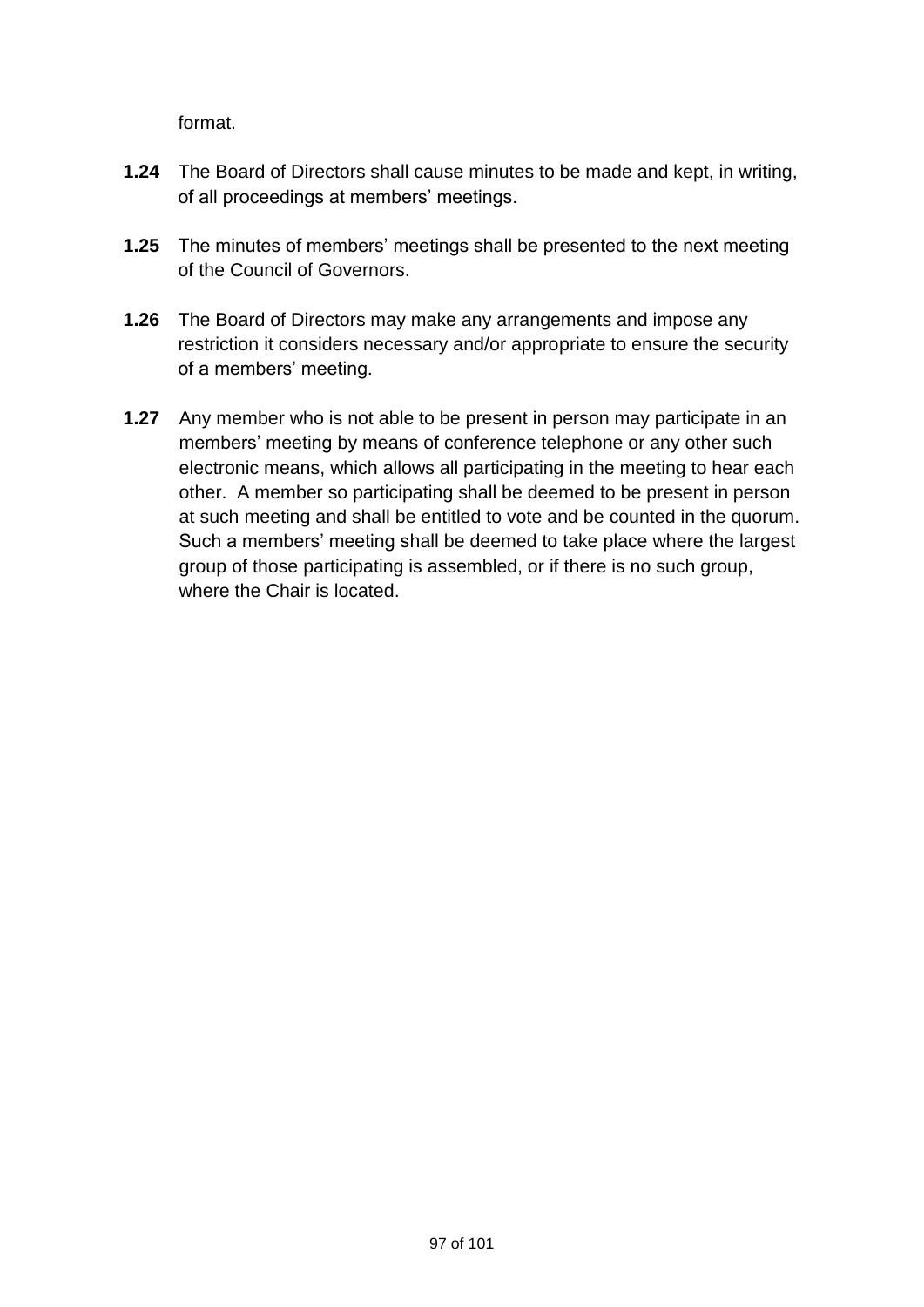# **ANNEX 9 – FURTHER PROVISIONS**

## **1. Restriction on Membership**

- **1.1** An individual who:
- **1.1.1** has threatened, harassed, harmed or abused staff, patients and/or visitors of the Trust; or
- **1.1.2** has been a vexatious complainant. For the purposes of this paragraph a vexatious complainant is an individual who is found by the Trust (applying the relevant policy), to have abused or used inappropriately the Trust's complaints procedure.

#### **2. Termination of Membership**

- **2.1** A member shall cease to be a member if:
- **2.1.1** they resign by notice to the Secretary;
- **2.1.2** they die;
- **2.1.3** they are expelled from membership under this constitution;
- **2.1.4** they cease to be entitled under this constitution to be a member of the Public Constituency (if a member of the Public Constituency) or of any of the classes of the Staff Constituency (if a member of the Staff Constituency); and/or
- **2.1.5** it appears to the Secretary that they no longer wish to be a member of the Trust, and after enquiries made in accordance with a process approved by the Council of Governors they fail to demonstrate that they wish to continue as a member of the Trust.
- **2.2** A member may be expelled by a resolution approved by not less than two thirds of the Governors present and voting at the meeting of the Council of Governors. The following procedure is to be adopted:
- **2.2.1** Any member may complain to the Secretary that another member has acted in a way detrimental to the interests of the Trust.
- **2.2.2** If a complaint is made, the Council of Governors may itself consider the complaint having taken such steps as it considers appropriate to ensure that each member's point of view is heard and may either:
- **2.2.2.1** subject to the disputes procedure set out in paragraph 3 dismiss the complaint and take no further action;
- **2.2.2.2** for a period not exceeding twelve (12) months suspend the rights of the member complained of to attend members meetings and vote under this constitution; or
- **2.2.2.3** arrange for a resolution to expel the member complained of to be considered at the next meeting of the Council of Governors.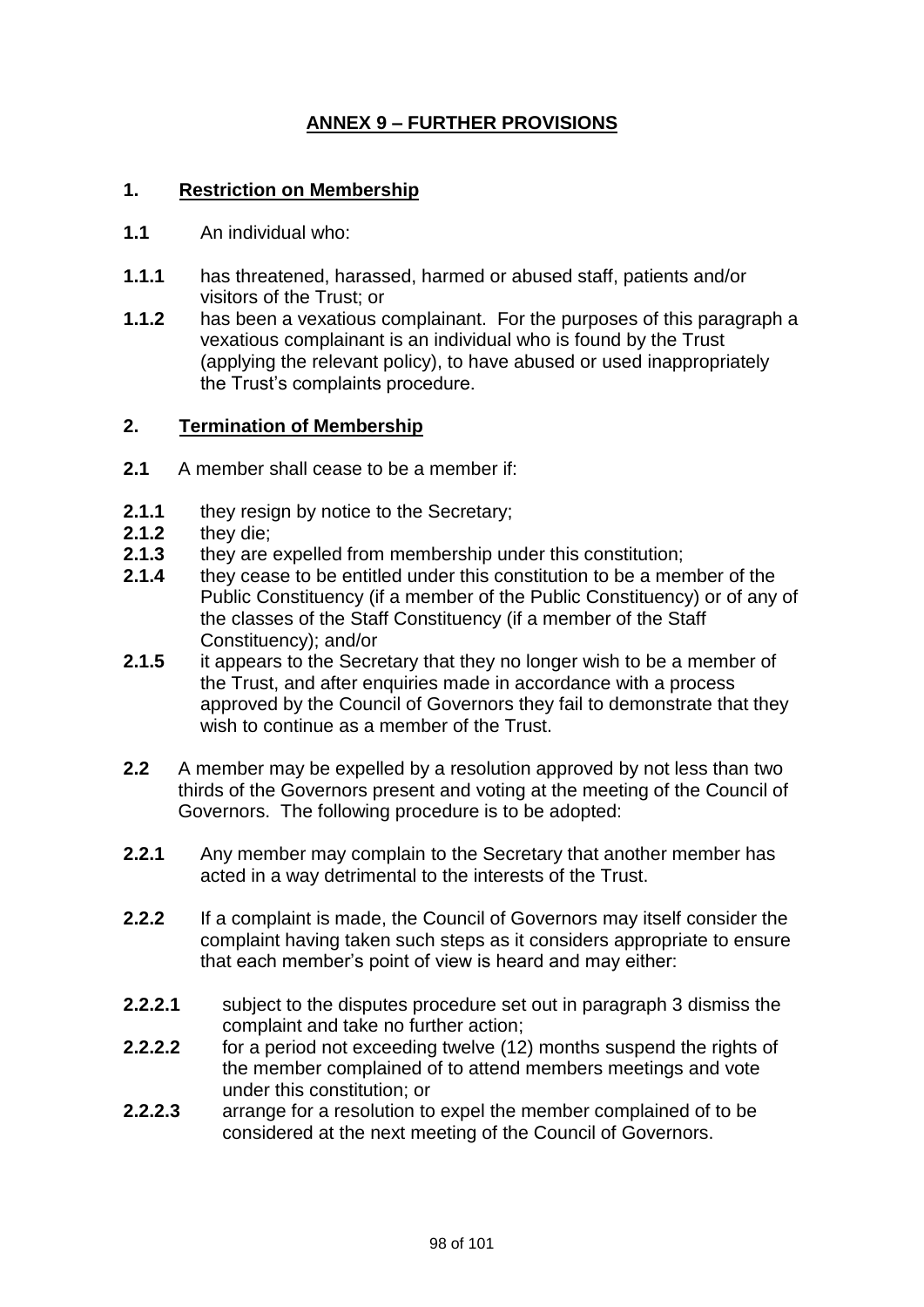- **2.2.3** If a resolution to expel a member is to be considered at a meeting of the Council of Governors, details of the company must be sent to the member complained of not less than one (1) month before the meeting with an invitation to answer the complaint and attend the meeting.
- **2.2.4** At a meeting of the Council of Governors, the Council of Governors will consider evidence in support of the complaint and such evidence as the member complained of may wish to place before them.
- **2.2.5** If the member complained of fails to attend the meeting of the Council of Governors without due cause the meeting may proceed in their absence.
- **2.2.6** A person expelled from membership will cease to be a member upon the declaration by the Chair of the meeting of the Council of Governors that the resolution to expel them is carried.
- **2.2.7** No person who has been expelled from membership is to be re-admitted except by a resolution carried by the votes of two-thirds of the Council of Governor present and voting at a meeting of the Council of Governors.
- **2.2.8** Pending a final decision to terminate membership in accordance with the provisions in this paragraph 2.2, the Chair may in his, her or their absolute discretion suspend a member.

## **3. Dispute Resolution Procedure**

- **3.1** Every unresolved dispute which arises out of this Constitution between the Trust and:
- **3.1.1** a member;
- **3.1.2** any aggrieved person who has ceased to be a member within the six (6) months prior to the date of the dispute;
- **3.1.3** any person bringing a claim under this Constitution; or
- **3.1.4** an office-holder of the Trust;

shall first be referred to the Secretary who shall decide on the point in issue.

- **3.2** If the member or applicant (as the case may be) is aggrieved at the decision of the Secretary he or she may appeal in writing within 14 Clear Days of the Secretary's decision to the Council of Governor whose decision shall be final.
- **3.3** In the event of a dispute between the Council of Governors and the Board of Directors:
- **3.3.1** In the first instance, the Chair, on the advice of the Secretary, and such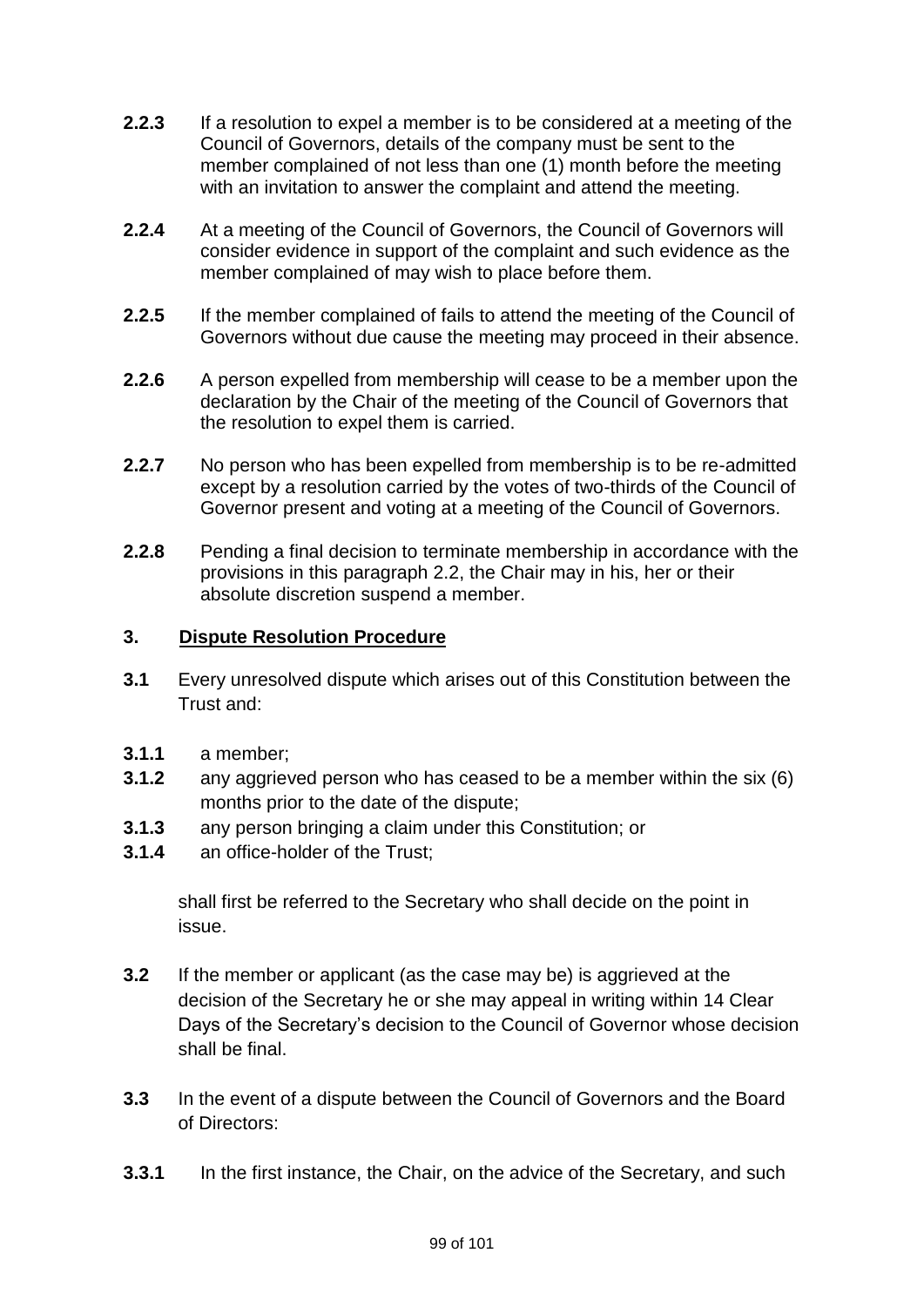other advice as the Chair may see fit to obtain, shall seek to resolve the dispute;

- **3.3.2** If the Chair is unable to resolve the dispute, the Chair shall refer the dispute to the Secretary who shall appoint a joint special committee of the Board of Directors and the Council of Governors, comprising equal numbers of Directors and Governors, to consider the circumstances and to make recommendations to the Council of Governors and the Board of Directors with a view to resolving the dispute; and
- **3.3.3** If the recommendations (if any) of the joint special committee are unsuccessful in resolving the dispute, the Chair may refer the dispute back to the Board of Directors who shall make the final decision.
- **3.4** In the event of any dispute in relation to this Constitution that concerns anything other than membership, or disputes between the Council of Governors and the Board of Directors, the dispute shall be referred to the Chair who shall decide on the point of issue.
- **3.5** If the member or complainant (as the case may be) is aggrieved at the decision of the Chair he or she may appeal in writing 14 Clear Days of the Chair's decision to the Board of Directors, whose decision shall be final.

# **4. Indemnity**

- **4.1** Members of the Council of Governors, the Board of Directors and the Secretary, who act honestly and in good faith will not have to meet out of their personal resources any personal civil liability which is incurred in the execution, or purported execution, of their functions, save where they have acted recklessly. Any costs arising in this way will be met by the Foundation Trust.
- **4.2** The Foundation Trust may purchase and maintain insurance against this liability for its own benefit and for the benefit of members of the Council of Governors, the Board of Directors and the Secretary.
- **4.3** The Foundation Trust may take out insurance, either through the NHS Litigation Authority or otherwise, in respect of directors and officers liability arising by reason of the Foundation Trust acting as a corporate trustee of an NHS charity.

## **5 Appointment of Lead Governor**

The Council of Governors may appoint annually one of its' Public Governors to be Lead Governor. The Governor appointed shall undertake